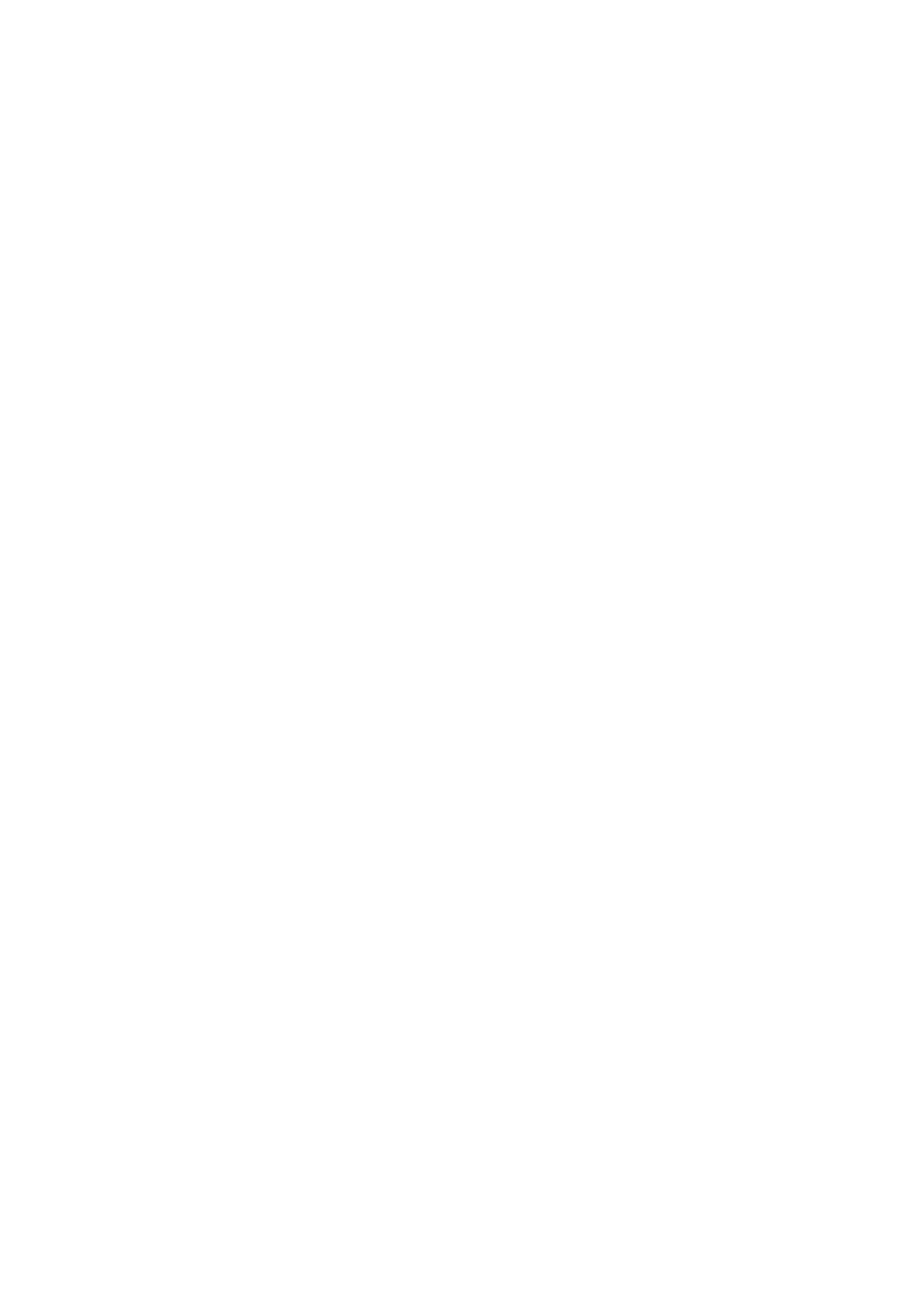# **TABLE OF CONTENTS page**

| <b>1. INTRODUCTION</b>           | 11 |
|----------------------------------|----|
| 1.2. Previous Main Studies       | 12 |
| 1.3. Purpose of the Study        | 14 |
| 1.4. Contribution                | 14 |
| 1.5. Assumptions and Limitations | 15 |
|                                  |    |

| 17                                                                                                                                         |
|--------------------------------------------------------------------------------------------------------------------------------------------|
| 17                                                                                                                                         |
| 18                                                                                                                                         |
| 20                                                                                                                                         |
| 21                                                                                                                                         |
| 22                                                                                                                                         |
| 23                                                                                                                                         |
| 24                                                                                                                                         |
| 25                                                                                                                                         |
| 2.3.1. Unconventional Monetary Policies: Quantitative Easing<br>2.3.2. The Transmission Channels of Non-Conventional Central Bank Policies |

| <b>3. EVENT STUDY METHODOLOGY</b>                     | 26 |
|-------------------------------------------------------|----|
| 3.1. Event Definition                                 | 27 |
| 3.2. Selection Criteria                               | 28 |
| 3.3. Normal, Abnormal and Cumulative Abnormal Returns | 28 |
| 3.4. Estimation Procedure                             | 31 |
| 3.5. Testing Procedure                                | 32 |
| 3.5.1. Parametric Tests                               | 32 |
| 3.5.2. Nonparametric Tests                            | 36 |
| 3.6. Empirical Results                                | 41 |
| 3.7. Interpretation and Conclusions                   | 41 |

| 4. DATA                               | 42 |
|---------------------------------------|----|
| 4.1. The Issues with Using Daily Data |    |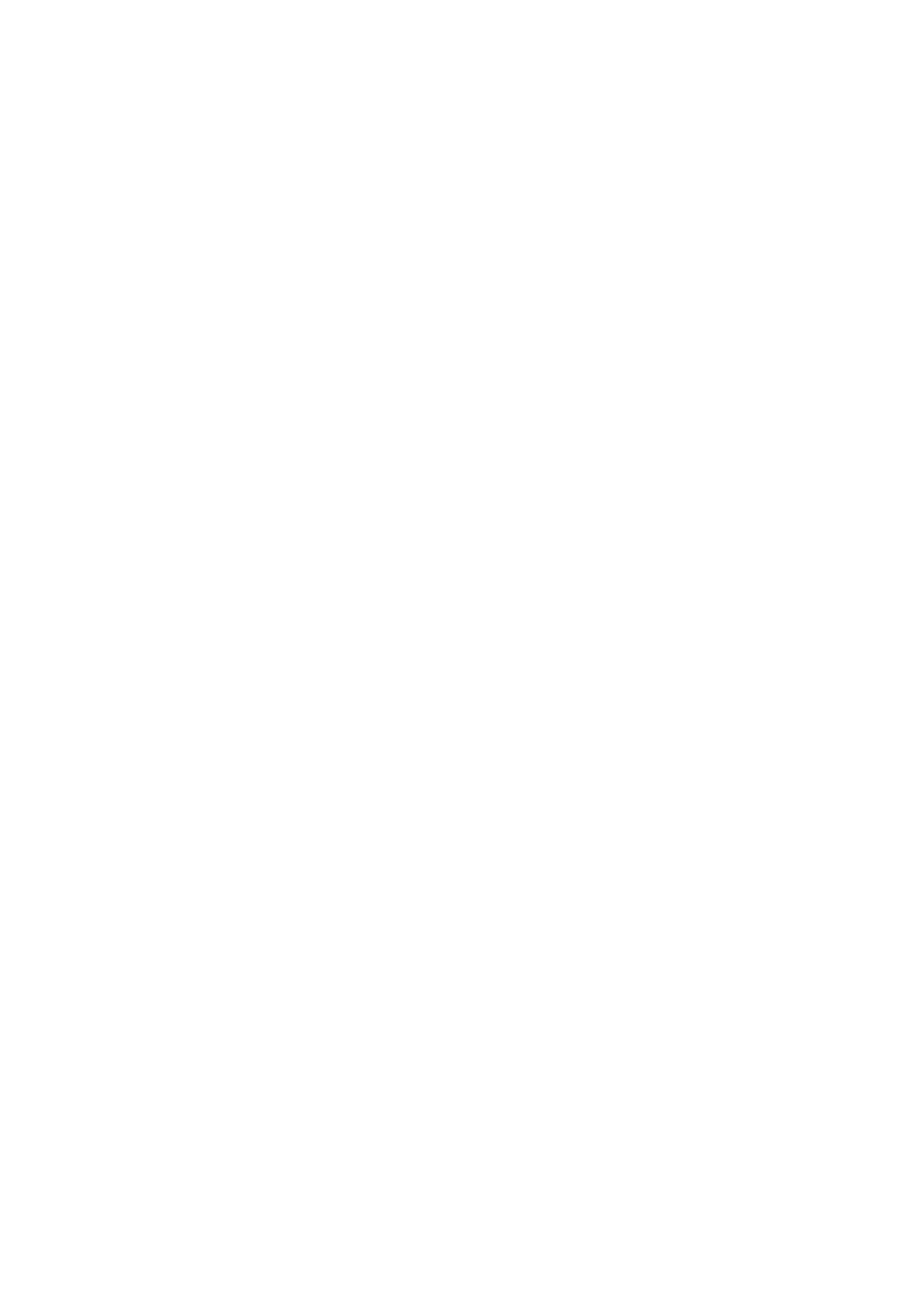| <b>5. EMPIRICAL RESULTS</b> | 44 |
|-----------------------------|----|
| 5.1. Summary Statistics     | 44 |
| 5.2. Regression Results     | 52 |
| 5.3. Abnormal Returns       | 55 |
| 5.4. Parametric Tests       | 58 |
| 5.5. Nonparametric Tests    | 64 |
| <b>6. CONCLUSION</b>        | 67 |
| <b>REFERENCES</b>           | 69 |
| <b>APPENDICES</b>           | 77 |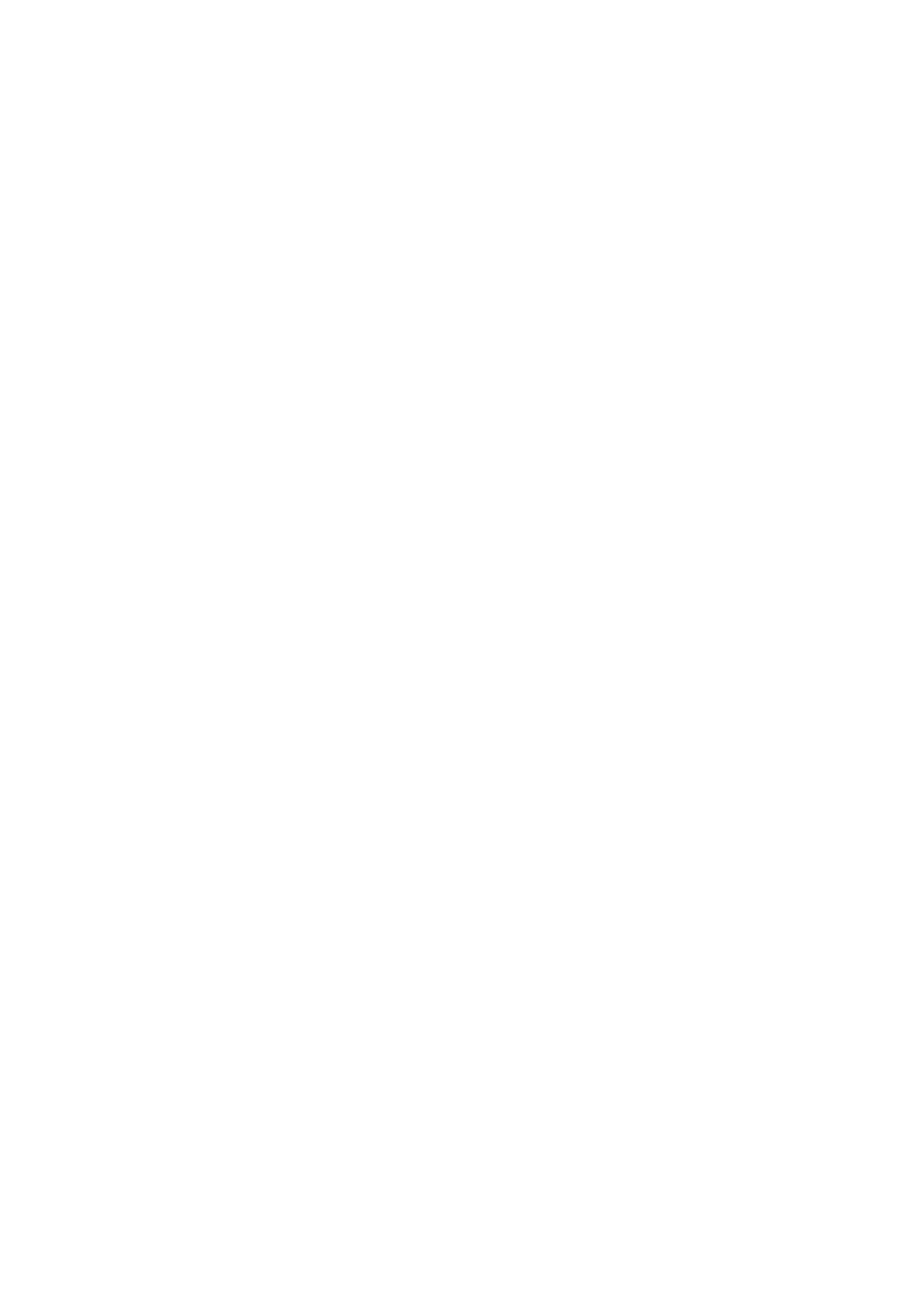# **LIST OF FIGURES AND TABLES**

| <b>FIGURES</b>                                                                                    | page |
|---------------------------------------------------------------------------------------------------|------|
| <b>Figure 1.</b> Market efficiency and positive news                                              | 17   |
| <b>Figure 2.</b> The three forms of market efficiency and their relation to each<br>other         | 19   |
| <b>Figure 3.</b> Estimation and test window                                                       | 31   |
| <b>Figure 4.</b> The daily returns of the local all-shares indices on the QE<br>announcement days | 44   |
| <b>Figure 5.</b> Daily average returns surrounding the QE announcements                           | 45   |
| <b>Figure 6.</b> Cumulative average returns surrounding the QE announcements                      | 46   |
| <b>Figure 7.</b> The average abnormal returns surrounding the QE announcements                    | 57   |
| <b>Figure 8.</b> The cumulative average abnormal returns surrounding the QE<br>announcements      | 57   |
| <b>TABLES</b>                                                                                     |      |

| <b>Table 1.</b> The appropriate world indices, and the three types of local indices<br>used in this study            | 42 |
|----------------------------------------------------------------------------------------------------------------------|----|
| <b>Table 2.</b> Summary statistics of the relevant indices surrounding the Bank of<br>Japan QE announcements         | 47 |
| <b>Table 3.</b> Summary statistics of the relevant indices surrounding the Federal<br>Reserve QE announcements       | 48 |
| <b>Table 4.</b> Summary statistics of the relevant indices surrounding the Bank of<br>England QE announcements       | 49 |
| <b>Table 5.</b> Summary statistics of the relevant indices surrounding the<br>European Central Bank QE announcements | 50 |
| Table 6. Summary statistics of the relevant indices surrounding the Bank of<br>Sweden QE announcements               | 51 |
| <b>Table 7.</b> Regression results from normal or expected return estimation                                         | 53 |
| <b>Table 8.</b> Variance inflation factors for the normal return regressions                                         | 54 |
| <b>Table 9.</b> Abnormal returns on Quantitative Easing announcement days                                            | 56 |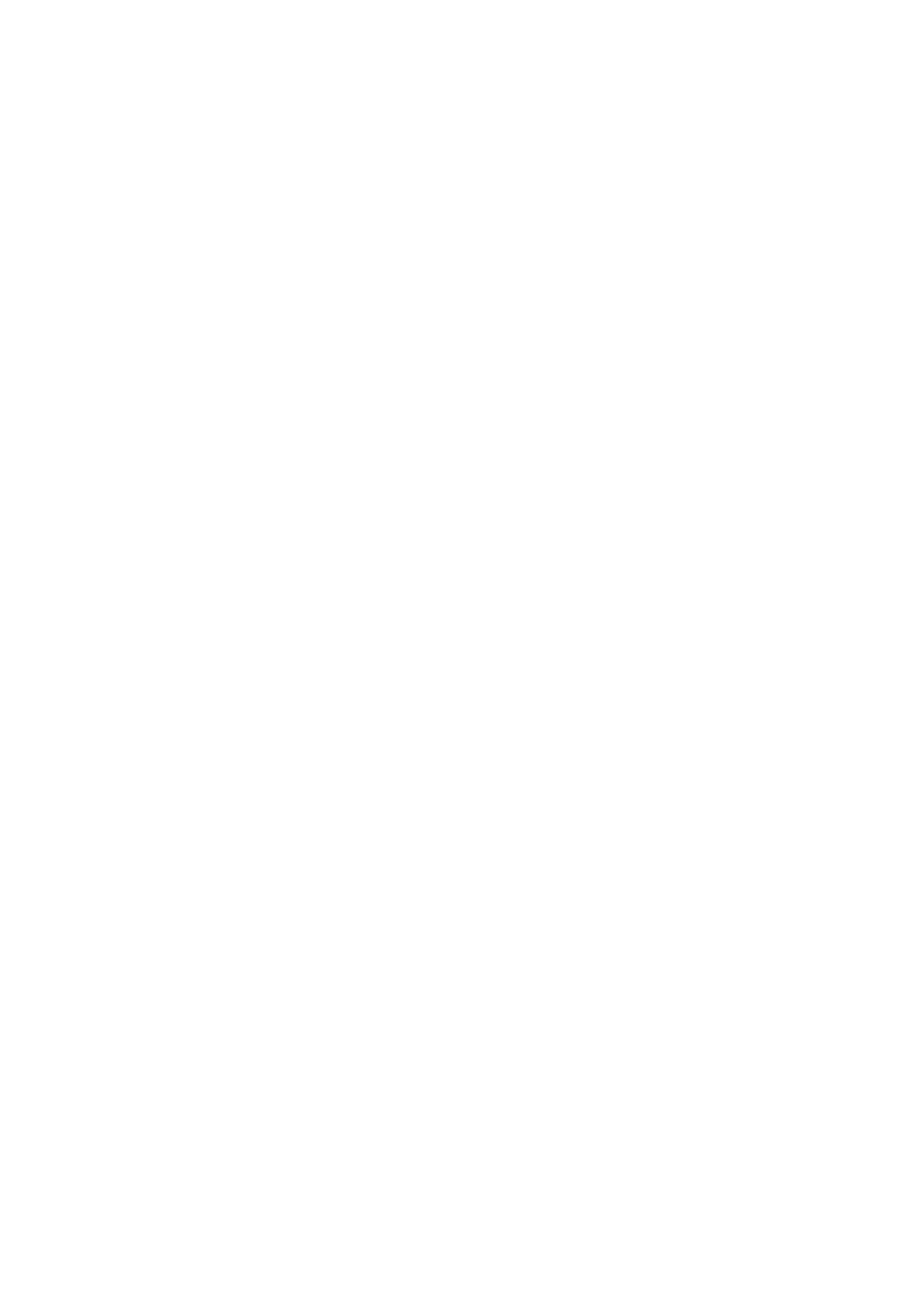|                                                                                                                          | page |
|--------------------------------------------------------------------------------------------------------------------------|------|
| <b>Table 10.</b> Traditional T test results for daily abnormal returns                                                   | 59   |
| <b>Table 11.</b> Traditional T test results for cumulative abnormal returns                                              | 60   |
| <b>Table 12.</b> Standardized residual test results for daily abnormal returns                                           | 62   |
| <b>Table 13.</b> Standardized residual test results for cumulative abnormal returns                                      | 63   |
| <b>Table 14.</b> Sign test and Generalized Sign test results for daily cumulative<br>abnormal returns                    | 65   |
| <b>Table 15.</b> Corrado Rank test results for daily average abnormal returns and<br>cumulative average abnormal returns | 66   |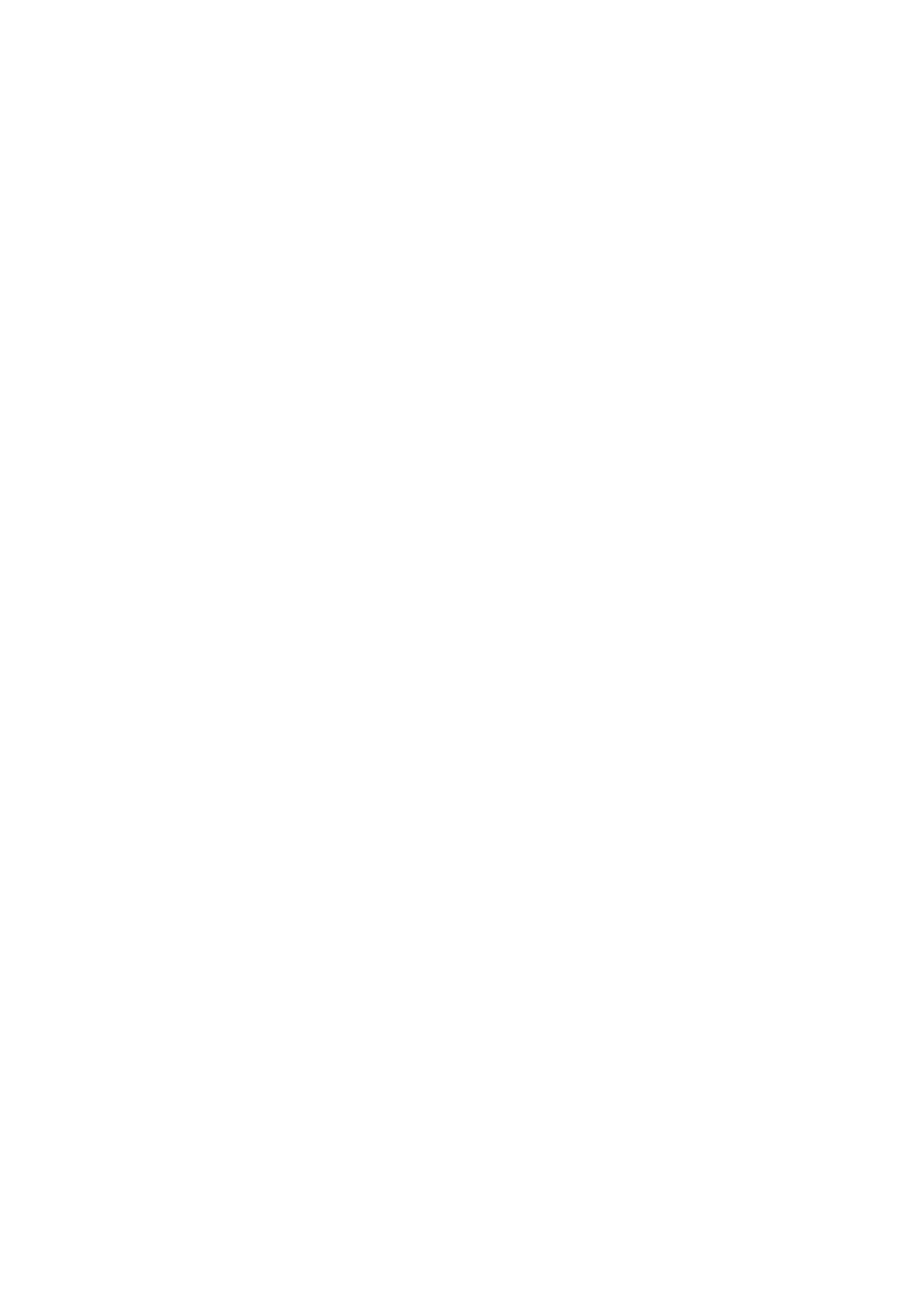| <b>UNIVERSITY OF VAASA</b>              |                                                 |           |
|-----------------------------------------|-------------------------------------------------|-----------|
| <b>Faculty of Business Studies</b>      |                                                 |           |
| <b>Author:</b>                          | Juha Lappalainen                                |           |
| <b>Topic of the Thesis:</b>             | The effect of quantitative easing announcements |           |
|                                         | on stock returns                                |           |
| <b>Name of the Supervisor:</b>          | Janne Äijö                                      |           |
| Degree:                                 | Master of Science in Economics and Business     |           |
|                                         | Administration                                  |           |
| Department:                             | Department of Accounting and Finance            |           |
| <b>Major Subject:</b>                   | Finance                                         |           |
| <b>Line:</b>                            | Finance                                         |           |
| <b>Year of Entering the University:</b> | 2014                                            |           |
| <b>Year of Completing the Thesis:</b>   | 2016                                            | Pages: 68 |

# **ABSTRACT**

When interest rates approach zero, conventional monetary policy may cease to be effective and central banks may adopt the use of unconventional monetary policies, such as quantitative easing. The popularity of QE has increased particularly in the wake of the financial crisis that began in 2007. QE and the effect it has on financial markets has been a regularly discussed topic in financial journalism in the recent years. News articles have often claimed that QE has an inflationary effect on stock prices but has this actually been the case?

This thesis studies the stock market reaction to quantitative easing announcements made by central banks. The reaction is examined for local all shares indices, and large cap and small cap indices to find out whether the stock prices of companies with different levels of market capitalization react differently.

A variety of parametric and nonparametric event study tests are employed to see if the reaction is significant, positive, and do the prices of small cap stocks react differently relative to large cap stocks. The results from the parametric and nonparametric event study tests show that the local stock indices do indeed show a positive and significant reaction to the announcements. Moreover, the reaction is pronounced in the case of small cap stocks.

**KEYWORDS:** quantitative easing, unconventional monetary policy, event study, abnormal returns, market efficiency, stock index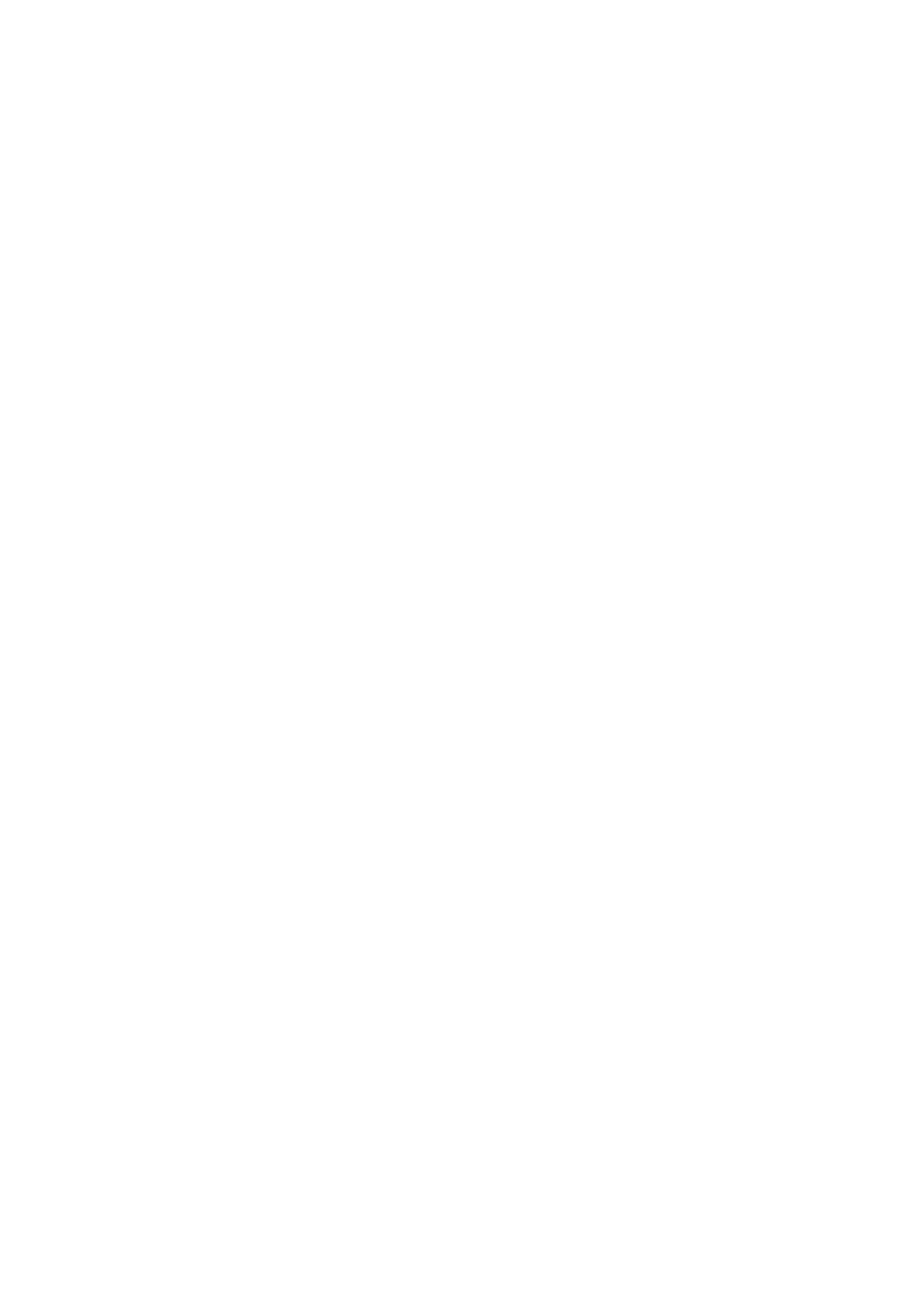# **1. INTRODUCTION**

According to Abel et al. (2014), central bank announcements and actions are closely monitored by the media, participants in the financial markets, and the general public, because monetary policy and the resulting changes in the money supply affect the economy significantly through changes in the price level, nominal exchange rate, real GDP, real interest rate, and the unemployment rate.

When interest rates approach zero conventional monetary policy may not be effective anymore and central banks may adopt the use of unconventional monetary policies. Joyce et al. (2012) state that the most high-profile form of unconventional monetary policy has been Quantitative Easing (QE). In QE, a central bank purchases government securities from the banking sector and/or the financial market with the objective that the money received by the sellers of these securities would spill over into lending into the broader economy which would help drive asset prices up and remove deflationary forces. The popularity of Quantitative Easing has increased particularly in the wake of the financial crisis that began in 2007.

The history of Quantitative Easing dates back to March 19, 2001 when the Bank of Japan announced a new policy of "Quantitative Easing" where the BoJ increased its current account target far beyond the level of commercial bank required reserves and raised the ceiling on BoJ purchases of Japanese Government Bonds. This policy was in place for nearly 5 years until it was formally lifted on March 9, 2006. (Kobayashi et al., 2006). To this date there has been a total of 17 announcements by central banks of Japan, England, the United States, the Euro-area and Sweden, where they have announced to the public that they are examining the implementation of a Quantitative easing programme, will begin a QE programme, expand the size of the asset purchases in the QE programme or continue the QE programme longer than previously announced. A stock market reaction of some kind can be expected from such an announcement in the announcement country or area but has this actually been the case?

This study uses event study methodology, which statistically tests whether the announcements of these quantitative easing programs lead to significant positive abnormal returns in the short-term. The stock market reaction of small cap companies are compared with that of large cap companies to see whether they react differently to QE announcements.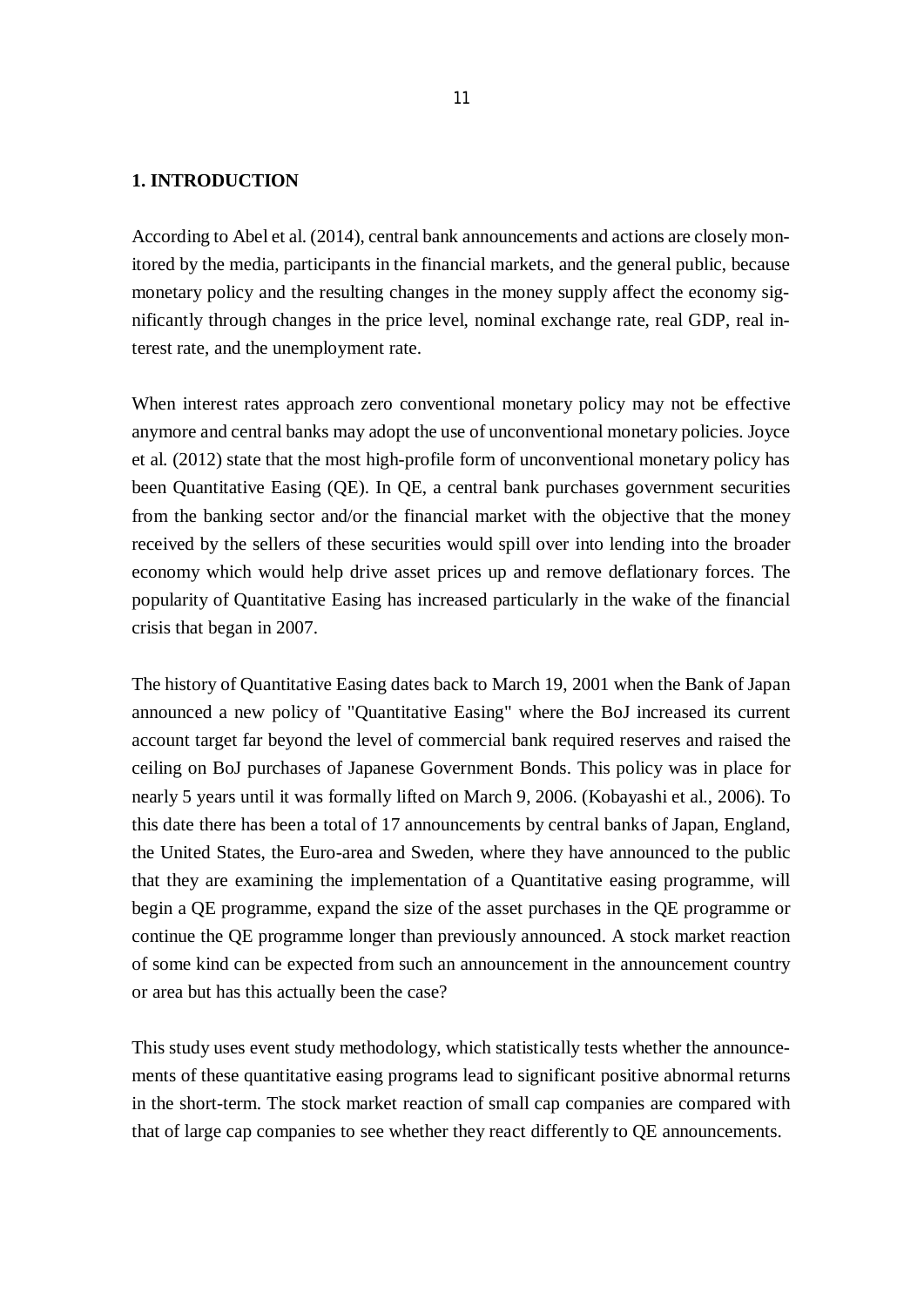## 1.2. Previous Main Studies

A number of studies have examined the effects of changes in monetary policy and economic news announcements on stock market returns. However, comprehensive event studies that examine the reaction of stock prices to quantitative easing announcements at the aggregate index level are scarce.

Bernanke and Kuttner (2004) examine the reaction of the stock market on changes in monetary policy and the economic sources of that reaction. In the event study portion of their study, they employ simple regressions that measured the change in stock return on the raw change in federal funds rate target, both expected and unexpected. They do not estimate the normal (or expected return) of the stock market, but simply focus on the change in stock return on the days when the changes in the federal funds rate target were announced. They show a relatively strong and consistent stock market response to unexpected monetary policy actions. They report that an unanticipated 25-basis-point cut in the federal funds leads to an expected one percent increase in broad stock indices. They suggest that the effects of unexpected monetary policy actions on expected excess returns explain the largest part of the change in stock prices.

Bredin et al. (2009) investigate the stock market response to international monetary policy changes in the UK and Germany. They conduct an event study to examine the impact of expected and unexpected changes in the UK and Euro/German area policy rates on the UK and German aggregate and sectoral equity returns. They follow the event study methodology adopted by Bernanke and Kuttner (2005). They show that the UK monetary policy suprises have a significant negative influence on both aggregate and industry level returns in both countries. They also point out that the Euro/German area monetary policy surprises do not influence either Germany or UK significantly.

Thorbecke (1997) employ vector autoregression and an event study to examine how stock return data respond to monetary policy shocks. The event study consists of an ordinary least squares regression where the percentage change in Dow Jones Industrial Average and Dow Jones Composite Average is regressed against the amount in percentage points by which the federal funds rate changed. Thorbecke also employs the Arbitrage Pricing Theory multifactor model by Ross (1976) to measure the ex-ante expected excess return by a beta-weighted vector of risk premia. Thorbecke demonstrate that monetary policy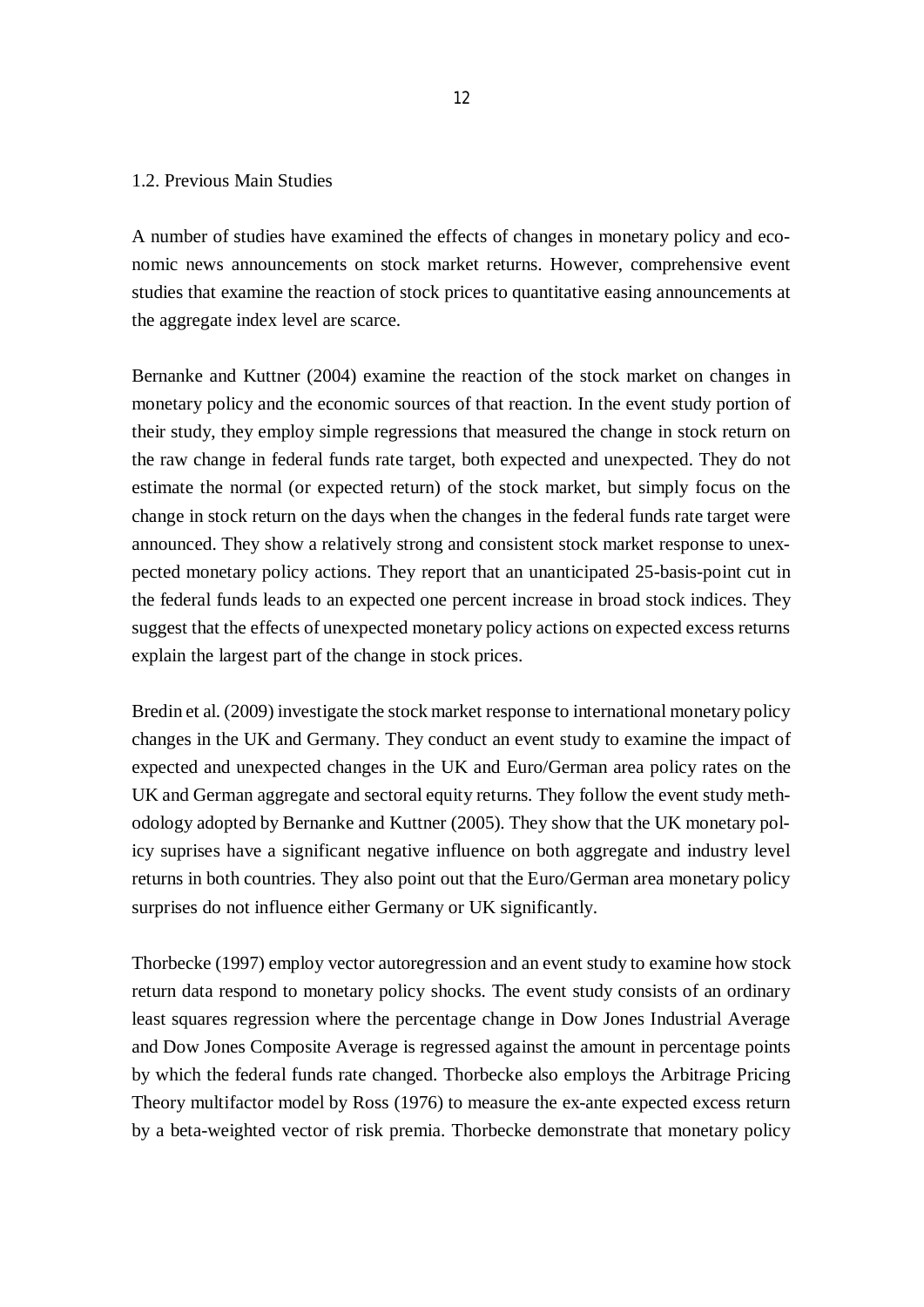has a significant effect on ex-ante and ex-post stock returns and that monetary shocks have larger effects on small firms than large firms.

Wang and Mayes (2012) research the impact of domestic monetary policy rate announcements on the stock markets in New Zealand, Australia, the United Kingdom and the euro area, focusing on the unanticipated component of the announcements using event-study methods. They follow the Bernanke and Kuttner (2004) event-study approach. Similar to previous studies, they find that monetary policy surprises cause significant negative stock price reactions.

There is a substantial amount of research conducted on the recent QE programs. Gagnon et al. (2011) show that large-scale asset purchase announcements reduced U.S. long-term yields. Joyce et al. (2011) report that Bank of England's Quantitative Easing program had similar bond yield effects to those reported by Gagnon et al. (2011) for the U.S. program. Hamilton and Wu (2011) use a term structure model to indirectly calculate the effects of the Fed's 2008-2009 QE programs. Their estimates imply that at the zero lower bound, a maturity swap where the Fed would sell off all of its Treasury holdings of less than oneyear maturity and use the proceeds to retire Treasury debt from the long-end, would have the same effect as buying \$400 billion in long-term maturities with newly created reserves, and could reduce the 10-year rate by 13 basis points without raising short-term yields. Neely (2012) examines the effect of the Fed's 2008-2009 QE program on international bond yields and exchange rates, and show that the effects are consistent with longrun purchasing power parity and a simple portfolio balance model. Glick and Leduc (2012) examine the large-scale asset purchase announcements by the Federal Reserve and the Bank of England and the impact on global financial and commodity markets. They present evidence that the announcements led to lower long-term interest rates and depreciations of the U.S. dollar and the British pound on announcement days, while commodity prices generally declined. Equity prices showed mixed reactions to the announcements depending on the country in question.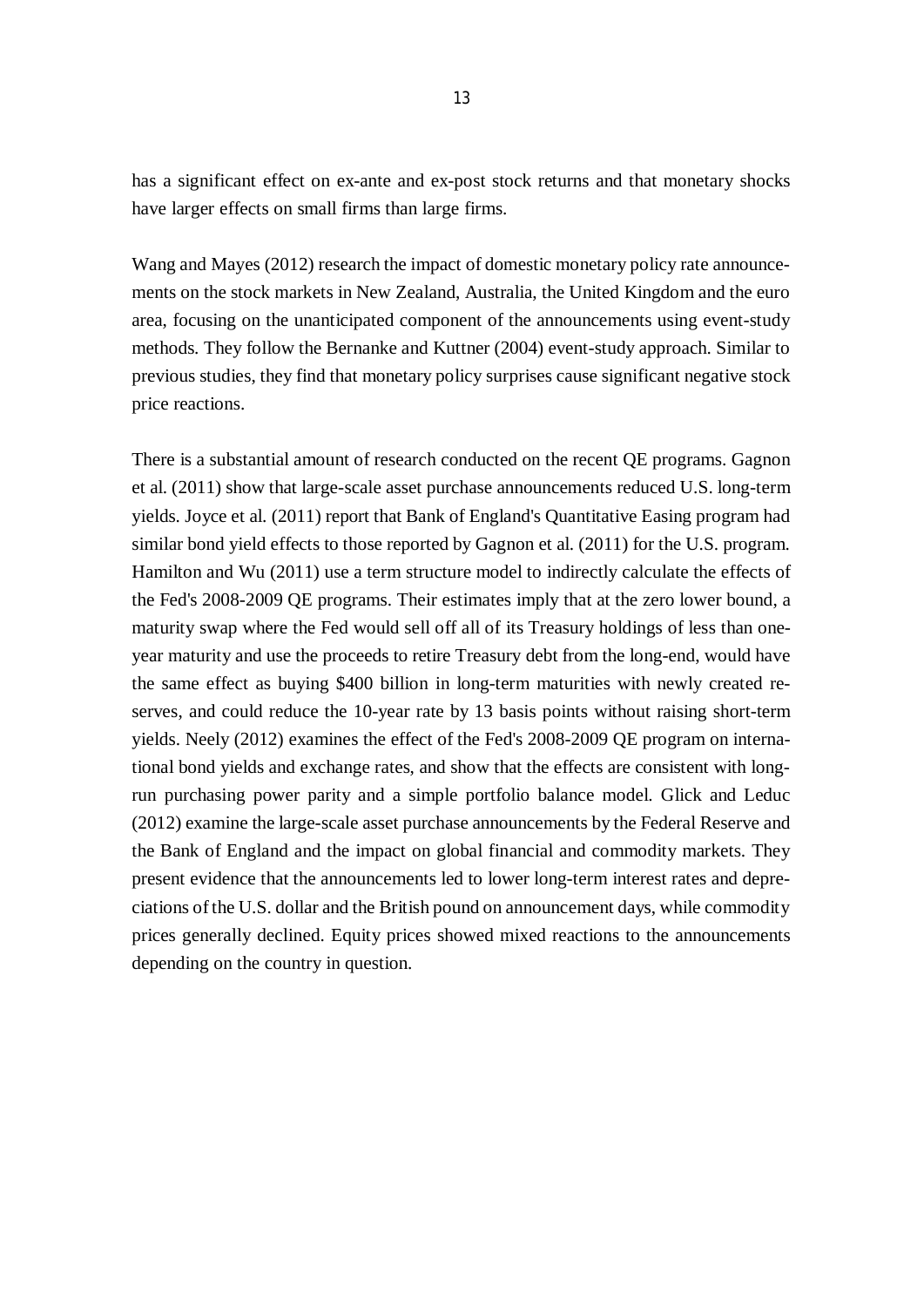# 1.3. Purpose of the Study

The purpose of this study is to examine all of the quantitative easing programs that have been employed around the world in the past and to see whether the QE announcements related to them have had a statistically significant impact on stock returns in the shortterm. Moreover, the purpose of this study is also to find whether these announcements lead to short-term positive abnormal and cumulative abnormal returns. Thorbecke (1997) states that monetary policy influences a company's access to credit and when a central bank employs a quantitative easing program the money supply and consequently the company's access to credit are expected to increase. Smaller companies are most likely worse collaterized and more vulnerable to binding credit constraints than large companies, therefore the stock returns of the smaller company should be impacted more significantly when a central bank announces a QE program. This is examined by seeing whether the abnormal returns and their significance differ between large and small market capitalization companies.

## 1.4. Contribution

Previous literature on QE programs is mostly limited to studies investigating the impact of QE announcements on interest rates and exchange rates. Glick and Leduc (2012) examine the large-scale asset purchase announcements by the Federal Reserve and the Bank of England and the impact on global financial and commodity markets including equity markets, however, the equity markets are not examined comprehensively or in great detail. They limit their investigation on the impact of the QE announcements by the Fed and the BoE on S&P 500, S&P/TSX composite, Xetra Dax, Nikkei 225, and FT All shares. They simply see if the announcement day return is significantly larger than the average return during the period from January 2004 to July 2011. This thesis extends the study by Glick and Leduc (2012) in several ways. First, all of the QE announcements made by central banks around the world are included. Second, the reaction is examined for companies of different levels of market capitalization by including local all share, large cap, and small cap indices. Third, a variety of parametric and nonparametric tests are employed to test if there is a statistically significant impact and to improve the statistical robustness of the results.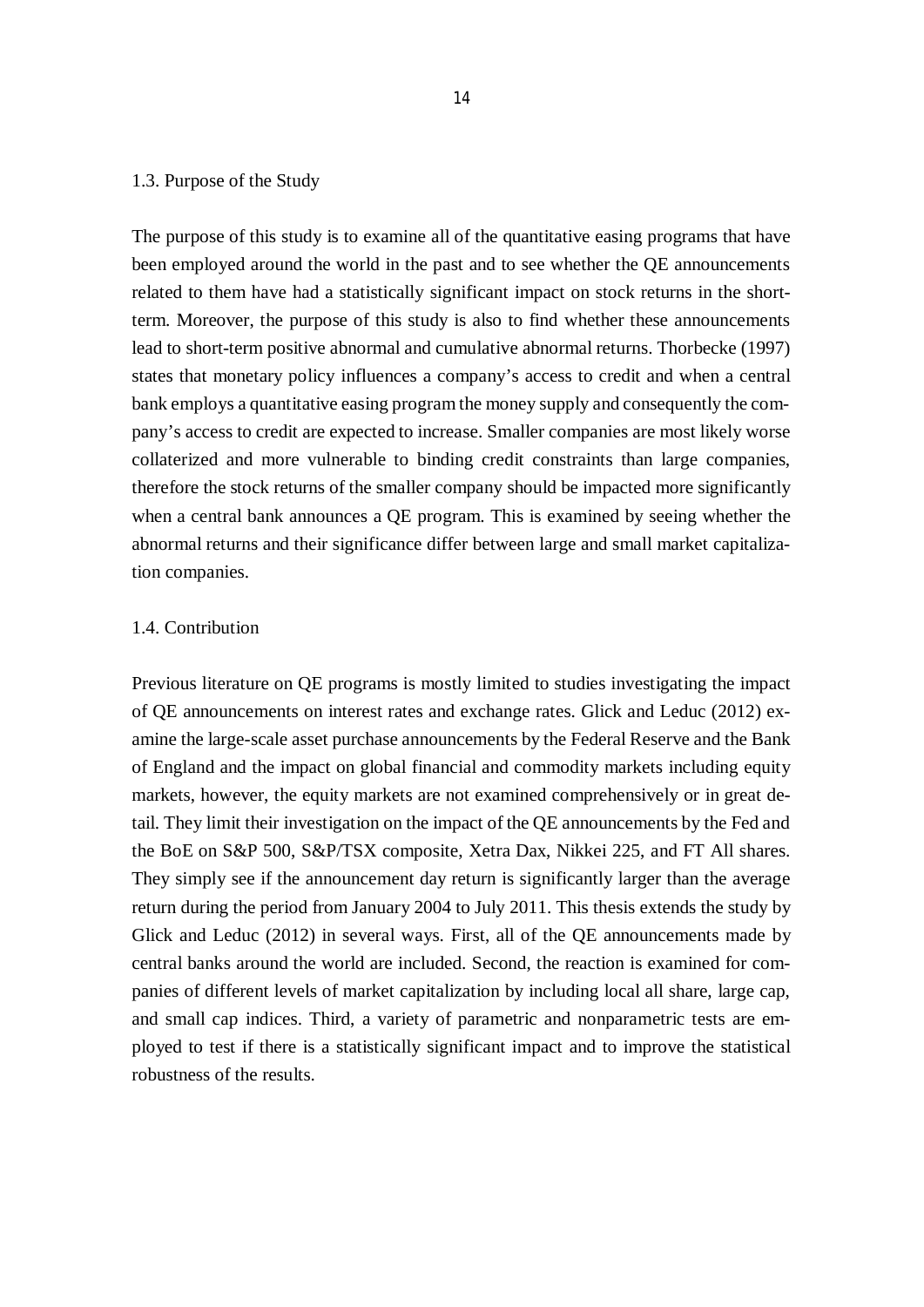#### 1.5. Assumptions and Limitations

This study, like most studies in the field of finance, need to include some assumptions for being able to test whether abnormal returns are present or not. One key assumption is that the normal or expected return model employed in this study produces reliable estimations of the indices' returns. The use of such a normal return model involves the joint hypothesis problem that is present in most finance studies. Even if significant abnormal returns or cumulative abnormal returns are found surrounding the quantitative easing announcements, it may not necessarily mean that the markets are inefficient. As Campbell et al. (1997) state:

*"If efficiency is rejected, this could be because the market is truly inefficient or because and incorrect equilibrium model has been assumed. This joint hypothesis problem means that market efficiency as such can never be rejected".*

Additionally, it is assumed that there are no other significant events affecting the index returns during the test window. It is always possible that there some global or local event during the test window that causes a reaction in one or all of the indices tested in this study.

Another issue can be that some of the quantitative easing announcements may have already been expected by the market and therefore may not lead to a significant reaction in the index returns or may lead to a reaction of a different sign than if the announcement was not expected. For example, on 22nd of October, 2015, Mario Draghi, the president of the European Central Bank, said that the central bank is ready to adjust the size, composition and duration of its QE programme and that policymakers' measures would need to be re-examined at their December 3 vote. Investors interpreted this as a signal to buy, which lead to a sharp increase in the prices of European assets. (Financial Times, 2015). On December 3rd, 2015, when the ECB extended the duration of the QE programme and to included municipal bonds in addition to standard government debt, the investors were not impressed as they were expecting more monthly bond purchases. The Eurofirst 300 index suffered its worst day since August 24, and pushed the S&P 500 down into negative territory for the year 2015 again. (Financial Times, 2015)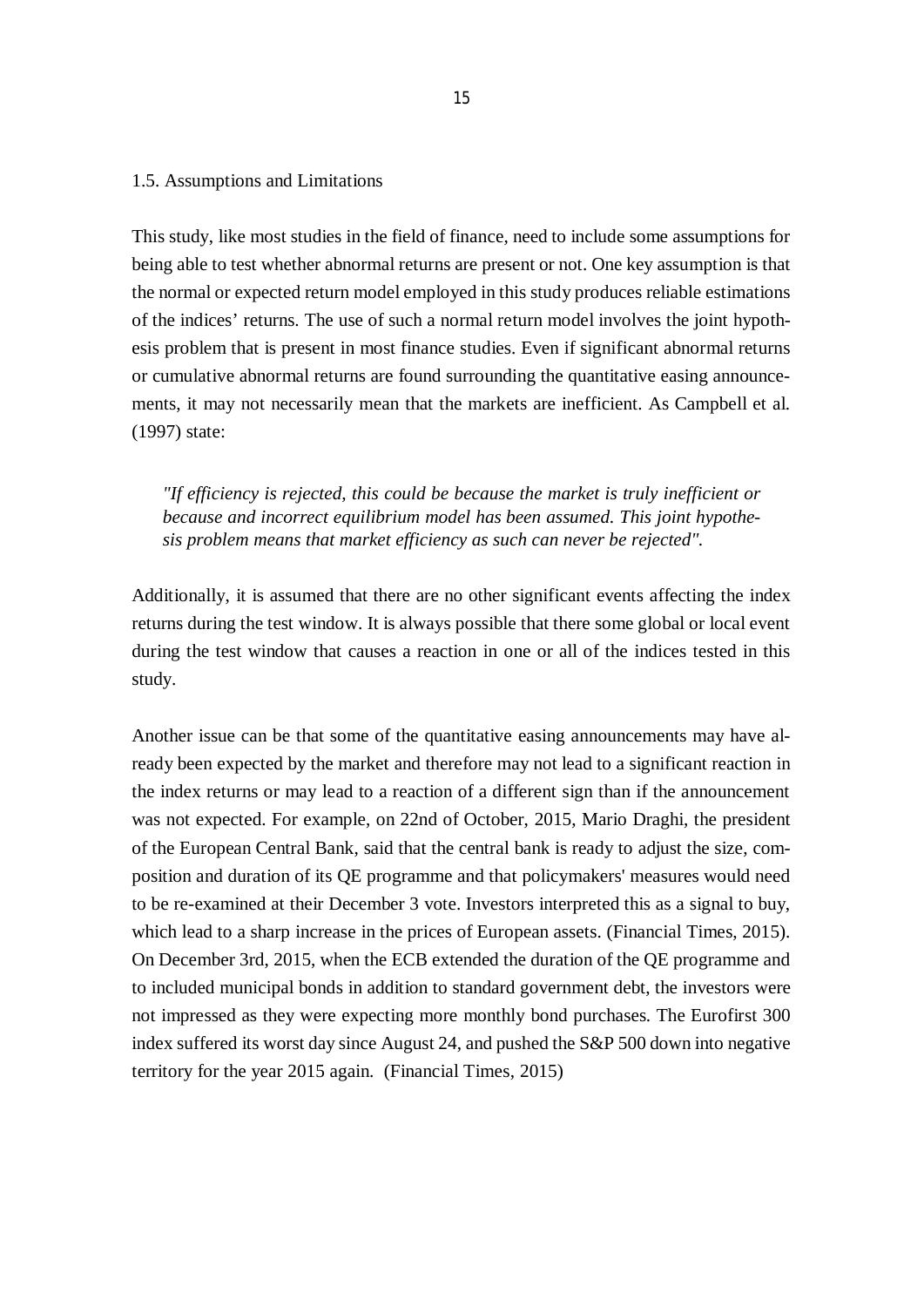International stock market integration can impact the results. For example, a quantitative easing announcements by the FED can and most likely do impact the returns of stock indices around the world. The returns of the MSCI World Index ex USA are used in estimating the U.S. stock index normal returns. This can pose an issue, because if the MSCI index would react to the Fed announcement, it would impact the abnormal returns of the U.S. stock index. If the MSCI index reacted similarly as the local U.S. stock index to the announcement, the abnormal return of the U.S. index could be insignificant even if it did clearly react to the announcement.

The fact that there has only been 17 quantitative easing announcements of this particular type can be an issue in terms of the statistical robustness of the results. Naturally, if there were more announcements, the robustness of any statistical inferences drawn from the results would be improved. Additionally, different event study methodologies have different inherent weaknesses. This will be dealt with by employing several different types of event study tests.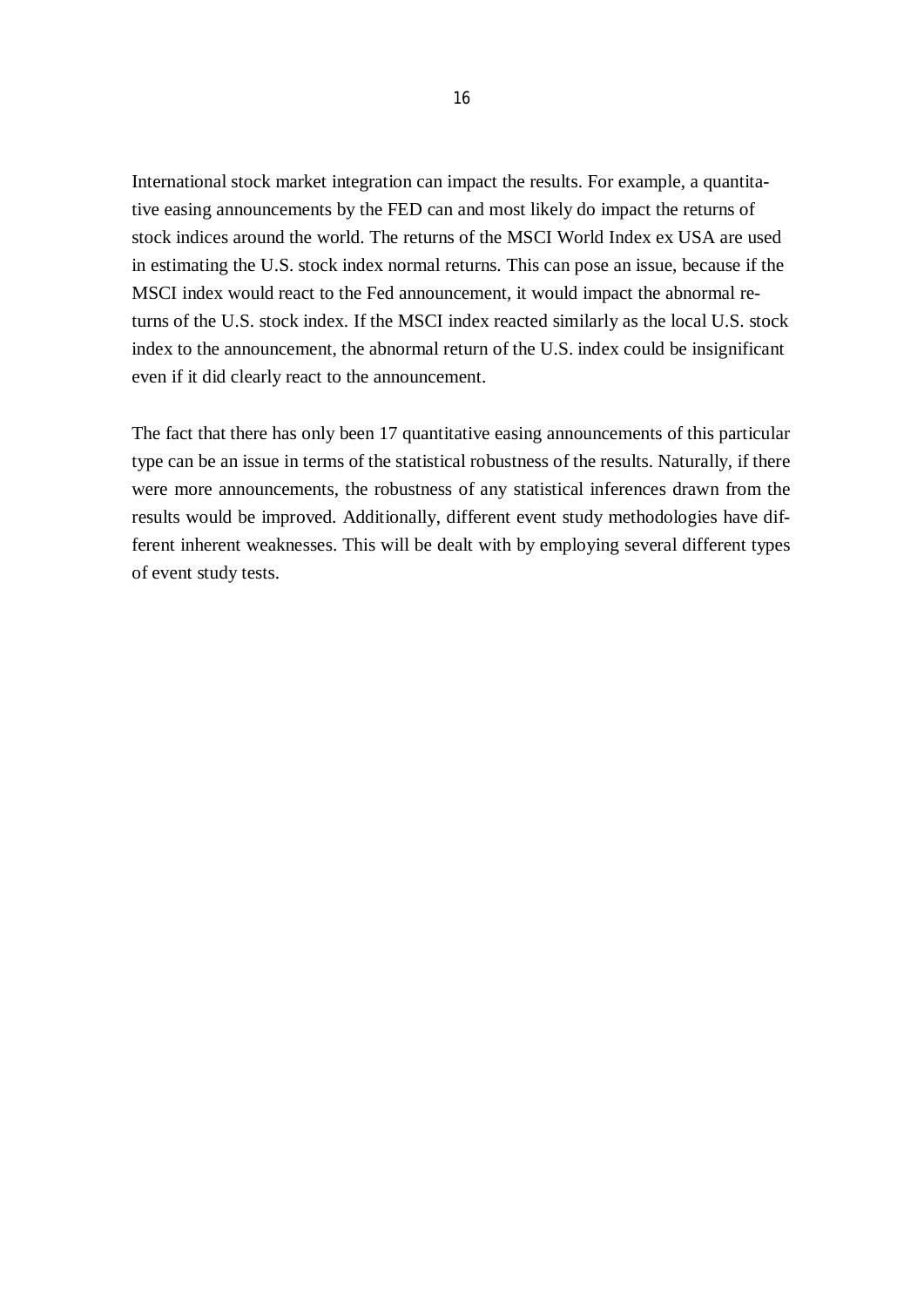### **2. LITERATURE REVIEW & HYPOTHESIS**

This section includes an overview of the literature related to the topics of this study followed by the development of the hypotheses.

## 2.1. Market Efficiency

One of the key theoretical aspects related to studying the effect of quantitative easing announcements on stock returns is the efficiency of the stock markets. According to Fama (1970), market efficiency causes current stock prices to always incorporate and reflect all relevant information. This famous concept is known as the efficient market hypothesis. If this hypothesis was true, the current stock prices would be correct and all relevant new information would lead to an immediate price reaction. When central banks employ quantitative easing, they do this with the objective that the money received by the sellers of the securities involved in the QE would spill into lending into the broader economy which in turn would drive asset prices up and remove deflationary pressure. The QE announcements contain relevant information that should impact the economy as a whole, including the companies operating in that country or area. Thus the stock prices in that economy should react immediately to such announcements.



#### *new information arrives* Time

**Figure 1.** Market efficiency and positive news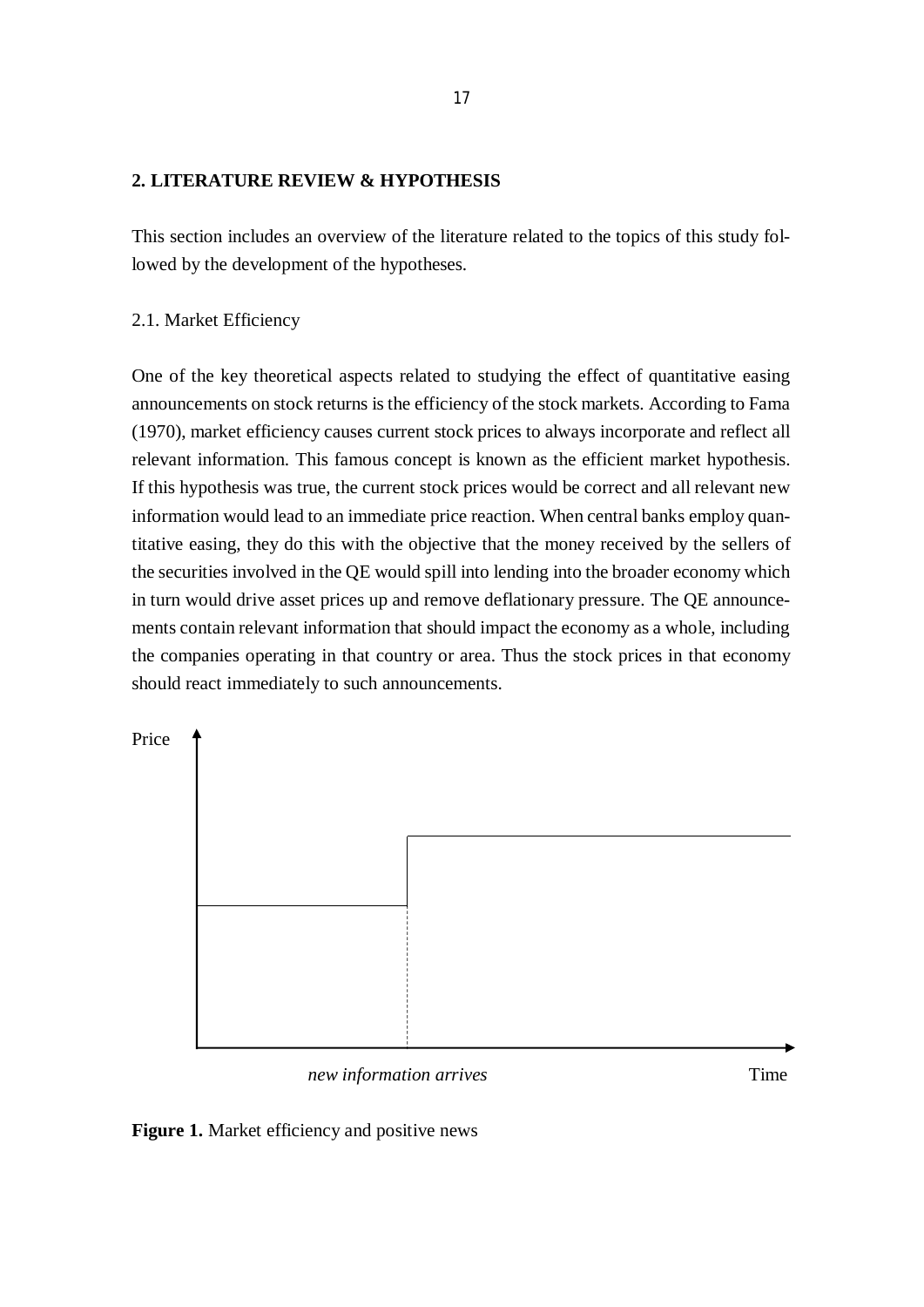#### 2.1.1. The Three Forms of Market Efficiency

Fama (1970) divides market efficiency into three common forms. The weak-form efficiency is the least rigorous form of EMH and is concerned with historical information about the share prices. According to it, there are no patterns to stock prices and thus must move randomly. Kendall (1953) introduced the theory of stock prices following a random walk in his study where he studied stock and commodity prices and found no patterns in the prices. If markets are weak-form efficient, excess returns cannot be earned consistently using investment strategies based on historical share prices. This would imply that technical analysis is not useful in the long run. In the semi-strong-form efficiency, share prices reflect all relevant publicly available information in an unbiased way. Share prices should adjust quickly to reflect any new relevant information. This would imply that neither fundamental analysis nor technical analysis can be used to produce excess returns consistently in the long run. In the strong-form of market efficiency, share prices reflect all relevant public and private information. According to it, no one, including insiders, can earn excess returns.

Several researchers have studied the efficient market hypothesis and the three forms of it. Academics disagree on the validity of the efficient market hypothesis. There are numerous proponents and opponents of the theory. In support of the weak-form, Fama (1965) found that the serial correlation coefficients for a sample of 30 Dow Jones Industrial stocks were significant, but too small to cover transaction costs of trading. Similar studies have mostly found similar results across other countries and time periods. In contrast, Jegadeesh and Titman (1993) provide evidence against the weak-form market efficiency in the form of a trading strategy based on short-run momentum that yield a compounded excess return of 12.01% per year on average. In support of the semi-strong-form, Fama et al. (1969) show that stock prices display no abnormal performance following stock splits. In contrast, Bernard and Thomas (1989) provide direct evidence against the semistrong-form in their study of quarterly earnings surprises. Larger positive (negative) earnings surprises lead to higher positive (negative) abnormal returns and the upward (downward) drift in the stock price continues for months after the earnings announcement. Jaffe (1974) and Rozeff and Zaman (1988) argue against the strong-form by providing evidence of insider trades being profitable.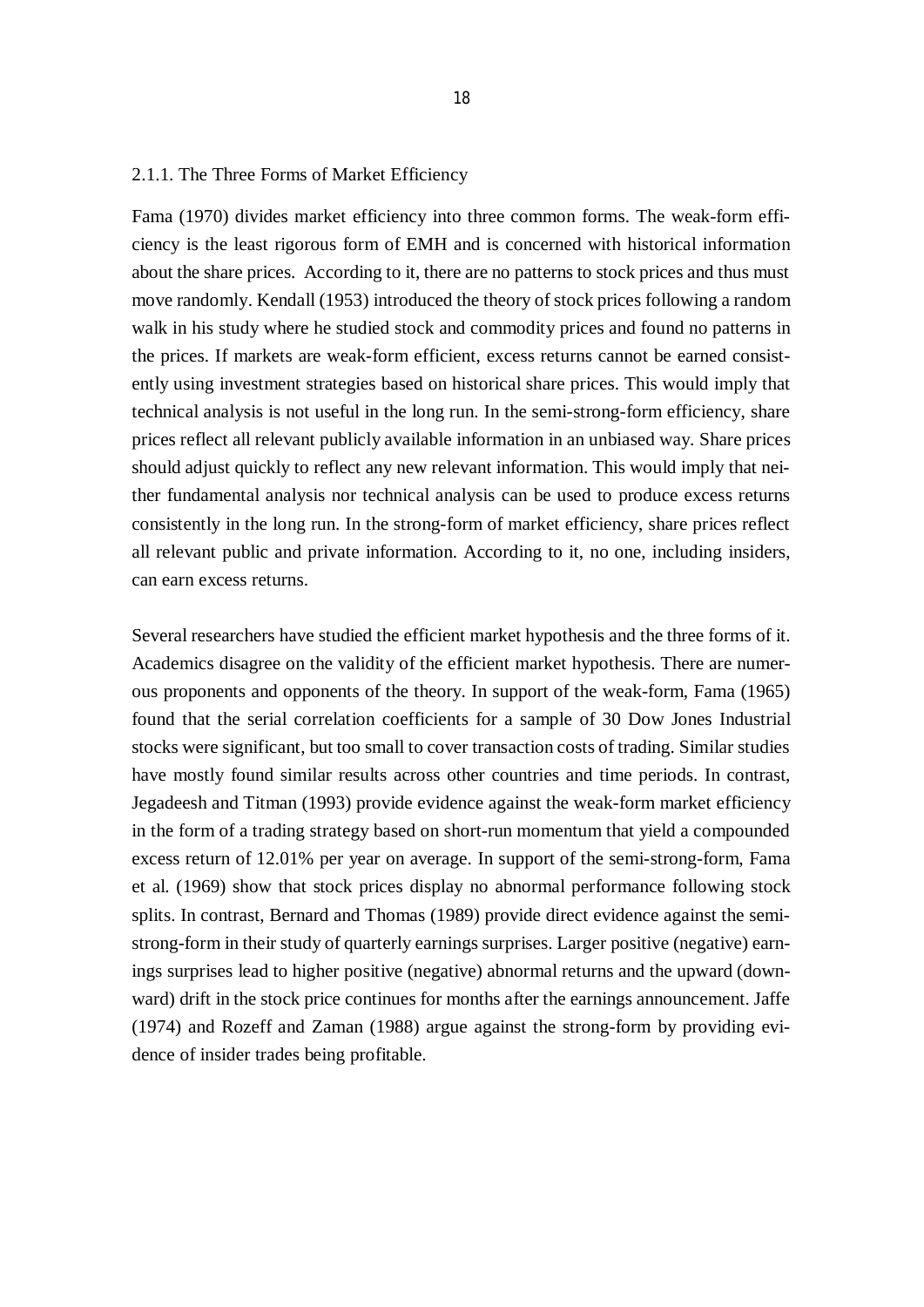According to Keane (1983), different forms of market efficiency are inclusive of each other in the following way. If the market is efficient on the strong-form level it is also efficient on the semi-strong and weak-form levels, and if the market is efficient on the semi-strong level it is also efficient on the weak-form level. The following figure illustrates these relationships.



**Figure 2.** The three forms of market efficiency and their relation to each other

The most important form of efficiency for this study is the semi-strong form as quantitative easing announcements are public and do not contain any past asset price information. The issue of interest is that do the stock markets react to these announcements and whether the reaction is immediate or not. This study employs a variety of event study tests to examine the abnormal returns and cumulative abnormal returns surrounding the announcements. It can be interpreted as a sign of market inefficiency if the cumulative abnormal returns are significant and drift upwards for a several days or weeks after the announcements.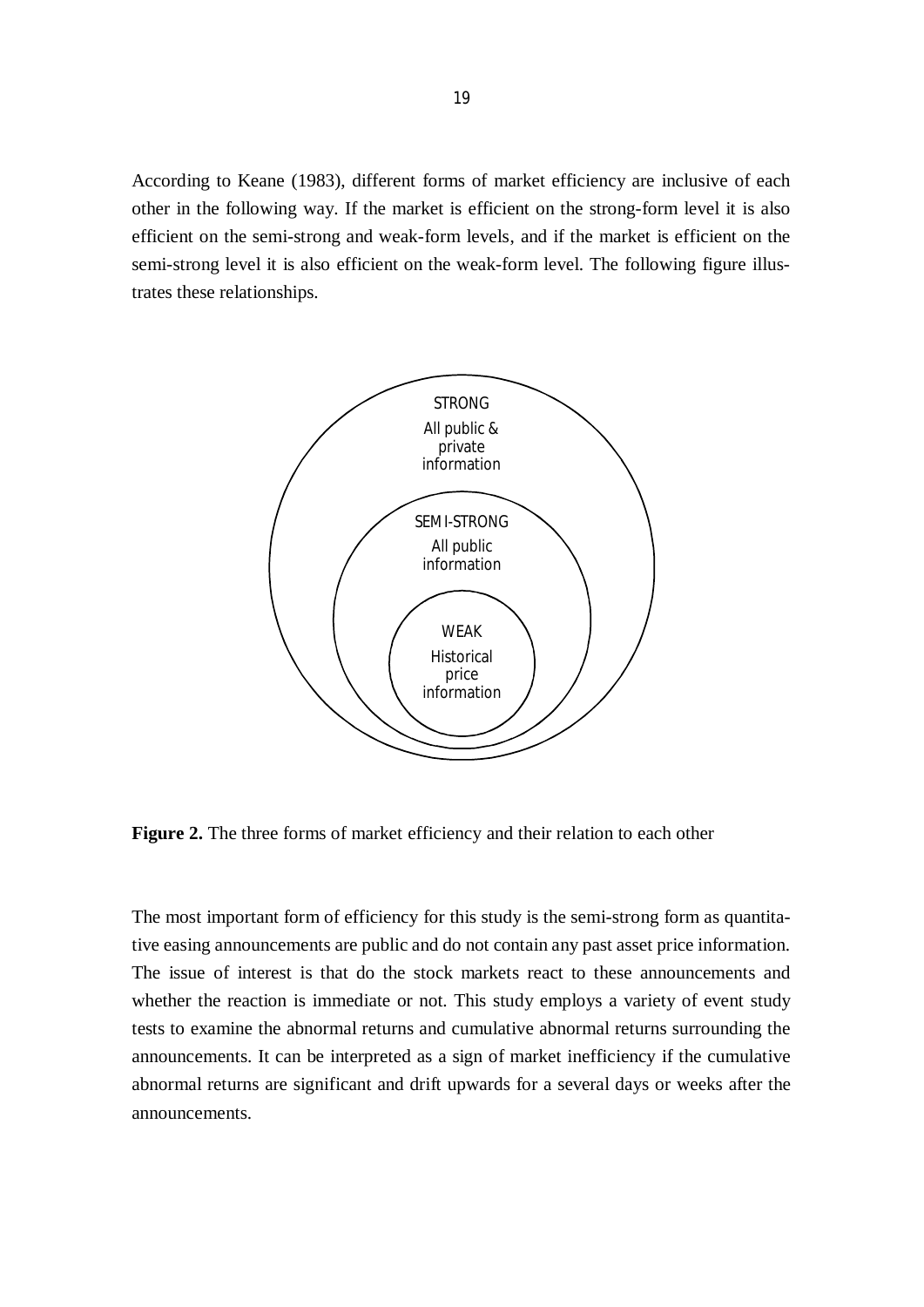#### 2.2. The Small Cap Anomaly

According to Thorbecke (1997), monetary policy influences firms' access to credit and when a central bank employs a quantitative easing program the money supply and consequently firms' access to credit are expected to increase. Small companies are most likely worse collaterized and thus less immune from binding credit constraints than large companies, therefore the small firms' stock returns should be impacted more significantly when a central bank announces a QE program. This study investigates whether the reaction of small cap stock returns is actually any different from large cap stock returns, and if it is, is the reaction more positive for small caps.

The literature concerned with anomalies identifies firm size as one of the factors that explain stock returns. Firm size is measured by the market value of the firm's stock. Banz (1981) was the first researcher to observe the size effect in his study where he examined the relationship between the total market value of the firm's stock and the return of the firm's stock. He found a significant inverse relationship between firm size and stock returns and observed that firm size is a significant factor in explaining stock returns.

After this researchers have argued whether size truly is a significant factor in explaining stock returns or not. The findings of Banz (1981) were met with skepticism by Lo  $\&$ MacKinlay (1990) and Black (1992) who argued that studies of firms sorted on size result in empirical artifacts, data snooping is present and such tests were not motivated by any theory linking size to returns. Berk (1995) defends Banz's findings by arguing that empirical observation of the size effect should be recognized even if no underlying theory is offered to explain the phenomena. Additionally, Berk links the size effect to the prior classical financial theory of stock returns being related to risk. Fama & French (1992) present evidence of size being an important factor for explaining returns over long horizons. Horowitz et al. (2000) observe that there is substantial support among practitioners and researchers that size is an important factor in explaining stock returns in the long-run.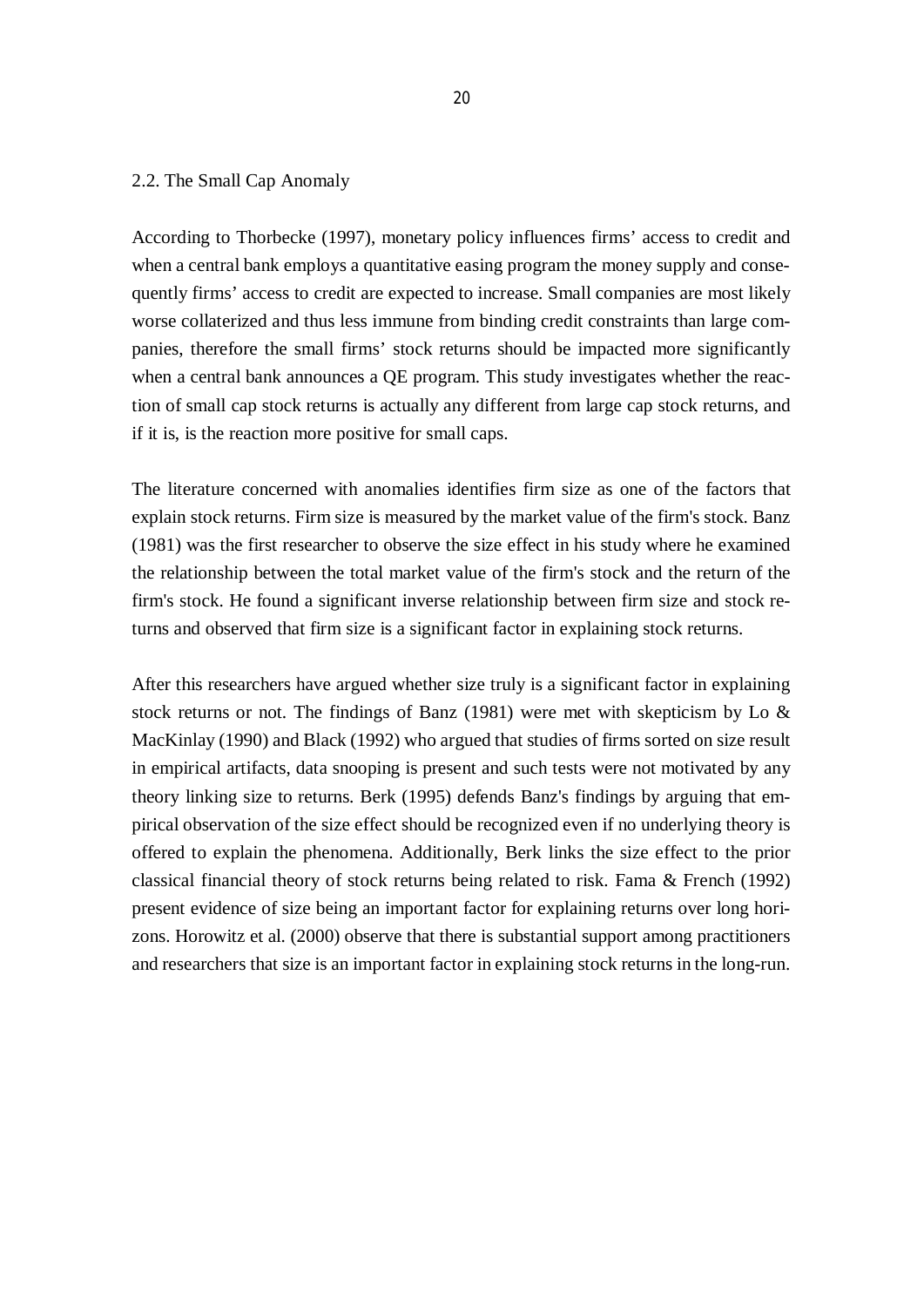#### 2.3. Central Banks and Monetary Policies

Abel et al. (2014) define monetary policy as the government's decisions about how much money to supply to the economy. It is one of the two principal tools available to central banks for affecting macroeconomic behavior. The changes in money supply affects nominal variables such as the nominal exchange rate and the price level, furthermore, in the short run monetary policy affects real variables such as the unemployment rate, the real interest rate, and the real GDP. As monetary policy has such significant economic effects, the announcements and actions of central banks are closely monitored by the financial market participants, media, and the general public. Central banks can affect the money supply by conducting open-market operations, changing reserve requirements, engaging in discount window lending, and changing the reserve deposit rate.

Open market operations are used by central banks as the primary means of implementing their monetary policy. They are the most direct way for a central bank to change the money supply. An open market operation is an activity where a central bank buys or sells government bonds on the open market with the objective of affecting the money supply. For example, if a central bank wishes to increase the money in the economy, they buy securities from private investors in the bond market. As the central bank pays for the securities, the increase in the economy's money supply is significantly larger than the original purchase amount because of the process of multiple expansion of loans and deposits, in which fractional reserve banking increases the economy's loans and deposits. This process will stop only when the reserves of the banking system equal the reserve requirement. Reserve requirement is the minimum fraction of each type of deposit that banks must hold as reserves. If a central bank has the objective of increasing the money supply they can decrease the reserve requirement. By doing so they force banks to hold less reserves which increases the money multiplier and the money supply. Discount window lending occurs when a central bank lends reserves to banks. Discount window lending increases the monetary base and money supply. Reserve deposit rate is the interest rate that a central bank pays on banks' reserve deposits at the central bank. If a central bank aims for an increase in the money supply, they reduce the interest rate they pay on reserves which encourages banks to hold less in reserves and leads to a increase in the money multiplier and the money supply.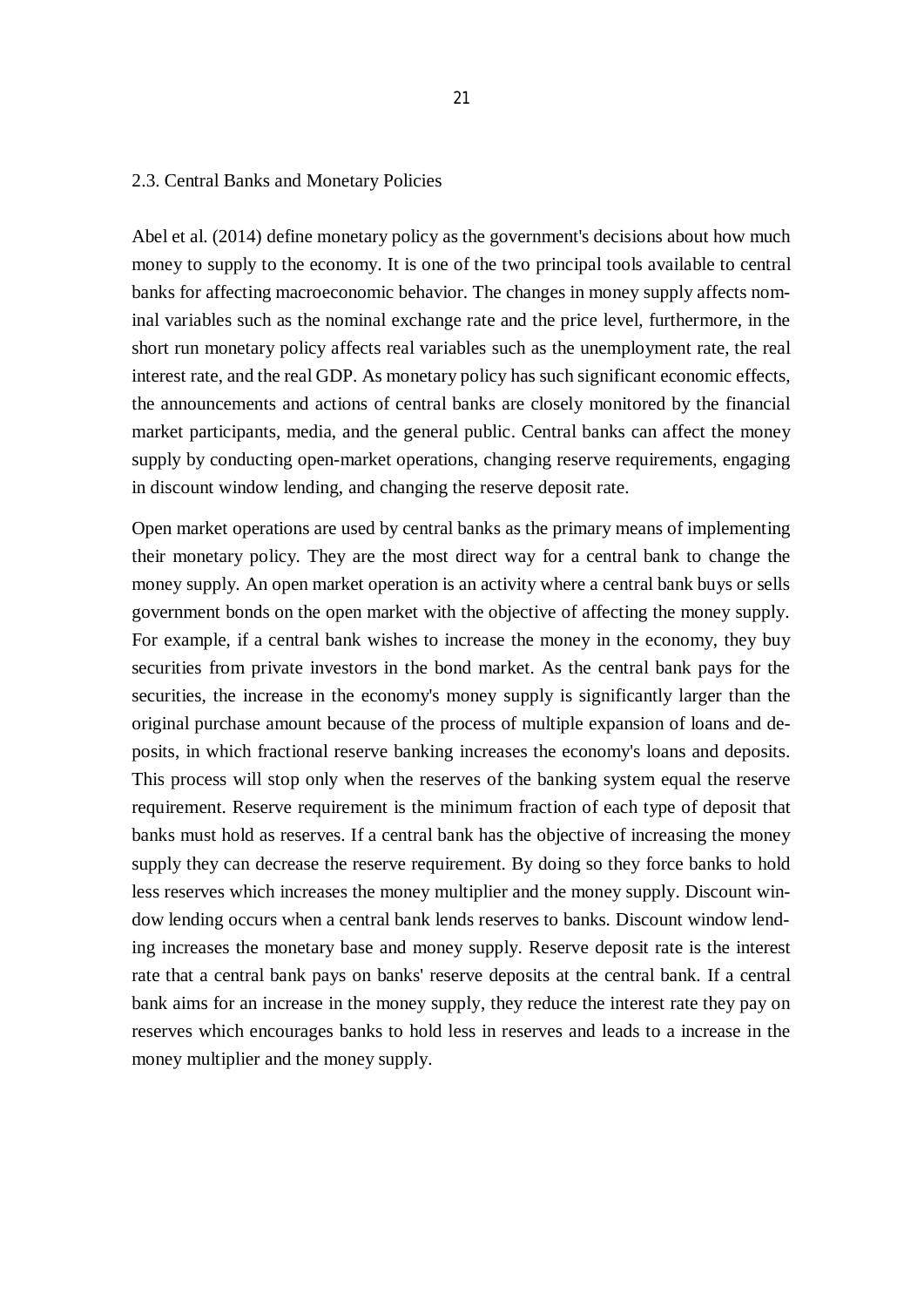#### 2.3.1. Unconventional Monetary Policies: Quantitative Easing

According to Keynes (1936), monetary policy ceases to be an effective instrument to combat economic contraction in a situation where interest rates have fallen so low that further expansion of the money supply cannot drive them lower. Particularly since the 2007 financial crisis, interest rates close to the zero lower bound have become a common occurrence in many economies around the world and consequently many central banks have adopted the use of unconventional monetary policies. According to Joyce et al. (2012), the most high-profile type of unconventional monetary policy has been Quantitative Easing (QE). In Quantitative Easing, a central bank purchases government securities from the banking sector and/or the financial market with the objective that the money received by the sellers of these securities would spill over into lending into the broader economy which in turn would help drive asset prices up and remove deflationary forces. As of today, countries or areas including Japan, the U.S., United Kingdom, the Euro-area, and Sweden have engaged in one or several rounds of Quantitative Easing.

According to Joyce et al. (2011), the immediate effect of monetary policy purchases of securities is that the balance sheet of the central bank expands and the amount of central bank money increases. When the central bank purchases a bond from a bank, there is a direct growth in the monetary base as the bond is added to the assets side of the central bank's balance sheet and the central bank credits the seller bank's current account at the central bank with electronic central bank money. This initial effect can be referred to as the impact phase. However, Newby and Orjasniemi (2015) state that such a growth in central bank money or liquidity in the banking system does not automatically mean an increase in the amount of held by households and non-financial corporations. The increased liquidity flows into the real economy only if banks increase their lending to these households and non-financial corporations. Thus, the [central bank] cannot directly stimulate loan markets and increase aggregate demand or supply with asset purchases. This second phase is called the adjustment phase, and it takes longer to yield results than the impact phase. In addition, there are several factors that influence the transmission that are independent of central bank measures, such as the structures of the economy and the accumulation of private sector debt.

Quantitative Easing programmes are transmitted to the real economy and prices via various transmission channels. These transmission channels are discussed in the next section.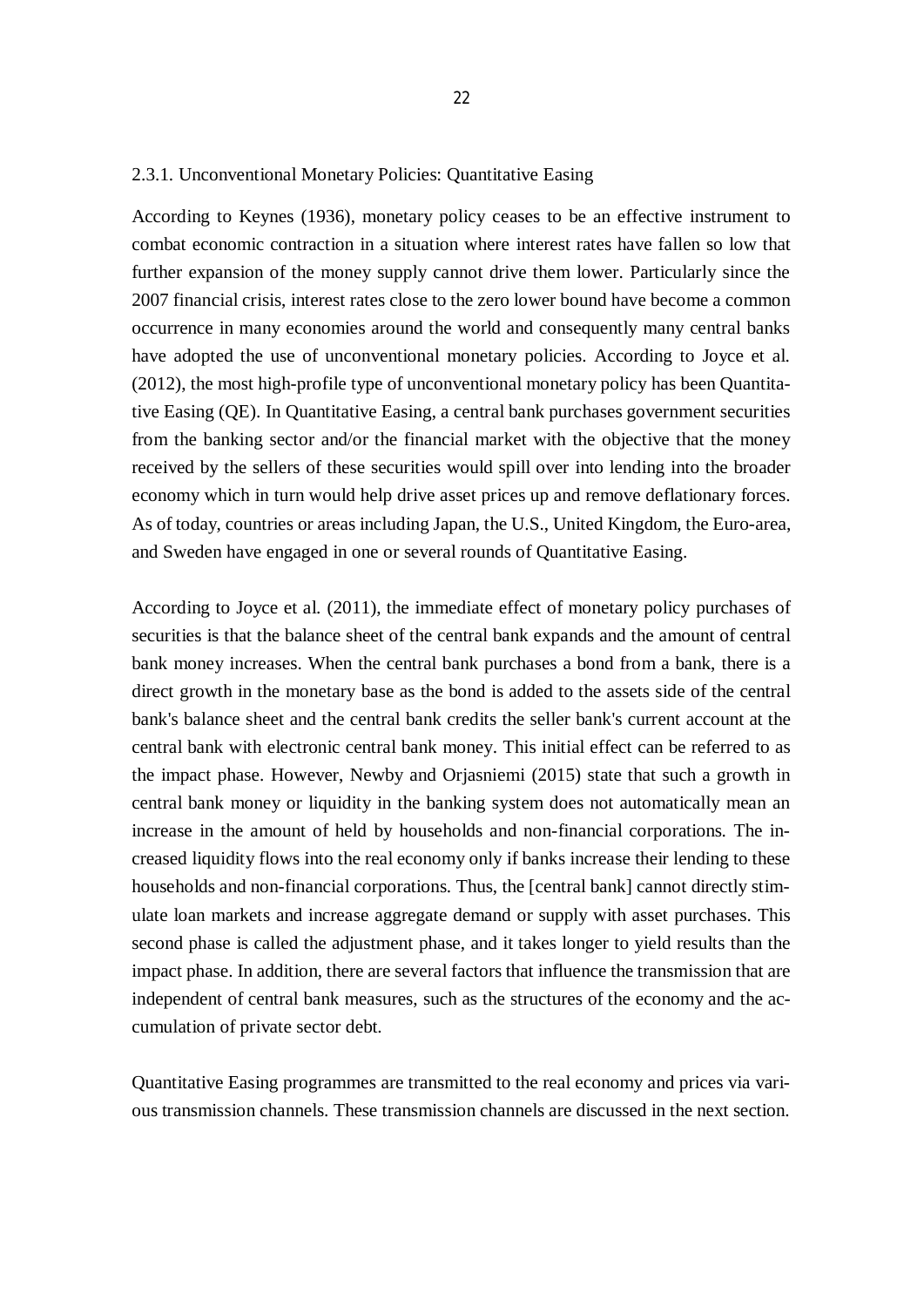# 2.3.2. The Transmission Channels of Non-Conventional Central Bank Policies

There are several channels through which non-conventional central bank policies, such as large-scale asset purchase programmes may affect long-term interest rates, financial markets and economies in general.

According to Glick and Leduc (2012), the first channel through which central bank largescale asset purchases may affect long-term interest rates is portfolio balance effects that effectively cause a reduction in the overall supply of longer-term securities available to investors. This reduction in the stock of long-term securities held by the private sector drive up the price of these securities, lower the term premium required by the investors, and consequently lower long-term interest rates.

The second channel is through policy signaling effects. Asset purchase announcements may signal about the central bank's perception of the economic conditions and about how it will most likely react to future developments. If an announcement signals that conditions are worse than they originally perceived or heightens concerns related to risk, the demand for Treasuries by the investors may increase, lowering their yields. Large-scale asset purchases can also signal that short-term risk free interest rates would stay low. Such an expectation will lower long-term rates.

The third channel is through liquidity effects. Central bank large-scale asset purchases can improve market functioning during times of distress through actively encouraging trading. This can lead to increases in asset prices due to lower illiquidity premia.

Bank of England (2012) also mention that Quantitative Easing may also have a stimulatory impact through its broader effects on expectations. If the economic outlook improves as a result of Quantitative Easing, it may directly boost consumer confidence, and consequently people's willingness to spend. Some of this improvement in confidence can also lead to higher asset prices, especially by reducing risk premiums.

Krishnamurthy and Vissing-Jorgensen (2011) point out several other transmission channels of asset purchases, such as lowering of mortgage prepayment risk if the asset purchases involve mortgage-backed securities, the lowering of corporate default risk, and the raising of inflation expectations.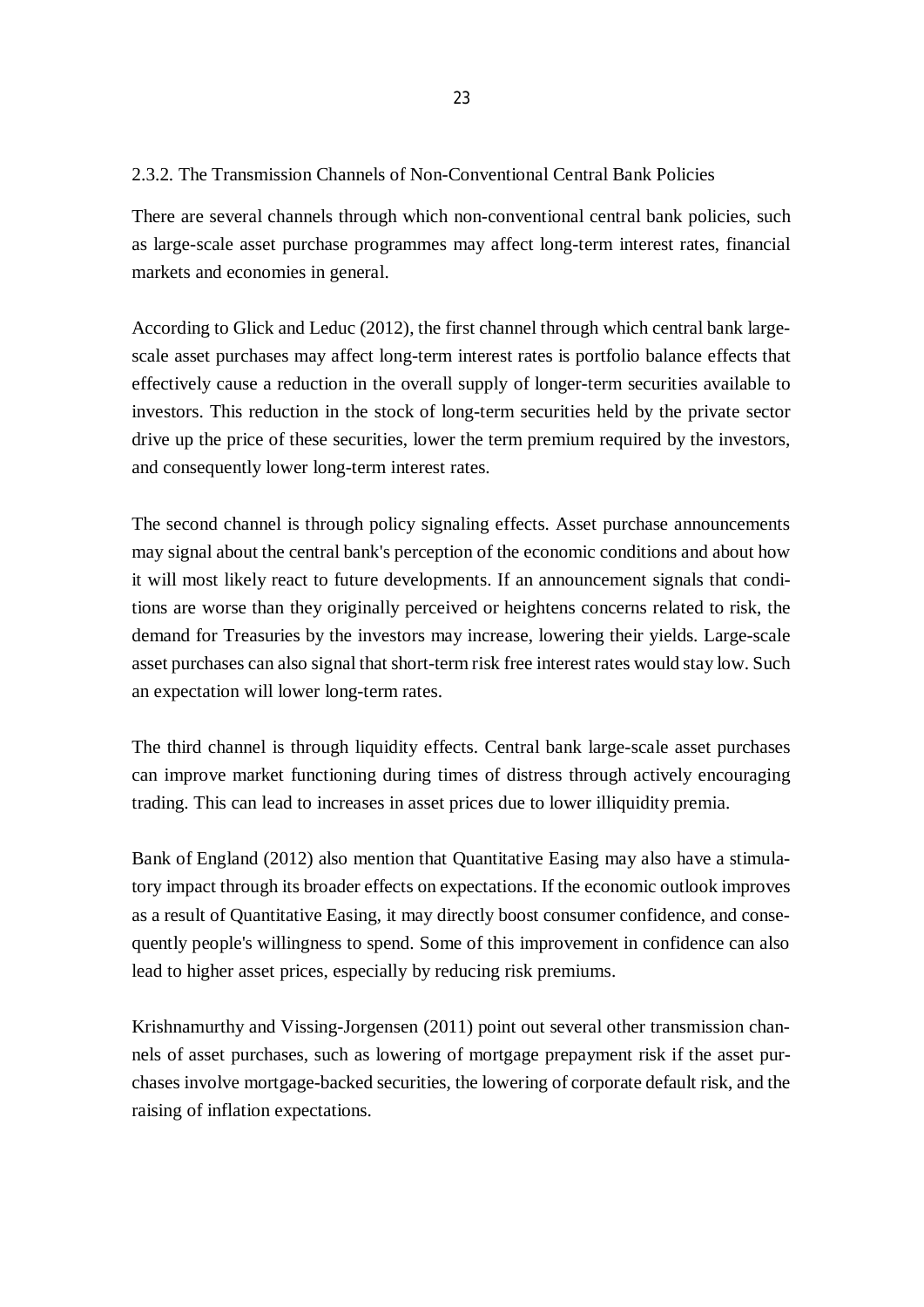#### 2.4. International Stock Market Integration

International stock market co-movement and integration is a relevant issue for this study as this study examines the local stock index reaction to the local central bank's quantitative easing announcement using the appropriate world index as a benchmark. If the quantitative easing announcement of the Fed leads to a reaction in the foreign indices, and consequently in the world index, this can dilute the impact we see in the local indices with respect to the abnormal returns employed in this study.

Numerous researchers have investigated if and how stock markets around the world comove. According to Berben and Jansen (2005), the Japanese stock market is generally weakly correlated with the stock markets of other developed countries. Rua and Nunes (2009) study the international co-movement of stock returns by employing wavelet analysis that allows one to assess the time- and frequency-varying co-movement within an unified framework. They describe how the degree of co-movement of the German market with the US and UK markets has not been stable. In fact, the co-movement has been characterized by a gradual but steady increase at the lower frequencies and by a sudden increase for the other frequencies after then end of the nineties. Nikkinen et al. (2006) examine the integration between global stock markets with respect to the U.S. macroeconomic news announcements. They show that the developed Asian countries, the emerging Asian countries, the G7 countries and the European countries other than G7 countries are closely integrated with respect to U.S. macroeconomic news announcements. However, they find that Latin American and Transition economies are not affected by these news. Wongswan (2009) documents and provides evidence of a large and significant response of 15 foreign equity indices in Asia, Europe, and Latin America, on U.S. monetary policy announcement surprises. The announcement surprises affect the foreign equity indices through their discount rate component. Wongswan's findings suggest that U.S. monetary policy can be a risk factor in equity markets around the world. Hausman and Wongswan (2011) study the impact of U.S. monetary policy announcement surprises on global asset prices. They provide direct evidence that these announcement surprises affect global asset prices, and this effect varies greatly across countries depending on the country's exchange rate regime. Equity indices and interest rates in more flexible exchange rate regime respond less to U.S. monetary policy surprises, and vice-versa. Moreover, the percentage of each country's equity market capitalization owned by U.S. investors is strongly related to the cross-country variation in the foreign equity market response.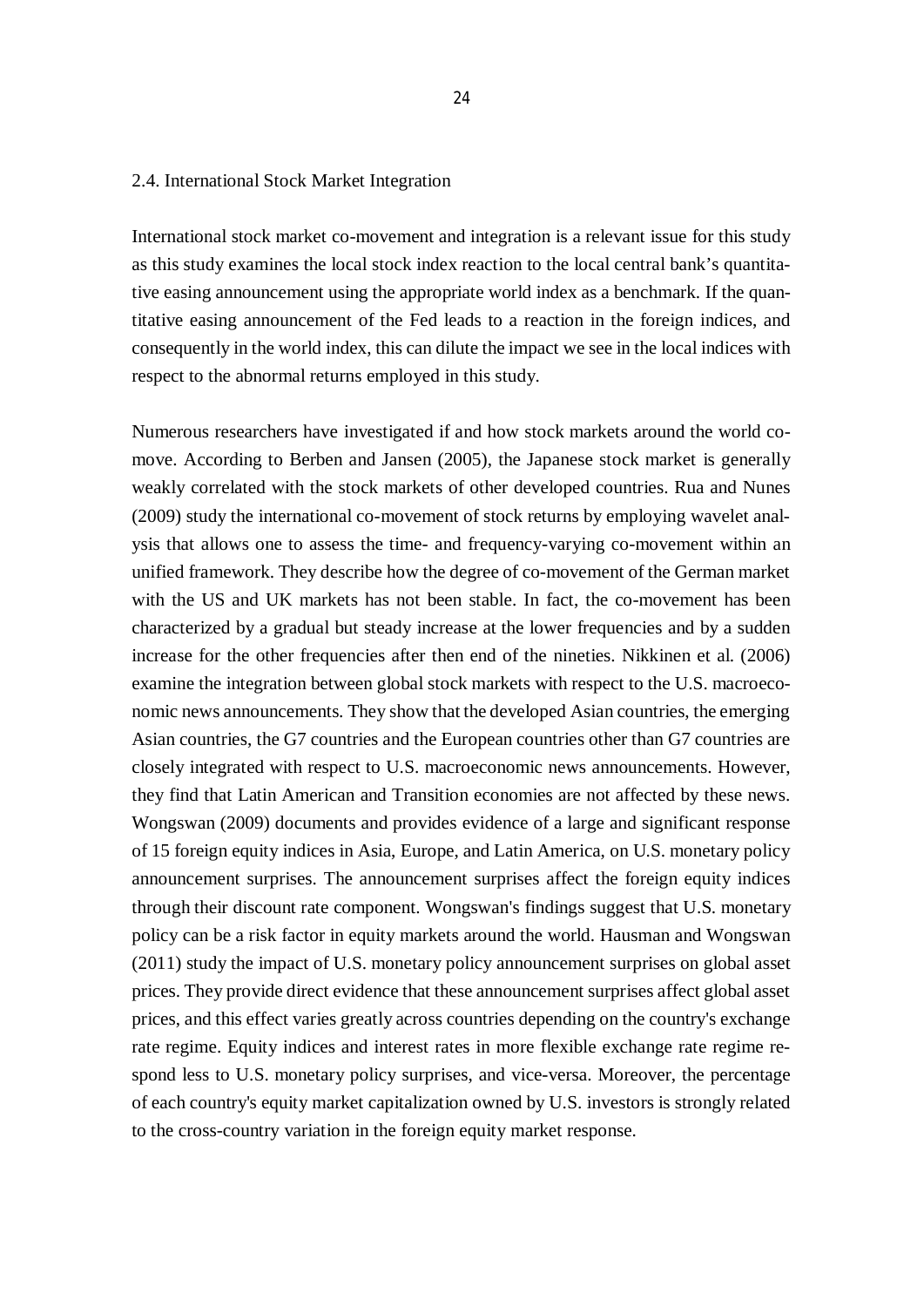#### 2.6. Development of Hypothesis

This study will test if the central bank quantitative easing announcements have a statistically significant impact on stock index returns in the short-term. Moreover, based on previous literature, this impact is expected to be positive and larger for companies with smaller market capitalization.

Abel et al. (2014) state that monetary policy and the resulting changes in the money supply affect the economy significantly through changes in the price level, nominal exchange rate, real GDP, real interest rate, and the unemployment rate, thus central bank announcements and actions are closely monitored by the participants in the financial markets, the media, and the general public. Additionally, according to Joyce et al. (2012), the Bank of Japan engaged in quantitative easing with the hope that the resulting boost in the level of cash reserves the banks held in the system would eventually spill over into lending into the broader economy, helping drive asset prices up.

 H1: QE announcements have a statistically significant impact on stock returns in the short-term

The changes in stock prices reflect investor's expectations of the future. Bank of England (2012) points out that Quantitative Easing may lead to higher asset prices due to its stimulatory impact on expectations, consumer confidence, and people's willingness to spend.

H2: QE announcements lead to positive abnormal returns in the short-term

Thorbecke (1997) states that monetary policy shocks exert an important and statistically significant effect on small firm returns. Larger firms are most likely better collaterized and thus more immune from binding credit constraints. Thus the stronger effect of monetary shocks on small firms compared to large firms is consistent with the hypothesis that monetary policy works by influencing firms' access to credit. The money supply and consequently firms' access to credit are expected to increase when a central bank implements a quantitative easing program, thus the reaction of small firms should be more heightened.

 H3: QE announcements lead to larger positive abnormal returns for companies with smaller market capitalization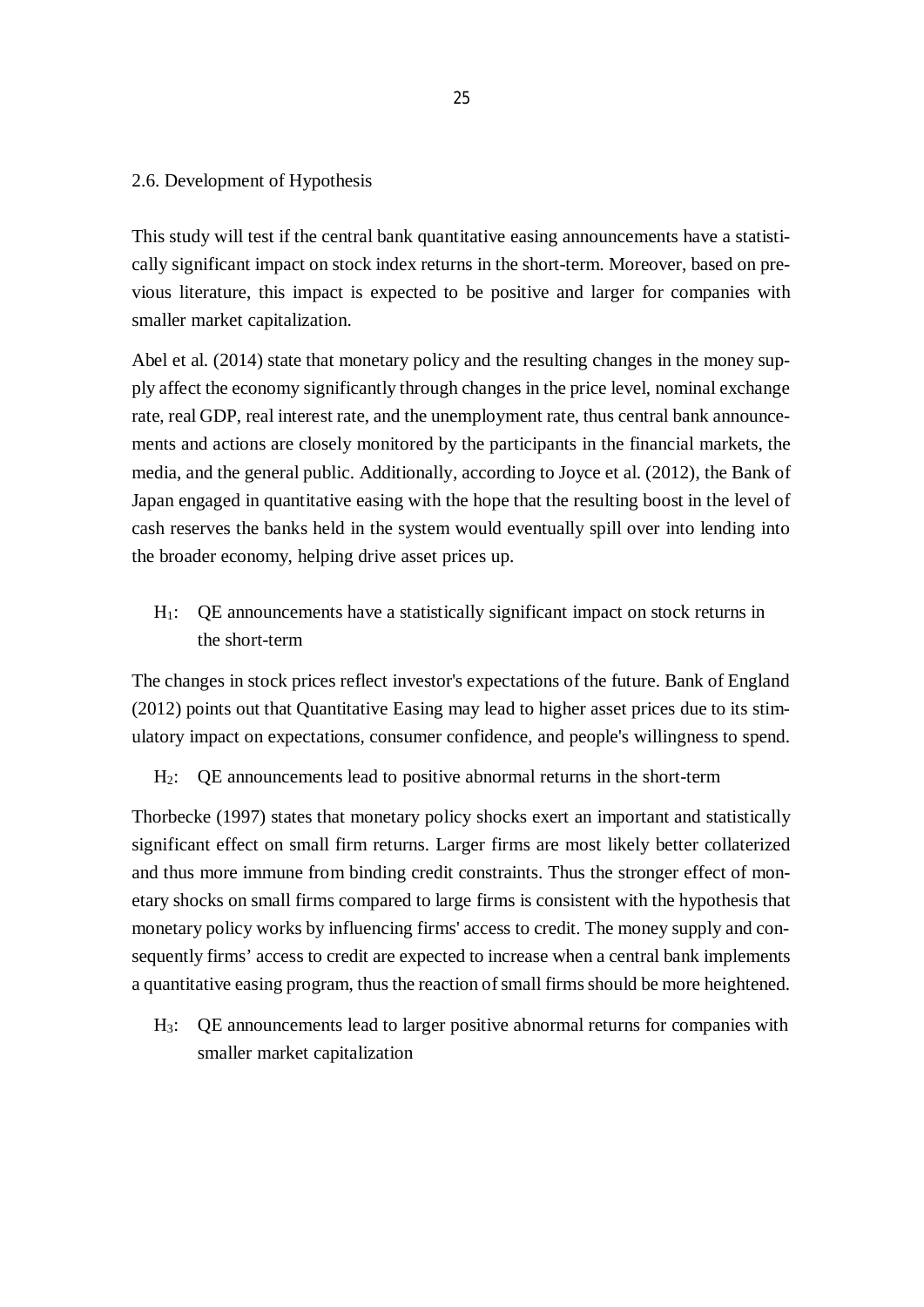# **3. EVENT STUDY METHODOLOGY**

Economists have employed various event study methodologies to measure the effect of an event on the value of a firm since the 1930s when Dolley examined the effect of stock splits on the stock price (Campbell et al., 1996). Generally, significance tests can be grouped into two groups, parametric and nonparametric tests. Parametric tests assume that abnormal returns are normally distributed, whereas nonparametric tests do not rely on any assumptions concerning the distribution of the abnormal returns (Brown and Warner, 1980). A vast number of parametric event studies have been done since Dolley (1933). Myers and Bakay (1948), Baker (1956, 1957, 1958), and Ashley (1962) improved the methodology by removing general stock price movements and separating out confounding events. Ball and Brown (1968) considered the information content of earnings and Fama, Fisher, Jensen and Roll (1969) investigated the effects of stock splits after removing the effects of simultaneous increases in dividends. Patell (1976) introduced the Patell Test that is immune to the way in which abnormal returns are distributed across the event window. Campbell and Wasley (1993), Maynes and Rumsey (1993), Cowan and Sergeant (1996), and Kolari and Pynnönen (2010) showed that the Patell Test is prone to cross-sectional correlation and event-induced volatility. Boehmer, Musumeci and Poulsen (1991) presented the Standardized Cross-Sectional Test which accounts for event-induced volatility and serial correlation but is still prone to cross-sectional correlation. Kolari and Pynnönen (2010) introduced the Adjusted Patell Test and the Adjusted Standardized Cross-Sectional Test which are immune to cross-sectional correlation.

Generally nonparametric tests tend to be more powerful than parametric tests due to the normal distribution assumption of parametric tests. Wilcoxon (1945) presented the Wilcoxon Signed-rank Test which considers both the sign and magnitude of ARs are important. Cowan (1992) introduced the Sign Test and the Generalized Sign Test which compares the share of positive abnormal returns close to an event to the proportion from a normal period. The tests account for skewness in security returns but perform poorly for longer event windows. Corrado and Zivney (1992) presented the Corrado Rank Test which has proven robust against event induced volatility and cross-correlation. Kolari and Pynnönen (2011) presented the Generalized Rank Test which accounts for cross-correlation of returns, returns serial correlation, and event induced volatility. The test is one of the most powerful tests for both shorter and longer cumulative abnormal return windows.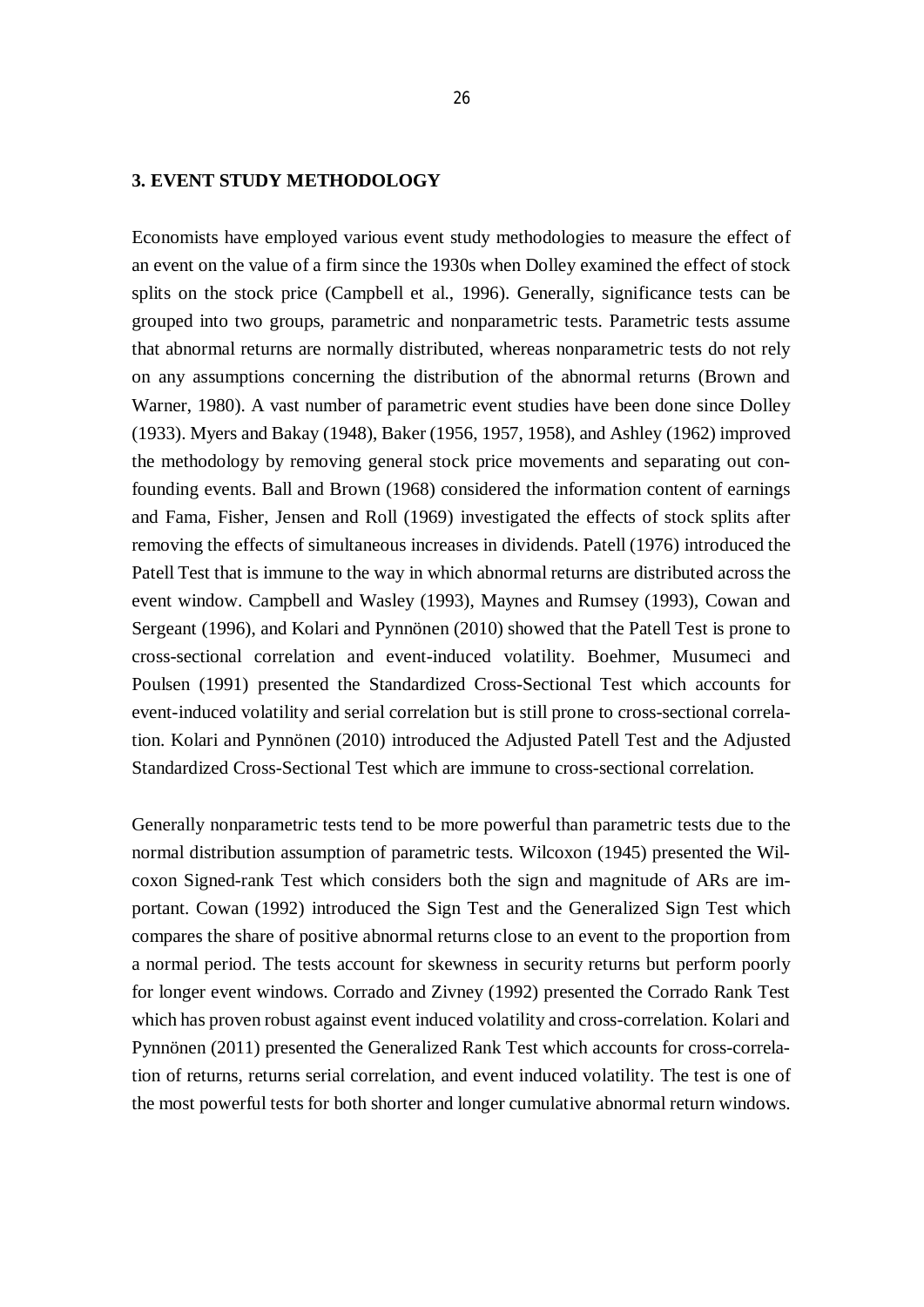According to Campbell et al. (1996), an event study consists of seven steps which are discussed next.

# 3.1. Event Definition

The first task in conducting an event study is defining the event of interest and identifying the event window, which is the period over which the security prices of the firms of interest involved in the event will be examined.

In this study the events of interest are the quantitative easing announcements of central banks where they announce the quantitative easing policy to the public for the first time and / or announce the continuation of the said policy. Up to this day there has been 17 of such quantitative easing announcements:

| <b>Central Bank</b>    | <b>Date of QE announcement</b> |
|------------------------|--------------------------------|
| Bank of Japan          | 19.3.2001                      |
|                        | 5.10.2010                      |
|                        | 4.8.2011                       |
|                        | 19.9.2012                      |
|                        | 4.4.2013                       |
|                        | 31.10.2014                     |
| The Federal Reserve    | 25.11.2008                     |
|                        | 3.11.2010                      |
|                        | 13.9.2012                      |
|                        | 12.12.2012                     |
| <b>Bank of England</b> | 5.3.2009                       |
|                        | 7.5.2009                       |
|                        | 6.8.2009                       |
|                        | 5.11.2009                      |
| European Central Bank  | 22.1.2015                      |
|                        | 3.12.2015                      |
| <b>Bank of Sweden</b>  | 12.2.2015                      |
|                        |                                |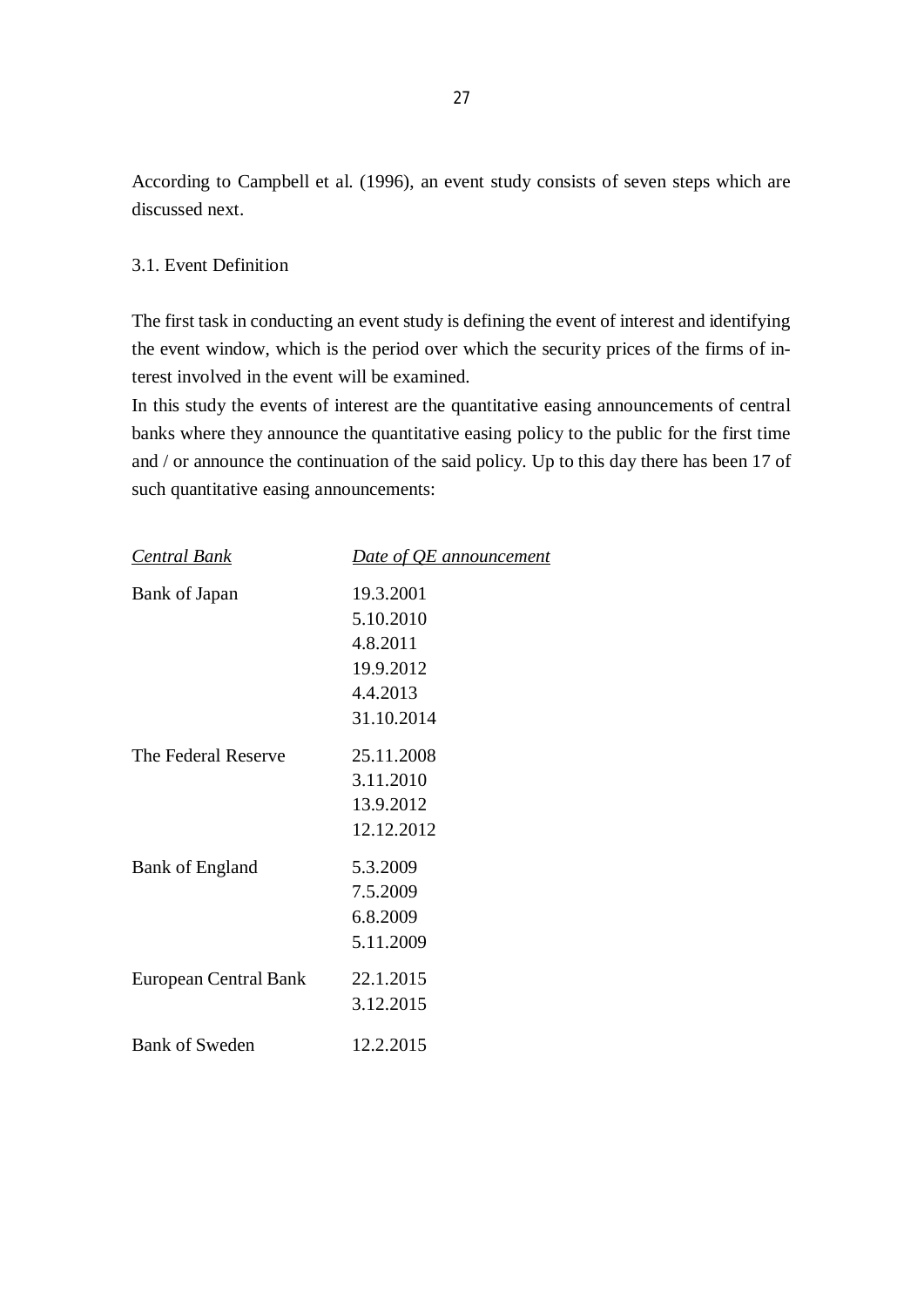The central banks will be referred to as BoJ, FED, BoE, ECB and BoS from now on. After the event of interest and the event dates have been identified, the next step is to define the event window, which is the period of time surrounding the event date when the effect of the event is examined. The event window is set up on the basis of the number of trading days preceding and following the event date to account for any possible leakage of information prior to the event date and to allow for some additional time for the event to reach and affect the stock market. This study will follow Filbien and Fabien (2009) who state that an event window with 5 days prior to ECB meeting (from  $t_5$  to  $t_0$ ) helps to capture any information about ECB communication revealed in that period. The post-event window (or the test window) is extended to  $t_{+30}$  to examine whether the market processes the quantitative easing announcement and stock prices change instantly, as it should according to the efficient market hypothesis, or the market processes the announcement and the stock prices change slowly in contrast with the EMH. By setting the event window from 5 days prior and 30 days after the event date, it allows for leakage, forecast and postannouncement effect to have an impact on the stock indices.

## 3.2. Selection Criteria

After identification of the event of interest, in most event studies the next step is to determine the selection criteria used to determine which firms are to be included in the study, or which indices in the case of this paper.

#### 3.3. Normal, Abnormal and Cumulative Abnormal Returns

To determine the impact of the event in question we must have a measure of the abnormal return. Firstly, return is simply calculated as the natural logarithm of today's index value divided by yesterday's index value. For each index and date we have:

(1) 
$$
R_{it} = ln\left(\frac{index \ value_{i,t}}{index \ value_{i,t-1}}\right)
$$

where  $R_{i,t}$  is the return for time period t.

The normal return is the return that would be expected if the event did not occur. There are several models available to calculate the normal return of a given security. The models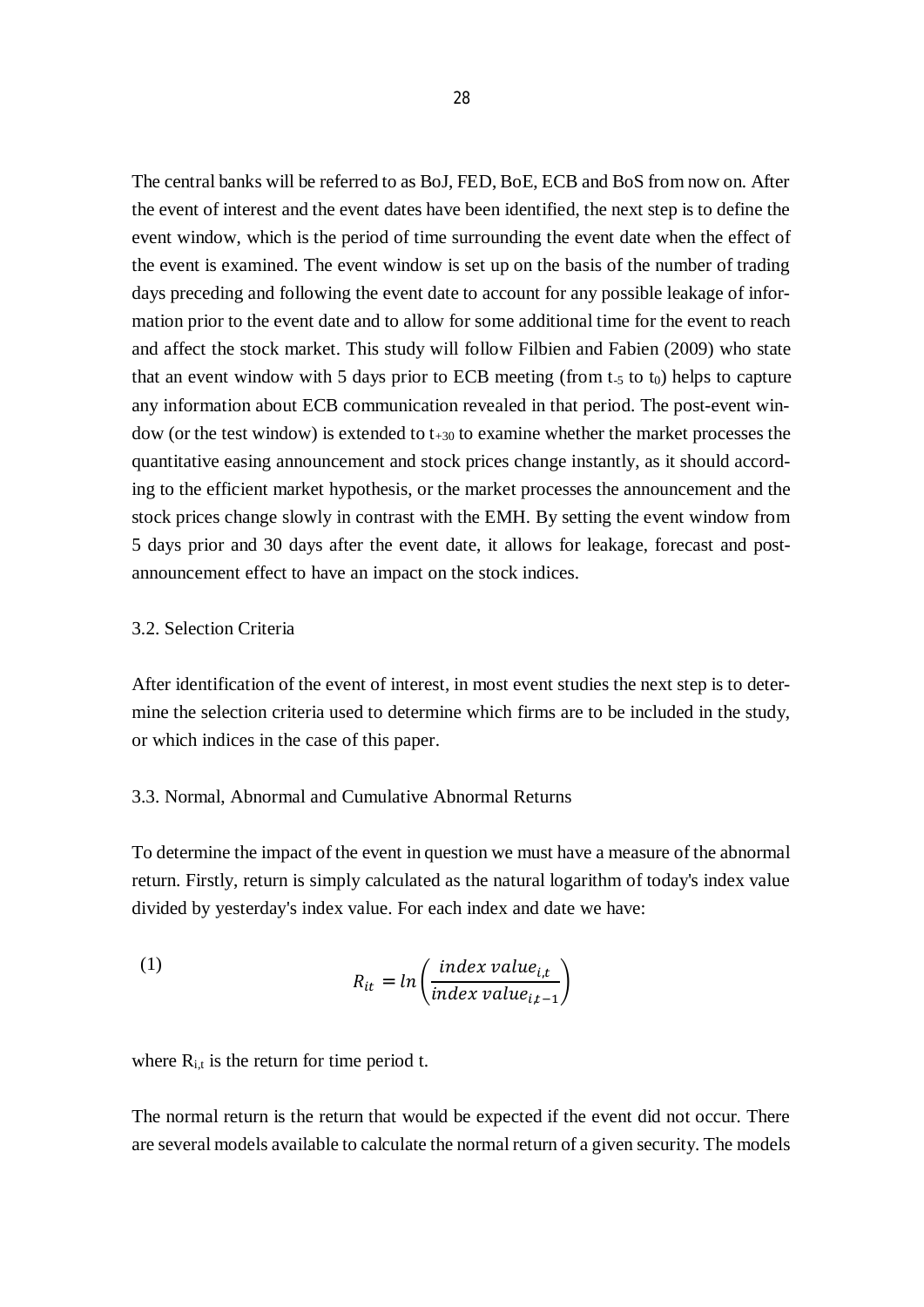can be grouped into two categories, statistical and economic. Statistical models do not depend on any economical arguments and contain statistical assumptions regarding the behavior of asset returns. Economic models rely on assumptions regarding investor behavior, but in practice some statistical assumptions are necessary. In the case of the statistical models, an assumption is conventionally made that asset returns are jointly multivariate normal and independently and identically distributed through time. According to Campbell et al. (1996), inferences from using the normal returns models are robust to deviations from the assumption. The two classical statistical models to calculate the normal return are the constant-mean-return model and the market model. The constant-meanreturn model is perhaps the least complex as it assumes that the normal return of any given security is simply its average return in the past. For any security we have:

$$
R_{i,t} = \mu_i
$$

where  $R_{i,t}$  is the return for security i on day t and  $\mu_i$  is the average return of security i in the past.

The market model is a regression-based statistical model which relates the return of a security to the return of the market portfolio. This model's linear specification follows from the assumption of joint normality of asset returns. For any security we have:

(3)  
\n
$$
R_{it} = \alpha_i + \beta_i R_{m,t} + \varepsilon_{i,t}
$$
\n
$$
E[\varepsilon_{i,t}] = \mathbf{0} \quad Var[\varepsilon_{i,t}] = \sigma_{\varepsilon_i}^2
$$

where  $R_{i,t}$  is the return for security i on day t,  $\alpha_i$  is the intercept term,  $\beta_i$  is the beta coefficient that measures the sensitivity of the security's returns to market returns,  $R_{m,t}$  is the market return on day t and  $\varepsilon_{i,t}$  is the error term.

As this study concerns entire indices instead of individual securities, the security is replaced with the appropriate local index and the market portfolio is replaced with the appropriate world index. The methodology used to define the normal (or expected) return of the indices of relevant countries and areas is motivated by previous studies of the time series variability of stock returns, such as Edmans et al. (2007). The normal return is defined by the following formula: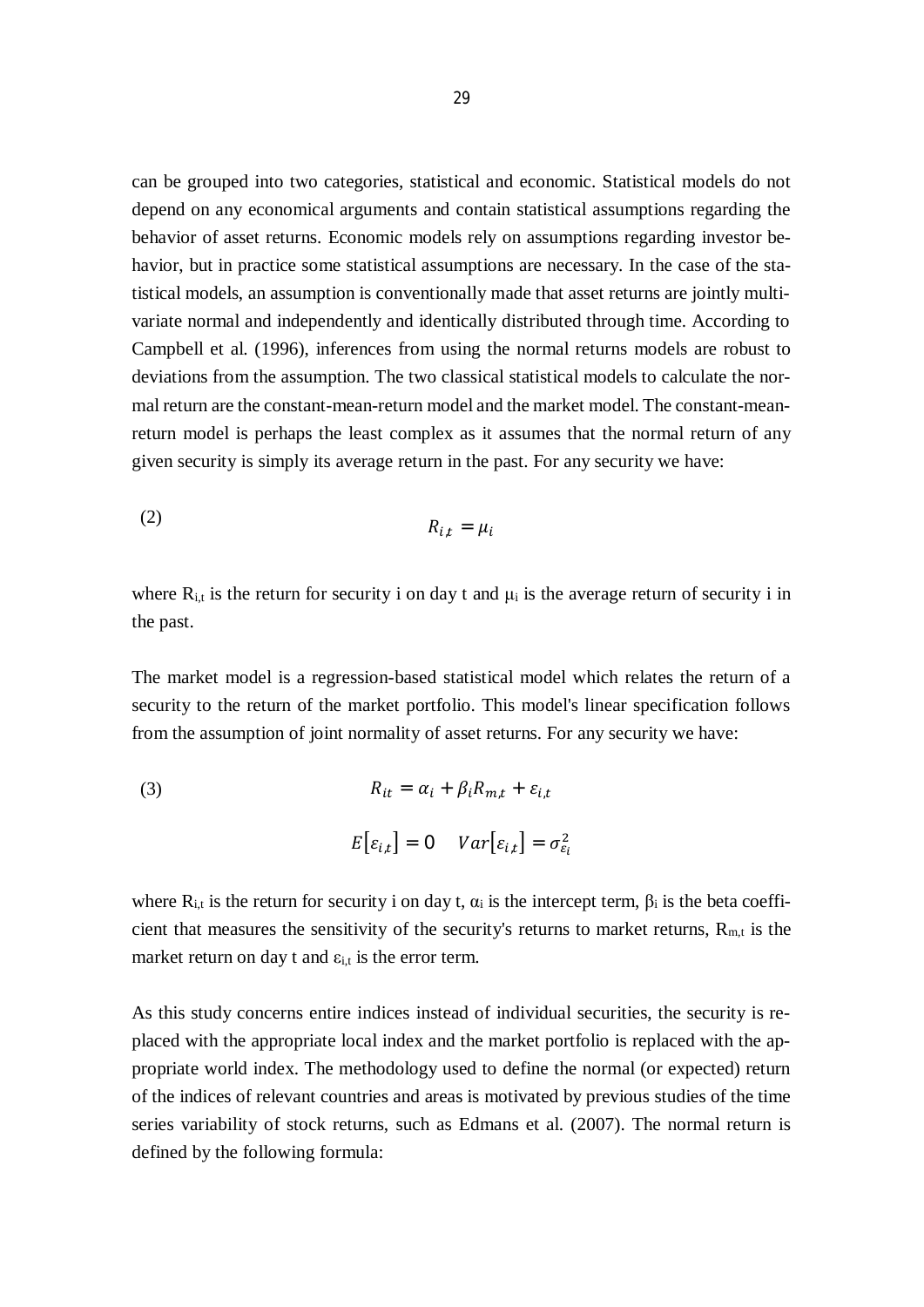(4) 
$$
R_{i,t} = \alpha_i + \beta \mathbf{1}_i R_{i,t-1} + \beta \mathbf{2}_i R_{m,t-1} + \beta \mathbf{3}_i R_{m,t} + \beta \mathbf{4}_i R_{m,t+1} + \varepsilon_{i,t}
$$

 $\sim$ 

where  $R_{i,t}$  is the return on the stock market index for country (or area) i on day t measured in local currency and  $R_{m,t}$  is the return on the MSCI World Index (and its various versions employed in this study) on day t.

Several authors have shown that first-order serial correlation is present in time series measuring stock returns. For example, Brock et al. (1992) found positive first-order serial correlation at the 1% significance level in their full sample of Dow Jones Industrial Average index daily returns from 1897 to 1986.  $R_{i,t-1}$  is included to account for this phenomenon. Return on local indices are correlated across countries and regions to some extent, thus the return on the appropriate global MSCI World Index is used to estimate the normal return for each index. Indices of some countries or regions may be lagging or leading the world index, therefore the model also includes  $R_{m,t-1}$  and  $R_{m,t+1}$ .

Next the abnormal return can be calculated. The abnormal return is the actual return of the day minus the expected or normal return of that day. For each index and date we have:

$$
(5) \tAR_{i,t} = R_{i,t} - ER_{i,t}
$$

where  $AR_{i,t}$ ,  $R_{i,t}$  and  $ER_{i,t}$  are the abnormal, actual and normal returns for time period t. The average abnormal return (AAR) is simply the sum of the abnormal return for each index divided by the number of indices.

In addition to abnormal returns, this study examines cumulative abnormal returns. Cumulative abnormal return is defined as the sum of abnormal returns from time period t1 to t2. For each index and time interval we have:

(6) 
$$
CAR_{i,t1,t2} = \sum_{t=t1+1}^{t2} AR_{i,t}
$$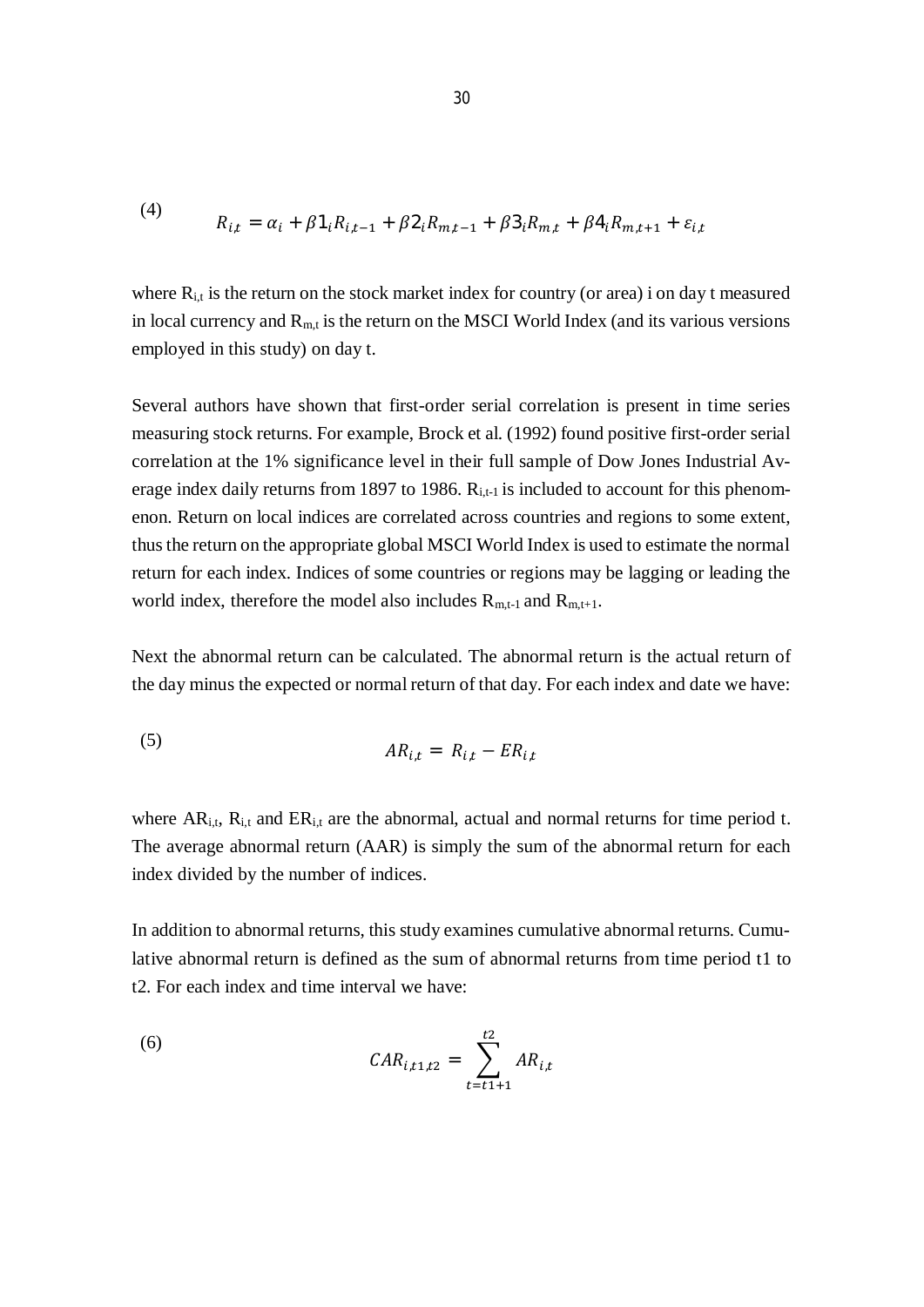where  $CAR_{i,t1,t2}$  is the cumulative abnormal return of index i from day t1 to t2 and  $AR_{i,t}$ is the abnormal return for index i on day t. The cumulative average abnormal return (CAAR) is simply the sum of the abnormal return for each index divided by the number of indices.

#### 3.4. Estimation Procedure

Once the normal return model has been chosen, the parameters of the model must be estimated using the estimation window. Usually, the time period prior to the event window is used for the estimation window to prevent the event from influencing the normal return model parameter estimates. The length of the estimation window depends on the researcher. It should not be so short that the estimated parameters become inefficient due to lack of observations and it should not be so long that fundamental market and firm changes cause bias in the parameters. Mackinlay (1997) states that when the estimation period is sufficiently long, the conditional variance approaches the disturbance variance and thus eliminates the additional variance due to the sampling error in  $\alpha$  and  $\beta$ , which otherwise could lead to problems with serial correlation. According to Bartholdy et al. (2007), the standard estimation period is 200 to 250, thus 250 days are used in this study (if the required data is available). In the case of the U.S. estimation period, the daily data for the Wilshire 5000 that is used as a proxy for the entire U.S. stock market, is only available for 240 days prior to the first event date, thus a 240-day estimation period is used for studying the U.S. quantitative easing announcements.



#### **Figure 3.** Estimation and test window

This figure is a graphical representation of the estimation window specified above and the test window that was specified in section 3.1.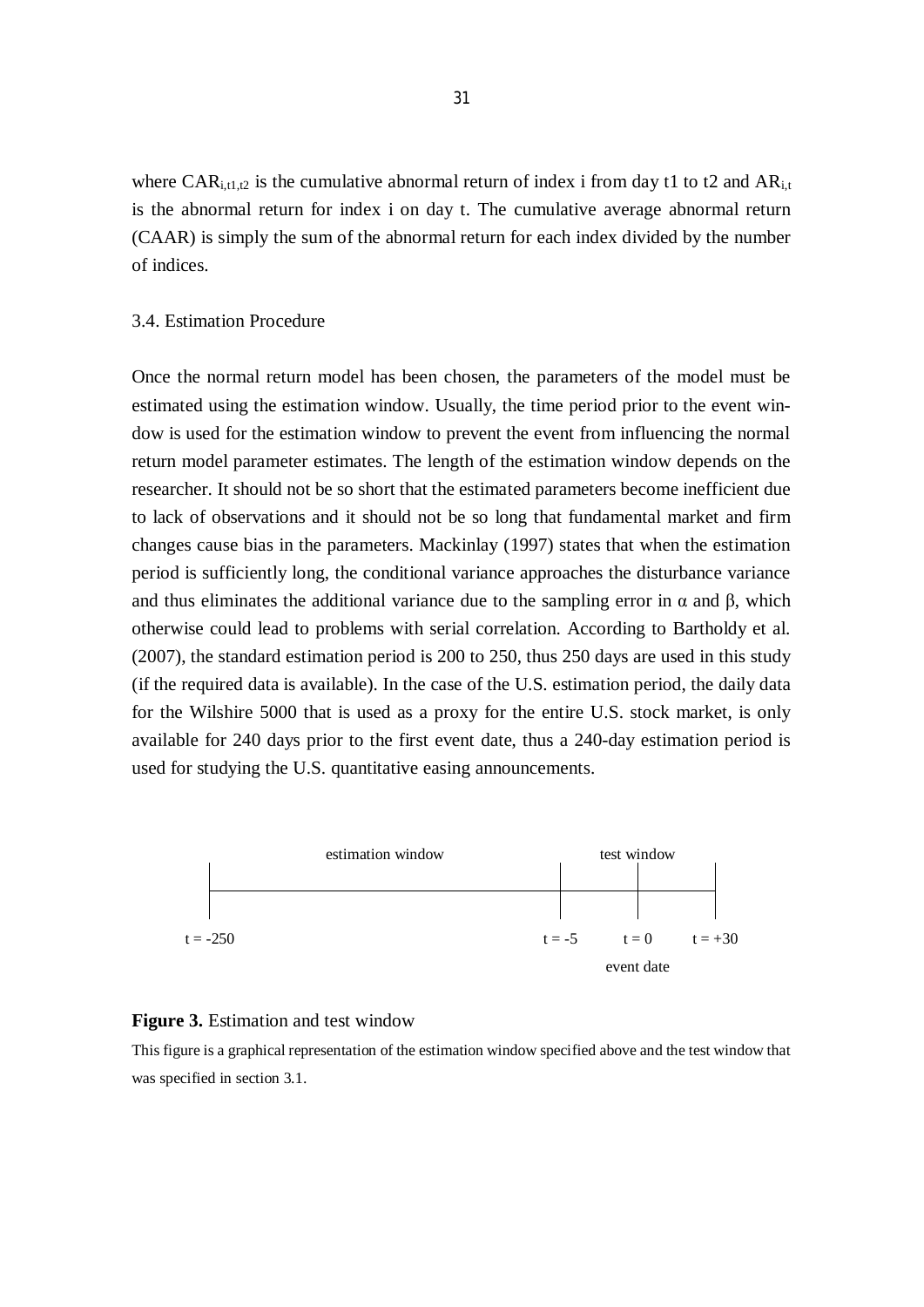This study has a single estimation period for the quantitative easing announcements of the BoS, the ECB, the BoE, and the FED, while the BoJ's QE announcements have two estimation periods. The BoS and ECB have both made only one QE announcement, thus naturally they only have single estimation periods. The BoE made their four QE announcements within the year 2009, consequently only one 250-trading day estimation period must be used to prevent the events from influencing the normal return model parameter estimates. The time between each of the FED's three QE announcements was less than two years, thus a single estimation period is deemed sufficient and should yield similar results to three separate estimation periods. The BoJ released their first QE announcement in 2001, the second one more than 9 years later in 2010, and the remaining four once a year, thus a pre-2001 announcement estimation period and a pre-2010 announcement estimation period are deemed appropriate for the purposes of this study.

# 3.5. Testing Procedure

As has been mentioned earlier in the literature review section of this study, both parametric and nonparametric tests can and should be used to investigate the reaction of security returns to an event and to test the abnormal returns caused by the event. Both types of tests have different types of advantages and weaknesses, thus they complement each other and increase the reliability and statistical robustness of the results.

### 3.5.1. Parametric Tests

All of the following parametric tests test the hypotheses of whether abnormal returns and/or cumulative abnormal returns equal zero for each index separately and/or together.

$$
H_0: AR_{i,t} = 0
$$
  

$$
H_0: CAR_{i,t1,t2} = 0
$$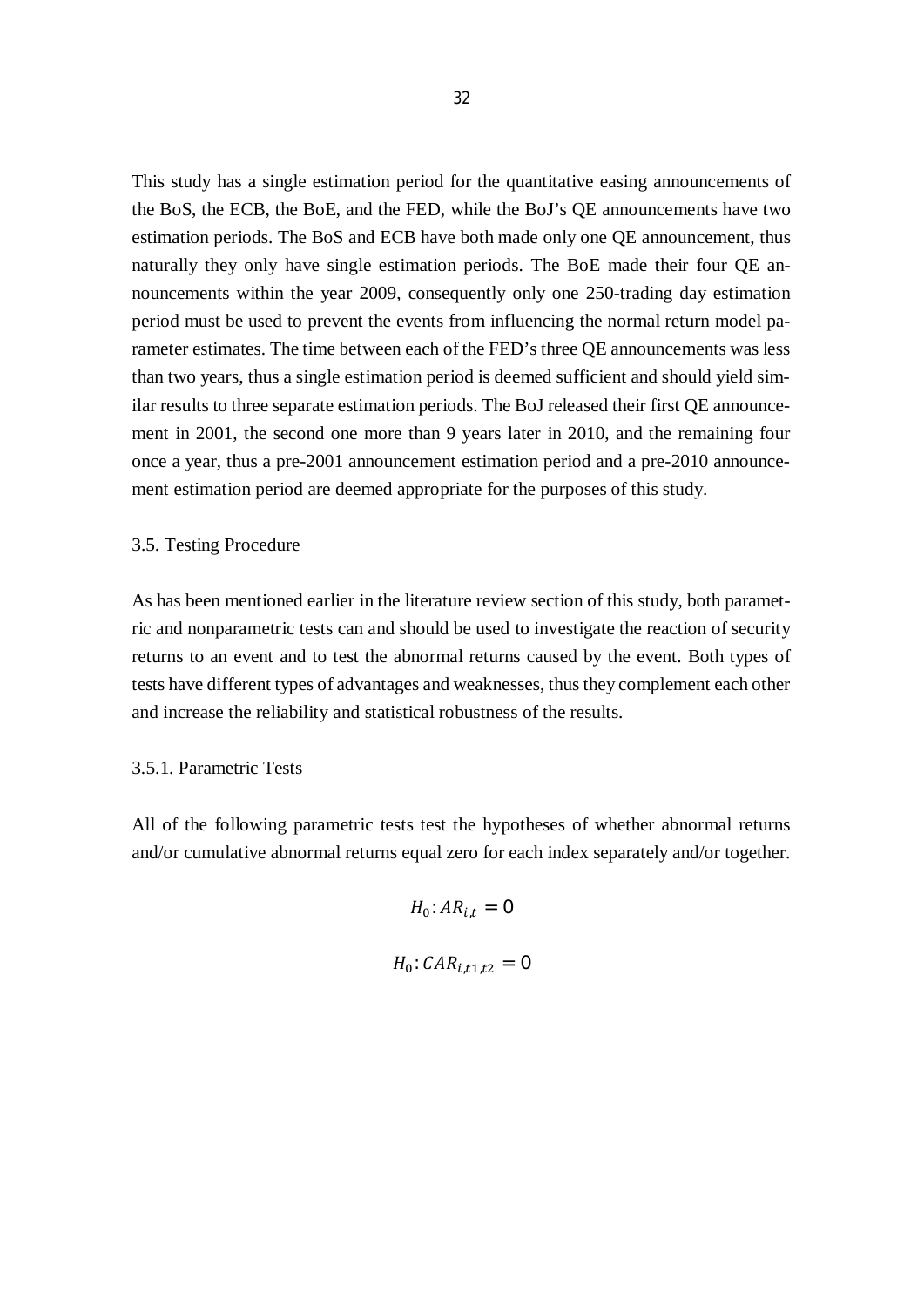# Traditional T Test

There is a wide variety of parametric tests that have been employed in the numerous event studies done in the past. The simplest parametric test is the traditional T test. Several studies such as Masulis (1980), Brown and Warner (1985), Corrado and Zivney (1992), Beneish and Gardner (1995) and many others have used the following test statistics, assuming abnormal returns are independent across securities.

To test the abnormal returns of each index together, we have:

(7) 
$$
t \text{ statistic}_{it} = \frac{\sum AR_{i,t}}{\sqrt{\sum \sigma_i^2}}
$$

where AR<sub>i,t</sub> is the abnormal return for index i on day t and  $\sigma^2$  is the variance of estimation period residuals of index i.

The cumulative abnormal return is simply the sum of the abnormal returns from day t1 to t2:

(8) 
$$
CAR_{i,t1,t2} = \sum_{t=t1+1}^{t2} AR_{i,t}
$$

where  $CAR_{i,t1,t2}$  is the cumulative abnormal return of index i from day t1 to t2 and  $AR_{i,t}$ is the abnormal return for index i on day t.

To examine whether the event had effect on cumulative abnormal returns of each index during the test window, the following test statistic can be used:

(9) 
$$
t \; statistic_{i,t} = \frac{\sum CAR_{i,t1,t2}}{\sqrt{(K+1)\sum \sigma_i^2}}
$$

where  $CAR_{i,t1,t2}$  is the cumulative abnormal return for index i from day t1 to t2, K is the number of days in the cumulative abnormal returns (for example, on test window day 1 K equals 1) and  $\sigma^2 i$  is the variance of estimation period residuals of index i.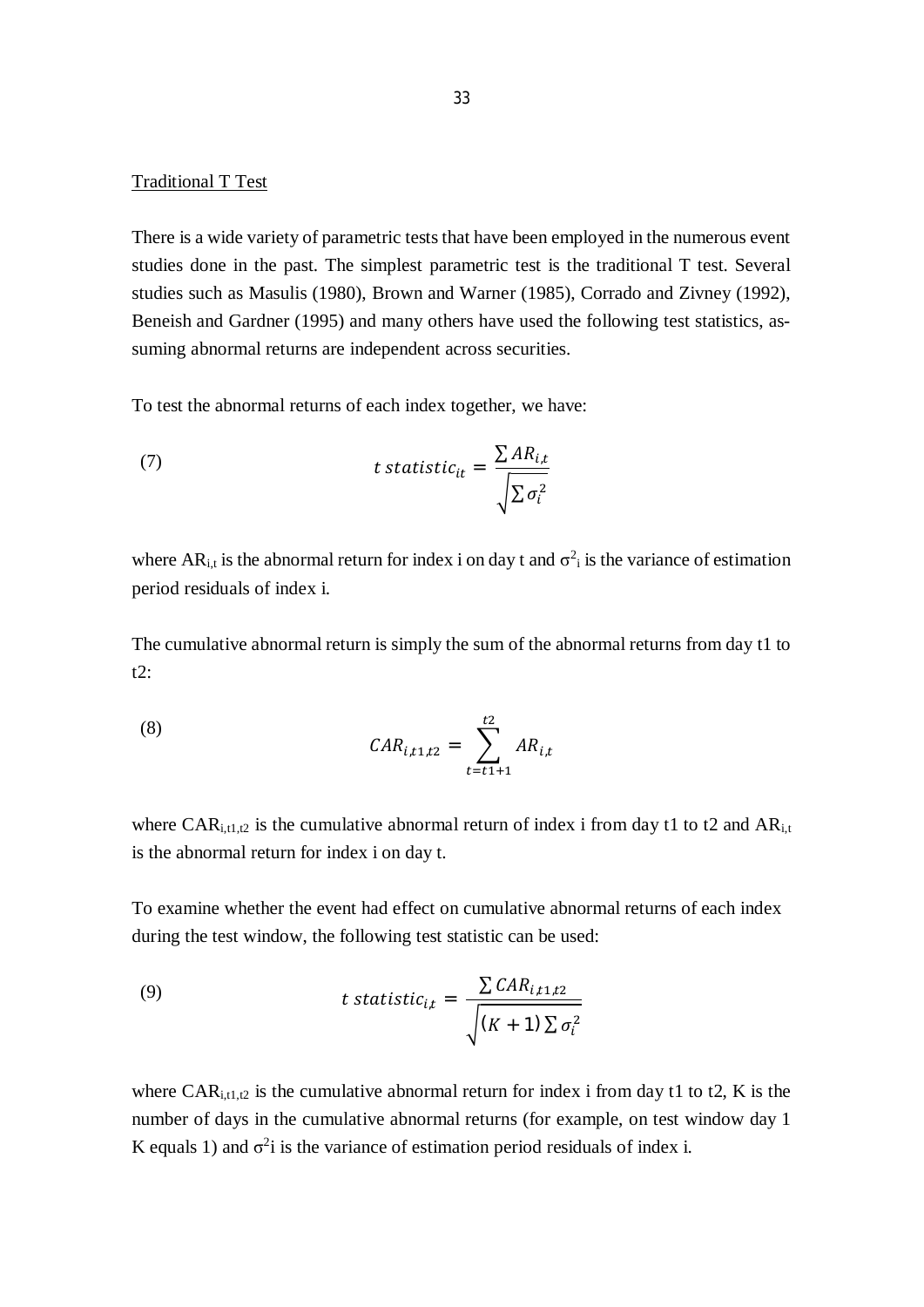The advantage of the traditional T test is that it is simple to execute but it is somewhat weak because it implicitly assumes that security residuals are uncorrelated and that eventinduced variance is insignificant, thus additional parametric tests must be conducted.

#### Standardized-residual Test

According to Boehmer et al. (1991), the standardized-residual test, also known as the Patell test, was introduced by Patell (1976). It is similar to the traditional T test in the sense that it assumes that event-induced variance is insignificant and that security residuals are uncorrelated. In contrast to the traditional test, the residuals are standardized before forming portfolios for two reasons. Firstly, it adjusts for the event-period residual is an out-of-sample prediction and thus will have a higher standard deviation than estimation-period residuals. Secondly, when event-period residuals are standardized before forming portfolios, heteroscedastic event-day residuals are allowed and securities with large variances are prevented from dominating the test.

The standardized residuals are estimated with the following formula:

$$
SR_{i,t} = \frac{AR_{i,t}}{\sigma_{i,t}^*}
$$

where AR<sub>i,t</sub> is the abnormal return for index i on day t and  $\sigma^*_{i,t}$  is the standard deviation of the estimation period residuals of index i adjusted to reflect the forecast error.

As the event-window residuals (or abnormal returns) are out-of-sample predictions, Patell adjusts the standard deviation by the forecast error:

(11) 
$$
\sigma_{i,t}^{*2} = \sigma_i^2 \left( 1 + \frac{1}{T_i} + \frac{\left(R_{m,t} - \mu_{R_m}\right)^2}{\sum_{t=T_0}^{T_1} \left(R_{m,t} - \mu_{R_m}\right)^2} \right)
$$

with  $T_i$  as the number of days in the estimation period of index i,  $R_{m,t}$  as the market return on test day t, and  $\mu_{Rm}$  as the mean of the market returns in the estimation window. SR<sub>it</sub> is distributed as a t-distribution with  $T_i$ - 2 degrees of freedom under the Null.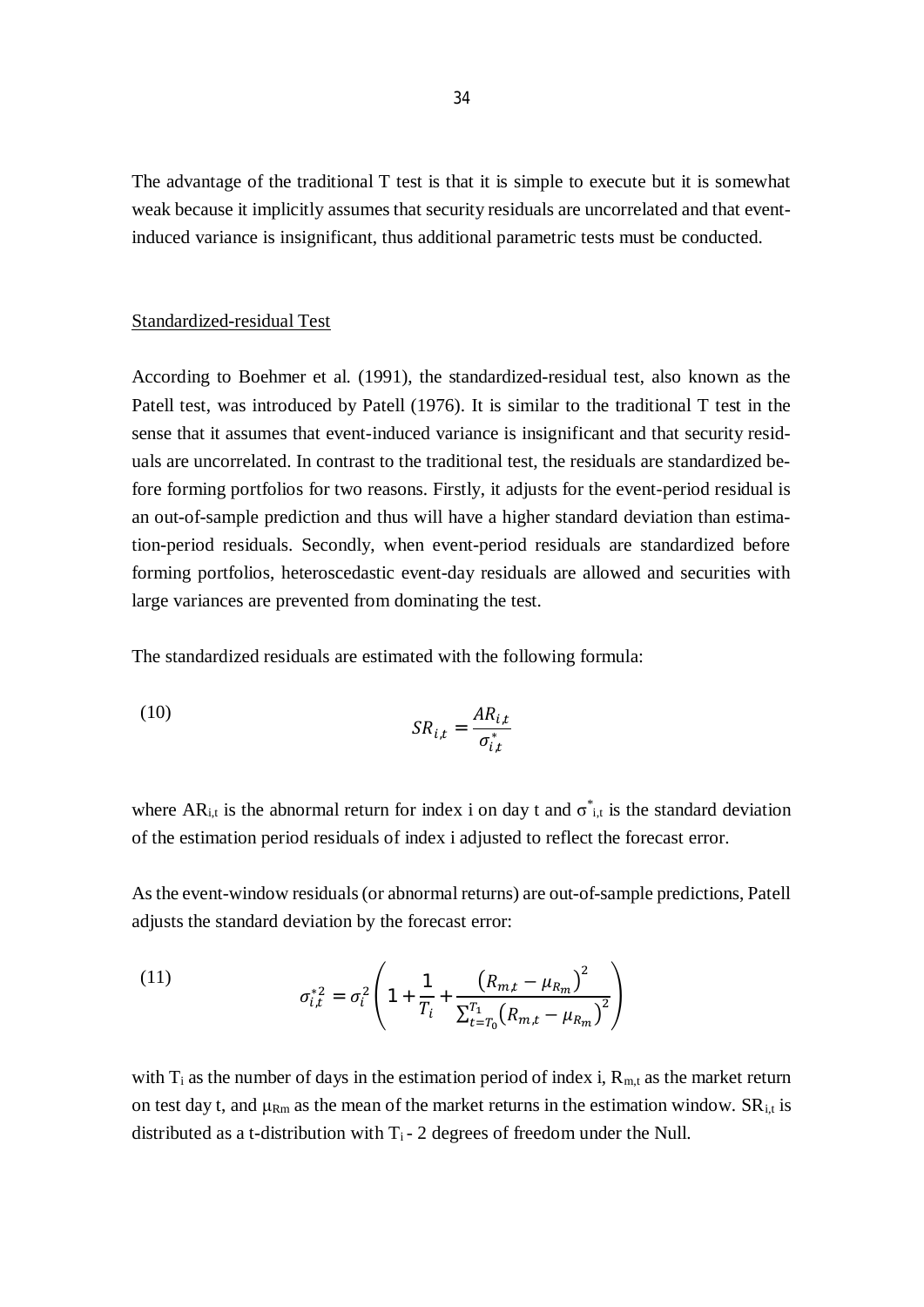The test statistic can be estimated with the following formula:

(12) 
$$
t \; statistic_{i,t} = \frac{\sum SR_{i,t}}{\sqrt{\# \; of \; sample \; indices}}
$$

where  $SR_{i,t}$  is the standardized residual for index i on day t.

The cumulative standardized residual (or cumulative standardized abnormal return) is simply the sum of the standardized residuals from day t1 to t2:

(13) 
$$
CSR_{i,t1,t2} = \sum_{t=t1+1}^{t2} SR_{i,t}
$$

where  $CSR_{i,t1,t2}$  is the cumulative standardized residual (or cumulative abnormal return) of index i from day t1 to t2 and  $SR_{i,t}$  is the standardized residual (or abnormal return) for index i on day t.

To examine whether the event had effect on cumulative abnormal returns of each index during the test window, the following test statistic can be used:

(14) 
$$
t \; statistic_{i,t} = \frac{\sum CSR_{i,t1,t2}}{\sqrt{(K+1) \# of sample indices}}
$$

where  $CSR_{i,t1,t2}$  is the cumulative standardized residual for index i from day t1 to t2 and K is the number of days used in calculating the cumulative abnormal returns (for example, on test window day 1 K equals 1).

Many researchers have improved upon the Standardized Residual Test. Kolari and Pynnönen (2010) introduced the Adjusted Patell Test and the Adjusted Standardized Cross-Sectional Test which are both immune to cross-sectional correlation. However, the Standardized Residual Test is deemed sufficient for this study as cross-sectional correlation is not an issue. The tests of each index together consist of 15 indices for 15 different events with test windows that do not overlap each other, thus cross-sectional correlation does not occur.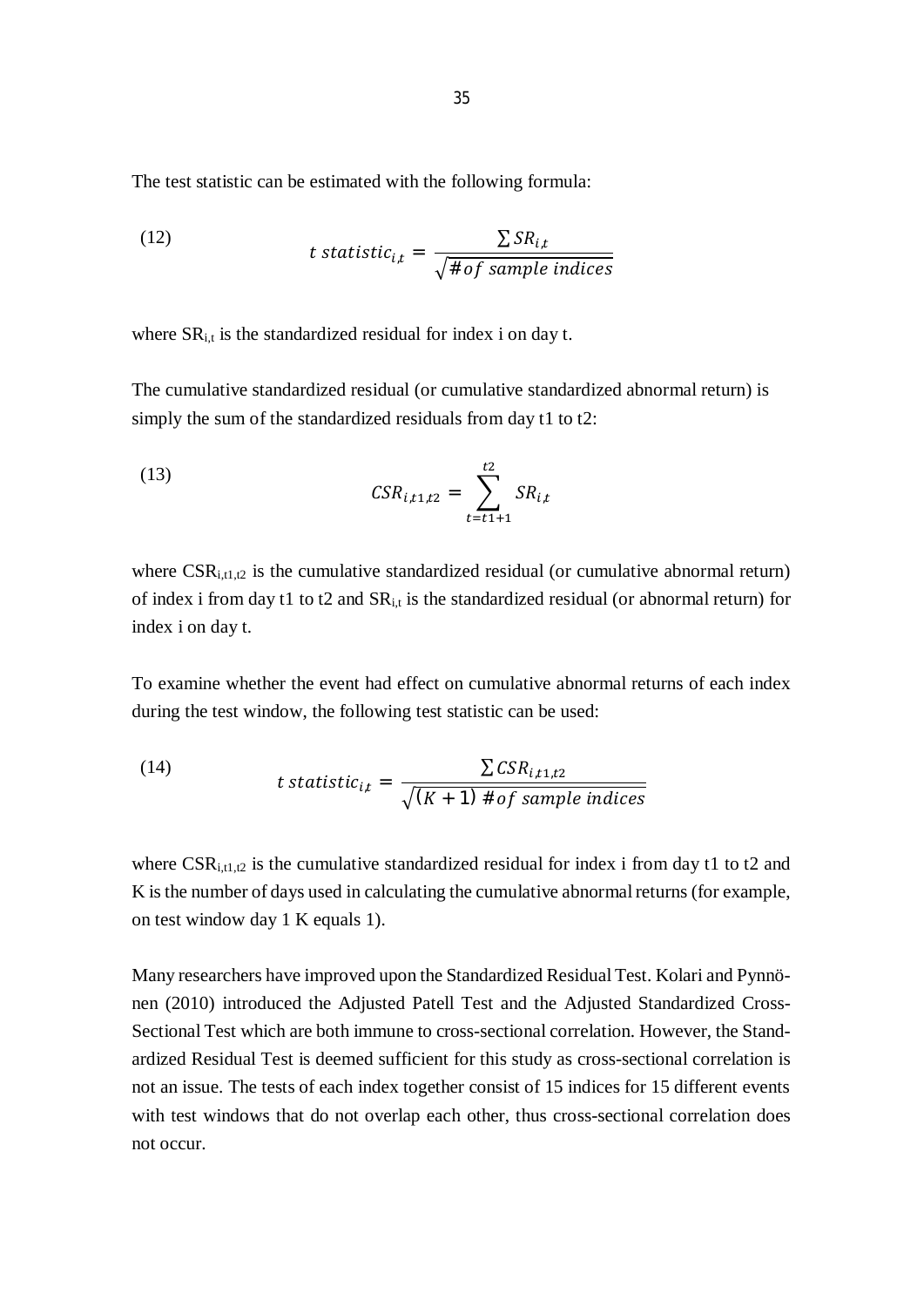According to Brown and Warner (1980), parametric T tests contain a strong assumption of security return normality. If this assumption is not met, then the sampling distribution of test statistics assumed for the hypothesis tests could differ from the actual distribution possibly resulting in false inferences. Therefore, a number of nonparametric tests are employed to overcome this issue.

## 3.5.2. Nonparametric Tests

Prior research related to event studies have employed a wide variety of nonparametric tests. The Sign Test, Generalized Sign Test, and Corrado Rank Test are deemed appropriate for the purposes of this study. These tests and additionally, the Generalized Rank Test, are described next.

## Sign Test

The first and the simplest nonparametric employed in this study is the sign test. Brown and Warner (1980) state that in the sign test, the null hypothesis is that the proportion of sample securities having positive measures of abnormal performance is equal to 0.5. The test statistic is derived using the following formula:

(15) 
$$
t \text{ statistic}_i = \sqrt{N} \left( \frac{p_i - 0.5}{\sqrt{0.5 (1 - 0.5)}} \right)
$$

where N is the number of days in the test window and p is the proportion of positive abnormal returns for index i in the test window.

If the proportion of positive cumulative abnormal returns in the test window is greater than 0.5 at a statistically significant level, the event has had a positive effect on the index returns.

Boehmer et al. (1991) argue that the problem with this approach is the assumption of 50% of security returns being negative, while in fact, as Fama (1976) and Brown and Warner (1980) show they are skewed to the right. Next, the generalized sign test is employed to address this issue.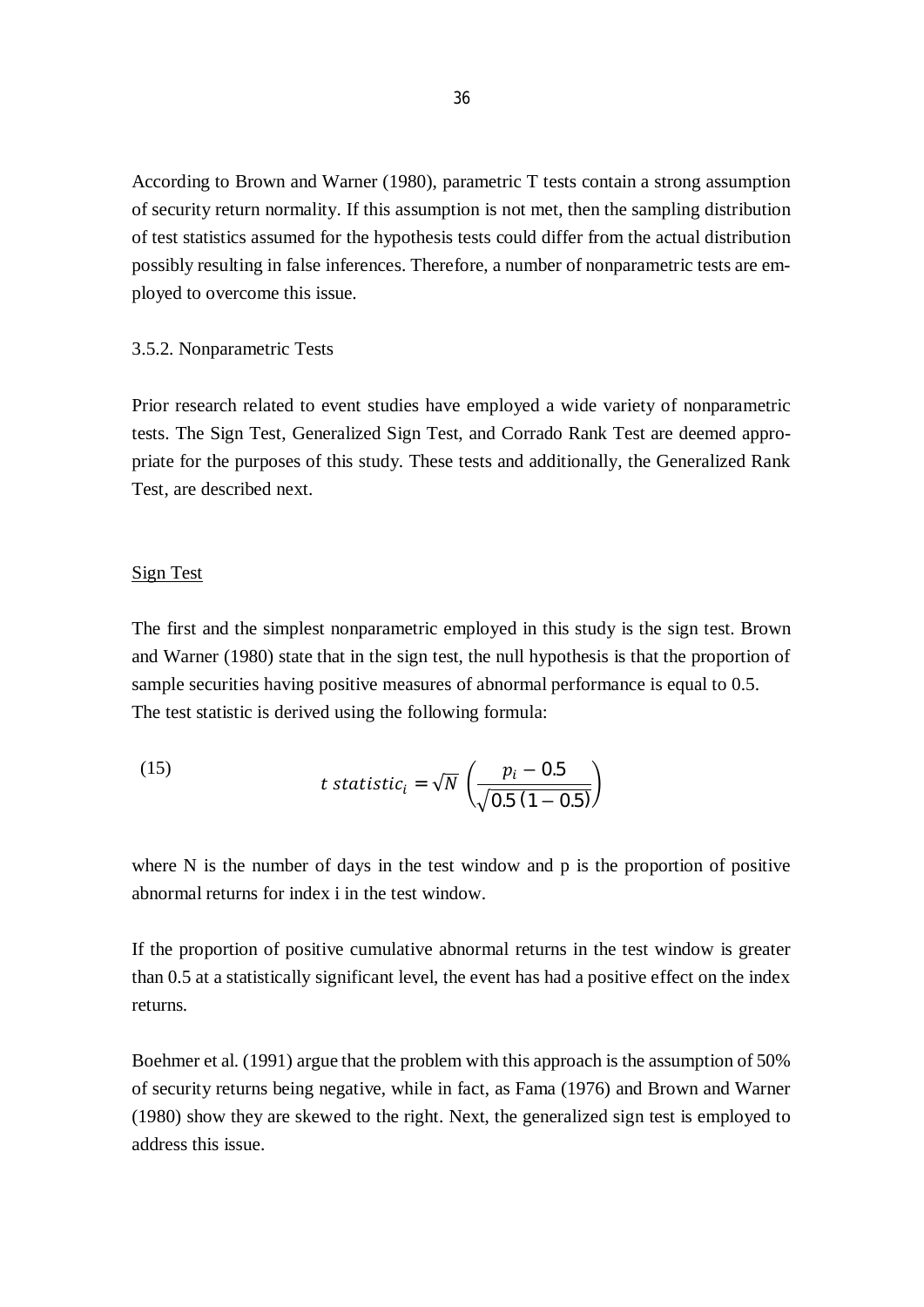## Generalized Sign Test

Cowan et al. (1990) and Sanger and Peterson (1990) allow the null hypothesis to be different from 0.5. This modification of the sign test is called the generalized sign test and compares the event period proportion of positive returns to the proportion of the estimation period, thus the test takes possible asymmetric return distribution under the null hypothesis into account.

The test statistic is derived using the following formula:

(16) 
$$
t \text{ statistic}_{i} = \sqrt{N} \left( \frac{p_{test i} - p_{est i}}{\sqrt{p_{est i} \cdot (1 - p_{est i})}} \right)
$$

where N is the number of days in the test window,  $p_{test i}$  is the proportion of positive abnormal returns in the test window for index i and  $p_{est}$  is the proportion of positive abnormal returns in the estimation period for index i.

If the proportion of positive cumulative abnormal returns in the test window is greater than the proportion of positive abnormal returns in the estimation period at a statistically significant level, the event has had a positive effect on the index returns.

Cowan (1992) show that the generalized sign test is well specified for event windows of one to eleven days based on simulation results for portfolios of actual NYSE-AMEX and NASDAQ stocks, and that the test is correctly specified both when the variance increases and in the absence of a variance increase, and is more powerful than the cross-sectional parametric test proposed by Brown and Warner (1985).

# Corrado Rank Test

Corrado (1989) propose another nonparametric test, the rank test, and suggest that it is more powerful in detecting abnormal stock price changes than standard parametric tests. According to Cowan (1992), the rank test procedure treats the estimation period and the event period (or the test window) as a single time series, and a rank to each daily return for each index is assigned.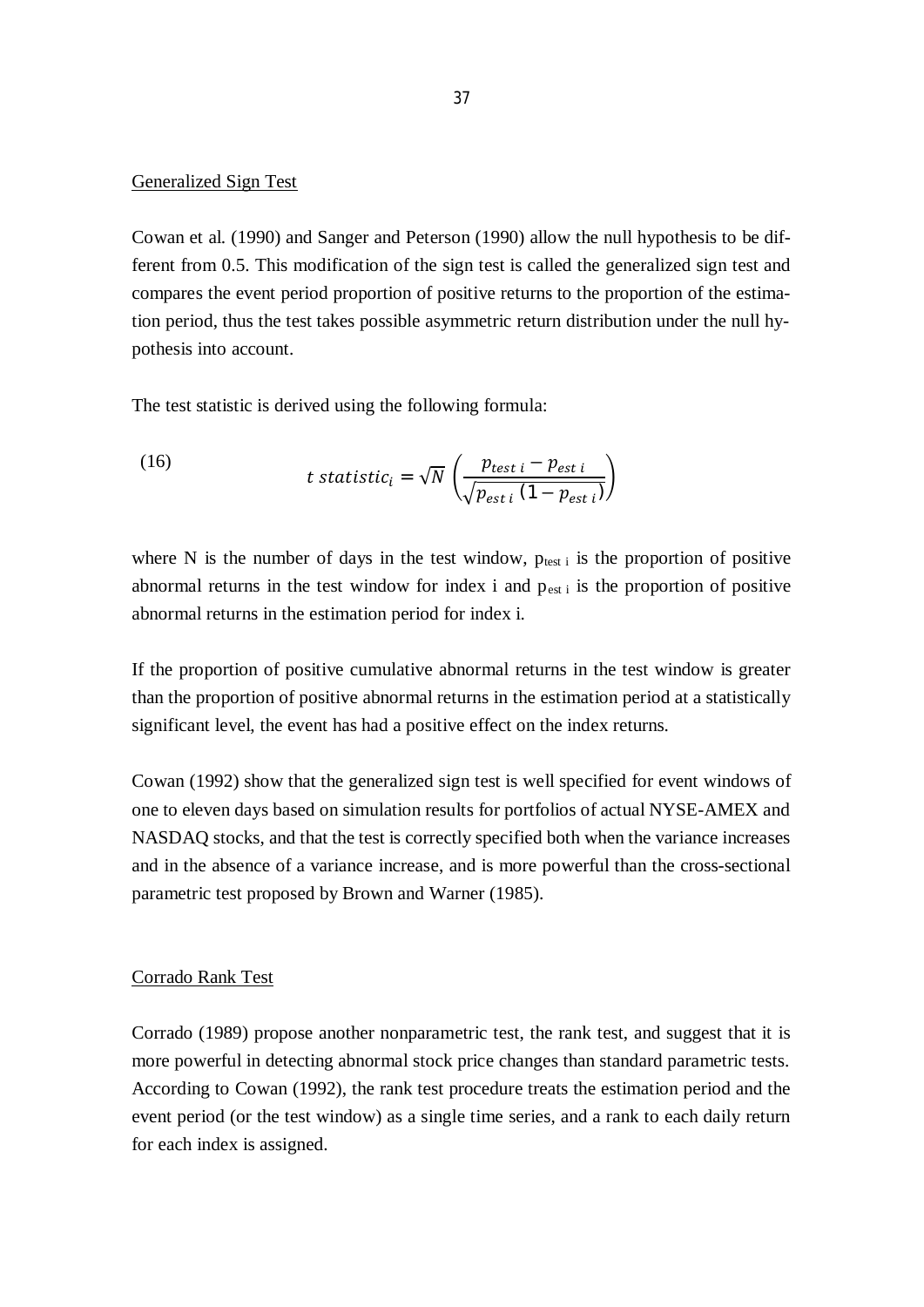The rank statistic for testing on a single day  $(H0: AAR = 0)$  is given by:

(17) 
$$
t \; statistic_{rank,t} = \frac{\frac{1}{N} \sum_{l=1}^{N} (K_{i,t} - \overline{K})}{S(K)}
$$

where N is the number of indices involved,  $K_{i,t}$  is the rank of index i's abnormal return on day t,  $\overline{K}$  is the average rank, and the standard deviation  $S(K)$  is computed as:

(18) 
$$
S(K) = \sqrt{\frac{1}{T} \sum_{t=1}^{T} \left[ \sum_{i=1}^{N} (K_{it} - \overline{K}) / N \right]^2}
$$

Next, the methodology of Campbell and Wasley (1993) is followed to define the rank test considering the sum of the mean excess rank for the event window as follows  $(H_0:$  $CAAR = 0$ :

(19) 
$$
t \; statistic_{rank} = \frac{\sum AK_t}{\sqrt{(K+1) \; S(K)^2}}
$$

where K is the number of days in the cumulative abnormal returns.

Cowan (1992) suggest that the rank test is more sensitive to an extreme return, and thus rejects the null hypothesis too often when there is an increase in event window variance. The rank test generally provides more power than the sign test in detecting abnormal returns, however this is only when the event window is very short. As the number of days in the event window increase, the power of the rank test decreases rapidly. Cowan concludes that the rank test performs better than the generalized sign test under ideal conditions, however, the generalized test will be a better choice when the return variance increases on the event date. To overcome these weaknesses, the Generalized Rank Test by Kolari and Pynnönen (2010) is performed.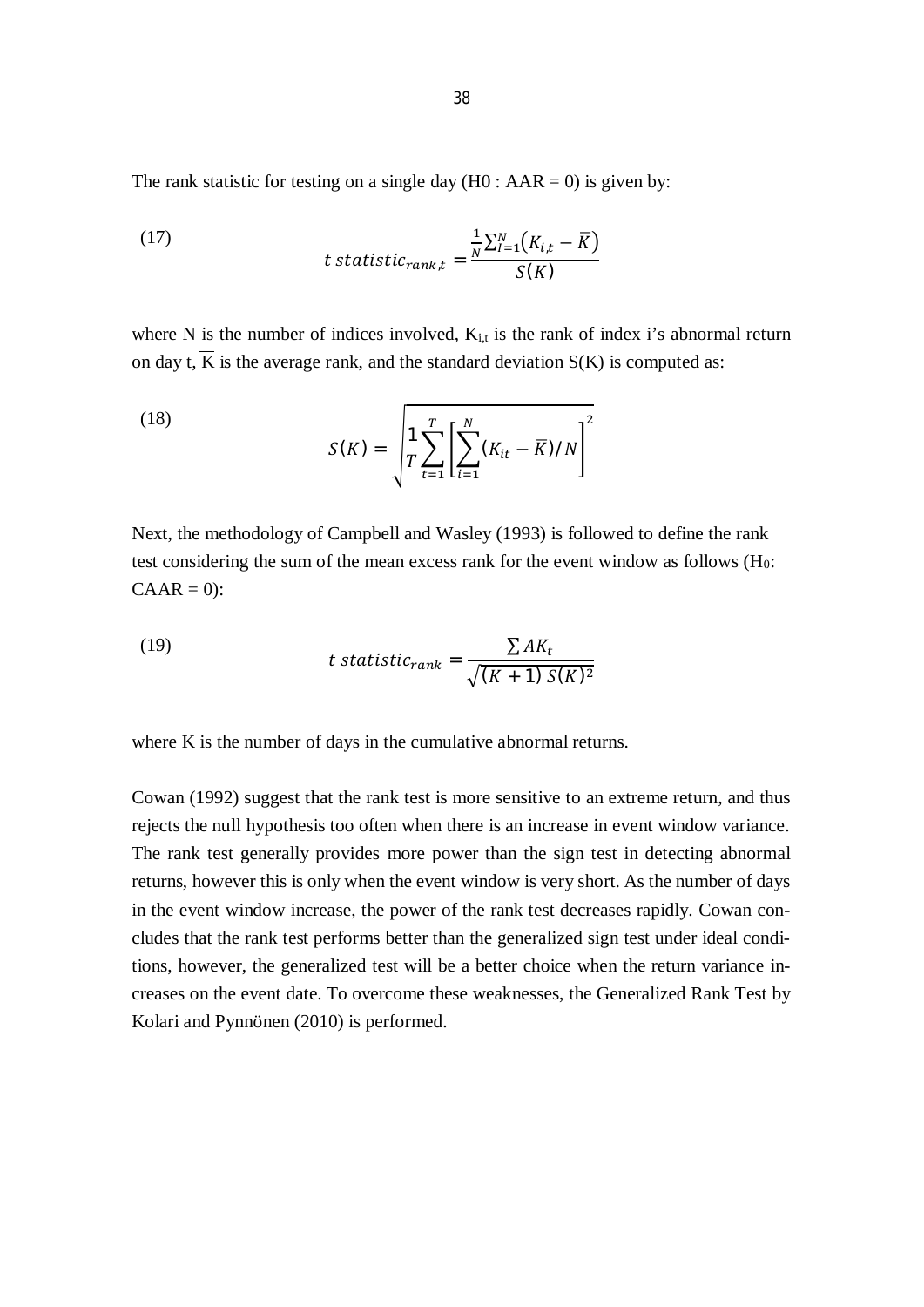### Generalized Rank Test

Kolari and Pynnönen (2010) argue that the Generalized Rank test outperforms previous rank tests of CARs and is robust to event-induced volatility and abnormal return serial correlation. Moreover, the test has superior empirical power relative to parametric tests by Patell (1976) and Boehmer et al. (1991).

As usual, the standardized abnormal returns are estimated with the following formula:

$$
SAR_{i,t} = \frac{AR_{i,t}}{\sigma_{i,t}}
$$

where  $AR_{i,t}$  is the abnormal return for index i on day t and  $\sigma_{it}$  is the standard deviation of the estimation period residuals of index i.

The cumulative standardized abnormal return is simply the sum of the standardized abnormal returns from day t1 to t2:

(21) 
$$
CAR_{i, \tau} = \sum_{t=t1+1}^{t1+\tau} AR_{i, t}
$$

where CAR<sub>it</sub> is the cumulative abnormal return of index i during time period  $\tau$  and AR<sub>it</sub> is the abnormal return of index i on day t.

The standardized cumulative abnormal returns are estimated with the following formula:

$$
(22) \tSCAR_{i,\tau} = \frac{CAR_{i,\tau}}{\sigma_{CAR_{i,\tau}}}
$$

where CAR<sub>i,τ</sub> is the cumulative abnormal return for index i during time period  $\tau$  and  $\sigma_{CARi,\tau}$ is the standard deviation of the residuals in the cumulative abnormal returns of index i. Boehmer et al. (1991) re-standardize the SCARs with the cross-sectional standard deviation to account for possible event-induced volatility. The event days of this study are not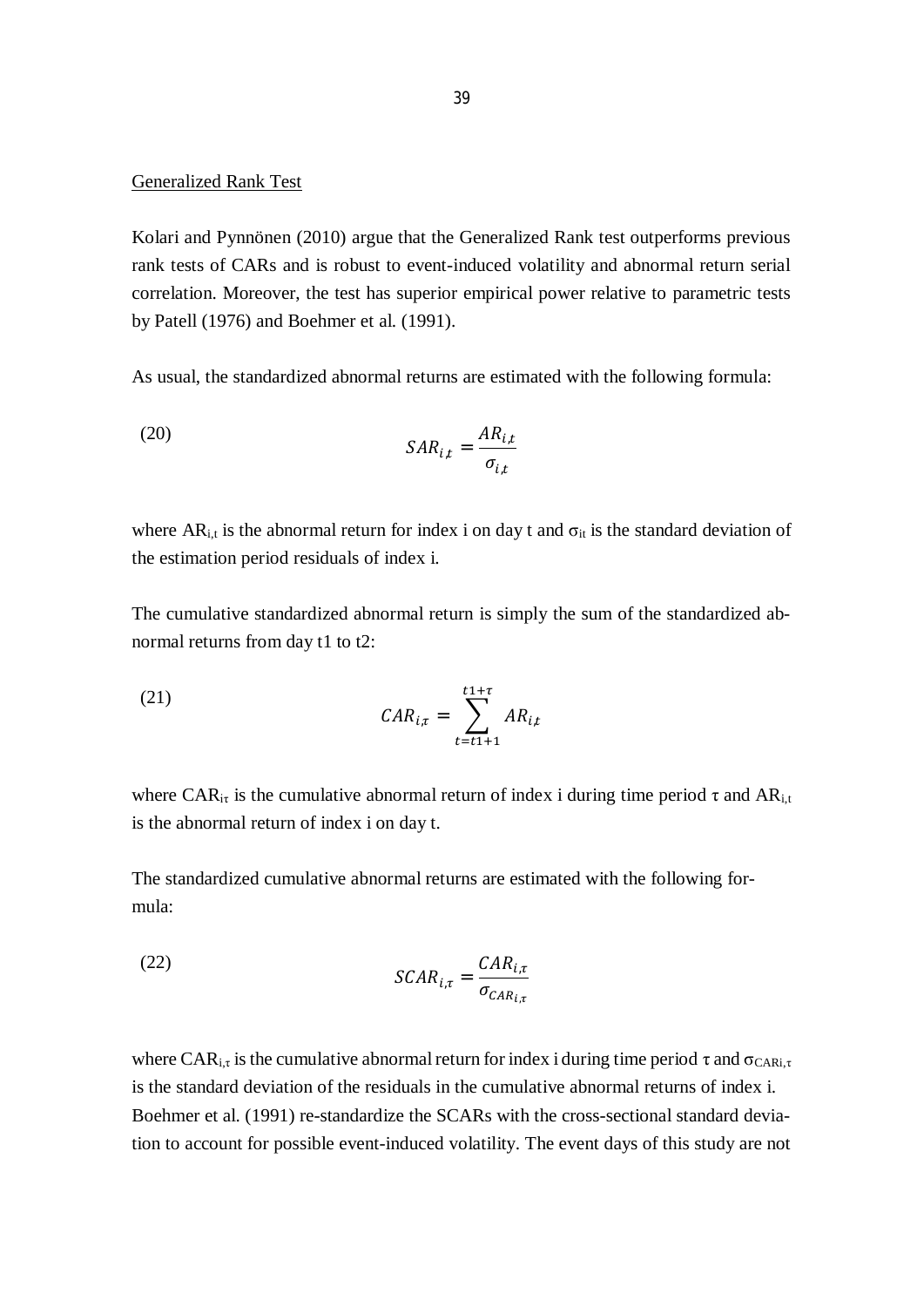clustered, thus cross-sectional correlation does not occur and this step is not deemed necessary.

SCARi t1,t2 is a a zeromean and unit variance random variable, therefore we use SCARi t1,t2 as one abnormal return and define generalized abnormal returns as follows:

$$
GSAR_{i,t} = \begin{cases} SCAR_{i,\tau} \text{ for } t_1 + 1 \le t \le t_1 + \tau \\ SAR_{i,t} \text{ for } t = T_0 + 1, \dots, t_{1}, t_1 + \tau + 1, \dots, T_2 \end{cases}
$$

The CAR-period is considered to be one point in time in which the abnormal return (GSAR) equals the CAR defined earlier, and for other points in time GSAR equals the usual standardized abnormal return.

The time indexing is redefined so that the entire CAR-period of length  $\tau$  is squeezed into one observation with time index  $t = 0$ , hereafter referred to as the cumulative event day. As the standardized cumulative abnormal return is considered as one observation, we have  $L_1 + 1$  observations in the testing procedure, oh which the first  $L_1$  are the estimation period abnormal returns and the last one is the cumulative return. We define:

(23) 
$$
U_{i,t} = \frac{Rank(GSAR_{i,t})}{T+1} - \frac{1}{2}
$$

where  $U_{i,t}$  is the demeaned standardized abnormal rank of the generalized abnormal returns for the set of time indexes including the estimation period for  $t = T_0 + 1, \ldots, T_1$  and the cumulative abnormal return for  $t = 0$ , with  $T_0 + 1$  and  $T_1$ , the first and last observation in the estimation period, and  $T = L_1 = T_1 - T_0 + 1$  is the total number of observations, with  $L_1 = T_1 - T_0$  estimation period returns and the one cumulative abnormal return.

Given that  $U_{i0}$  is the standardized abnormal rank of the cumulative abnormal return, under the null hypothesis of no mean effect we have:

$$
E(U_{i0})=0
$$

for all indices  $(i = 1, \ldots, n)$ .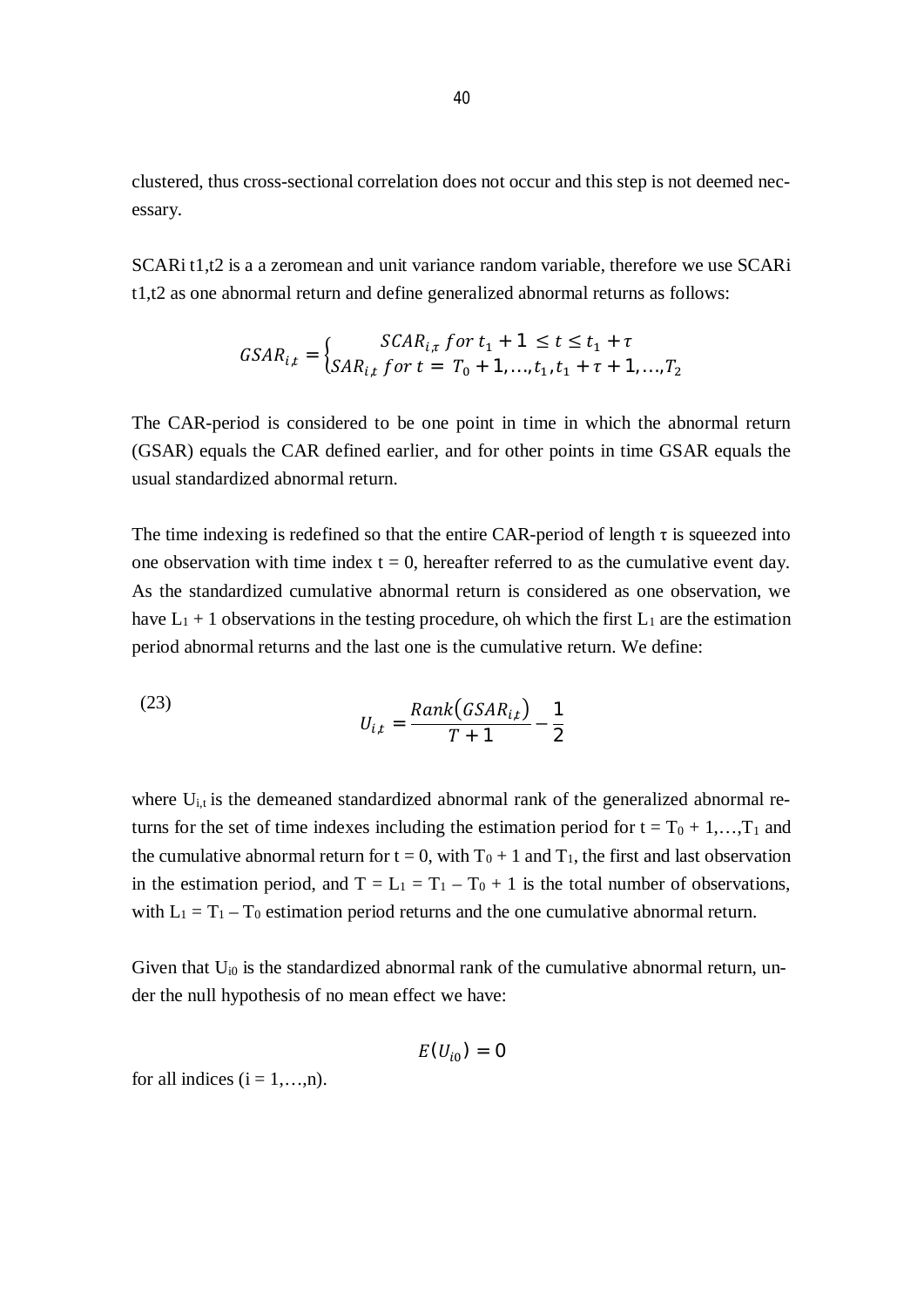Next, a single t-ratio can be used to test either cumulative or single day abnormal returns against the hypothesis of no mean event effect. The t-statistic is defined as follows:

(24) 
$$
t_{grank} = Z \left( \frac{T - 2}{T - 1 - Z^2} \right)^{\frac{1}{2}}
$$

where

$$
Z = \frac{\overline{U}_0}{S_{\overline{U}}}
$$

with

(26) 
$$
S_{\overline{U}} = \sqrt{\frac{1}{T} \sum_{t \in \tau} \frac{n_t}{n} \overline{U}_t^2}
$$

$$
\overline{U}_t = \frac{1}{n_t} \sum_{i=1}^{n_t} U_{it}
$$

where  $n_t$  is the number of valid generalized standardized abnormal returns  $(GSAR_{it})$  available at time point t,  $t \in \tau = \{T_0 + 1, \ldots, T_1, 0\}$ ,  $T = T_1 - T_0 + 1$  is the number of observations  $(T - 1)$  estimation period observations and the one event observation), and  $\overline{U}_0$  is the mean  $\overline{U_t}$  for t = 0 (the cumulative abnormal return).

## 3.6. Empirical Results

Once the formulation of the econometric design is complete, the empirical results are presented. These empirical results include summary statistics, regression results, abnormal returns and cumulative abnormal returns, and the event study test results.

# 3.7. Interpretation and Conclusions

Finally, the empirical results from the previous section are interpreted and conclusions are drawn. Ideally the results will lead to insights concerning the mechanisms by which the quantitative easing announcements affect index returns.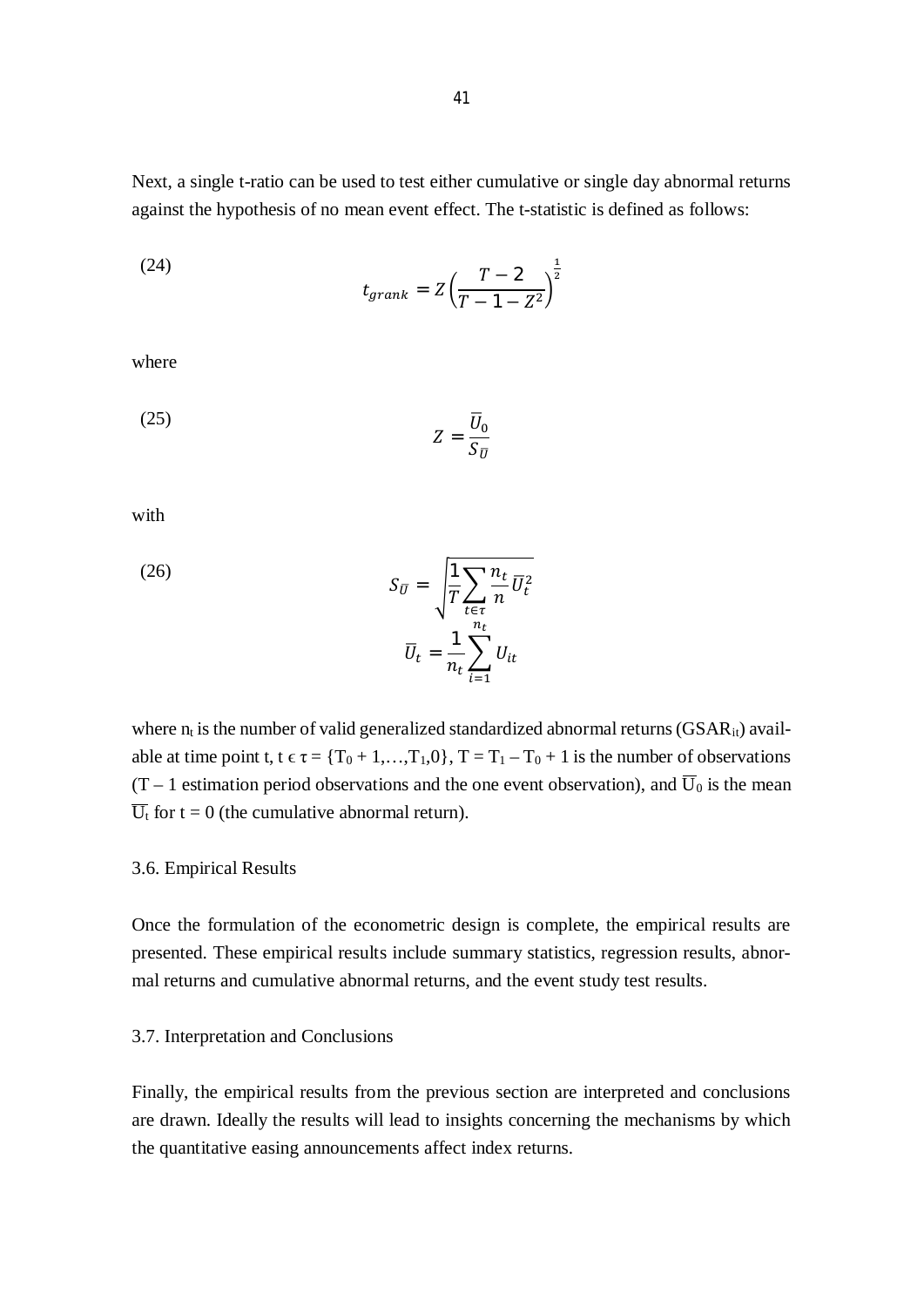# **4. DATA**

**Table 1**

This study focuses on entire stock indices instead of a group of individual firms to see whether the quantitative easing announcements have a market-wide effect. The daily data of market wide indices that are fairly accurate representations of the entire markets for the given countries or areas are used to examine the effect on the entire stock market along with representative large-cap and small-cap indices for the same country or area to see whether firms of different levels of market capitalization react differently. If available, a world index that excludes the country or area in question is used to investigate the performance of these indices during the estimation and event windows. If no such index is available, like in the case of Sweden, the broad world index is used. In 2012, the stock market capitalization of Sweden accounted for approximately 1 percent of the global stock market capitalization (theGlobalEconomy.com & Witkowski, W., 2015), thus the inclusion of it in the world index when examining the Bank of Sweden QE announcement is not likely to have a significant effect on the results. Table 1 displays the indices used in this study.

|          | The appropriate world indices, and the three types of local indices used in this study |                       |                         |                                |  |  |  |  |  |  |  |  |
|----------|----------------------------------------------------------------------------------------|-----------------------|-------------------------|--------------------------------|--|--|--|--|--|--|--|--|
| Area     | World index                                                                            | All-shares index      | Large cap index         | Small cap index                |  |  |  |  |  |  |  |  |
| Japan    | MSCI World ex. Japan                                                                   | <b>TOPIX</b>          | <b>TOPIX 500</b>        | <b>TOPIX Small</b>             |  |  |  |  |  |  |  |  |
| U.S.     | MSCI World ex. USA                                                                     | Wilson 5000           | S&P 500                 | Russell 2000                   |  |  |  |  |  |  |  |  |
| U.K.     | MSCI World ex. UK                                                                      | <b>FTSE All-Share</b> | <b>FTSE 100</b>         | FTSE SmallCap                  |  |  |  |  |  |  |  |  |
| Eurozone | MSCI World ex. EMU                                                                     | EURO STOXX TMI        | <b>EURO STOXX Large</b> | <b>EURO STOXX Small</b>        |  |  |  |  |  |  |  |  |
| Sweden   | <b>MSCI</b> World                                                                      | <b>OMX</b> Stockholm  | OMX Stockholm 60        | <b>OMX Stockholm Small Cap</b> |  |  |  |  |  |  |  |  |

As of August, 2015 the MSCI World Index captures large and mid cap representation across 23 developed markets countries. It has 1643 constituents and covers approximately 85% of the free float-adjusted market capitalization in each country (MSCI, 2015). The MSCI World Index is used as a common benchmark for world of global stock funds, and thus it, and its various different versions excluding chosen countries or areas, can be deemed appropriate for the purposes of this study as well.

Additionally, the quantitative easing announcements, and the press releases or statements related to them were gathered from the websites of each of the central bank that has made the announcements examined in this study.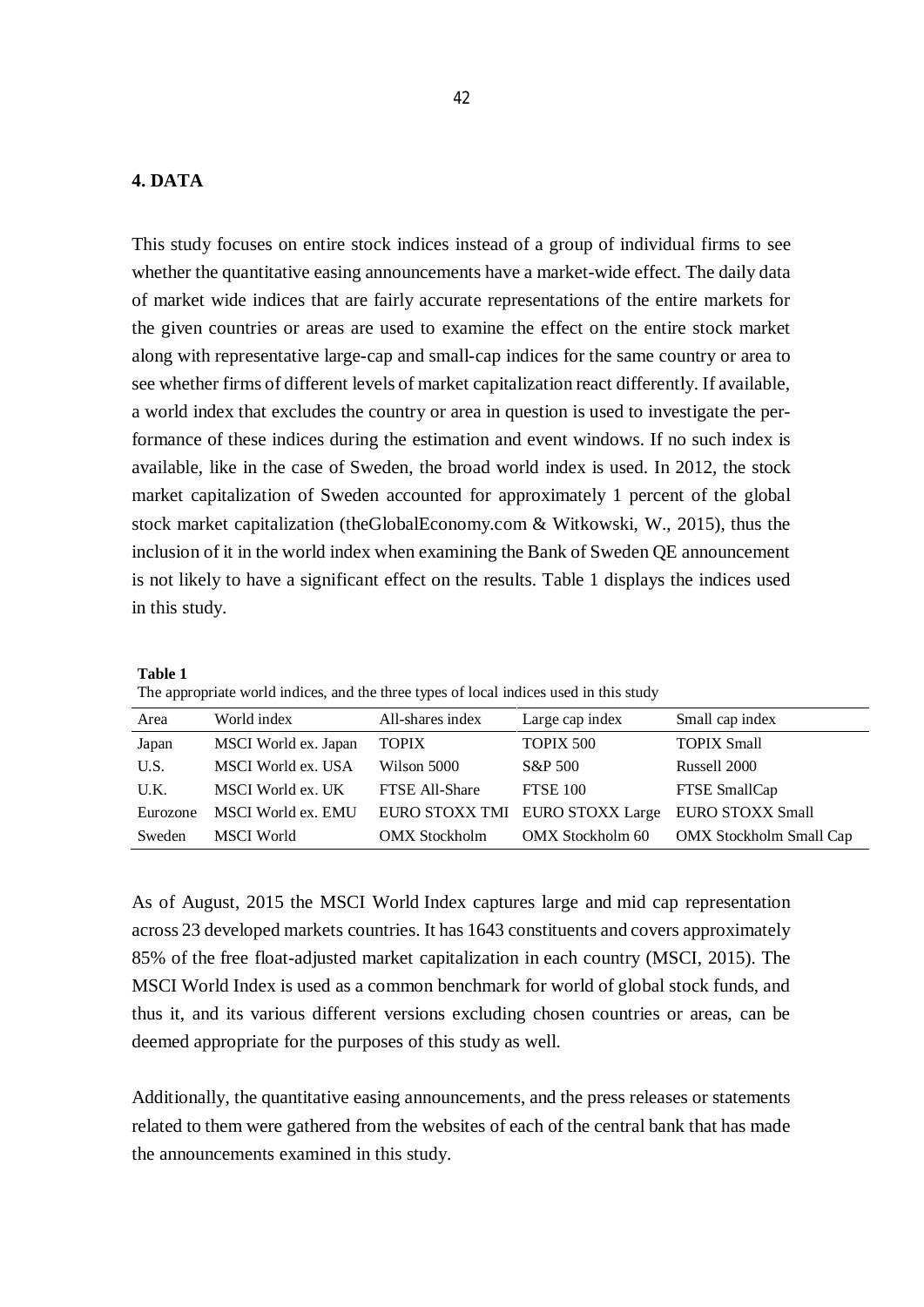# 4.1. The Issues with Using Daily Data

According to Brown and Warner (1985), the use of daily data in event studies involves the following potentially important problems related to this study:

# Non-normality

The daily return and the daily excess return for individual stocks exhibit substantial departures from normality that are not observed with monthly data. However, Blattberg and Gonedes (1974) and Hagerman (1978) suggest that there is some evidence that the distribution of the cross-sectional daily mean return converges to normal as the number of securities increase, thus as this paper focuses on daily returns and daily excess returns of entire indices, the severity of this problem diminishes.

# Variance estimation

The estimation of the sample mean excess return variance is important for tests of statistical significance for both daily and monthly data. Beaver (1968) and Patell and Wolfson (1979) propose that the variance of stock returns increases for the days around the event such as earnings announcements.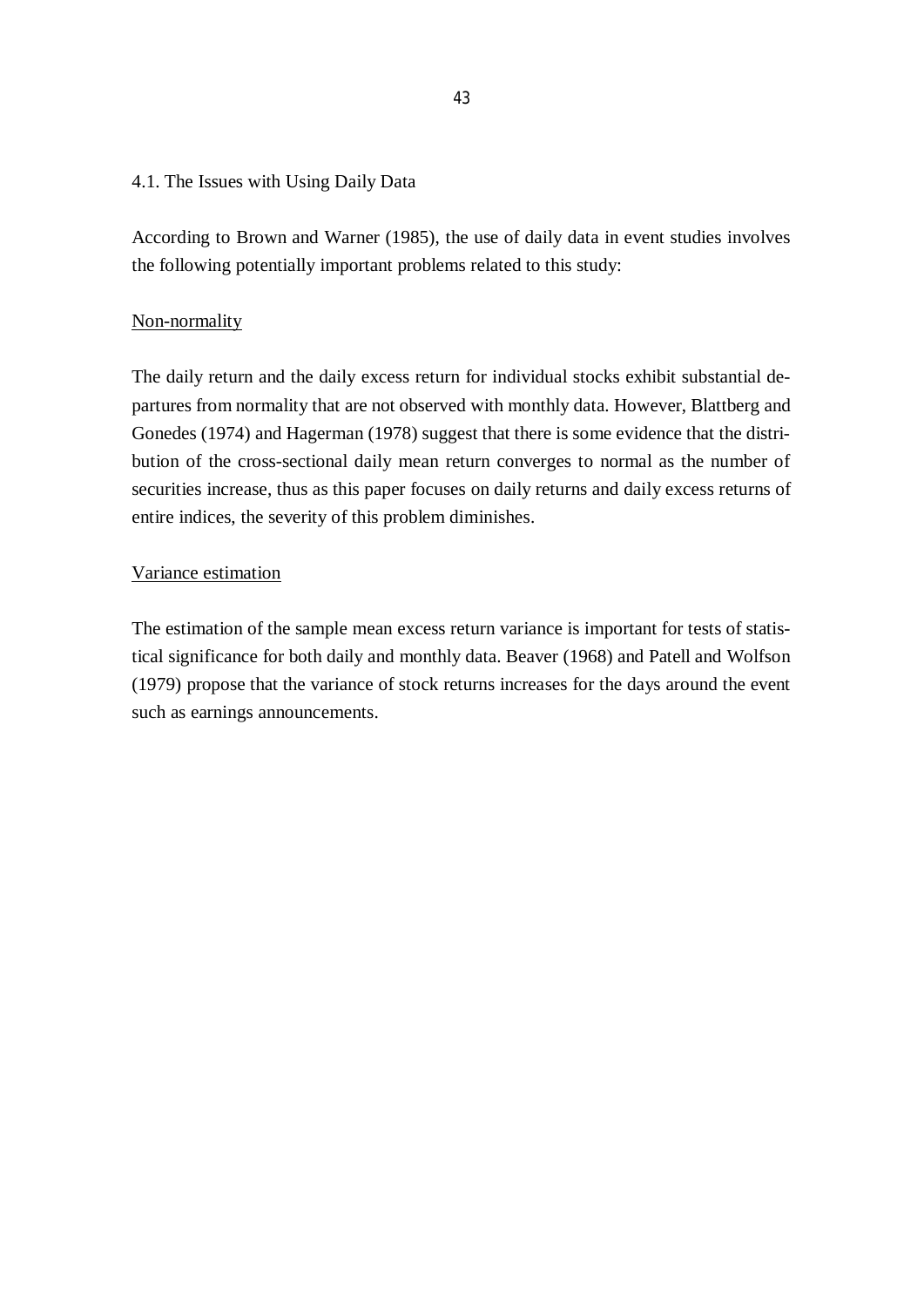# **5. EMPIRICAL RESULTS**

This section describes empirical results of this study including the presentation and interpretation summary statistics, regressions results, abnormal returns, and the results from the parametric and nonparametric tests.



**Figure 4.** The daily returns of the local all-shares indices on the QE announcement days

## 5.1. Summary Statistics

Figure 5 shows how the relevant local stock indices performed on average in the 5 trading days before and 30 trading days after the 17 central bank QE announcements in the Japan, U.S., England, Europe, and Sweden. It is evident that the relevant local all shares indices, large-cap indices, and small-cap indices provided higher returns than the comparable world indices especially during the time period from one day prior to three days after the QE announcement. The local stock indices of the relevant countries or areas seem to have had returns of roughly 0,4 to 1% in excess of the world indices during the t-1 to t+3 time period.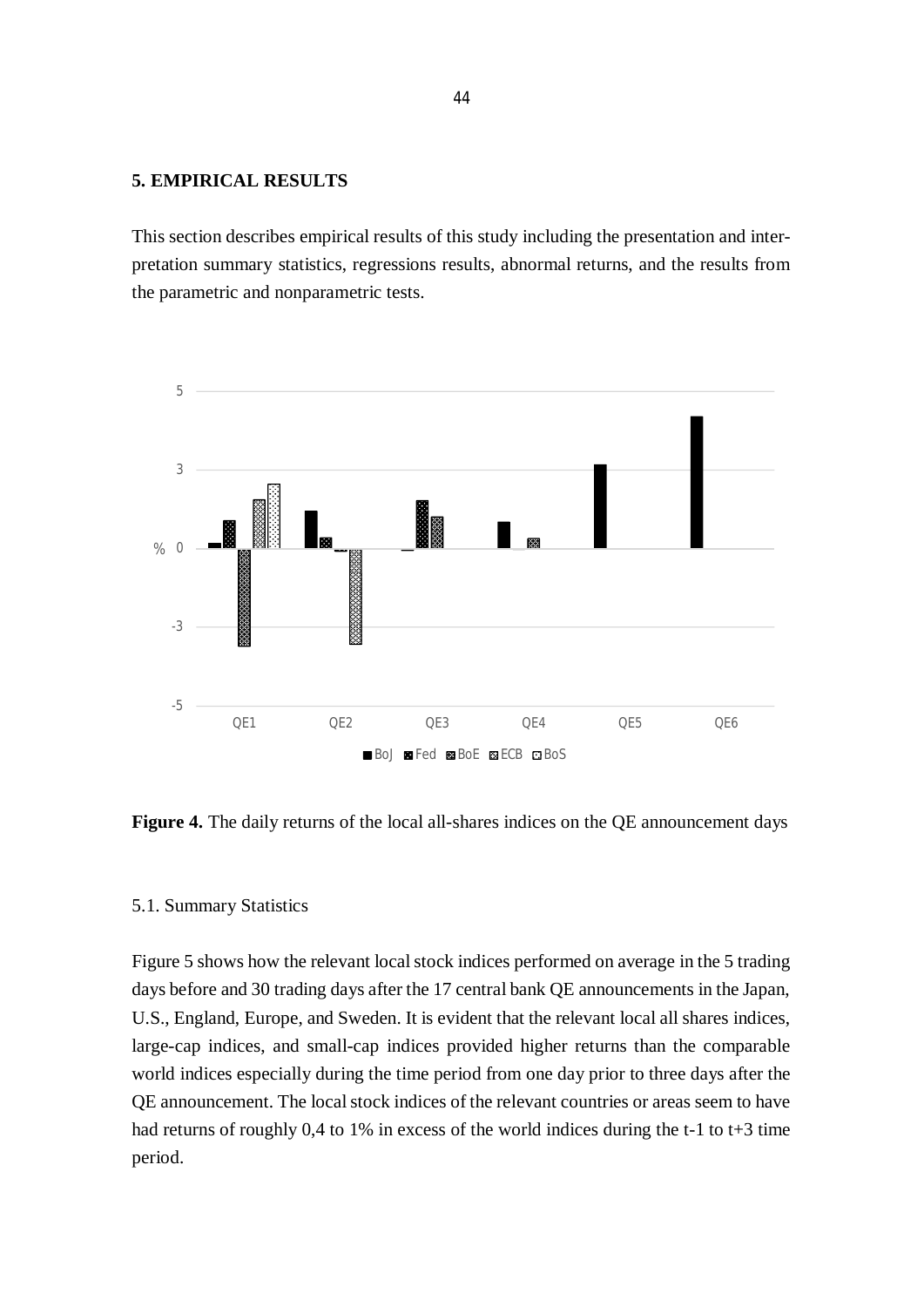

— – World indices ———— All shares indices ———— Large-cap indices ———— Small-cap indices

### **Figure 5.** Daily average returns surrounding the QE announcements

This figure presents the daily average returns of the local stock indices from 5 days before the announcement to 30 days after it.  $T = 0$  is the QE announcement date. All shares indices, Large-cap indices, and Small-cap indices show the average daily return of the local market-wide indices, large-cap indices, and small-cap indices of Japan, U.S., U.K., euro area and Sweden surrounding the 17 QE announcements. World indices shows the average return of the MSCI World Indices used in this study surrounding the QE announcements.

Figure 6 shows how the relevant local stock indices performed in cumulative terms during the time period starting from 5 days before the announcement to 30 days after the announcement. The figure clearly shows how the that the relevant local all shares indices, large-cap indices, and small-cap indices provided higher cumulative returns than the comparable world indices from 5 days prior to the QE announcements to 30 days after the announcements. Particularly, the small-cap indices seemed to have reacted most significantly to the announcements. During this t-5 to t+30 time frame the relevant world indices on average have produced a cumulative raw return of approximately 2,1% while the relevant all shares indices, large-cap indices, and small-cap indices produced approximately 4,5%, 4,3% and 6,1%. Naturally, such raw returns cannot be the basis any of statistically robust inferences of the effect of QE announcements on stock returns, however, they are promising enough to warrant further investigation into the matter.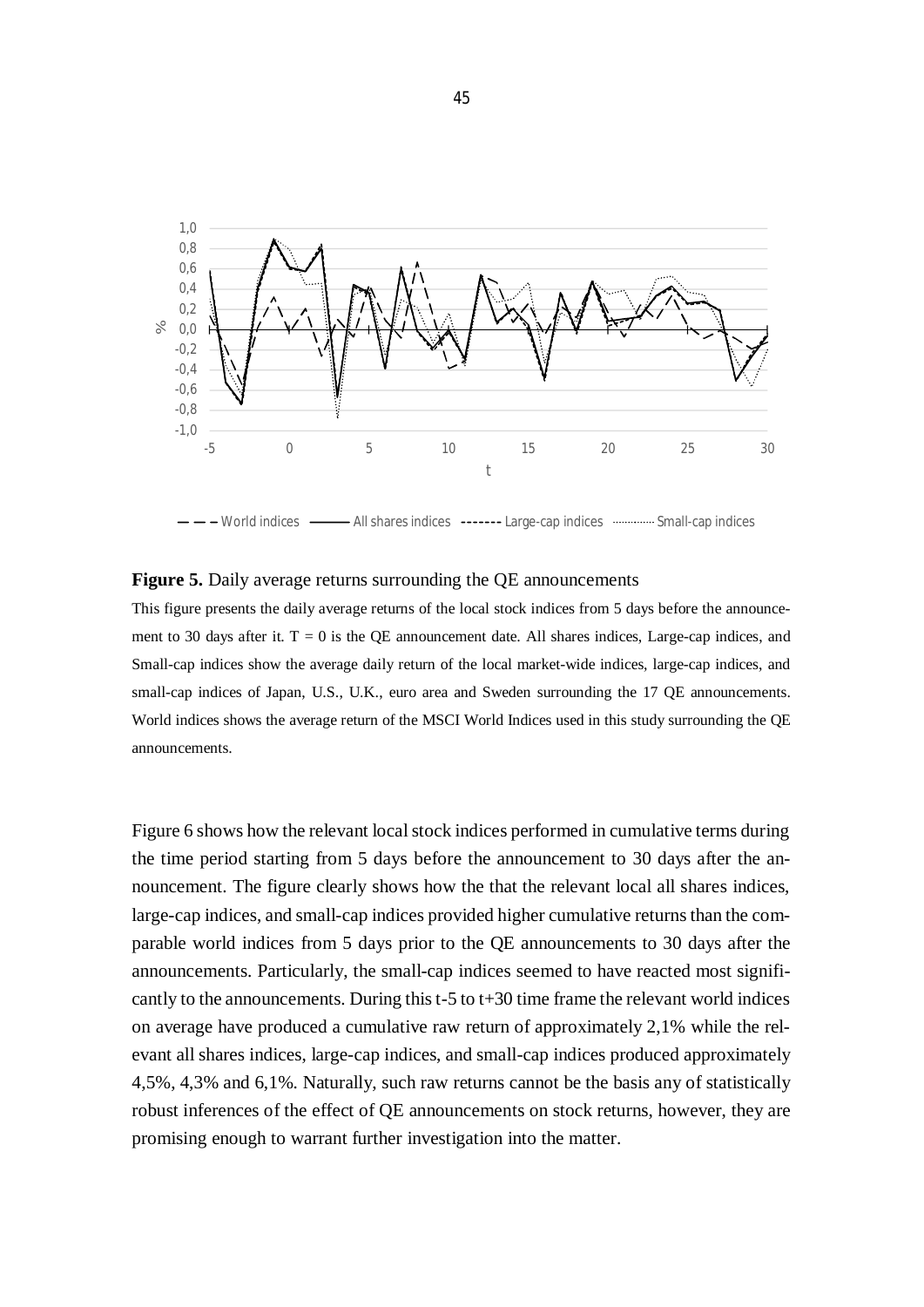

World indices All shares indices Large-cap indices Small-cap indices

## **Figure 6.** Cumulative average returns surrounding the QE announcements

This figure presents the daily cumulative average returns of the local stock indices from 5 days before the announcement to 30 days after it.  $T = 0$  is the QE announcement date. All shares indices, Large-cap indices, and Small-cap indices show the cumulative average return of the local market-wide indices, large-cap indices, and small-cap indices of Japan, U.S., U.K., euro area and Sweden surrounding the 17 QE announcements. World indices shows the average return of the MSCI World Indices used in this study surrounding the QE announcements.

Table 2 shows the summary statistics of the relevant indices surrounding the Bank of Japan six QE announcements. The world index that excludes Japan had a mean returns ranging from -0,30% to +0,15% during the six test periods, while the local all-share index, the large cap index, and the small cap index had mean returns ranging from -0,32& to  $+0.48\%$ ,  $-0.33\%$  to  $+0.49\%$ , and  $-0.15\%$  to  $+0.37\%$ . There is evidence of the local indices reacting strongly to the QE announcements. The 6,13% maximum daily return of the local all-shares index during the test period far exceeded its 3,05% maximum daily return of the estimation period. The local large cap and small cap indices behaved similarly.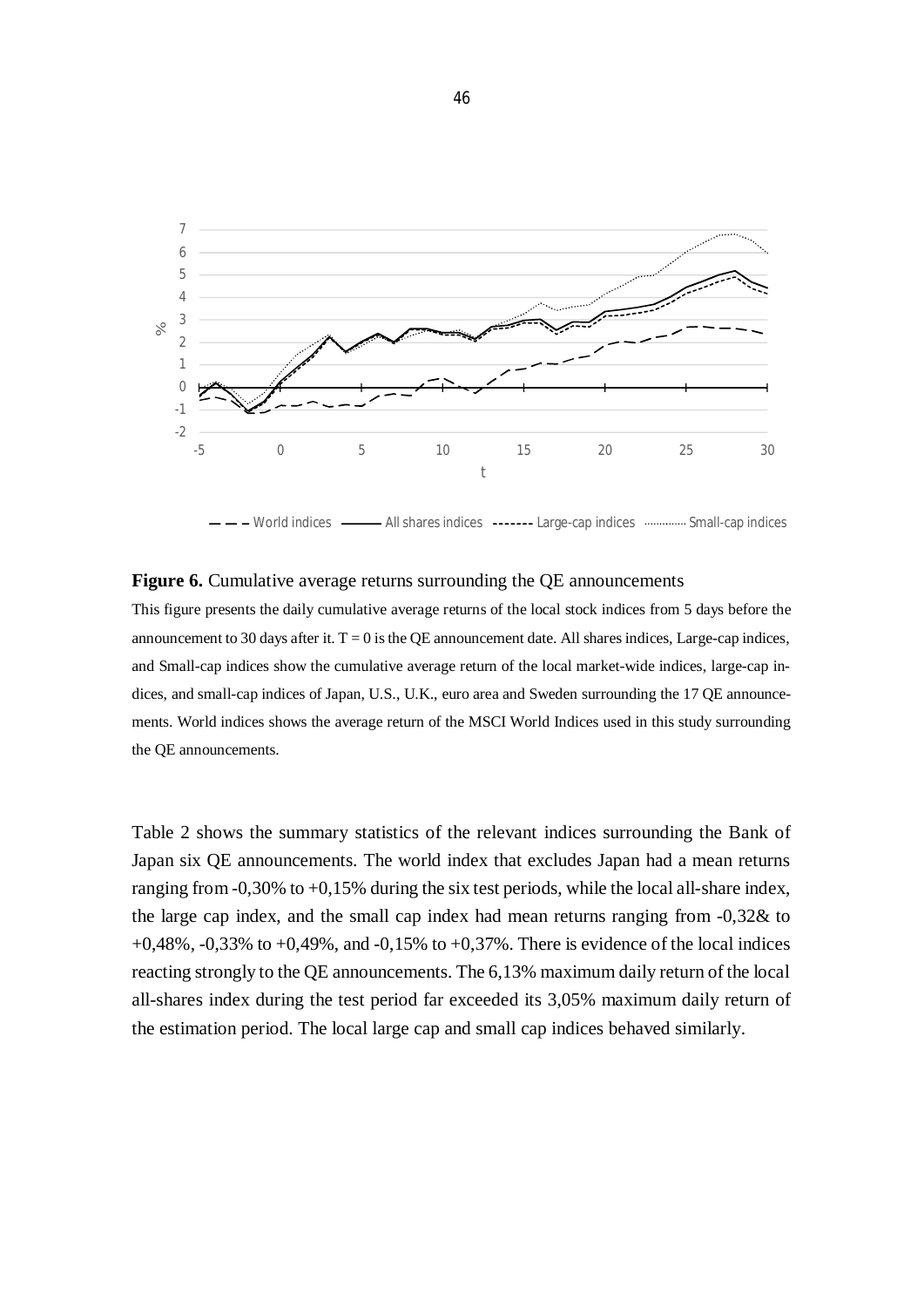Summary statistics of the relevant indices surrounding the Bank of Japan QE announcements This table presents the mean, media, maximum, minimum, and standard deviation of the daily returns of the world index that excludes Japan (MSCI World ex. Japan), the local all-share index (TOPIX), large cap index (TOPIX 500), and small cap index (TOPIX Small) during the two normal return estimation periods, the six test periods and the six quantitative easing announcement days presented in percentage units.

|                      |           |            |            | QE 1    | QE <sub>2</sub>                | QE <sub>3</sub> | QE <sub>4</sub> | QE <sub>5</sub> | QE 6    |
|----------------------|-----------|------------|------------|---------|--------------------------------|-----------------|-----------------|-----------------|---------|
| Index                |           | Estimation | Estimation | Test    | $\operatorname{\mathsf{Test}}$ | Test            | Test            | Test            | Test    |
|                      |           | period 1   | period 2   | period  | period                         | period          | period          | period          | period  |
| MSCI World ex. Japan | Mean      | $-0,07$    | 0,03       | 0,01    | 0,06                           | $-0,30$         | 0,01            | 0,15            | 0,04    |
|                      | Median    | $-0,02$    | 0,07       | 0,13    | 0,08                           | $-0,41$         | 0,01            | 0,37            | 0,10    |
|                      | Max       | 3,29       | 4,77       | 3,39    | 1,71                           | 3,68            | 1,13            | 1,35            | 1,29    |
|                      | Min       | $-4,64$    | $-3,14$    | $-3,60$ | $-1,65$                        | $-5,56$         | $-1,44$         | $-1,75$         | $-1,74$ |
|                      | <b>SD</b> | 1,02       | 1,03       | 1,65    | 0,62                           | 2,09            | 0,59            | 0,67            | 0,63    |
| <b>TOPIX</b>         | Mean      | $-0,12$    | $-0,02$    | 0,35    | 0,04                           | $-0,32$         | 0,02            | 0,48            | 0,29    |
|                      | Median    | $-0,15$    | $-0,01$    | 0,11    | $-0,01$                        | $-0,33$         | 0,07            | 0,15            | 0,18    |
|                      | Max       | 3,05       | 3,51       | 6,13    | 2,26                           | 2,15            | 1,69            | 3,28            | 4,19    |
|                      | Min       | $-6,32$    | $-3,54$    | $-3,97$ | $-2,08$                        | $-3,12$         | $-2,02$         | $-3,36$         | $-2,48$ |
|                      | <b>SD</b> | 1,24       | 1,11       | 1,90    | 0,98                           | 1,30            | 0,93            | 1,45            | 1,18    |
| TOPIX 500            | Mean      | $-0,11$    | $-0,02$    | 0,34    | 0,04                           | $-0,33$         | 0,02            | 0,49            | 0,30    |
|                      | Median    | $-0,12$    | $-0,01$    | 0,09    | 0,00                           | $-0,37$         | 0,04            | 0,14            | 0,21    |
|                      | Max       | 3,03       | 3,57       | 6,31    | 2,26                           | 2,11            | 1,75            | 3,28            | 4,28    |
|                      | Min       | $-6,19$    | $-3,59$    | $-4,23$ | $-2,10$                        | $-3,16$         | $-2,14$         | $-3,25$         | $-2,50$ |
|                      | <b>SD</b> | 1,25       | 1,13       | 1,97    | 0,98                           | 1,31            | 0,96            | 1,48            | 1,21    |
| <b>TOPIX Small</b>   | Mean      | $-0,04$    | $-0,04$    | 0,39    | $-0,04$                        | $-0,15$         | 0,06            | 0,37            | 0,20    |
|                      | Median    | $-0,01$    | $-0,02$    | 0,32    | $-0,05$                        | $-0,02$         | 0,10            | 0,31            | 0,19    |
|                      | Max       | 2,89       | 2,81       | 3,91    | 2,24                           | 2,61            | 1,20            | 3,19            | 3,29    |
|                      | Min       | $-7,17$    | $-3,00$    | $-1,94$ | $-2,77$                        | $-2,77$         | $-1,35$         | $-4,49$         | $-2,24$ |
|                      | <b>SD</b> | 1,05       | 0,99       | 1,07    | 0,97                           | 1,26            | 0,74            | 1,48            | 0,91    |
| Index                |           |            |            | Event   | Event                          | Event           | Event           | Event           | Event   |
|                      |           |            |            | date    | date                           | date            | date            | date            | date    |
| MSCI World ex. Japan | Return    |            |            | 0,83    | 1,68                           | $-4,19$         | 0,23            | $-0,13$         | 1,29    |
| <b>TOPIX</b>         | Return    |            |            | 0,18    | 1,20                           | $-0,05$         | 0,85            | 2,67            | 4,19    |
| TOPIX 500            | Return    |            |            | 0,12    | 1,26                           | $-0,06$         | 0,87            | 2,68            | 4,28    |
| <b>TOPIX Small</b>   | Return    |            |            | 0,48    | 0,47                           | 0,09            | 0,60            | 2,51            | 3,29    |

The local indices had lower returns on the first and second QE announcement days relative to the world index. This changed for the remaining four QE announcement days as the local indices had higher returns relative to the world index.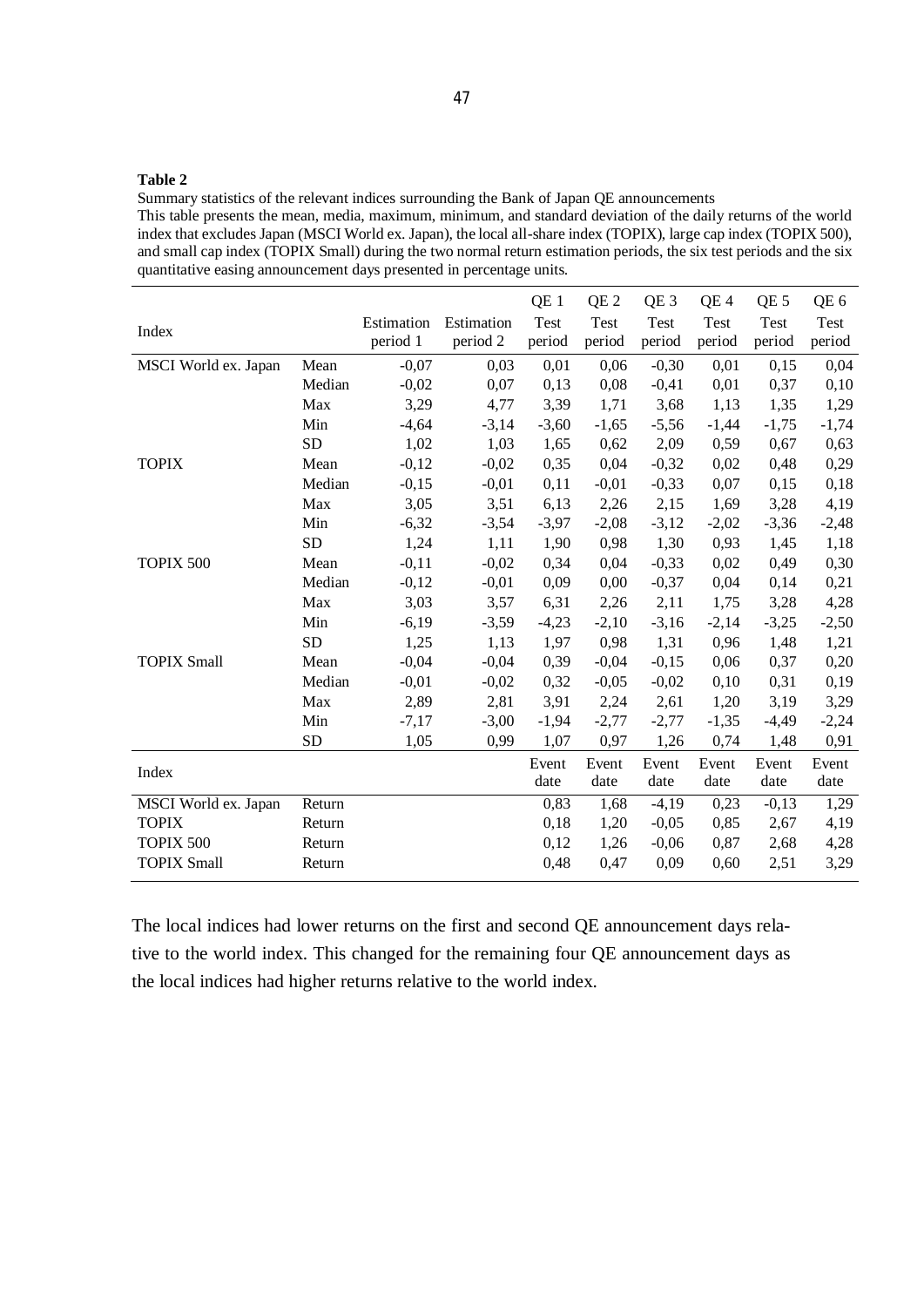Summary statistics of the relevant indices surrounding the Federal Reserve QE announcements This table presents the mean, media, maximum, minimum, and standard deviation of the daily returns of the world index that excludes the U.S. (MSCI World ex. USA), the local all-share index (Wilson 5000), large cap index (S&P 500), and small cap index (Russell 2000) during the normal return estimation peri-od, the four test periods and the four quantitative easing announcement days presented in percentage units. *Mean\** for *Event Dates* refer to that particular QE announcement day's return.

|                    |           |                      | QE 1           | QE <sub>2</sub> | QE <sub>3</sub> | QE4            | QE <sub>1</sub> | QE <sub>2</sub> | QE <sub>3</sub> | QE <sub>4</sub> |
|--------------------|-----------|----------------------|----------------|-----------------|-----------------|----------------|-----------------|-----------------|-----------------|-----------------|
| Index              |           | Estimation<br>period | Test<br>period | Test<br>period  | Test<br>period  | Test<br>period | Event<br>date   | Event<br>date   | Event<br>date   | Event<br>date   |
| MSCI World ex. USA | Mean*     | $-0,23$              | 0,02           | 0,08            | 0,08            | 0,19           | 1,46            | $-0,21$         | 0,11            | 0,37            |
|                    | Median    | 1,87                 | $-0.08$        | 0,04            | 0,05            | 0,13           |                 |                 |                 |                 |
|                    | Max       | 6,54                 | 5,29           | 1,60            | 1,60            | 1,72           |                 |                 |                 |                 |
|                    | Min       | $-7,57$              | $-4,39$        | $-1,43$         | $-1,54$         | $-0,65$        |                 |                 |                 |                 |
|                    | <b>SD</b> | 1,87                 | 1,98           | 0,68            | 0,67            | 0,44           |                 |                 |                 |                 |
| Wilson 5000        | Mean*     | $-0,22$              | 0,01           | 0,14            | 0,01            | 0,19           | 0,89            | 0,35            | 1,54            | $-0,01$         |
|                    | Median    | 2,30                 | 0,48           | 0,05            | $-0,02$         | 0,10           |                 |                 |                 |                 |
|                    | Max       | 10,77                | 6,34           | 2,10            | 2,01            | 2,51           |                 |                 |                 |                 |
|                    | Min       | $-9,49$              | $-9,63$        | $-1,68$         | $-1,66$         | $-1,03$        |                 |                 |                 |                 |
|                    | <b>SD</b> | 2,30                 | 3,42           | 0,81            | 0,71            | 0,67           |                 |                 |                 |                 |
| S&P 500            | Mean*     | $-0,22$              | $-0,01$        | 0,13            | 0,01            | 0,18           | 0,65            | 0,37            | 1,62            | 0,04            |
|                    | Median    | 2,33                 | 0,44           | 0,07            | $-0,02$         | 0,08           |                 |                 |                 |                 |
|                    | Max       | 10,96                | 6,27           | 2,14            | 2,02            | 2,51           |                 |                 |                 |                 |
|                    | Min       | $-9,47$              | $-9,35$        | $-1,63$         | $-1,67$         | $-1,11$        |                 |                 |                 |                 |
|                    | <b>SD</b> | 2,33                 | 3,33           | 0,80            | 0,72            | 0,68           |                 |                 |                 |                 |
| Russell 2000       | Mean*     | $-0,21$              | 0,07           | 0,25            | $-0,03$         | 0,26           | 1,45            | 0,32            | 1,29            | $-0,67$         |
|                    | Median    | 2,56                 | 0,84           | 0,32            | $-0,13$         | 0,11           |                 |                 |                 |                 |
|                    | Max       | 8,86                 | 7,18           | 2,53            | 2,02            | 2,79           |                 |                 |                 |                 |
|                    | Min       | $-9,95$              | $-12,61$       | $-2,05$         | $-1,94$         | $-0,69$        |                 |                 |                 |                 |
|                    | <b>SD</b> | 2,56                 | 4,23           | 1,05            | 0,78            | 0,74           |                 |                 |                 |                 |
|                    |           |                      |                |                 |                 |                |                 |                 |                 |                 |

Table 3 presents the summary statistics of the relevant indices surrounding the four Federal Reserve QE announcements. There is indication of the local indices reacting to the QE announcements. All of the local indices had higher mean returns during the test periods compared to their estimation periods. Additionally, the all-shares and the small cap indices had lower minimum returns during the test periods relative to the minimum returns of the entire estimation periods. The local indices underperformed the world index on the first and fourth QE announcement days and outperformed during the second and third QE announcement days.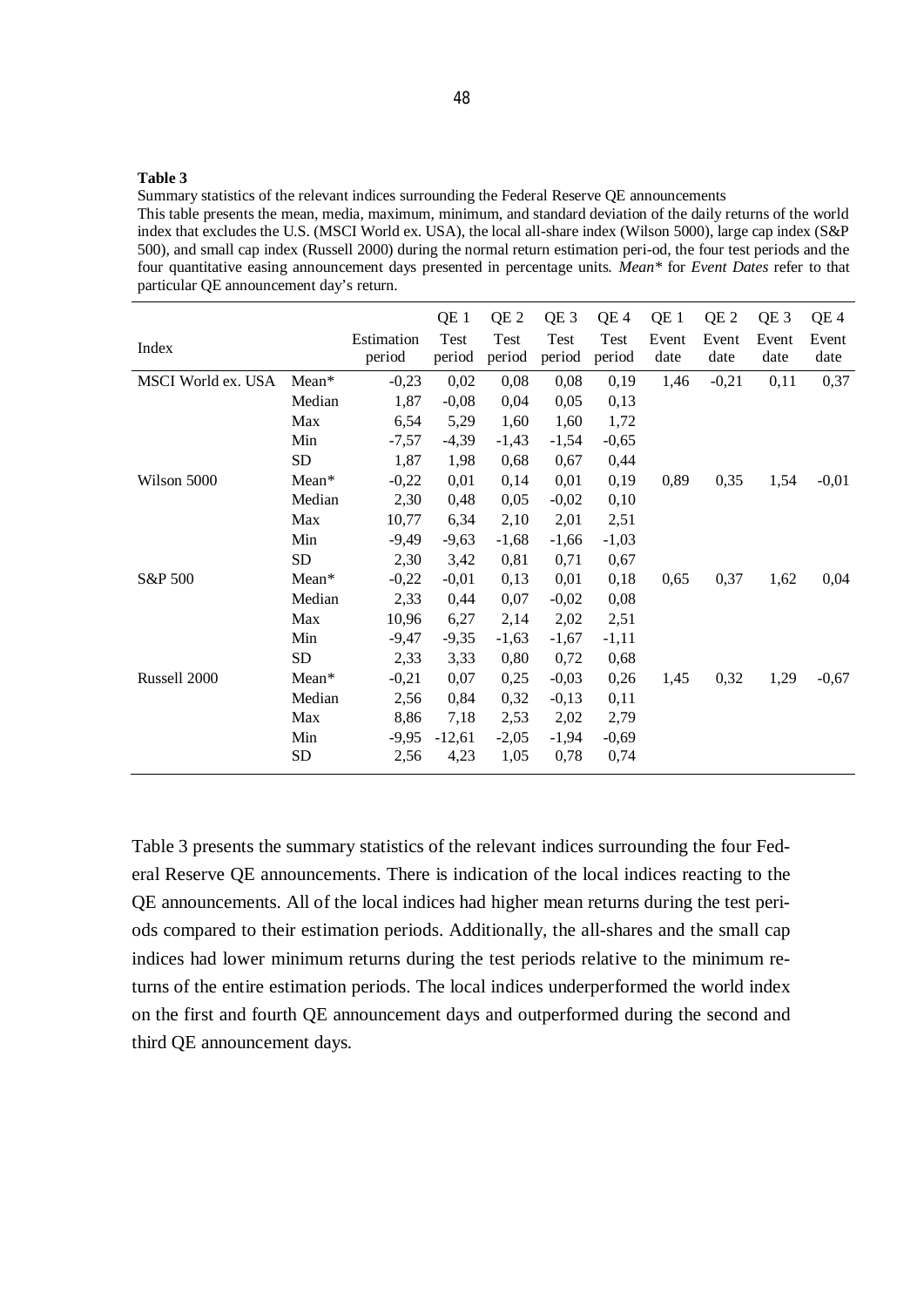Summary statistics of the relevant indices surrounding the Bank of England QE announcements

This table presents the mean, media, maximum, minimum, and standard deviation of the daily returns of the world index that excludes the U.K. (MSCI World ex. UK), the local all-share index (FTSE All-Share), large cap index (FTSE 100), and small cap index (FTSE Small Cap) during the normal return estimation period, the four test periods and the four quantitative easing announcement days presented in percentage units. *Mean\** for *Event Dates* refer to that particular QE announcement day's return.

|                       |           |                      | QE 1           | QE <sub>2</sub> | QE <sub>3</sub> | QE <sub>4</sub> | QE 1          | QE <sub>2</sub> | QE <sub>3</sub> | QE 4          |
|-----------------------|-----------|----------------------|----------------|-----------------|-----------------|-----------------|---------------|-----------------|-----------------|---------------|
| Index                 |           | Estimation<br>period | Test<br>period | Test<br>period  | Test<br>period  | Test<br>period  | Event<br>date | Event<br>date   | Event<br>date   | Event<br>date |
| MSCI World ex. UK     | Mean*     | $-0,24$              | 0,32           | 0,04            | 0,28            | 0,06            | $-3,20$       | $-0,35$         | $-0,13$         | 1,12          |
|                       | Median    | 2,09                 | 0,52           | 0,12            | 0,29            | 0,11            |               |                 |                 |               |
|                       | Max       | 8,82                 | 5,21           | 2,38            | 1,41            | 1,82            |               |                 |                 |               |
|                       | Min       | $-7,13$              | $-4,55$        | $-2,54$         | $-2,43$         | $-1,89$         |               |                 |                 |               |
|                       | <b>SD</b> | 2,09                 | 2,08           | 1,17            | 0,76            | 0,86            |               |                 |                 |               |
| <b>FTSE All-Share</b> | Mean*     | $-0,19$              | 0,21           | 0,03            | 0,39            | $-0,01$         | $-3,09$       | $-0,08$         | 1,02            | 0,33          |
|                       | Median    | 2,24                 | 0,28           | 0,02            | 0,42            | 0,22            |               |                 |                 |               |
|                       | Max       | 8,81                 | 4,53           | 2,36            | 1,92            | 2,30            |               |                 |                 |               |
|                       | Min       | $-8,71$              | $-5,17$        | $-2,78$         | $-1,87$         | $-3,22$         |               |                 |                 |               |
|                       | <b>SD</b> | 2,24                 | 2,14           | 1,35            | 0,89            | 1,21            |               |                 |                 |               |
| <b>FTSE 100</b>       | Mean*     | $-0,19$              | 0,16           | 0,04            | 0,36            | 0,00            | $-3,23$       | 0,05            | 0,93            | 0,35          |
|                       | Median    | 2,34                 | 0,22           | 0,06            | 0,42            | 0,18            |               |                 |                 |               |
|                       | Max       | 9,38                 | 4,76           | 2,25            | 1,96            | 2,31            |               |                 |                 |               |
|                       | Min       | $-9,26$              | $-5,48$        | $-2,79$         | $-1,83$         | $-3,23$         |               |                 |                 |               |
|                       | SD        | 2,34                 | 2,24           | 1,35            | 0,89            | 1,22            |               |                 |                 |               |
| FTSE SmallCap         | Mean*     | $-0,26$              | 0,51           | 0,10            | 0,54            | $-0,17$         | $-0,40$       | 0,44            | 2,55            | $-0,27$       |
|                       | Median    | 1,34                 | 0,64           | 0,32            | 0,63            | $-0,19$         |               |                 |                 |               |
|                       | Max       | 3,05                 | 3,77           | 3,30            | 2,55            | 1,43            |               |                 |                 |               |
|                       | Min       | $-6,15$              | $-2,62$        | $-4,19$         | $-1,44$         | $-2,68$         |               |                 |                 |               |
|                       | <b>SD</b> | 1,34                 | 1,29           | 1,30            | 0,89            | 0,84            |               |                 |                 |               |
|                       |           |                      |                |                 |                 |                 |               |                 |                 |               |

Table 4 displays the summary statistics of the relevant indices surrounding the four Bank of England QE announcements. There is evidence of the local indices reacting to the QE announcements positively. The local small cap index had a higher maximum daily return of 3,77% during the test periods relative to the maximum daily return of 3,05% of the estimation period. All of the local indices had higher mean returns during the test periods relative to the estimation periods. The local indices had higher returns on the second and third QE announcement days compared with the world index. Additionally, the all-share and small cap indices had higher returns during the first QE announcement day.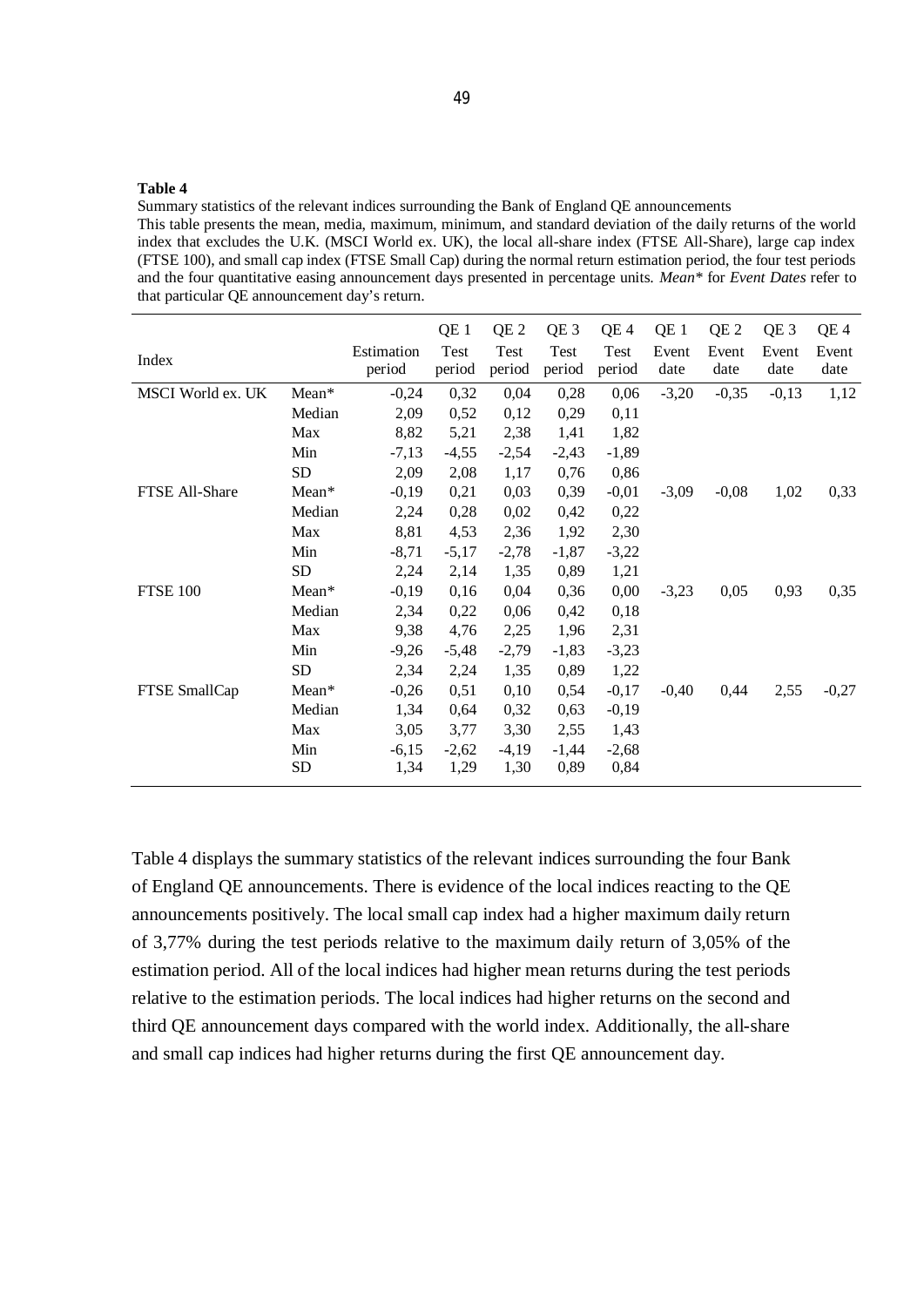Summary statistics of the relevant indices surrounding the European Central Bank QE announcements This table presents the mean, media, maximum, minimum, and standard deviation of the daily returns of the world index that excludes the EMU area (MSCI World ex. EMU), the local all-share index (EURO STOXX Total Market), large cap index (EURO STOXX Large), and small cap index (EURO STOXX Small) during the normal return estimation period, the two test periods and the two quantitative easing announcement days presented in percentage units. *Mean\** for *Event Dates* refer to that particular QE announcement day's return.

| Estimation<br>Index<br>Test period<br>Test period<br>Event date<br>Event date<br>period<br>0,03<br>MSCI World ex. EMU<br>$Mean*$<br>0,11<br>$-0,28$<br>1,18<br>Median<br>0,60<br>0,55<br>$-0,17$<br>Max<br>2,15<br>1,18<br>1,47<br>Min<br>$-0,92$<br>$-1,93$<br>$-2,32$<br>0,92<br><b>SD</b><br>0,60<br>0,55<br>Mean*<br>0,00<br><b>EURO STOXX Total</b><br>0,38<br>$-0,31$<br>1,55<br>Median<br>1,02<br>0,79<br>$-0,26$<br>Market<br>Max<br>3,03<br>1,87<br>2,88<br>Min<br>$-3,04$<br>$-3,39$<br>$-1,39$<br><b>SD</b><br>1,02<br>0,79<br>1,38<br><b>EURO STOXX Large</b><br>Mean*<br>0,00<br>0,38<br>$-0,32$<br>1,56<br>Median<br>1,07<br>0,82<br>$-0,28$<br>3,31<br>2,04<br>Max<br>3,07<br>Min<br>$-3,39$<br>$-3,53$<br>$-1,41$<br><b>SD</b><br>1,07<br>0,82<br>1,45<br><b>EURO STOXX Small</b><br>Mean*<br>$-0,01$<br>0,32<br>$-0,25$<br>$-2,14$<br>1,41<br>Median<br>0,97<br>0,79<br>$-0,16$ |  |     |      | QE 1 | QE <sub>2</sub> | QE 1 | QE <sub>2</sub> |
|--------------------------------------------------------------------------------------------------------------------------------------------------------------------------------------------------------------------------------------------------------------------------------------------------------------------------------------------------------------------------------------------------------------------------------------------------------------------------------------------------------------------------------------------------------------------------------------------------------------------------------------------------------------------------------------------------------------------------------------------------------------------------------------------------------------------------------------------------------------------------------------------------|--|-----|------|------|-----------------|------|-----------------|
|                                                                                                                                                                                                                                                                                                                                                                                                                                                                                                                                                                                                                                                                                                                                                                                                                                                                                                  |  |     |      |      |                 |      |                 |
|                                                                                                                                                                                                                                                                                                                                                                                                                                                                                                                                                                                                                                                                                                                                                                                                                                                                                                  |  |     |      |      |                 |      | $-1,34$         |
|                                                                                                                                                                                                                                                                                                                                                                                                                                                                                                                                                                                                                                                                                                                                                                                                                                                                                                  |  |     |      |      |                 |      |                 |
|                                                                                                                                                                                                                                                                                                                                                                                                                                                                                                                                                                                                                                                                                                                                                                                                                                                                                                  |  |     |      |      |                 |      |                 |
|                                                                                                                                                                                                                                                                                                                                                                                                                                                                                                                                                                                                                                                                                                                                                                                                                                                                                                  |  |     |      |      |                 |      |                 |
|                                                                                                                                                                                                                                                                                                                                                                                                                                                                                                                                                                                                                                                                                                                                                                                                                                                                                                  |  |     |      |      |                 |      |                 |
|                                                                                                                                                                                                                                                                                                                                                                                                                                                                                                                                                                                                                                                                                                                                                                                                                                                                                                  |  |     |      |      |                 |      | $-3,04$         |
|                                                                                                                                                                                                                                                                                                                                                                                                                                                                                                                                                                                                                                                                                                                                                                                                                                                                                                  |  |     |      |      |                 |      |                 |
|                                                                                                                                                                                                                                                                                                                                                                                                                                                                                                                                                                                                                                                                                                                                                                                                                                                                                                  |  |     |      |      |                 |      |                 |
|                                                                                                                                                                                                                                                                                                                                                                                                                                                                                                                                                                                                                                                                                                                                                                                                                                                                                                  |  |     |      |      |                 |      |                 |
|                                                                                                                                                                                                                                                                                                                                                                                                                                                                                                                                                                                                                                                                                                                                                                                                                                                                                                  |  |     |      |      |                 |      |                 |
|                                                                                                                                                                                                                                                                                                                                                                                                                                                                                                                                                                                                                                                                                                                                                                                                                                                                                                  |  |     |      |      |                 |      | $-3,39$         |
|                                                                                                                                                                                                                                                                                                                                                                                                                                                                                                                                                                                                                                                                                                                                                                                                                                                                                                  |  |     |      |      |                 |      |                 |
|                                                                                                                                                                                                                                                                                                                                                                                                                                                                                                                                                                                                                                                                                                                                                                                                                                                                                                  |  |     |      |      |                 |      |                 |
|                                                                                                                                                                                                                                                                                                                                                                                                                                                                                                                                                                                                                                                                                                                                                                                                                                                                                                  |  |     |      |      |                 |      |                 |
|                                                                                                                                                                                                                                                                                                                                                                                                                                                                                                                                                                                                                                                                                                                                                                                                                                                                                                  |  |     |      |      |                 |      |                 |
|                                                                                                                                                                                                                                                                                                                                                                                                                                                                                                                                                                                                                                                                                                                                                                                                                                                                                                  |  |     |      |      |                 |      |                 |
|                                                                                                                                                                                                                                                                                                                                                                                                                                                                                                                                                                                                                                                                                                                                                                                                                                                                                                  |  |     |      |      |                 |      |                 |
|                                                                                                                                                                                                                                                                                                                                                                                                                                                                                                                                                                                                                                                                                                                                                                                                                                                                                                  |  | Max | 3,29 | 1,97 | 2,67            |      |                 |
| Min<br>$-2,84$<br>$-1,59$<br>$-2,17$                                                                                                                                                                                                                                                                                                                                                                                                                                                                                                                                                                                                                                                                                                                                                                                                                                                             |  |     |      |      |                 |      |                 |
| <b>SD</b><br>0,97<br>0,79<br>1,23                                                                                                                                                                                                                                                                                                                                                                                                                                                                                                                                                                                                                                                                                                                                                                                                                                                                |  |     |      |      |                 |      |                 |

Table 5 shows the summary statistics of the relevant indices surrounding the two European Central Bank QE announcements. It appears that the local indices reacted positively to the first QE announcement and negatively to the second one. All of the local indices had higher mean returns during the first test period compared to their estimation periods and the mean return of the world index during the first test period. Additionally, the local indices had higher daily returns on the first QE announcement day compared to the world index. The opposite was true during the second test period and the second QE announcement day.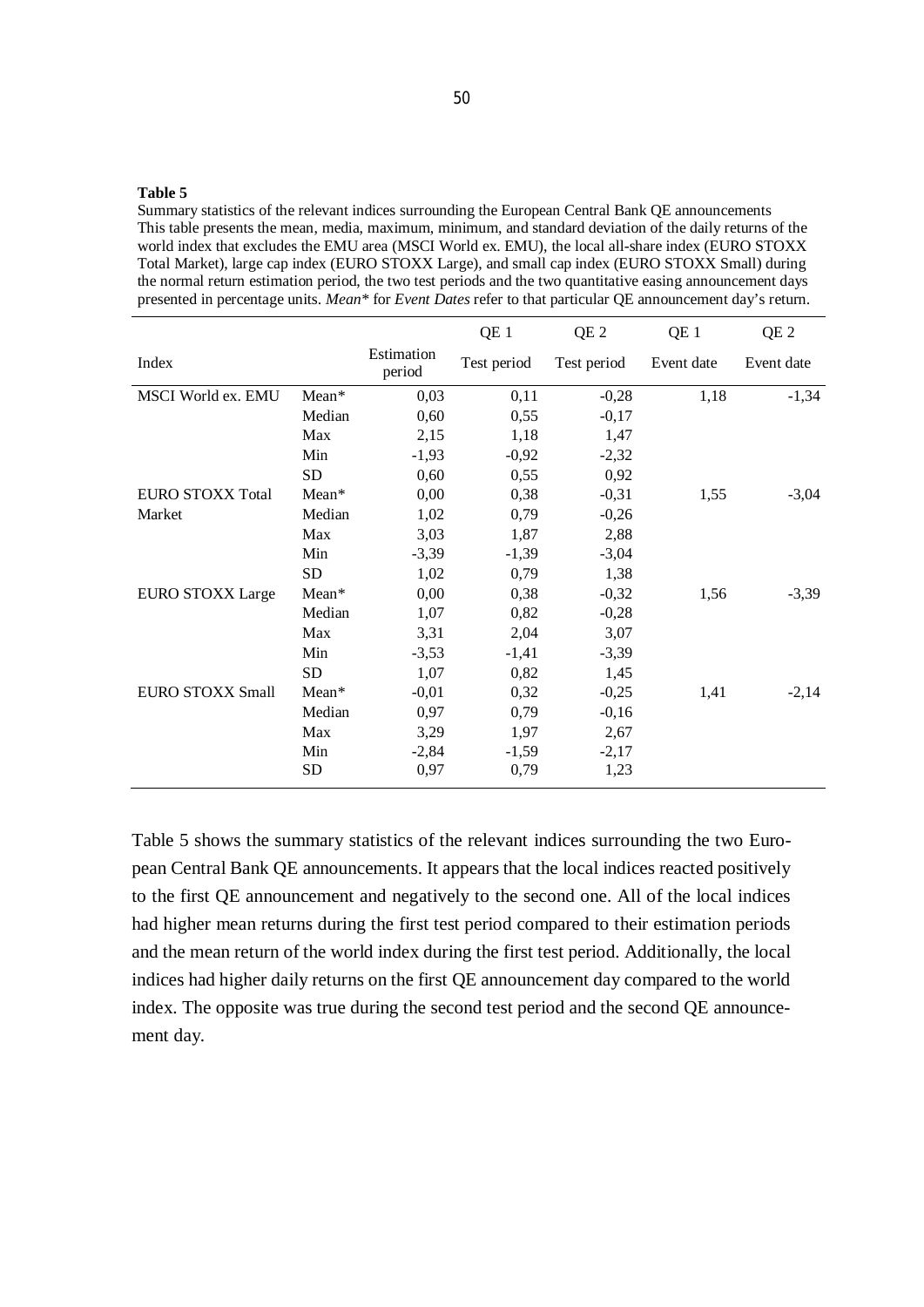Summary statistics of the relevant indices surrounding the Bank of Sweden QE announcements This table presents the mean, media, maximum, minimum, and standard deviation of the daily returns of the world index (MSCI World), the local all-share index (OMX Stockholm), large cap index (OMX Stockholm 60), and small cap index (OMX Stockholm Small Cap) during the normal return estimation period, the test period and the quantitative easing announcement day presented in percentage units. *Mean\** for *Event Dates* refer to that particular QE announcement day's return.

| Index                          |           | Estimation<br>period | Test period | Event date |
|--------------------------------|-----------|----------------------|-------------|------------|
| <b>MSCI</b> World              | Mean*     | 0,05                 | 0,07        | 0,89       |
|                                | Median    | 0,62                 | 0,53        |            |
|                                | Max       | 2,25                 | 1,07        |            |
|                                | Min       | $-1,80$              | $-1,43$     |            |
|                                | <b>SD</b> | 0,62                 | 0,53        |            |
| <b>OMX</b> Stockholm           | Mean*     | 0,08                 | 0,12        | 2,06       |
|                                | Median    | 0,87                 | 0,80        |            |
|                                | Max       | 3,02                 | 2,06        |            |
|                                | Min       | $-2,74$              | $-1,55$     |            |
|                                | <b>SD</b> | 0,87                 | 0,80        |            |
| <b>OMX</b> Stockholm 60        | Mean*     | 0,08                 | 0,13        | 2,09       |
|                                | Median    | 0,90                 | 0,81        |            |
|                                | Max       | 2,96                 | 2,09        |            |
|                                | Min       | $-2,91$              | $-1,51$     |            |
|                                | <b>SD</b> | 0,90                 | 0,81        |            |
| <b>OMX Stockholm Small Cap</b> | Mean*     | 0,04                 | 0,29        | 2,14       |
|                                | Median    | 0,73                 | 0,66        |            |
|                                | Max       | 2,67                 | 2,14        |            |
|                                | Min       | $-4,16$              | $-1,51$     |            |
|                                | <b>SD</b> | 0,73                 | 0,66        |            |

Table 6 reports the summary statistics of the relevant indices surrounding the Bank of Sweden QE announcement. The summary statistics suggest that the local indices reacted positively to the QE announcement. The local indices had higher mean during the test period relative to the estimation period and the test period of the world index. Furthermore, the local indices had higher daily returns on the QE announcement day compared with the world index.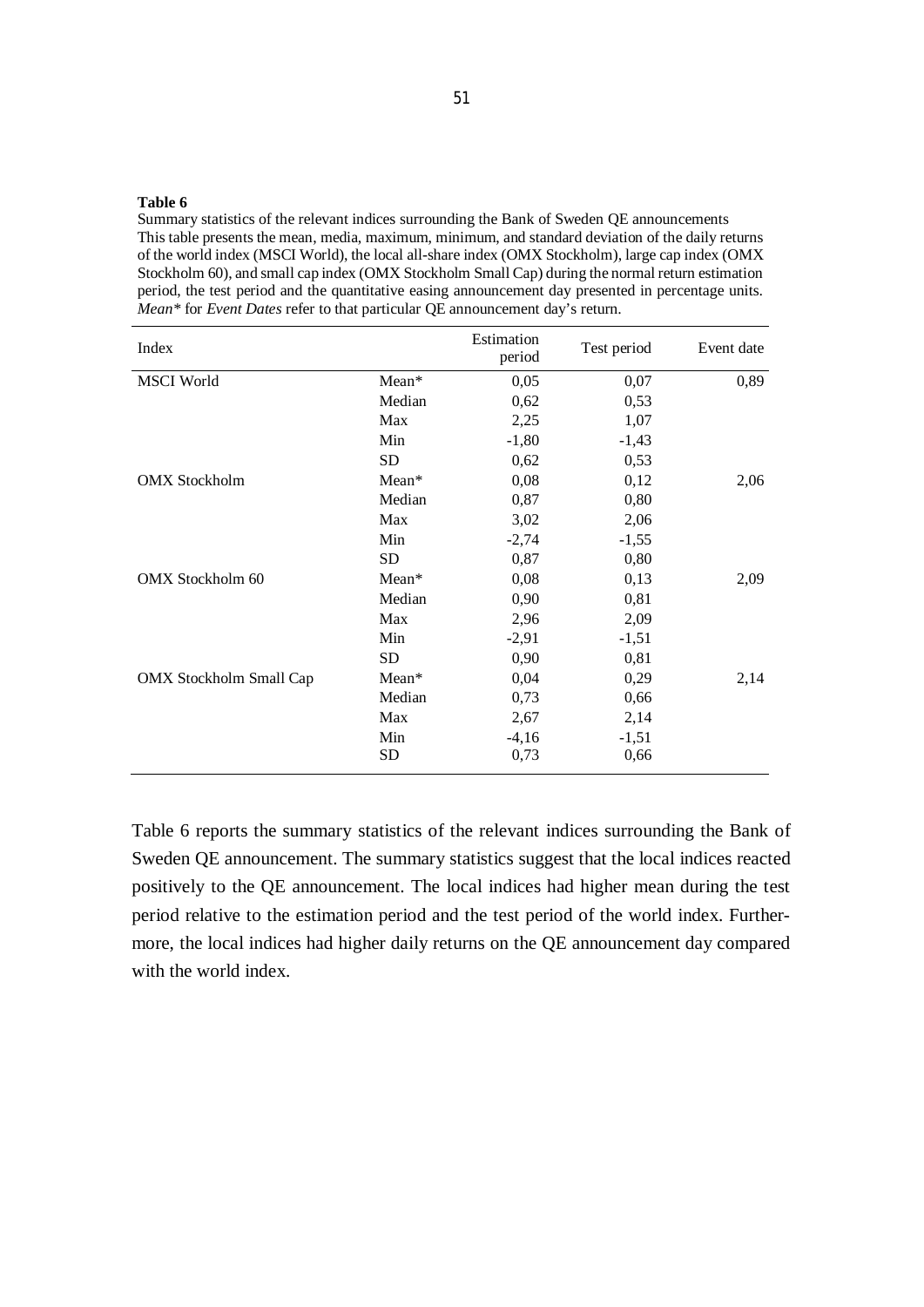### 5.2. Regression Results

Table 7 presents the regression results for the normal or expected return estimation that was defined in section 3.3. The regression model used in this study attempts to demonstrate the normal return of the local indices of interest. The normal return is the return that would be expected if the event of interest did not occur. These coefficients are presented and discussed because they are used in the estimation of the abnormal returns and, thus are the foundation of this study. Additionally, it may be of interest to many to see which indices show signs of first-order serial correlation, and which indices are leading or lagging the world index.

The constant term  $\alpha_i$  is 0,00 and insignificant at 1%, 5% and 10% levels for each regression. The Japanese index regressions preceding the 2001 announcement have only one coefficient,  $\beta_{2i}R_{m,t-1}$ , that is significant at the 1% level, which indicates that the Japanese indices are lagging the world index by one trading day. This is not surprising considering the fact that the Japanese Standard Time is 9 hours ahead of Coordinated Universal Time and 14 hours ahead of New York time. Similarly, the Japanese index regressions preceding the 2010 announcement result in  $\beta_{2i}R_{m,t-1}$  being significant at the 1% level. However, unlike the pre-2001 regressions, these later regressions result in  $\beta_{3i}R_{m,t}$  being significant. Additionally, the all share index and the large-cap index display some degree of firstorder serial correlation as the coefficients,  $\beta_{1i}R_{i,t-1}$ , which are the previous day's return of the local indices under investigation, are significant at the 5% level. The U.S. regression produces even stronger results in terms of first-order serial correlation. In this case, the all share index and the large-cap index have the coefficients for  $\beta_{1i}R_{i,t-1}$  significant at the 1% level. All of the U.S. index regressions result in the coefficients for the current and the following trading day's world index returns being significant at the 1% level. The U.S. all shares index has a coefficient of 0,91 for the current day's world index return, thus it clearly moves in close unison with the world index. The fact that the following day's world index return is significant at 1% for the U.S. indices indicates that the U.S. stock market may be leading the global stock indices. The U.K. regression results for all shares and large-cap indices show signs of first-order serial correlation. The coefficients of the previous and current trading day's world index returns are significant at the 1% level for local indices. The EURO and Sweden regressions produce very similar results to the U.K. results. The only significant difference is that the EURO STOXX large-cap index regression results in the previous day's world index return being significant only at the 5% level, and that all the Swedish index regressions result in the coefficient for the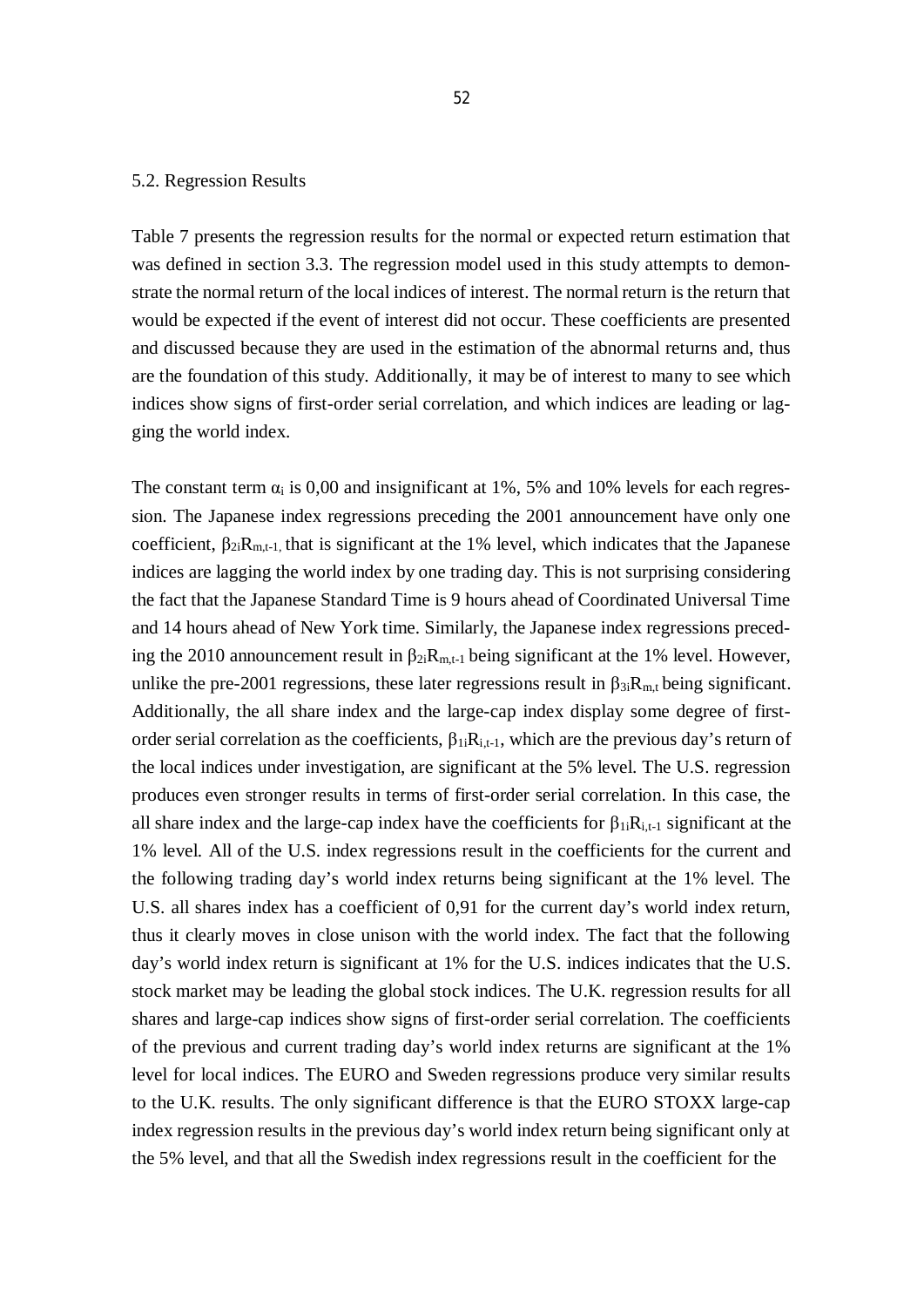Regression results from normal or expected return estimation

This table presents results from the normal or expected return estimation model defined in section 3.3. where R<sub>i,t</sub> is the return on the local stock market index for country or area i on day t measured in local currency and R<sub>m,t</sub> is the return on the appropriate MSCI World Index on day t. Japan 1 refers to the estimation period preceding the 2001 announcement and Japan 2 refers to the estimation period preceding the 2010 announcement. \*\*\*, \*\*, and \* refer to significance at the 1%, 5%, and 10% level.

|                           | Slope coefficients, adjusted R-squared values and standard errors from<br>regressions of the form $R_{i,t} = \alpha_i + \beta 1_i R_{i,t-1} + \beta 2_i R_{m,t-1} + \beta 3_i R_{m,t} + \beta 4_i R_{m,t+1} + \varepsilon_i$ |       |         |        |         |     |         |     |             |       |               |        |  |
|---------------------------|------------------------------------------------------------------------------------------------------------------------------------------------------------------------------------------------------------------------------|-------|---------|--------|---------|-----|---------|-----|-------------|-------|---------------|--------|--|
| Independent<br>variable   | Japan 1                                                                                                                                                                                                                      |       | Japan 2 |        | U.S.    |     | U.K.    |     | <b>EURO</b> |       | <b>Sweden</b> |        |  |
| <b>All Shares indices</b> |                                                                                                                                                                                                                              |       |         |        |         |     |         |     |             |       |               |        |  |
| $\alpha_i$                | 0,00                                                                                                                                                                                                                         |       | 0,00    |        | 0,00    |     | 0,00    |     | 0,00        |       | 0,00          |        |  |
| $\beta_{1i}R_{i,t-1}$     | 0,08                                                                                                                                                                                                                         |       | $-0,12$ | $***$  | $-0,54$ | *** | $-0,49$ | *** | $-0,26$     | ***   | $-0,27$       | ***    |  |
| $\beta_{2i}R_{m,t-1}$     | 0,59                                                                                                                                                                                                                         | $***$ | 0,55    | ***    | 0,09    |     | 0,64    | *** | 0,32        | ***   | 0,33          | ***    |  |
| $\beta_{3i}R_{m,t}$       | 0,13                                                                                                                                                                                                                         | ∗     | 0,25    | ***    | 0,91    | *** | 0,80    | *** | 1,18        | ***   | 0,98          | ***    |  |
| $\beta_{4i}R_{m,t+1}$     | 0,07                                                                                                                                                                                                                         |       | $-0,10$ | ∗      | 0,48    | *** | $-0,02$ |     | $-0,07$     |       | $-0,13$       | $**$   |  |
| Adj. R-squared            | 0,25                                                                                                                                                                                                                         |       | 0,30    |        | 0,65    |     | 0,74    |     | 0,52        |       | 0,55          |        |  |
| S.E. of Regression        | 0,01                                                                                                                                                                                                                         |       | 0,01    |        | 0,01    |     | 0,01    |     | 0,01        |       | 0,01          |        |  |
| Large-cap indices         |                                                                                                                                                                                                                              |       |         |        |         |     |         |     |             |       |               |        |  |
| $\alpha_i$                | 0,00                                                                                                                                                                                                                         |       | 0,00    |        | 0,00    |     | 0,00    |     | 0,00        |       | 0,00          |        |  |
| $\beta_{1i}R_{i,t-1}$     | 0,07                                                                                                                                                                                                                         |       | $-0,13$ | $***$  | $-0,54$ | *** | $-0,51$ | *** | $-0,27$     | ***   | $-0,29$       | ***    |  |
| $\beta_{2i}R_{m,t-1}$     | 0,59                                                                                                                                                                                                                         | $***$ | 0,56    | ***    | 0,07    |     | 0,66    | *** | 0,29        | $***$ | 0,32          | ***    |  |
| $\beta_{3i}R_{m,t}$       | 0,13                                                                                                                                                                                                                         | ∗     | 0,26    | ***    | 0,91    | *** | 0,83    | *** | 1,24        | ***   | 1,02          | ***    |  |
| $\beta_{3i}R_{m,t+1}$     | 0,07                                                                                                                                                                                                                         |       | $-0,10$ | $\ast$ | 0,46    | *** | $-0,03$ |     | $-0,09$     |       | $-0,13$       | $**$   |  |
| Adj. R-squared            | 0,24                                                                                                                                                                                                                         |       | 0,31    |        | 0,64    |     | 0,73    |     | 0,52        |       | 0,55          |        |  |
| S.E. of Regression        | 0,01                                                                                                                                                                                                                         |       | 0,01    |        | 0,01    |     | 0,01    |     | 0,01        |       | 0,01          |        |  |
| <b>Small-cap indices</b>  |                                                                                                                                                                                                                              |       |         |        |         |     |         |     |             |       |               |        |  |
| $\alpha_i$                | 0,00                                                                                                                                                                                                                         |       | 0,00    |        | 0,00    |     | 0,00    |     | 0,00        |       | 0,00          |        |  |
| $\beta_{1i}R_{i,t-1}$     | 0,08                                                                                                                                                                                                                         |       | 0,00    |        | $-0,46$ | *** | $-0,01$ |     | $-0,06$     |       | $-0,05$       |        |  |
| $\beta_{2i}R_{m,t-1}$     | 0,51                                                                                                                                                                                                                         | ***   | 0,42    | ***    | 0,11    |     | 0,27    | *** | 0,28        | ***   | 0,32          | ***    |  |
| $\beta_{3i}R_{m,t}$       | 0,09                                                                                                                                                                                                                         |       | 0,19    | ***    | 0,79    | *** | 0,38    | *** | 1,02        | ***   | 0,48          | ***    |  |
| $\beta_{3i}R_{m,t+1}$     | 0,02                                                                                                                                                                                                                         |       | $-0,09$ | ∗      | 0,70    | *** | 0,02    |     | $-0,05$     |       | $-0,12$       | $\ast$ |  |
| Adj. R-squared            | 0,25                                                                                                                                                                                                                         |       | 0,23    |        | 0,55    |     | 0,53    |     | 0,45        |       | 0,25          |        |  |
| S.E. of Regression        | 0,01                                                                                                                                                                                                                         |       | 0,01    |        | 0,02    |     | 0,01    |     | 0,01        |       | 0,01          |        |  |

following day's world index return being significant at 5% for the local all shares and large-cap indices and at 10% for the small cap index.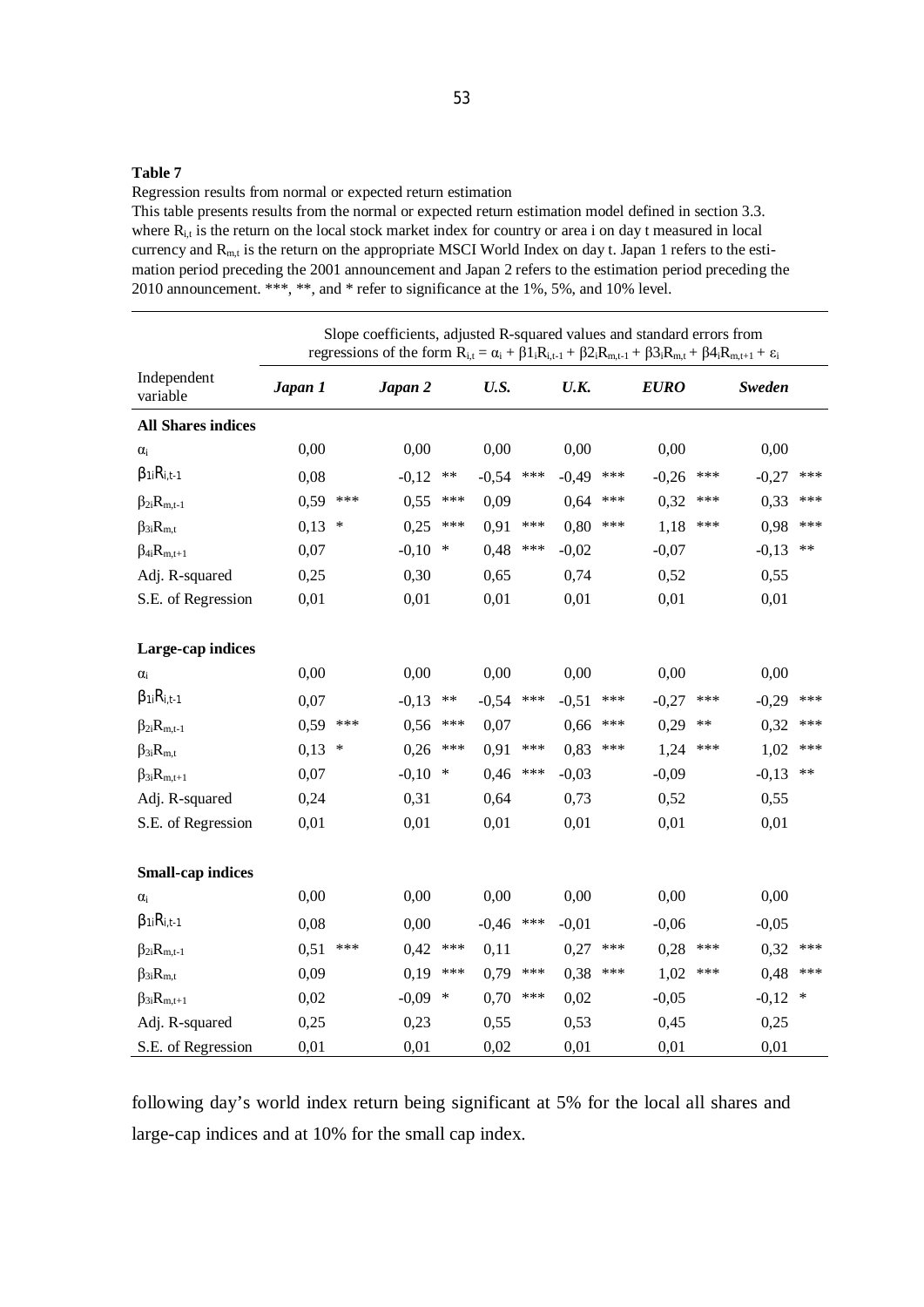The Adjusted R-squareds range from 0,23 (Japan 2; Small cap) to 0,74 (UK; All shares), which indicate that the variation in the world index returns explain less of the variation in the Japanese index returns, and the more in the U.K. index returns. This is not a surprising result considering the fact that among these countries or areas investigated in this study, Japan is the most different in terms of geographical location, culture, etc., and the only non-western country or area, thus it is only natural that the Japanese market moves more independently from the world index.

The negatively lagged term for the local index,  $R_{i,t-1}$ , is included to account for first-order serial correlation. The inclusion of this term may lead to multicollinearity as the model includes a negatively lagged term for the world index return as well. Even though the world indices used in this study exclude the local index, except in the case of the Sweden regression, multicollinearity may still be an issue because most of the indices around the world are more or less integrated. Variance inflation factors of the regressions are examined to find out whether multicollinearity is present or not. Multicollinearity is not deemed to be an issue based on the VIF values that can be seen in table 8. Most of the VIF values are approximately 2 or less, except for the UK all shares and large cap regressions where the VIF values are approximately 2,5.

## **Table 8**

Variance inflation factors for the normal return regressions

|             | ore (Fell-1) For the regressions ased in estimating the norman retain for each match. |                 |                   |                 |                   |                 |  |  |  |  |  |  |
|-------------|---------------------------------------------------------------------------------------|-----------------|-------------------|-----------------|-------------------|-----------------|--|--|--|--|--|--|
|             | All shares                                                                            |                 | Large cap         |                 | Small cap         |                 |  |  |  |  |  |  |
| Regression  | Uncentered<br>VIF                                                                     | Centered<br>VIF | Uncentered<br>VIF | Centered<br>VIF | Uncentered<br>VIF | Centered<br>VIF |  |  |  |  |  |  |
| Japan 1     | 1,03                                                                                  | 1,02            | 1,03              | 1,02            | 1,02              | 1,02            |  |  |  |  |  |  |
| Japan 2     | 1,09                                                                                  | 1,09            | 1,09              | 1,09            | 1,06              | 1,06            |  |  |  |  |  |  |
| <b>US</b>   | 2,08                                                                                  | 2,06            | 2,02              | 2,00            | 1,85              | 1,84            |  |  |  |  |  |  |
| UK          | 2,53                                                                                  | 2,51            | 2,50              | 2,49            | 1,65              | 1,59            |  |  |  |  |  |  |
| <b>EURO</b> | 2,04                                                                                  | 2,04            | 2,00              | 2,00            | 1,82              | 1,82            |  |  |  |  |  |  |
| Sweden      | 2,09                                                                                  | 2,07            | 2,10              | 2,08            | 1,26              | 1,25            |  |  |  |  |  |  |

This table presents the variance inflation factors for the lagged local index return independent variable  $(R_{i+1})$  for the regressions used in estimating the normal return for each index.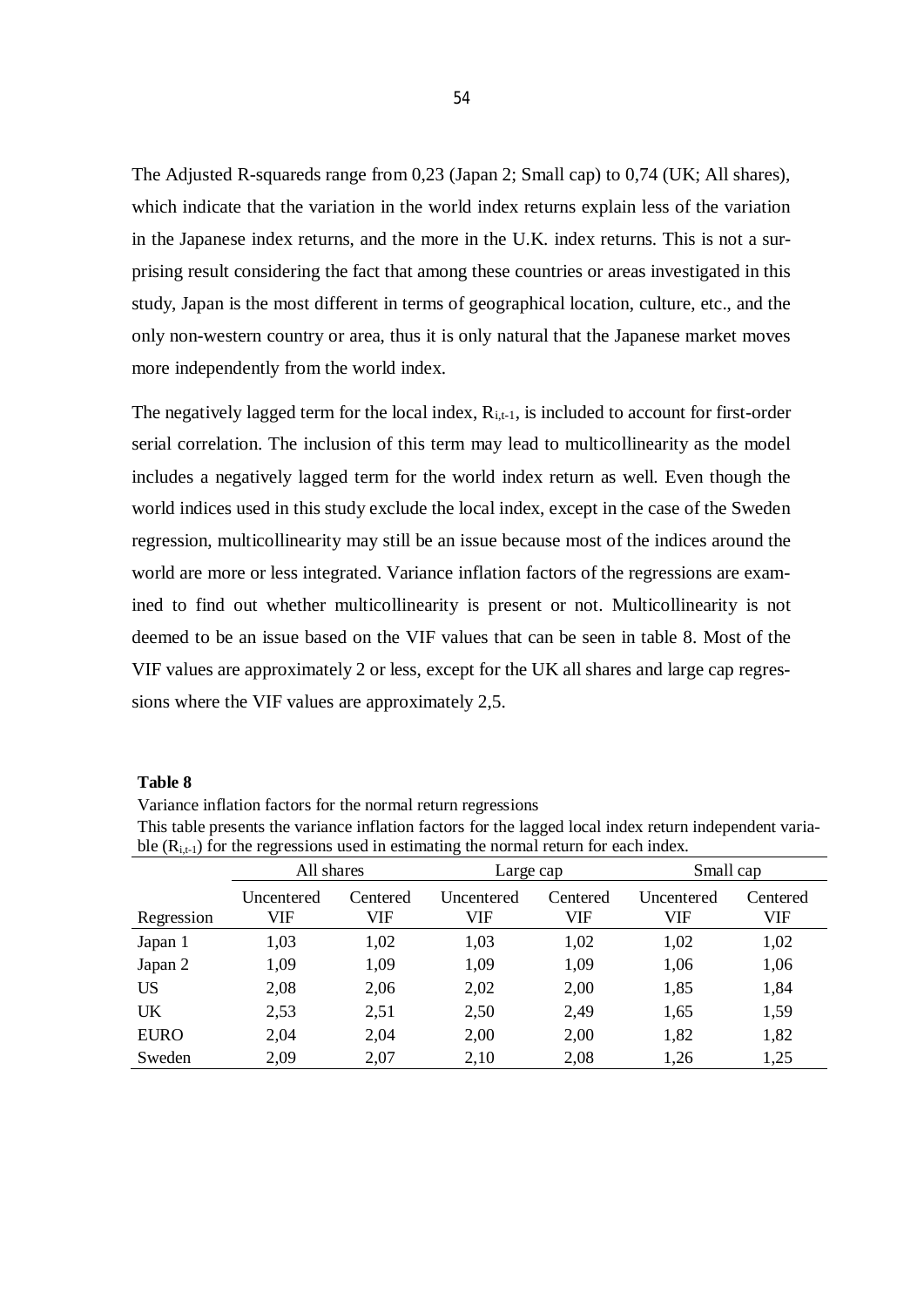## 5.3. Abnormal Returns

Table 9 reports the abnormal returns on each of the quantitative easing announcement day for all shares, large cap, and small cap indices for each country or area where the announcement was made. Abnormal return is estimated as  $AR_{i,t} = R_{i,t}$  -  $ER_{i,t}$ , which is the difference between the actual return of the local index and the normal or expected return of the index. All of the six QE announcements by BoJ lead to positive abnormal returns for the three types of indices in Japan. The mean abnormal return across these six announcements ranged from  $+1,58$  % for the small cap index to  $+1,95$  % for the large cap index. The first three QE announcements by the Fed lead to positive abnormal returns for all of the index types, while the fourth announcement resulted in a negative abnormal return for all shares and small cap indices in the U.S. The mean abnormal return across these four announcements ranged from  $+0.75$  % for the small cap index to  $+0.92$  % for the other indices. In the U.K., the third QE announcement by the BoE lead to positive abnormal returns for all of the indices, while the opposite was true in the case of the fourth announcement. The mean abnormal return across the four announcements ranged from  $+0.16$  % for the large cap index to  $+0.68$  % for the small cap index. In the Eurozone, the first QE announcement day witnessed positive abnormal returns across all index types, while the second QE announcement day had negative abnormal returns. In Sweden, on the day of the BoS QE announcement, abnormal returns ranged from  $+1,08$  % for the large index to +1,79 % for the small cap index. The mean abnormal return across all of the QE announcements for all of the countries and areas ranged from  $+1,41$  % for the small cap indices to  $+1,57$  % for the all shares and large cap indices.

Figure 7 and figure 8 show the daily average abnormal returns and cumulative average abnormal returns across all of the QE announcements for the all share, large cap, and small cap indices. All of the three types of indices have positive daily abnormal returns on t 0 to  $t +3$ . The cumulative average abnormal returns spike upwards on the event date and remain positive for all of the index types for the remainder of the test period, up to t +30. The CAARs for all shares and large cap indices are relatively stable after the event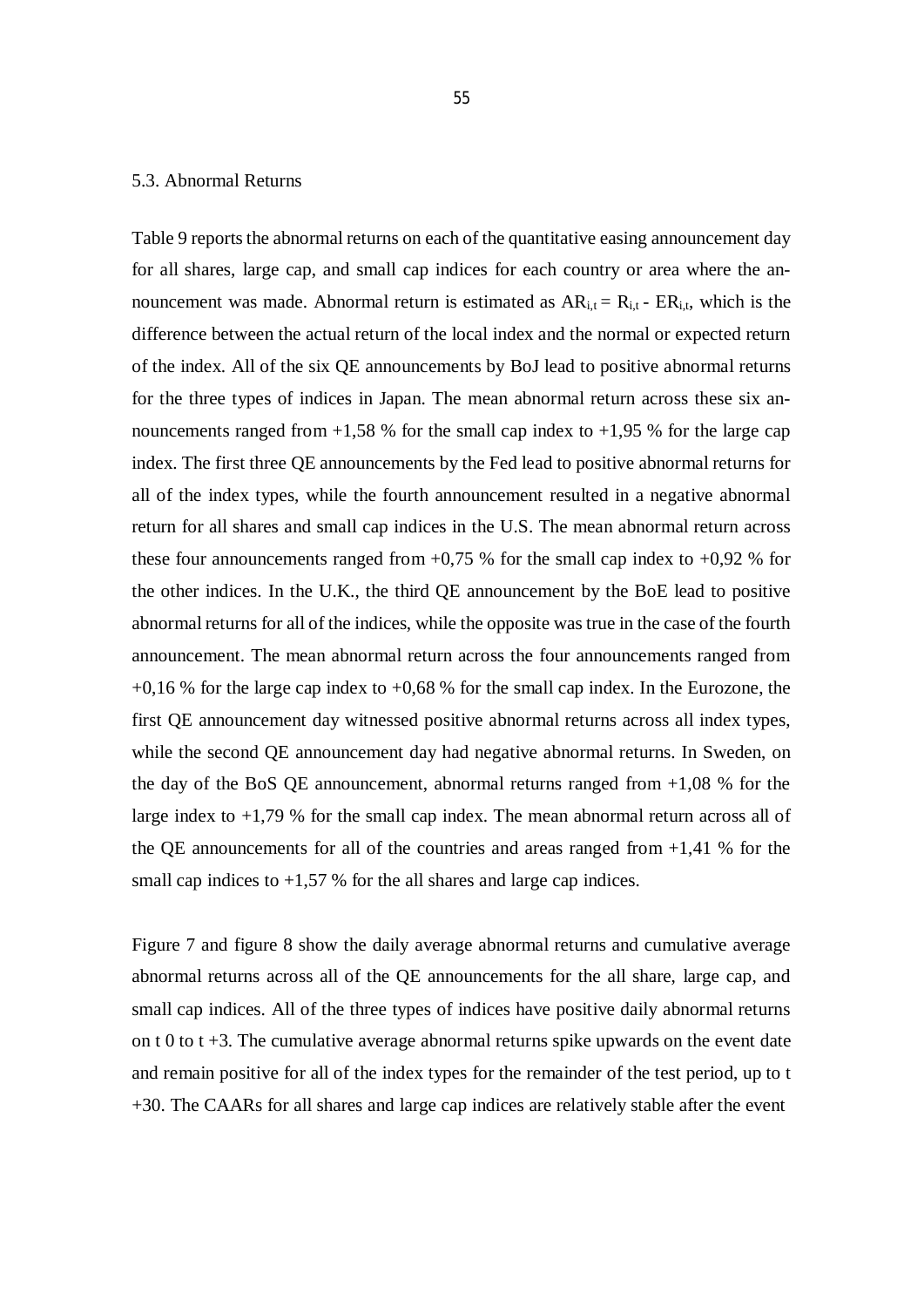Abnormal returns on Quantitative Easing announcement days

This table presents the daily abnormal returns (%) on the quantitative easing announcement days for the local all shares, large cap, and small cap indices for each announcement country or area. Abnormal return is estimated as  $AR_{i,t} = R_{i,t}$ .  $ER_{i,t}$ . Additionally, the mean abnormal returns across the QE announcements and areas are reported to see 1) if the AR is different for the 1<sup>st</sup> announcemend relative to the subsequent announcements, and 2) if the different types of indices react differently on average.

|                | Quantitative Easing announcement |                 |                 |                 |                          |                          |         |  |  |  |
|----------------|----------------------------------|-----------------|-----------------|-----------------|--------------------------|--------------------------|---------|--|--|--|
| Area and index | 1 <sup>st</sup>                  | 2 <sup>nd</sup> | 3 <sup>rd</sup> | 4 <sup>th</sup> | 5 <sup>th</sup>          | 6 <sup>th</sup>          | Mean    |  |  |  |
| Japan          |                                  |                 |                 |                 |                          |                          |         |  |  |  |
| All shares     | 1,37                             | 1,09            | 0,96            | 0,99            | 3,46                     | 3,67                     | 1,92    |  |  |  |
| Large cap      | 1,32                             | 1,15            | 0,97            | 1,02            | 3,50                     | 3,75                     | 1,95    |  |  |  |
| Small cap      | 1,46                             | 0,49            | 1,03            | 0,71            | 2,96                     | 2,84                     | 1,58    |  |  |  |
| U.S.           |                                  |                 |                 |                 |                          |                          |         |  |  |  |
| All shares     | 2,74                             | 0,25            | 0,73            | $-0,04$         |                          |                          | 0,92    |  |  |  |
| Large cap      | 2,56                             | 0,26            | 0,84            | 0,02            |                          |                          | 0,92    |  |  |  |
| Small cap      | 3,25                             | 0,25            | 0,12            | $-0,61$         |                          |                          | 0,75    |  |  |  |
| U.K.           |                                  |                 |                 |                 |                          |                          |         |  |  |  |
| All shares     | $-0,09$                          | $-0,04$         | 1,13            | $-0,22$         | $\frac{1}{2}$            | $\overline{\phantom{a}}$ | 0,20    |  |  |  |
| Large cap      | $-0,15$                          | 0,15            | 0,97            | $-0,32$         | $\frac{1}{2}$            | $\blacksquare$           | 0,16    |  |  |  |
| Small cap      | 0,38                             | 0,32            | 2,78            | $-0,75$         |                          |                          | 0,68    |  |  |  |
| <b>EURO</b>    |                                  |                 |                 |                 |                          |                          |         |  |  |  |
| All shares     | 0,23                             | $-1,16$         |                 |                 |                          |                          | $-0,46$ |  |  |  |
| Large cap      | 0,21                             | $-1,46$         |                 |                 |                          |                          | $-0,63$ |  |  |  |
| Small cap      | 0,14                             | $-0,46$         |                 |                 |                          |                          | $-0,16$ |  |  |  |
| <b>Sweden</b>  |                                  |                 |                 |                 |                          |                          |         |  |  |  |
| All shares     | 1,10                             |                 |                 |                 | $\overline{\phantom{a}}$ |                          | 1,10    |  |  |  |
| Large cap      | 1,08                             |                 |                 |                 |                          |                          | 1,08    |  |  |  |
| Small cap      | 1,79                             |                 |                 |                 |                          |                          | 1,79    |  |  |  |
| Mean           |                                  |                 |                 |                 |                          |                          |         |  |  |  |
| All shares     | 1,07                             | 0,04            | 0,94            | 0,25            | 3,46                     | 3,67                     | 1,57    |  |  |  |
| Large cap      | 1,00                             | 0,03            | 0,93            | 0,24            | 3,50                     | 3,75                     | 1,57    |  |  |  |
| Small cap      | 1,41                             | 0,15            | 1,31            | $-0,22$         | 2,96                     | 2,84                     | 1,41    |  |  |  |

date and end up at  $+2,35$  % for all shares and  $+1,90$  % for large cap indices. The CAARs for small cap indices clearly drift upwards after the event date for the remainder of the test period and end up at  $+4,92$  % on t  $+30$ . The upwards drifting of CAARs of the small cap indices indicate that the market may not be interpreting the information content of the QE announcements efficiently. If the markets were efficient, the CAARs should be approximately flat after the announcements.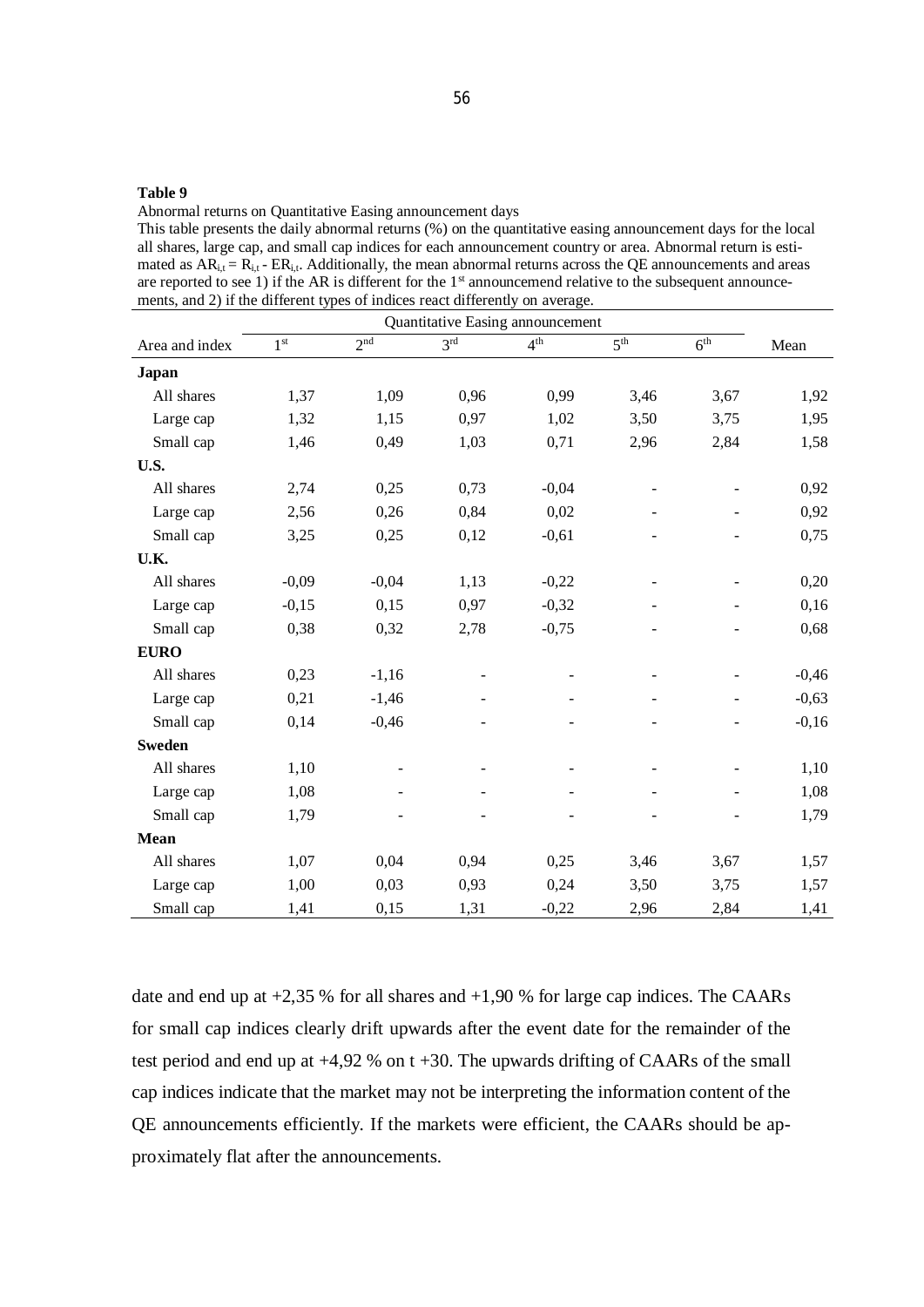

**Figure 7.** The average abnormal returns surrounding the QE announcements



**Figure 8.** The cumulative average abnormal returns surrounding the QE announcements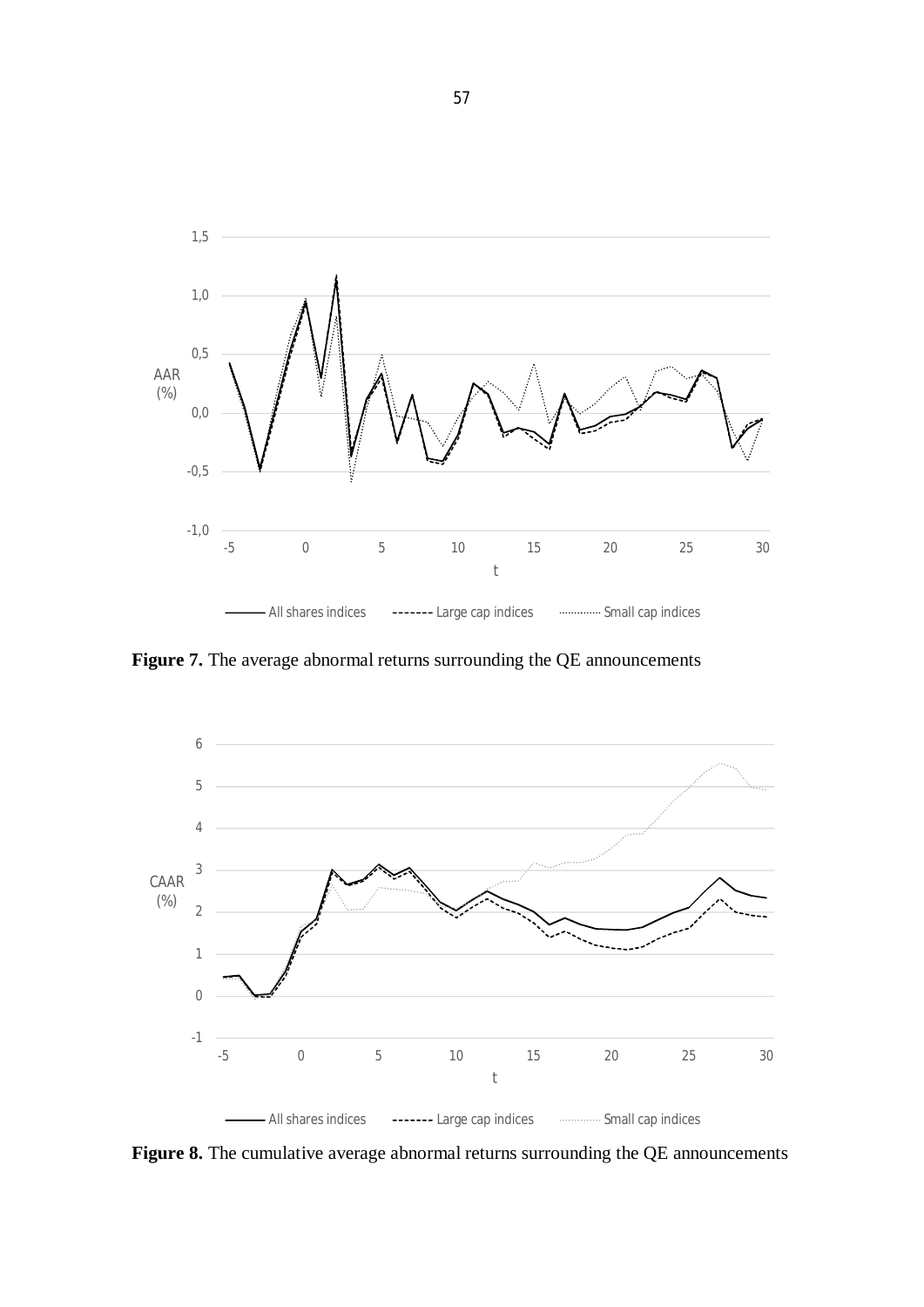# 5.4. Parametric Tests

Table 10 presents the Traditional T test results for the daily average abnormal returns. The all shares indices have statistically significant positive abnormal returns at the 1 to 5% level on five and one days prior to the announcement, on the announcement day, and on the second day after the announcement. The large cap indices react similarly. The small cap indices have significant positive abnormal returns at the 1% level on the day before the announcement, on the announcement day, and on the second day after the announcement. Additionally, a significant positive abnormal return on the 5% level is found on the fifth day after the announcement. The hypotheses of this study are that the QE announcements have a statistically significant impact on stock returns in the short-term, these announcements lead to positive abnormal returns in the short-term, and that these announcements lead to larger positive abnormal returns for companies with smaller market capitalization. These results confirm the first two hypotheses. There is also some evidence of the third hypothesis being true, at least on the event date when the small cap indices have a higher abnormal return.

Table 11 shows the Traditional T test results for the cumulative average abnormal returns. The CAARs of the all shares indices are positive and significant at the 1 to 5% level starting from the announcement date up to the fifteenth following day. Additionally, the CAARs of days  $t + 26$  to  $t + 28$  are significant at the 5% level. The CAARs of the large cap indices are similar in terms of the sign of the CAAR and the significance of it except for the  $t + 26$  to  $t + 28$  period. The CAARs of the small cap indices are positive and significant at the 1% level starting from the announcement date up to the end of the test period excluding the period from  $t +9$  to  $+14$  when they are significantly positive at the 5% level. These results confirm all of the hypotheses of this study. Additionally, the efficiency of the markets can be questioned as the CAARs keep drifting upwards and remain at a statistically significant level after the announcement date.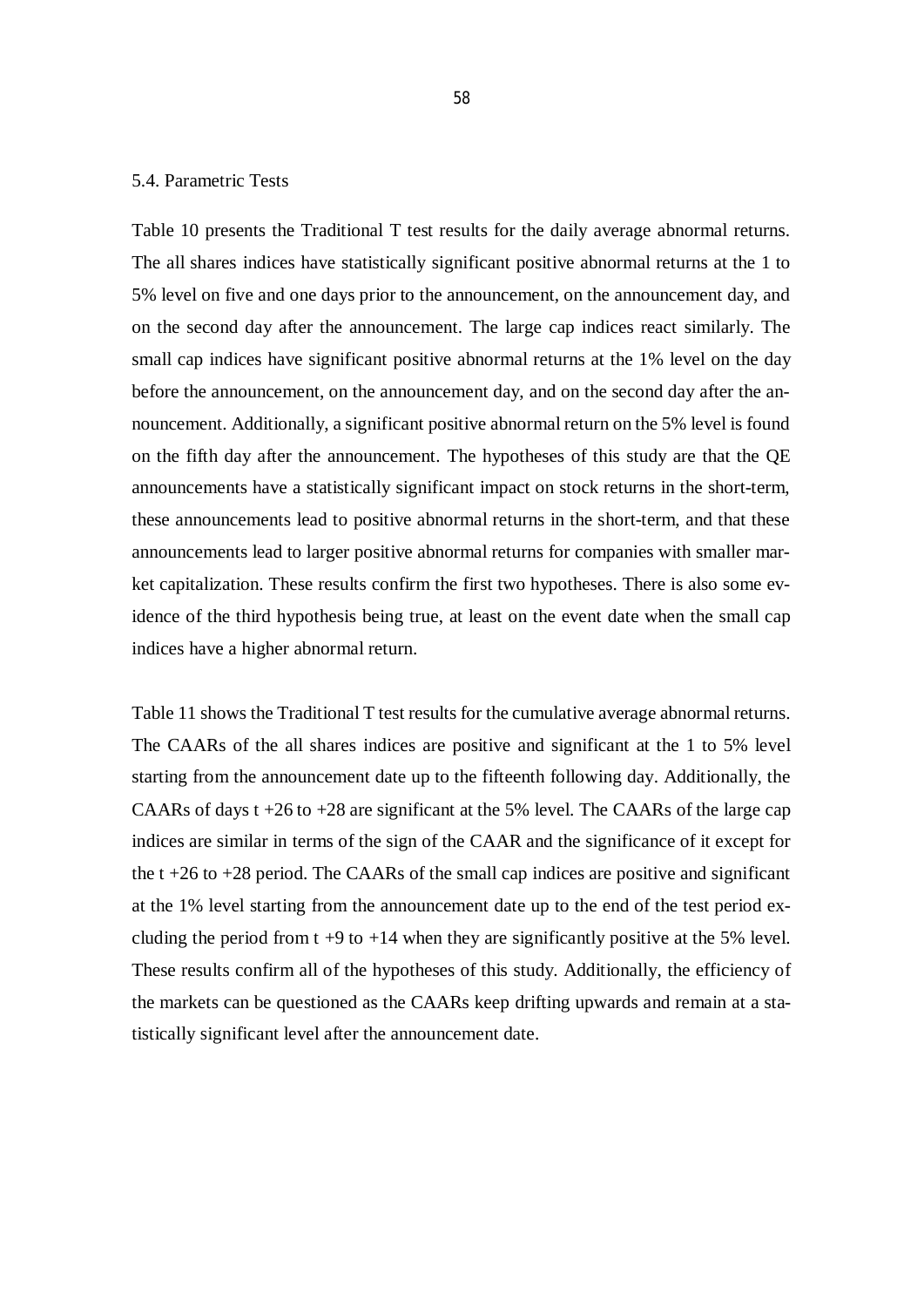Traditional T test results for daily abnormal returns

This table presents the daily average abnormal returns and t-statistics for the test period from t-5 to t+30 surrounding the quantitative easing announcement days across all countries and announcements involved in this study. The t-statistics are calculated as described in section 3.5.1. formula 7. S1 refers to significant abnormal return of either direction across all of the QE announcements, while S2 refers to positive abnormal returns across the QE announcements. \*\*\*, \*\*, and \* refer to significance at the 1%, 5% and 10% level.

|                  | All shares |         |                |                | Large cap  |         |                |                | Small cap  |         |                |                |
|------------------|------------|---------|----------------|----------------|------------|---------|----------------|----------------|------------|---------|----------------|----------------|
|                  | <b>AAR</b> |         |                |                | <b>AAR</b> |         |                |                | <b>AAR</b> |         |                |                |
| t                | $(\%)$     | t-stat. | S <sub>1</sub> | S <sub>2</sub> | $(\%)$     | t-stat. | S <sub>1</sub> | S <sub>2</sub> | (% )       | t-stat. | S <sub>1</sub> | S <sub>2</sub> |
| $-5$             | 0,43       | 1,67    | $\ast$         | $**$           | 0,42       | 1,58    |                | $\ast$         | 0,41       | 1,53    |                | $\ast$         |
| $-4$             | 0,05       | 0,20    |                |                | 0,05       | 0,18    |                |                | 0,00       | 0,01    |                |                |
| $-3$             | $-0,47$    | $-1,80$ | $\ast$         |                | $-0,49$    | $-1,83$ | $\ast$         |                | $-0,51$    | $-1,88$ | $\ast$         |                |
| $-2$             | 0,03       | 0,13    |                |                | 0,00       | $-0,01$ |                |                | 0,12       | 0,46    |                |                |
| $-1$             | 0,54       | 2,10    | $***$          | $\ast\ast$     | 0,50       | 1,89    | $\ast$         | $\ast\ast$     | 0,67       | 2,49    | $***$          | ***            |
| $\boldsymbol{0}$ | 0,95       | 3,68    | ***            | ***            | 0,93       | 3,50    | ***            | ***            | 0,98       | 3,66    | ***            | ***            |
| $\mathbf 1$      | 0,30       | 1,17    |                |                | 0,30       | 1,13    |                |                | 0,14       | 0,52    |                |                |
| $\sqrt{2}$       | 1,14       | 4,39    | ***            | ***            | 1,18       | 4,44    | ***            | ***            | 0,83       | 3,09    | ***            | ***            |
| $\mathfrak{Z}$   | $-0,37$    | $-1,43$ |                |                | $-0,32$    | $-1,21$ |                |                | $-0,58$    | $-2,17$ | **             |                |
| $\overline{4}$   | 0,12       | 0,46    |                |                | 0,11       | 0,39    |                |                | 0,04       | 0,14    |                |                |
| 5                | 0,34       | 1,32    |                | $\ast$         | 0,30       | 1,14    |                |                | 0,50       | 1,87    | $\ast$         | $**$           |
| 6                | $-0,24$    | $-0,92$ |                |                | $-0,26$    | $-0,96$ |                |                | $-0,02$    | $-0,08$ |                |                |
| $\boldsymbol{7}$ | 0,16       | 0,60    |                |                | 0,16       | 0,61    |                |                | $-0,04$    | $-0,16$ |                |                |
| $\bf 8$          | $-0,38$    | $-1,47$ |                |                | $-0,40$    | $-1,51$ |                |                | $-0,07$    | $-0,27$ |                |                |
| 9                | $-0,41$    | $-1,57$ |                |                | $-0,43$    | $-1,63$ |                |                | $-0,28$    | $-1,05$ |                |                |
| 10               | $-0,18$    | $-0,70$ |                |                | $-0,21$    | $-0,80$ |                |                | $-0,03$    | $-0,12$ |                |                |
| 11               | 0,26       | 0,99    |                |                | 0,26       | 0,98    |                |                | 0,14       | 0,54    |                |                |
| 12               | 0,16       | 0,63    |                |                | 0,15       | 0,56    |                |                | 0,27       | 1,01    |                |                |
| 13               | $-0,17$    | $-0,64$ |                |                | $-0,20$    | $-0,75$ |                |                | 0,18       | 0,66    |                |                |
| 14               | $-0,12$    | $-0,48$ |                |                | $-0,11$    | $-0,43$ |                |                | 0,03       | 0,12    |                |                |
| 15               | $-0,16$    | $-0,61$ |                |                | $-0,22$    | $-0,81$ |                |                | 0,43       | 1,59    |                | $\ast$         |
| 16               | $-0,26$    | $-1,01$ |                |                | $-0,30$    | $-1,14$ |                |                | $-0,09$    | $-0,32$ |                |                |
| 17               | 0,17       | 0,66    |                |                | 0,17       | 0,62    |                |                | 0,12       | 0,45    |                |                |
| 18               | $-0,14$    | $-0,54$ |                |                | $-0,17$    | $-0,64$ |                |                | 0,00       | 0,00    |                |                |
| 19               | $-0,11$    | $-0,41$ |                |                | $-0,15$    | $-0,56$ |                |                | 0,09       | 0,32    |                |                |
| 20               | $-0,03$    | $-0,10$ |                |                | $-0,07$    | $-0,28$ |                |                | 0,22       | 0,82    |                |                |
| 21               | $-0,01$    | $-0,03$ |                |                | $-0,05$    | $-0,21$ |                |                | 0,32       | 1,18    |                |                |
| 22               | 0,06       | 0,23    |                |                | 0,07       | 0,27    |                |                | 0,03       | 0,11    |                |                |
| 23               | 0,18       | 0,69    |                |                | 0,19       | 0,71    |                |                | 0,36       | 1,35    |                | $\ast$         |
| 24               | 0,16       | 0,61    |                |                | 0,13       | 0,50    |                |                | 0,40       | 1,50    |                | $\ast$         |
| 25               | 0,12       | 0,47    |                |                | 0,10       | 0,37    |                |                | 0,30       | 1,10    |                |                |
| $26\,$           | 0,37       | 1,42    |                | $\ast$         | 0,35       | 1,32    |                | $\ast$         | 0,34       | 1,25    |                |                |
| 27               | 0,30       | 1,16    |                |                | 0,30       | 1,14    |                |                | 0,19       | 0,72    |                |                |
| 28               | $-0,29$    | $-1,13$ |                |                | $-0,30$    | $-1,14$ |                |                | $-0,14$    | $-0,51$ |                |                |
| 29               | $-0,13$    | $-0,50$ |                |                | $-0,09$    | $-0,34$ |                |                | $-0,40$    | $-1,51$ |                |                |
| 30               | $-0,05$    | $-0,20$ |                |                | $-0,04$    | $-0,16$ |                |                | $-0,06$    | $-0,21$ |                |                |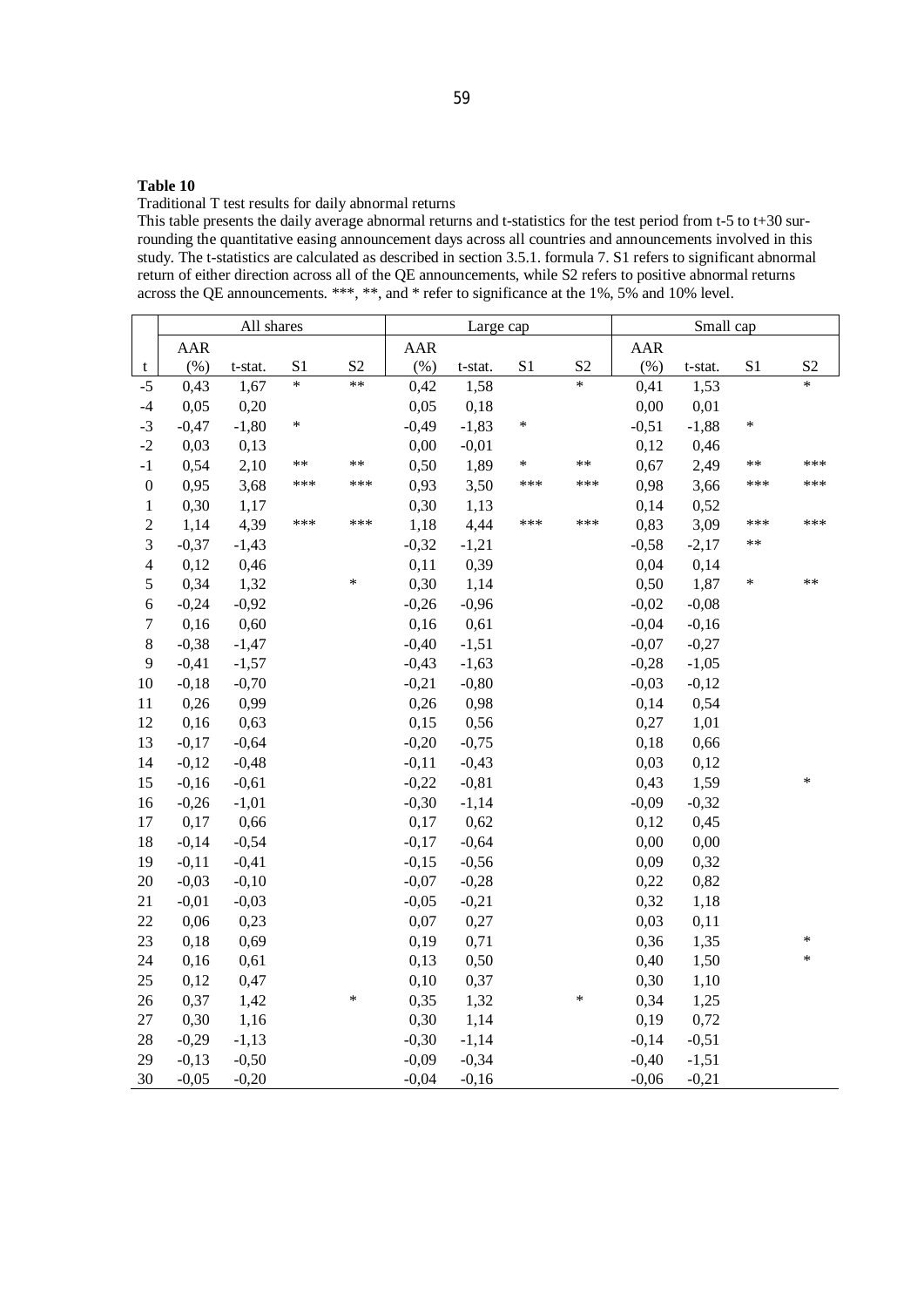Traditional T test results for cumulative abnormal returns

This table presents the cumulative average abnormal returns and t-statistics for the test period from t-5 to t+30 surrounding the quantitative easing announcement days across all countries and announcements involved in this study. The t-statistics are calculated as described in section 3.5.1. formula 9. S1 refers to significant cumulative abnormal returns of either direction across all of the QE announcements, while S2 refers to positive cumulative abnormal returns across the QE announcements. \*\*\*, \*\*, and \* refer to significance at the 1%, 5% and 10% level.

|                  |             | All shares |                |                | Large cap   |         |                |                | Small cap   |         |                |                |
|------------------|-------------|------------|----------------|----------------|-------------|---------|----------------|----------------|-------------|---------|----------------|----------------|
|                  | <b>CAAR</b> |            |                |                | <b>CAAR</b> |         |                |                | <b>CAAR</b> |         |                |                |
| t                | (% )        | t-stat.    | S <sub>1</sub> | S <sub>2</sub> | (% )        | t-stat. | S <sub>1</sub> | S <sub>2</sub> | (% )        | t-stat. | S <sub>1</sub> | S <sub>2</sub> |
| $-5$             | 0,46        | 1,26       |                |                | 0,45        | 1,20    |                |                | 0,43        | 1,12    |                |                |
| $-4$             | 0,50        | 1,13       |                |                | 0,49        | 1,07    |                |                | 0,42        | 0,91    |                |                |
| $-3$             | 0,03        | 0,06       |                |                | 0,00        | 0,00    |                |                | $-0,07$     | $-0,13$ |                |                |
| $-2$             | 0,05        | 0,09       |                |                | $-0,02$     | $-0,03$ |                |                | 0,06        | 0,11    |                |                |
| $-1$             | 0,60        | 0,95       |                |                | 0,49        | 0,76    |                |                | 0,71        | 1,08    |                |                |
| $\boldsymbol{0}$ | 1,54        | 2,25       | $**$           | $**$           | 1,42        | 2,01    | $**$           | $**$           | 1,68        | 2,37    | $**$           | ***            |
| $\mathbf{1}$     | 1,86        | 2,54       | $**$           | ***            | 1,73        | 2,30    | $\ast\ast$     | $**$           | 1,82        | 2,40    | $***$          | ***            |
| $\overline{c}$   | 3,03        | 3,90       | ***            | ***            | 2,95        | 3,70    | ***            | ***            | 2,66        | 3,31    | ***            | ***            |
| 3                | 2,67        | 3,26       | ***            | ***            | 2,64        | 3,13    | ***            | ***            | 2,06        | 2,43    | $**$           | ***            |
| 4                | 2,78        | 3,25       | ***            | ***            | 2,74        | 3,11    | ***            | ***            | 2,08        | 2,34    | $***$          | ***            |
| 5                | 3,15        | 3,52       | ***            | ***            | 3,08        | 3,33    | ***            | ***            | 2,59        | 2,79    | ***            | ***            |
| 6                | 2,89        | 3,10       | ***            | ***            | 2,80        | 2,91    | ***            | ***            | 2,56        | 2,65    | ***            | ***            |
| 7                | 3,07        | 3,17       | ***            | ***            | 2,98        | 2,99    | ***            | ***            | 2,52        | 2,51    | $***$          | ***            |
| 8                | 2,66        | 2,66       | ***            | ***            | 2,55        | 2,47    | $**$           | ***            | 2,45        | 2,36    | $**$           | ***            |
| 9                | 2,25        | 2,17       | $**$           | $**$           | 2,11        | 1,98    | $**$           | $**$           | 2,16        | 2,01    | $**$           | $**$           |
| 10               | 2,04        | 1,92       | $\ast$         | $**$           | 1,88        | 1,71    | ∗              | $**$           | 2,11        | 1,91    | ∗              | $**$           |
| 11               | 2,29        | 2,09       | $**$           | $**$           | 2,13        | 1,88    | $\ast$         | $**$           | 2,27        | 1,99    | $**$           | $**$           |
| 12               | 2,51        | 2,23       | $**$           | $**$           | 2,33        | 2,01    | $**$           | $**$           | 2,57        | 2,19    | $**$           | $**$           |
| 13               | 2,32        | 2,01       | $**$           | $**$           | 2,11        | 1,77    | ∗              | $**$           | 2,74        | 2,28    | $***$          | $**$           |
| 14               | 2,19        | 1,85       | $\ast$         | $**$           | 1,99        | 1,63    |                | $\ast$         | 2,75        | 2,24    | $**$           | $**$           |
| 15               | 2,02        | 1,66       | $\ast$         | $**$           | 1,76        | 1,41    |                | $\ast$         | 3,20        | 2,54    | $**$           | ***            |
| 16               | 1,71        | 1,38       |                | *              | 1,40        | 1,10    |                |                | 3,07        | 2,38    | $***$          | ***            |
| 17               | 1,87        | 1,48       |                | *              | 1,56        | 1,19    |                |                | 3,20        | 2,43    | $**$           | ***            |
| 18               | 1,72        | 1,33       |                | *              | 1,37        | 1,03    |                |                | 3,20        | 2,38    | $**$           | ***            |
| 19               | 1,61        | 1,22       |                |                | 1,22        | 0,90    |                |                | 3,29        | 2,41    | $***$          | ***            |
| 20               | 1,59        | 1,18       |                |                | 1,16        | 0,84    |                |                | 3,54        | 2,54    | $**$           | ***            |
| 21               | 1,59        | 1,16       |                |                | 1,11        | 0,79    |                |                | 3,86        | 2,72    | ***            | ***            |
| 22               | 1,64        | 1,18       |                |                | 1,18        | 0,83    |                |                | 3,89        | 2,69    | ***            | ***            |
| 23               | 1,82        | 1,29       |                | *              | 1,38        | 0,94    |                |                | 4,26        | 2,90    | ***            | ***            |
| 24               | 1,99        | 1,38       |                | *              | 1,52        | 1,03    |                |                | 4,67        | 3,13    | ***            | ***            |
| 25               | 2,11        | 1,45       |                | *              | 1,63        | 1,08    |                |                | 4,98        | 3,28    | ***            | ***            |
| 26               | 2,50        | 1,68       | $\ast$         | $**$           | 2,00        | 1,31    |                | $\ast$         | 5,35        | 3,47    | ***            | ***            |
| 27               | 2,83        | 1,88       | $\ast$         | $**$           | 2,33        | 1,50    |                | $\ast$         | 5,57        | 3,56    | ***            | ***            |
| 28               | 2,52        | 1,65       | ∗              | $\ast\ast$     | 2,01        | 1,28    |                |                | 5,44        | 3,43    | ***            | ***            |
| 29               | 2,40        | 1,55       |                | *              | 1,94        | 1,21    |                |                | 4,99        | 3,10    | ***            | ***            |
| 30               | 2,35        | 1,49       |                | $\ast$         | 1,90        | 1,17    |                |                | 4,92        | 3,02    | ***            | ***            |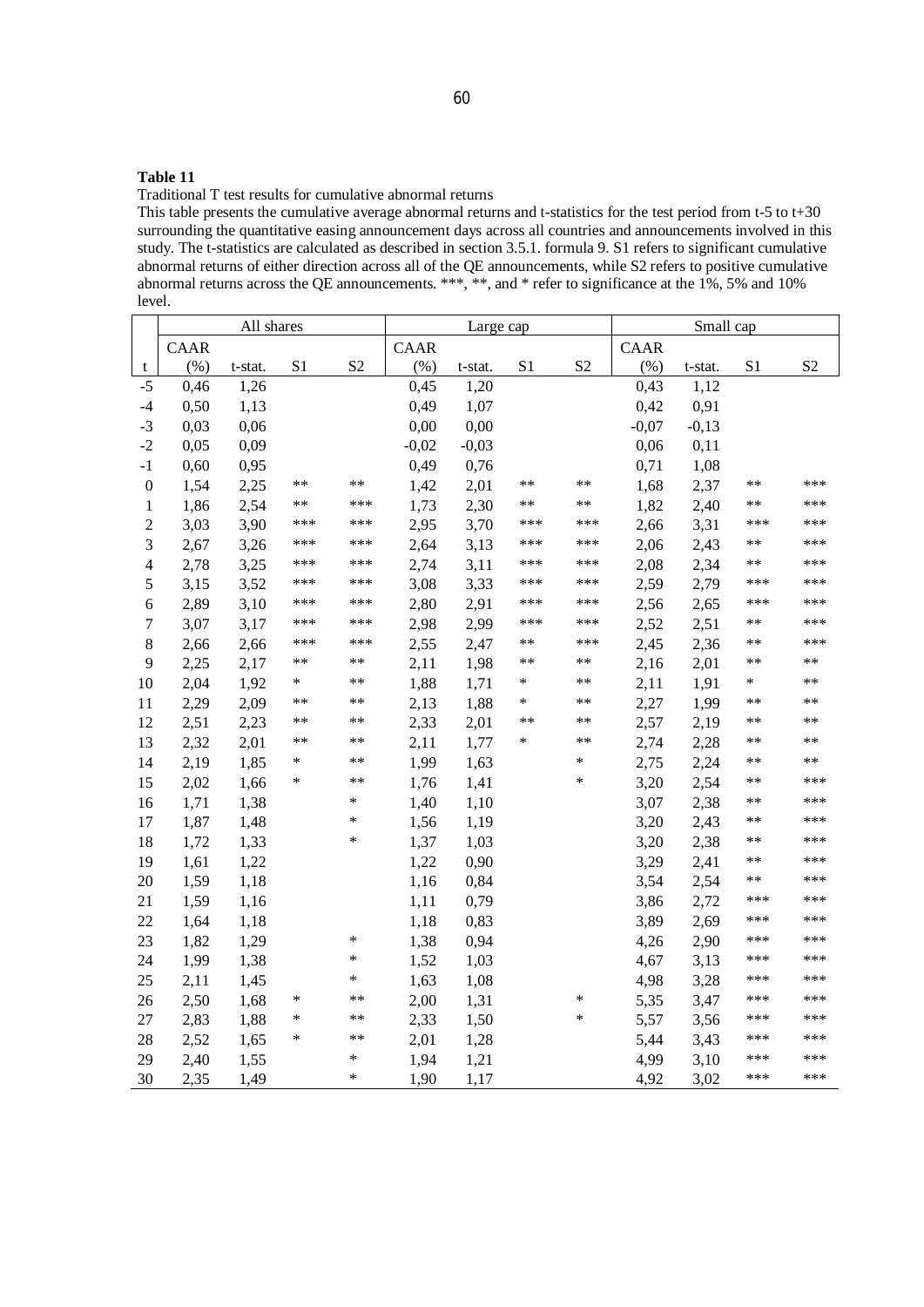The results from the Standardized Residual tests are very similar to those of the Traditional T tests. Table 12 presents the Standardized Residual test results for the daily average abnormal returns and shows how the three types of indices show similar reactions to the QE announcements. The all shares, large cap and small cap indices all show significantly positive standardized residuals at the 1% level on the announcement day and two days after that. Moreover, the indices display a significant positive reaction at the 5% level on the 26th trading day after the announcement. The first two hypotheses of this study are clearly confirmed. There is indication of the third hypothesis holding as the standardized residual and its t-statistic of the small cap indices is larger than those of the other indices.

Table 13 displays the Standardized Residual test results for the cumulative average abnormal returns. The cumulative standardized residuals of the large cap indices are positive and significant at the 5% level for two days starting from the announcement day. Then the CSRs are significantly positive at the 1% level up to the eigth trading day after the announcement, followed by 5% significance for the following 4 days. The CSRs of the all shares indices show similar behavior, however they are significant and positive at the 5% level on t +26 to +28. The CSRs of the small cap indices show an extremely strong reaction to the announcements as they are positive and significant at the 1% level from the announcement day to the end of the 30-trading day test period. These results confirm all of the three hypotheses of this study, all of the types of indices in this study react significantly and positively to the announcements, and the small cap indices reaction is stronger and lasts for longer. Furthermore, market efficiency can be questioned on the basis of these results as well.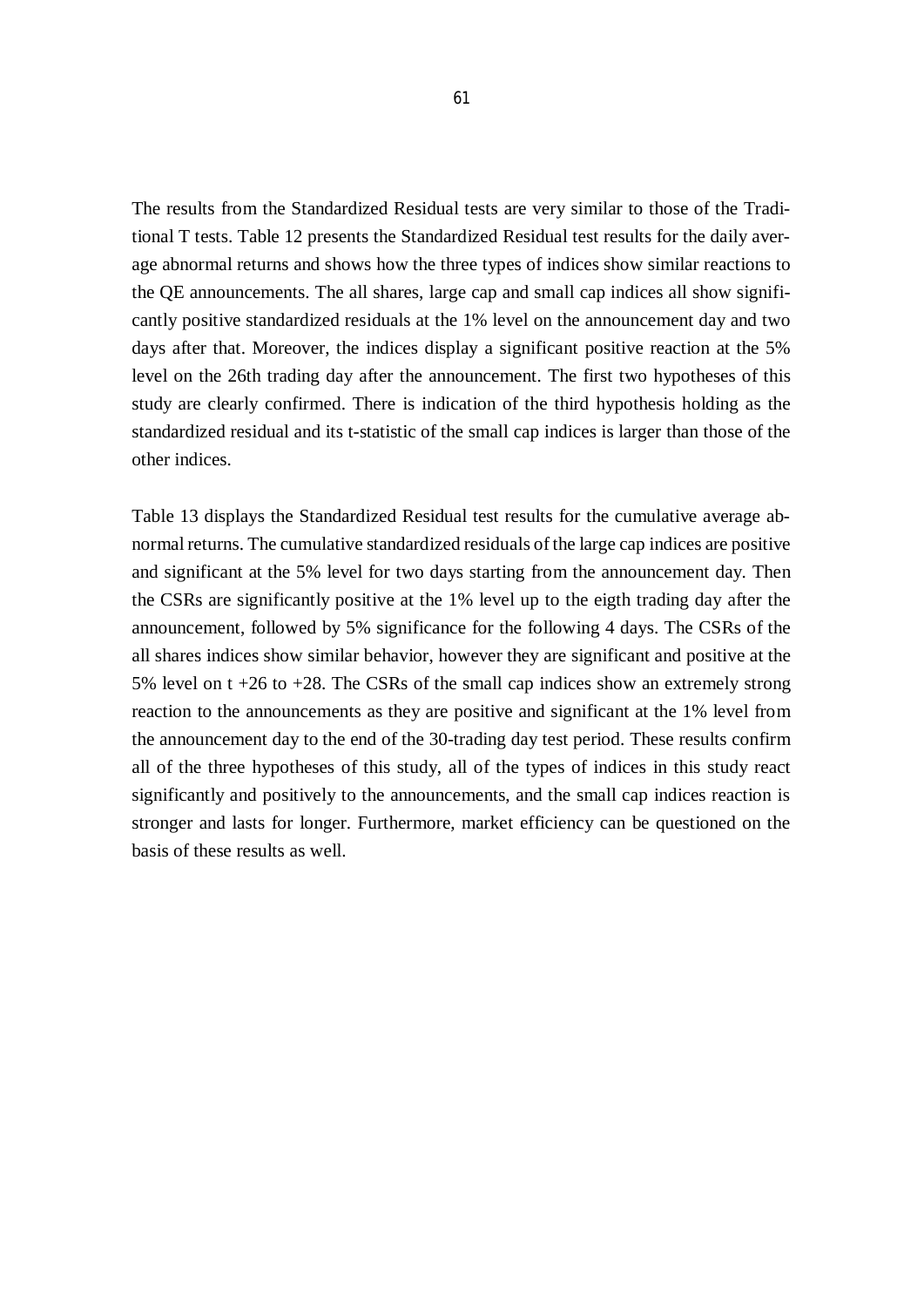Standardized residual test results for daily abnormal returns

This table presents the daily standardized residuals and t-statistics for the test period from t-5 to t+30 surrounding the quantitative easing announcement days across all countries and announcements involved in this study. The t-statistics are calculated as described in section 3.5.1. formula 7. S1 refers to significant standardized residuals of either direction across all of the QE announcements, while S2 refers to significant positive standardized residuals across the QE announcements. \*\*\*, \*\*, and \* refer to significance at the 1%, 5% and 10% level.

|                  |           | All shares |        |                | Large cap |         |                |                | Small cap |         |        |                |
|------------------|-----------|------------|--------|----------------|-----------|---------|----------------|----------------|-----------|---------|--------|----------------|
| t                | <b>SR</b> | t-stat.    | S1     | S <sub>2</sub> | <b>SR</b> | t-stat. | S <sub>1</sub> | S <sub>2</sub> | <b>SR</b> | t-stat. | S1     | S <sub>2</sub> |
| $-5$             | 4,26      | 1,03       |        |                | 3,96      | 0,96    |                |                | 4,40      | 1,07    |        |                |
| $-4$             | 1,85      | 0,45       |        |                | 1,73      | 0,42    |                |                | 1,93      | 0,47    |        |                |
| $-3$             | $-2,82$   | $-0,68$    |        |                | $-3,04$   | $-0,74$ |                |                | $-2,70$   | $-0,66$ |        |                |
| $-2$             | 1,29      | 0,31       |        |                | 0,81      | 0,20    |                |                | 4,10      | 0,99    |        |                |
| $-1$             | 5,45      | 1,32       |        | $\ast$         | 4,81      | 1,17    |                |                | 6,75      | 1,64    |        | $\ast$         |
| $\boldsymbol{0}$ | 13,57     | 3,29       | ***    | ***            | 13,05     | 3,17    | ***            | ***            | 15,37     | 3,73    | ***    | ***            |
| $\mathbf 1$      | 4,59      | 1,11       |        |                | 4,58      | 1,11    |                |                | 0,00      | 0,00    |        |                |
| $\sqrt{2}$       | 18,16     | 4,41       | ***    | ***            | 18,51     | 4,49    | ***            | ***            | 13,74     | 3,33    | ***    | ***            |
| $\mathfrak{Z}$   | $-5,40$   | $-1,31$    |        |                | $-4,70$   | $-1,14$ |                |                | $-5,89$   | $-1,43$ |        |                |
| $\overline{4}$   | 2,11      | 0,51       |        |                | 1,68      | 0,41    |                |                | 1,14      | 0,28    |        |                |
| 5                | 5,12      | 1,24       |        |                | 4,64      | 1,13    |                |                | 6,21      | 1,51    |        | $\ast$         |
| 6                | $-4,16$   | $-1,01$    |        |                | $-4,39$   | $-1,06$ |                |                | $-1,38$   | $-0,33$ |        |                |
| $\tau$           | 2,16      | 0,52       |        |                | 2,17      | 0,53    |                |                | $-0,25$   | $-0,06$ |        |                |
| $\,8\,$          | $-5,45$   | $-1,32$    |        |                | $-5,67$   | $-1,38$ |                |                | $-1,16$   | $-0,28$ |        |                |
| 9                | $-5,85$   | $-1,42$    |        |                | $-6,14$   | $-1,49$ |                |                | $-2,02$   | $-0,49$ |        |                |
| 10               | $-1,72$   | $-0,42$    |        |                | $-2,12$   | $-0,52$ |                |                | 0,47      | 0,11    |        |                |
| 11               | 4,17      | 1,01       |        |                | 4,05      | 0,98    |                |                | 4,17      | 1,01    |        |                |
| 12               | 0,96      | 0,23       |        |                | 0,78      | 0,19    |                |                | 2,24      | 0,54    |        |                |
| 13               | $-4,77$   | $-1,16$    |        |                | $-5,15$   | $-1,25$ |                |                | 0,83      | 0,20    |        |                |
| 14               | $-3,09$   | $-0,75$    |        |                | $-2,72$   | $-0,66$ |                |                | $-2,03$   | $-0,49$ |        |                |
| 15               | $-2,51$   | $-0,61$    |        |                | $-3,23$   | $-0,78$ |                |                | 5,82      | 1,41    |        | $\ast$         |
| 16               | $-3,78$   | $-0,92$    |        |                | $-4,19$   | $-1,02$ |                |                | $-1,42$   | $-0,34$ |        |                |
| 17               | 2,35      | 0,57       |        |                | 2,35      | 0,57    |                |                | 1,17      | 0,28    |        |                |
| 18               | $-1,78$   | $-0,43$    |        |                | $-2,13$   | $-0,52$ |                |                | 1,44      | 0,35    |        |                |
| 19               | 0,00      | 0,00       |        |                | $-0,76$   | $-0,18$ |                |                | 4,36      | 1,06    |        |                |
| 20               | $-0,76$   | $-0,18$    |        |                | $-1,39$   | $-0,34$ |                |                | 4,03      | 0,98    |        |                |
| 21               | 0,13      | 0,03       |        |                | $-0,56$   | $-0,14$ |                |                | 6,22      | 1,51    |        | $\ast$         |
| 22               | 1,73      | 0,42       |        |                | 1,97      | 0,48    |                |                | 2,25      | 0,54    |        |                |
| 23               | 3,35      | 0,81       |        |                | 3,45      | 0,84    |                |                | 6,56      | 1,59    |        | $\ast$         |
| 24               | 2,93      | 0,71       |        |                | 2,60      | 0,63    |                |                | 5,91      | 1,43    |        | $\ast$         |
| 25               | 2,13      | 0,52       |        |                | 1,76      | 0,43    |                |                | 5,52      | 1,34    |        | $\ast$         |
| 26               | 7,33      | 1,78       | $\ast$ | $**$           | 7,00      | 1,70    | $\ast$         | $**$           | 7,74      | 1,88    | $\ast$ | $\ast\ast$     |
| 27               | 4,91      | 1,19       |        |                | 4,81      | 1,17    |                |                | 3,69      | 0,89    |        |                |
| 28               | $-5,14$   | $-1,25$    |        |                | $-5,12$   | $-1,24$ |                |                | $-1,83$   | $-0,44$ |        |                |
| 29               | $-1,42$   | $-0,34$    |        |                | $-0,61$   | $-0,15$ |                |                | $-7,59$   | $-1,84$ | $\ast$ |                |
| 30               | $-0,59$   | $-0,14$    |        |                | $-0,31$   | $-0,08$ |                |                | $-0,43$   | $-0,10$ |        |                |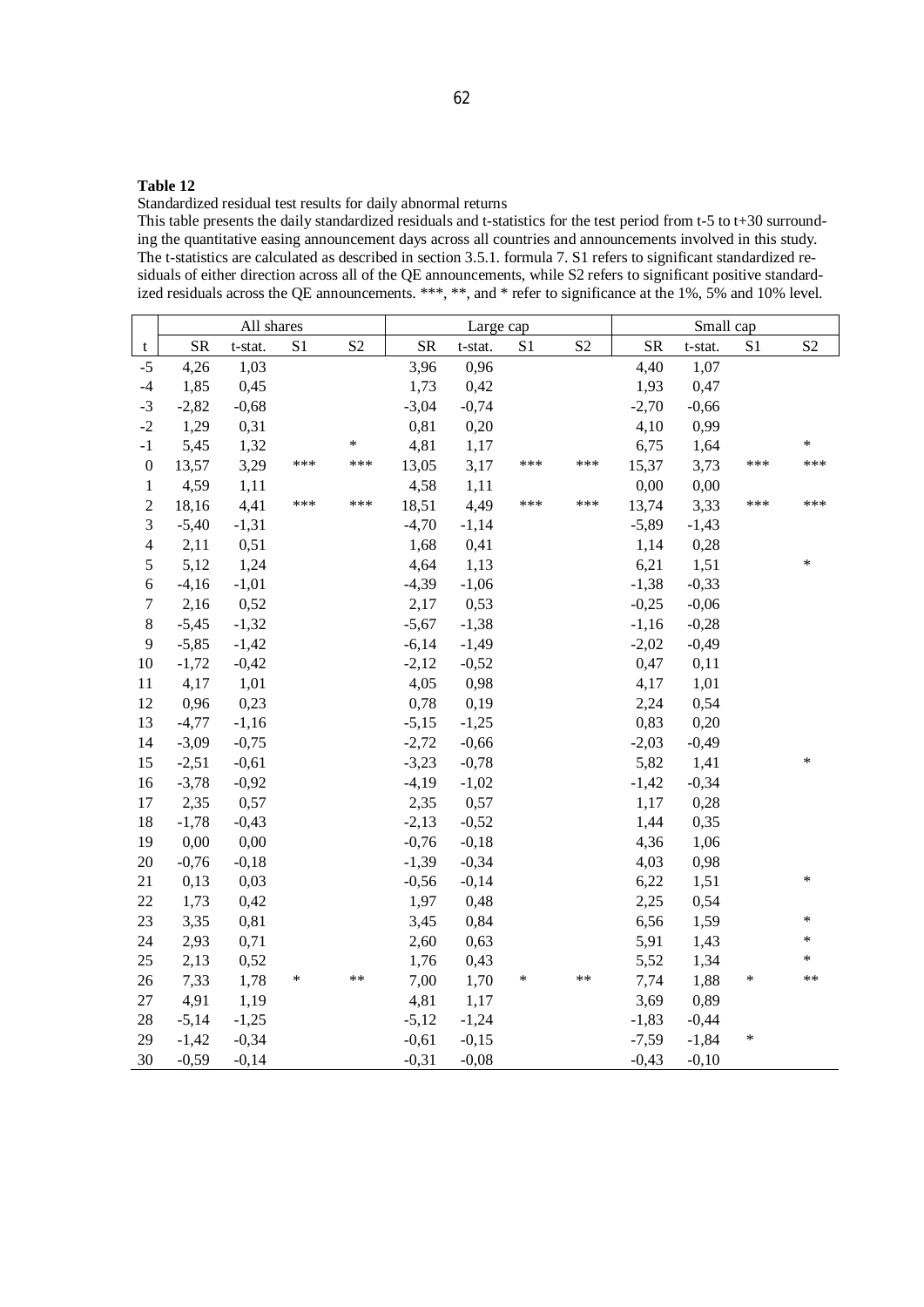Standardized residual test results for cumulative abnormal returns

This table presents the cumulative standardized residuals and t-statistics for the test period from t-5 to t+30 surrounding the quantitative easing announcement days across all countries and announcements involved in this study. The t-statistics are calculated as described in section 3.5.1. formula 9. S1 refers to significant cumulative standardized residuals of either direction across all of the QE announcements, while S2 refers to significant positive standardized residuals across the QE announcements. \*\*\*, \*\*, and \* refer to significance at the 1%, 5% and 10% level.

|                  | All shares |         |        |                | Large cap  |         |        |                | Small cap  |         |       |                |
|------------------|------------|---------|--------|----------------|------------|---------|--------|----------------|------------|---------|-------|----------------|
| t                | <b>CSR</b> | t-stat. | S1     | S <sub>2</sub> | <b>CSR</b> | t-stat. | S1     | S <sub>2</sub> | <b>CSR</b> | t-stat. | S1    | S <sub>2</sub> |
| $-5$             | 4,26       | 0,73    |        |                | 3,96       | 0,68    |        |                | 4,40       | 0,75    |       |                |
| -4               | 6,10       | 0,85    |        |                | 5,69       | 0,80    |        |                | 6,33       | 0,89    |       |                |
| $-3$             | 3,29       | 0,40    |        |                | 2,65       | 0,32    |        |                | 3,62       | 0,44    |       |                |
| $-2$             | 4,58       | 0,50    |        |                | 3,46       | 0,38    |        |                | 7,72       | 0,84    |       |                |
| $-1$             | 10,03      | 0,99    |        |                | 8,28       | 0,82    |        |                | 14,47      | 1,43    |       | ∗              |
| $\boldsymbol{0}$ | 23,60      | 2,16    | $**$   | $**$           | 21,33      | 1,96    | $\ast$ | $**$           | 29,85      | 2,74    | ***   | ***            |
| $\mathbf{1}$     | 28,19      | 2,42    | $***$  | ***            | 25,91      | 2,22    | $***$  | $***$          | 29,85      | 2,56    | $***$ | ***            |
| $\overline{c}$   | 46,35      | 3,75    | ***    | ***            | 44,42      | 3,59    | ***    | ***            | 43,59      | 3,52    | ***   | ***            |
| 3                | 40,95      | 3,14    | ***    | ***            | 39,72      | 3,05    | ***    | ***            | 37,69      | 2,89    | ***   | ***            |
| $\overline{4}$   | 43,06      | 3,15    | ***    | ***            | 41,41      | 3,03    | ***    | ***            | 38,84      | 2,84    | ***   | ***            |
| 5                | 48,18      | 3,37    | ***    | ***            | 46,05      | 3,22    | ***    | ***            | 45,05      | 3,15    | ***   | ***            |
| 6                | 44,02      | 2,96    | ***    | ***            | 41,66      | 2,80    | ***    | ***            | 43,67      | 2,94    | ***   | ***            |
| 7                | 46,17      | 2,99    | ***    | ***            | 43,83      | 2,84    | ***    | ***            | 43,42      | 2,81    | ***   | ***            |
| 8                | 40,72      | 2,55    | $***$  | ***            | 38,16      | 2,39    | $**$   | ***            | 42,27      | 2,65    | ***   | ***            |
| 9                | 34,87      | 2,11    | $***$  | $**$           | 32,01      | 1,94    | $\ast$ | $**$           | 40,25      | 2,44    | $**$  | ***            |
| 10               | 33,15      | 1,95    | $\ast$ | $**$           | 29,89      | 1,76    | $\ast$ | $***$          | 40,72      | 2,40    | $***$ | ***            |
| 11               | 37,32      | 2,13    | $**$   | $**$           | 33,94      | 1,94    | $\ast$ | $**$           | 44,88      | 2,57    | $***$ | ***            |
| 12               | 38,28      | 2,13    | $***$  | $**$           | 34,72      | 1,93    | $\ast$ | $**$           | 47,12      | 2,62    | ***   | ***            |
| 13               | 33,51      | 1,82    | $\ast$ | $\ast\ast$     | 29,57      | 1,60    |        | ∗              | 47,95      | 2,60    | ***   | ***            |
| 14               | 30,42      | 1,61    |        | ∗              | 26,86      | 1,42    |        | ∗              | 45,92      | 2,43    | $***$ | ***            |
| 15               | 27,92      | 1,44    |        | ∗              | 23,62      | 1,22    |        |                | 51,74      | 2,68    | ***   | ***            |
| 16               | 24,14      | 1,22    |        |                | 19,44      | 0,98    |        |                | 50,32      | 2,54    | $***$ | ***            |
| 17               | 26,49      | 1,31    |        | $\ast$         | 21,79      | 1,08    |        |                | 51,49      | 2,55    | $***$ | ***            |
| 18               | 24,71      | 1,20    |        |                | 19,66      | 0,95    |        |                | 52,93      | 2,57    | $***$ | ***            |
| 19               | 24,71      | 1,18    |        |                | 18,90      | 0,90    |        |                | 57,29      | 2,72    | ***   | ***            |
| 20               | 23,95      | 1,12    |        |                | 17,51      | 0,82    |        |                | 61,31      | 2,86    | ***   | ***            |
| 21               | 24,08      | 1,10    |        |                | 16,95      | 0,78    |        |                | 67,53      | 3,10    | ***   | ***            |
| 22               | 25,81      | 1,16    |        |                | 18,92      | 0,85    |        |                | 69,78      | 3,14    | ***   | ***            |
| 23               | 29,16      | 1,29    |        | $\ast$         | 22,37      | 0,99    |        |                | 76,34      | 3,38    | ***   | ***            |
| 24               | 32,09      | 1,40    |        | $\ast$         | 24,97      | 1,09    |        |                | 82,25      | 3,58    | ***   | ***            |
| 25               | 34,22      | 1,47    |        | $\ast$         | 26,74      | 1,15    |        |                | 87,77      | 3,76    | ***   | ***            |
| 26               | 41,55      | 1,75    | $\ast$ | $\ast\ast$     | 33,74      | 1,42    |        | ∗              | 95,50      | 4,03    | ***   | ***            |
| 27               | 46,46      | 1,93    | $\ast$ | $***$          | 38,55      | 1,60    |        | $\ast$         | 99,19      | 4,13    | ***   | ***            |
| 28               | 41,33      | 1,69    | $\ast$ | $**$           | 33,42      | 1,37    |        | $\ast$         | 97,36      | 3,99    | ***   | ***            |
| 29               | 39,91      | 1,61    |        | $\ast$         | 32,81      | 1,33    |        | $\ast$         | 89,77      | 3,63    | ***   | ***            |
| 30               | 39,32      | 1,57    |        | $\ast$         | 32,50      | 1,30    |        | $\ast$         | 89,34      | 3,56    | ***   | ***            |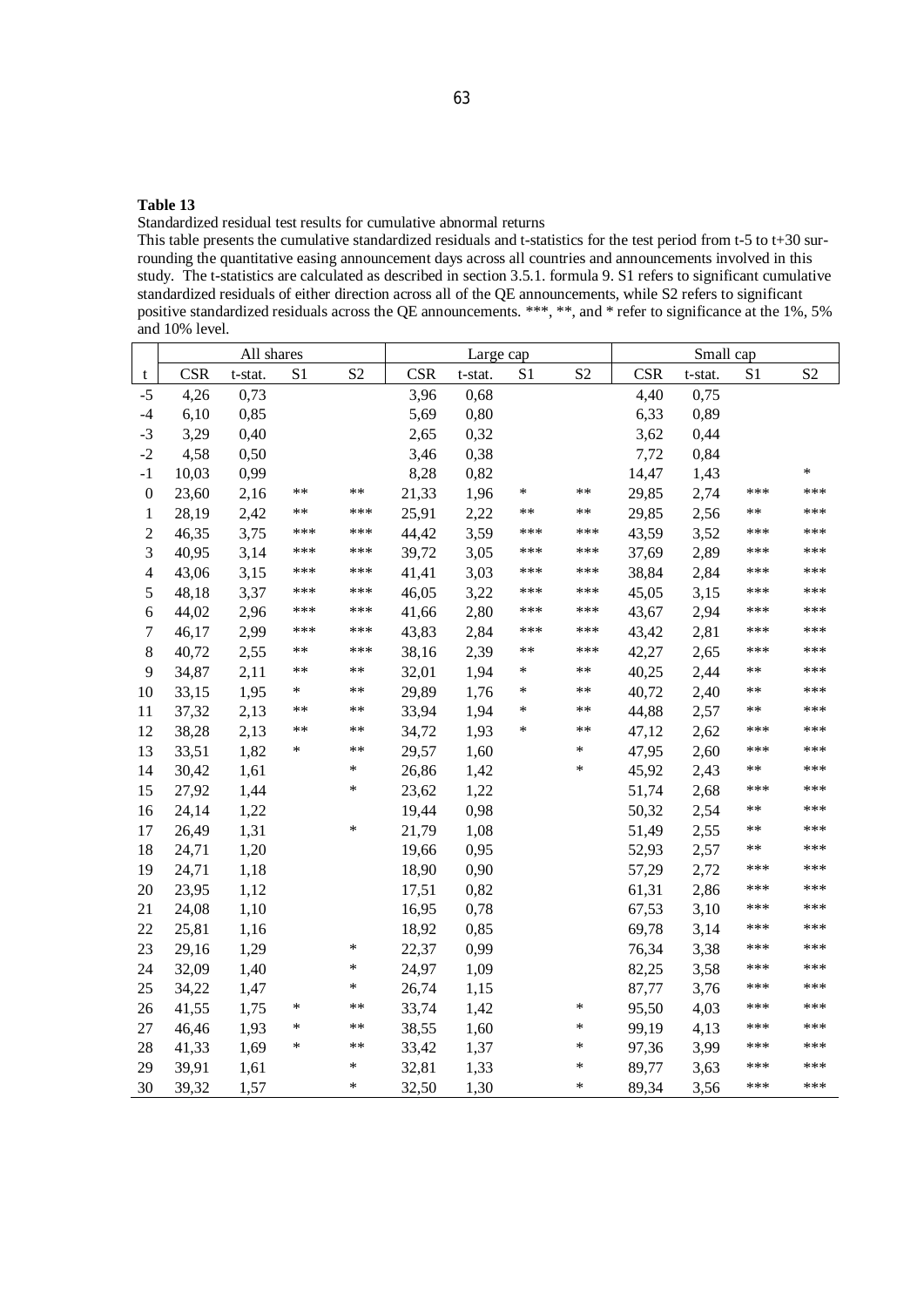### 5.5. Nonparametric Tests

Table 14 presents the Sign test and Generalized Sign test results for each of the QE announcement for the three types of indices. The Sign test results show a significant positive reaction at the 1% level for the BoJ's QE announcements 1, 4, 5, and 6 for all of the index types. The Generalized Sign test results show a significant positive reaction at the 1% level for announcements 1 and 6 for all shares and large indices, while the reaction is significantly positive for announcements 1, 4, 5, and 6 for the small cap index. The Sign test results for the Fed's QE announcements show a significantly positive reaction at the 1 to 5% level for the large cap index for QE announcements 1 to 3, while the first and second are significant for all shares and small cap indices. Based on the Generalized Sign test, the Fed QE announcements did not have a statistically significant positive impact on the indices. The Sign test results for the BoE QE announcements show a significant positive reaction at the 1% level by the all shares and large cap indices for the third announcement, while announcements 1 to 3 are significant for the small cap index. The Generalized Sign test shows a significant reaction at the 1% level by the all shares indices for all of the four announcements, while the large cap index reacted at the same level to the second and third announcements, and the small cap index to the first three announcements. Both of the tests show a significant reaction at the 1% level by all of the three types of indices to the first ECB QE announcement and the BoS announcement. The second ECB announcement lead to a positive reaction in the small cap index based on both tests. When all of these QE announcements are examined together, both of the tests show a significantly positive reaction by the all shares, large cap, and small cap indices at the 1% level. These results support the first two hypotheses of this study. There is some indication that the reaction of the small cap indices has been stronger or more positive.

Table 15 reports the Corrado Rank test results for the daily average abnormal returns and the cumulative average abnormal returns. In the case of daily AARs there is little evidence of a significant positive reaction to the announcements by the local stock indices. A single significant AAR at the 5% level can be seen on  $t + 2$  for large cap indices. At the 10% level, all of the indices show a significant reaction on the announcement day.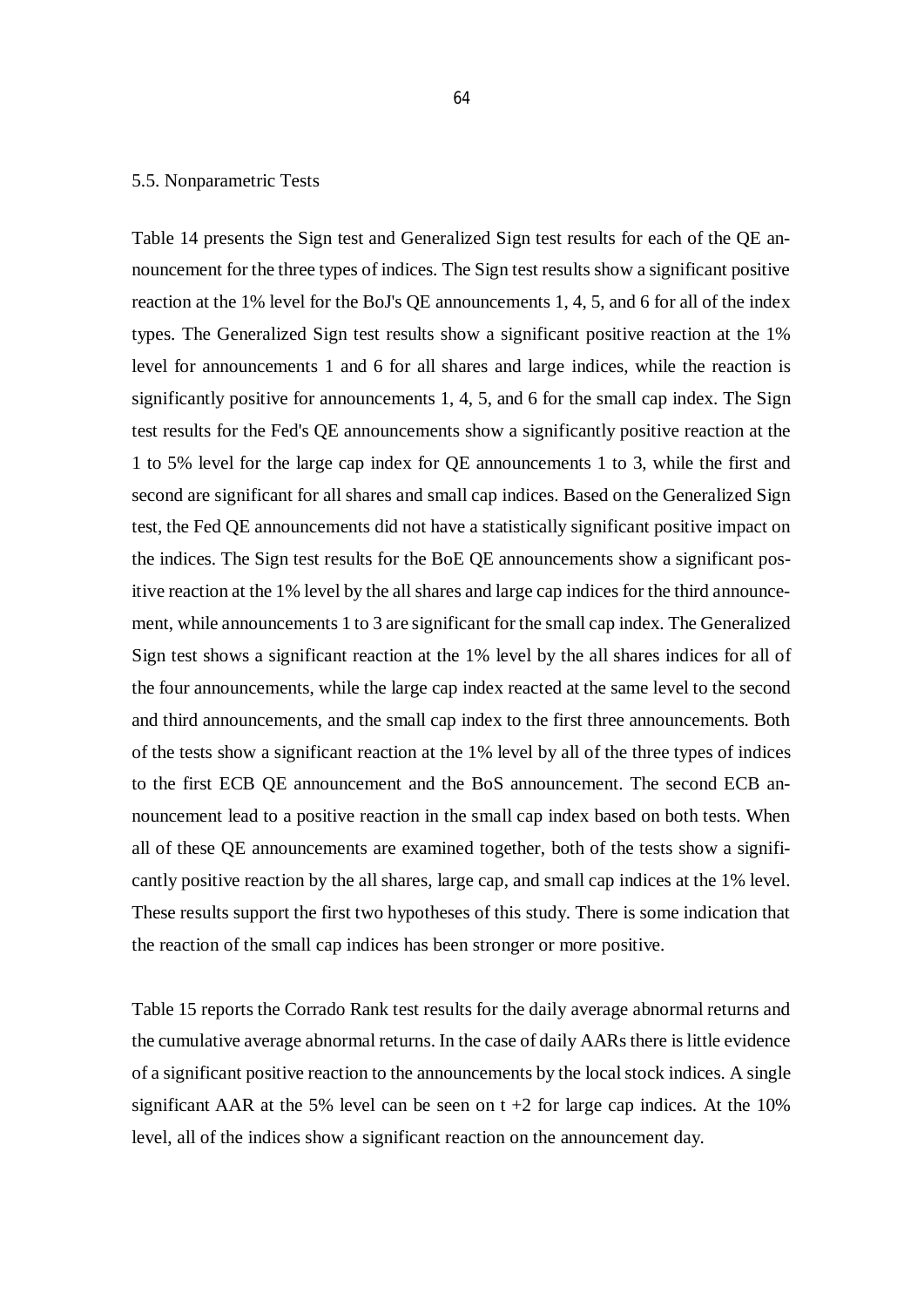Sign test and Generalized Sign test results for daily cumulative abnormal returns

This table displays the results from the Sign tests and Generalized Sign tests during the test period of t-5 to t+30 surrounding the quantitative easing announcement days for the local stock indices of each QE announcement country. "Combined" shows the results from examining all of the QE announcements together. \*\*\*, \*\*, and \* refer to statistically significant positive cumulative abnormal returns at the 1%, 5% and 10% level.

|                   |           | All shares  |           | Large cap   | Small cap |             |  |
|-------------------|-----------|-------------|-----------|-------------|-----------|-------------|--|
|                   |           | Generalized |           | Generalized |           | Generalized |  |
| Area              | Sign test | Sign test   | Sign test | Sign test   | Sign test | Sign test   |  |
| Japan             |           |             |           |             |           |             |  |
| QE announcement 1 | ***       | ***         | ***       | ***         | ***       | ***         |  |
| QE announcement 2 |           |             |           |             |           |             |  |
| QE announcement 3 |           |             |           |             |           |             |  |
| QE announcement 4 | ***       |             | ***       |             | $***$     | $***$       |  |
| QE announcement 5 | ***       |             | ***       |             | ***       | ***         |  |
| QE announcement 6 | ***       | ***         | ***       | ***         | ***       | ***         |  |
| U.S.              |           |             |           |             |           |             |  |
| OE announcement 1 | ***       |             | ***       |             | ***       |             |  |
| OE announcement 2 | ***       |             | ***       |             | $**$      |             |  |
| QE announcement 3 |           |             | $**$      |             |           |             |  |
| QE announcement 4 |           |             |           |             |           |             |  |
| U.K.              |           |             |           |             |           |             |  |
| QE announcement 1 |           | ***         |           | *           | ***       | ***         |  |
| QE announcement 2 | $\ast$    | ***         | $\ast$    | ***         | ***       | ***         |  |
| QE announcement 3 | ***       | ***         | ***       | ***         | ***       | ***         |  |
| QE announcement 4 |           | ***         |           | $\ast$      |           |             |  |
| <b>EURO</b>       |           |             |           |             |           |             |  |
| QE announcement 1 | ***       | ***         | ***       | ***         | ***       | ***         |  |
| QE announcement 2 |           |             |           |             | ***       | ***         |  |
| <b>Sweden</b>     |           |             |           |             |           |             |  |
| QE announcement 1 | ***       | ***         | ***       | ***         | ***       | ***         |  |
| <b>Combined</b>   | ***       | ***         | ***       | ***         | ***       | ***         |  |

The cumulative average abnormal returns tell a different story. The CAARs of the large cap indices show a significantly positive reaction at the 5% level on the second and third day after the announcements. The CAARs of the small cap indices show a significant positive reaction starting from the announcement day at the 10% level. The level decreases to the 5% level on the second day after the announcements, and then increases back to 10%. Interestingly, the CAARs become significantly positive at the 5% level on the 23rd day after the announcement and remain there until the end of the test period. The corrado rank test results for CAARs support all of the three hypotheses of this study. Moreover, in the case of the small cap indices, there is some indication of the markets not being efficient.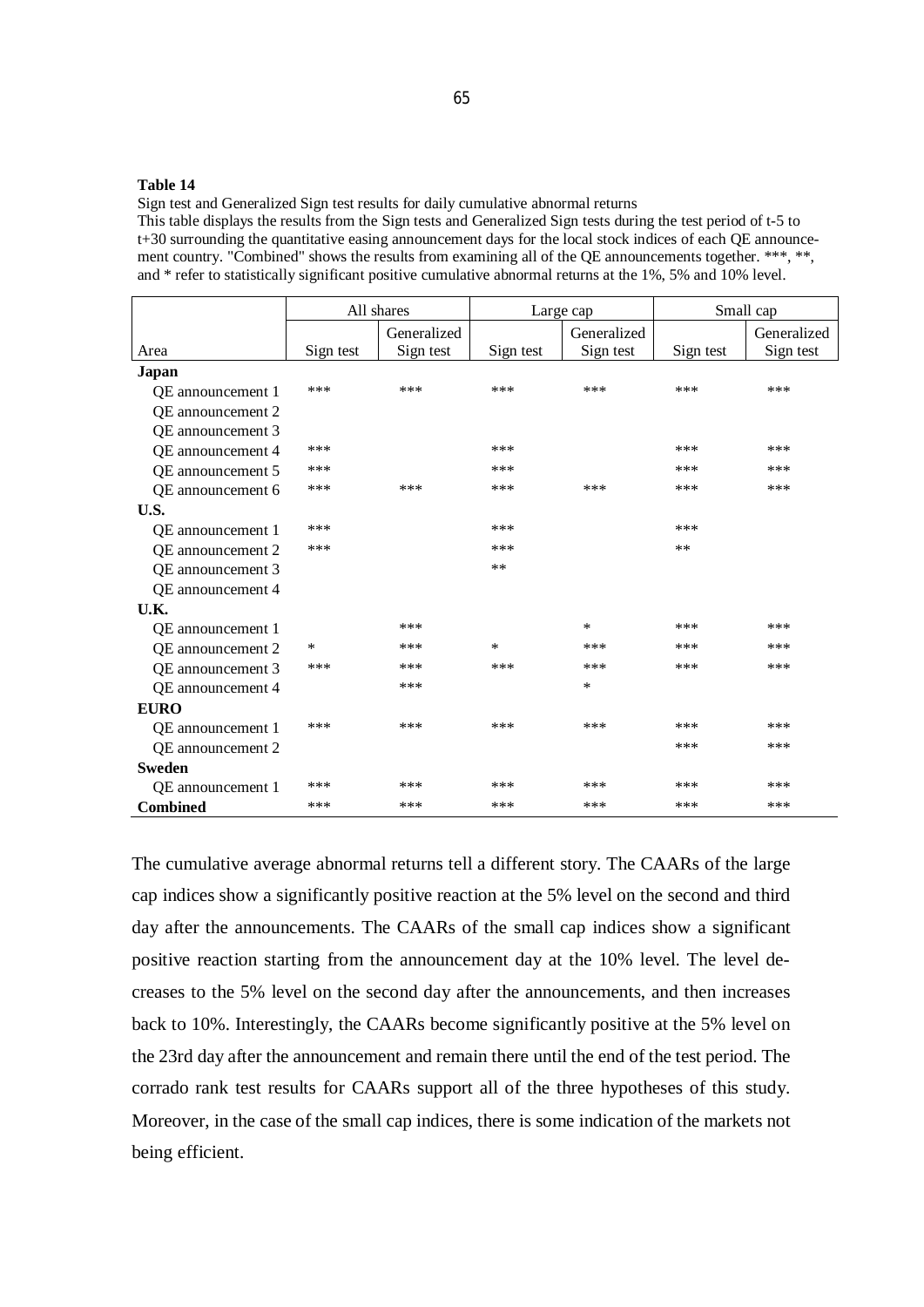Corrado Rank test results for daily average abnormal returns and cumulative average abnormal returns This table presents the Corrado Rank test results for the daily average abnormal returns and cumulative average abnormal returns for the test period from t-5 to t+30 surrounding the quantitative easing announcement days across all countries and announcements involved in this study. S1 refers to significant abnormal return or cumulative abnormal return of either direction across all of the QE announcements, while S2 refers to positive abnormal returns or cumulative abnormal returns across the QE announcements. \*\*\*, \*\*, and \* refer to significance at the 1%, 5% and 10% level.

|                                  |                                   | All shares                        |                                   | Large cap                         | Small cap                         |                |                      |  |
|----------------------------------|-----------------------------------|-----------------------------------|-----------------------------------|-----------------------------------|-----------------------------------|----------------|----------------------|--|
|                                  | ${\sf AR}$                        | $\rm CAR$                         | ${\sf AR}$                        | $\rm CAR$                         | ${\sf AR}$                        | $\rm CAR$      |                      |  |
| $\mathbf t$                      | $\overline{S2}$<br>S <sub>1</sub> | $\overline{S2}$<br>S <sub>1</sub> | $\overline{S2}$<br>S <sub>1</sub> | $\overline{S2}$<br>S <sub>1</sub> | $\overline{S2}$<br>S <sub>1</sub> | S <sub>1</sub> | $\overline{S2}$      |  |
| $-5$                             |                                   |                                   |                                   |                                   |                                   |                |                      |  |
| $-4$                             |                                   |                                   |                                   |                                   |                                   |                |                      |  |
| $-3$                             |                                   |                                   |                                   |                                   |                                   |                |                      |  |
| $-2$                             |                                   |                                   |                                   |                                   |                                   |                |                      |  |
| $-1$                             |                                   |                                   |                                   |                                   |                                   |                |                      |  |
| $\boldsymbol{0}$                 | $\ast$                            | $\ast$                            | $\ast$                            |                                   | $\ast$                            |                | $\ast$               |  |
| $\,1\,$                          | $\ast$                            | $\ast$<br>$\ast$<br>$**$          | $\ast\ast$<br>$***$               | $\ast$<br>$\ast\ast$              |                                   | $\ast$         | $\ast$<br>$\ast\ast$ |  |
| $\overline{c}$<br>$\overline{3}$ |                                   | *                                 |                                   | $\ast$<br>$\ast\ast$              |                                   |                | $\ast$               |  |
| $\overline{4}$                   |                                   | *                                 |                                   | $\ast$                            |                                   |                | $\ast$               |  |
| 5                                |                                   | *                                 |                                   | $\ast$                            |                                   |                | $\ast$               |  |
| $\sqrt{6}$                       |                                   | *                                 |                                   |                                   |                                   |                | $\ast$               |  |
| $\boldsymbol{7}$                 |                                   | $\ast$                            |                                   |                                   |                                   |                | $\ast$               |  |
| $\,8\,$                          |                                   |                                   |                                   |                                   |                                   |                | $\ast$               |  |
| 9                                |                                   |                                   |                                   |                                   |                                   |                |                      |  |
| 10                               |                                   |                                   |                                   |                                   |                                   |                |                      |  |
| $11\,$                           |                                   |                                   |                                   |                                   |                                   |                | $\ast$               |  |
| 12                               |                                   |                                   |                                   |                                   |                                   |                |                      |  |
| 13                               |                                   |                                   |                                   |                                   |                                   |                | $\ast$               |  |
| 14                               |                                   |                                   |                                   |                                   |                                   |                |                      |  |
| 15                               |                                   |                                   |                                   |                                   |                                   |                | $\ast$               |  |
| 16                               |                                   |                                   |                                   |                                   |                                   |                |                      |  |
| $17\,$                           |                                   |                                   |                                   |                                   |                                   |                |                      |  |
| 18                               |                                   |                                   |                                   |                                   |                                   |                |                      |  |
| 19                               |                                   |                                   |                                   |                                   |                                   |                | $\ast$               |  |
| 20                               |                                   |                                   |                                   |                                   |                                   |                | $\ast$<br>$\ast$     |  |
| 21                               |                                   |                                   |                                   |                                   |                                   |                | $\ast$               |  |
| 22<br>23                         |                                   |                                   |                                   |                                   |                                   | $\ast$         | $**$                 |  |
| 24                               |                                   |                                   |                                   |                                   |                                   | $\ast$         | $***$                |  |
| 25                               |                                   |                                   |                                   |                                   |                                   | $\ast$         | $\ast\ast$           |  |
| 26                               |                                   |                                   |                                   |                                   |                                   | $***$          | $**$                 |  |
| $27\,$                           |                                   |                                   |                                   |                                   |                                   | $\ast\ast$     | $**$                 |  |
| 28                               |                                   |                                   |                                   |                                   |                                   | $\ast\ast$     | $\ast\ast$           |  |
| 29                               |                                   |                                   |                                   |                                   |                                   | $\ast$         | $***$                |  |
| 30                               |                                   |                                   |                                   |                                   |                                   | $\ast$         | **                   |  |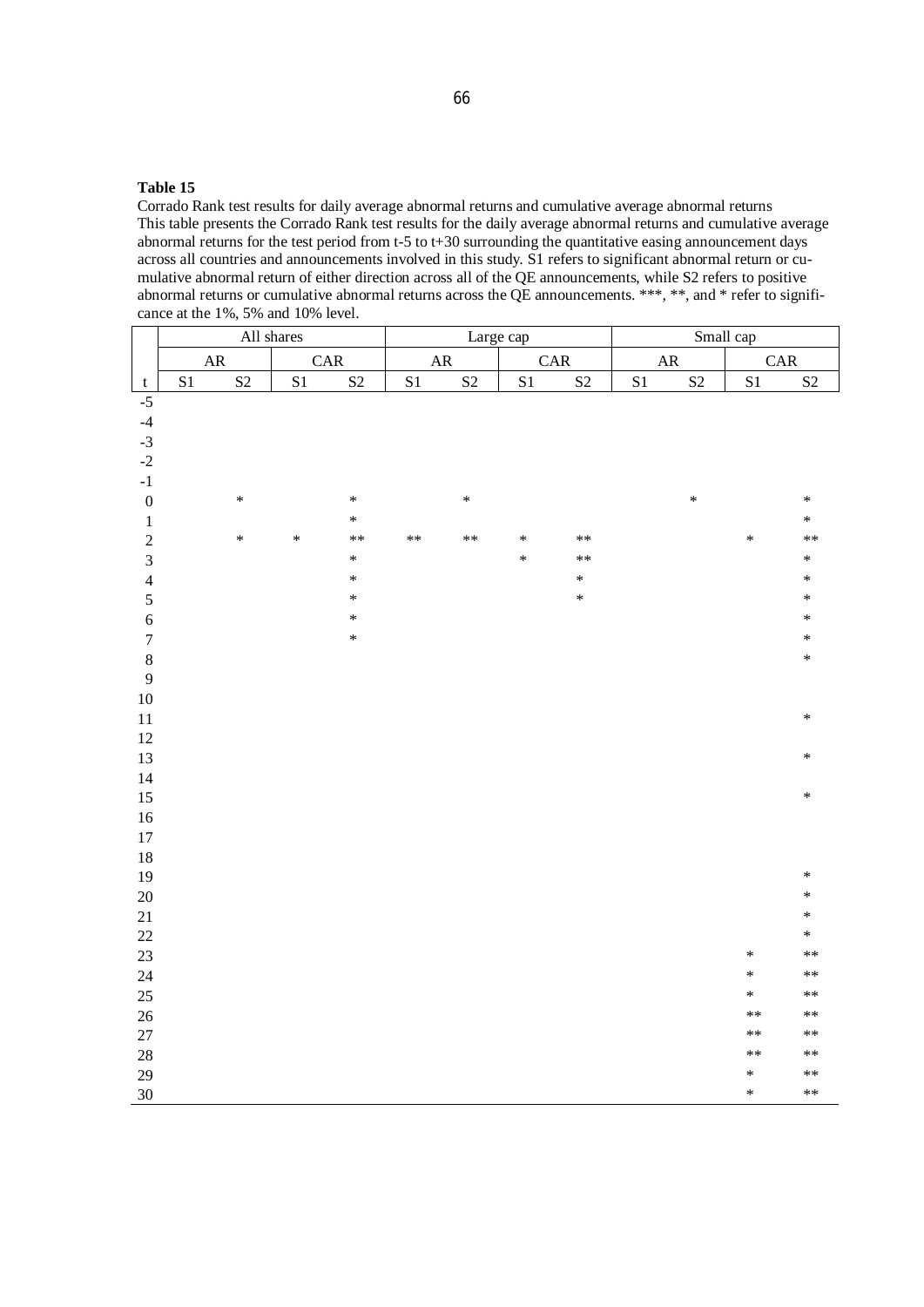# **6. CONCLUSION**

Motivated by the current popularity of the unconventional monetary policies, namely quantitative easing, this study examines whether quantitative easing announcements lead to a stock market reaction or not. A number of researchers have shown how changes in monetary policy and economic news announcements have had a significant impact on stock market returns, however, no comprehensive study about the effect of quantitative easing announcements has been done yet. This paper aims to fill this gap by studying if these announcements lead to a significant stock market reaction, whether the reaction is positive and whether small cap stocks react differently or not. Additionally, market efficiency is investigated.

This study employs a variety of event study tests to increase the robustness of the results. The parametric tests used include the Traditional T test and the Standardized Residual test. Parametric tests assume that abnormal returns are normally distributed. To overcome this limitation, three different nonparametric tests, the Sign test, the Generalized Sign test, and the Corrado Rank test, are utilized. Both parametric tests show a significant positive stock market reaction surrounding the announcement days, and the reaction is pronounced for small cap stocks. The results from the nonparametric tests confirm these results. The results from the Sign test and the Generalized Sign test show how the all shares, large cap, and small cap indices react significantly and positively to the announcements. The results from the Corrado Rank test show a stronger and longer significant positive reaction for the small cap indices. The market appears to be incorporating the information content of the QE announcements efficiently when it comes to the index-wide all shares indices and the large cap indices. However, the Traditional T test, the Standardized Residual test, and the Corrado Rank test results for the small cap indices cast doubt on market efficiency. The CAARs keep drifting upwards and remain statistically significant starting from the announcement date up to the end of the test period at 30 trading days after the announcement.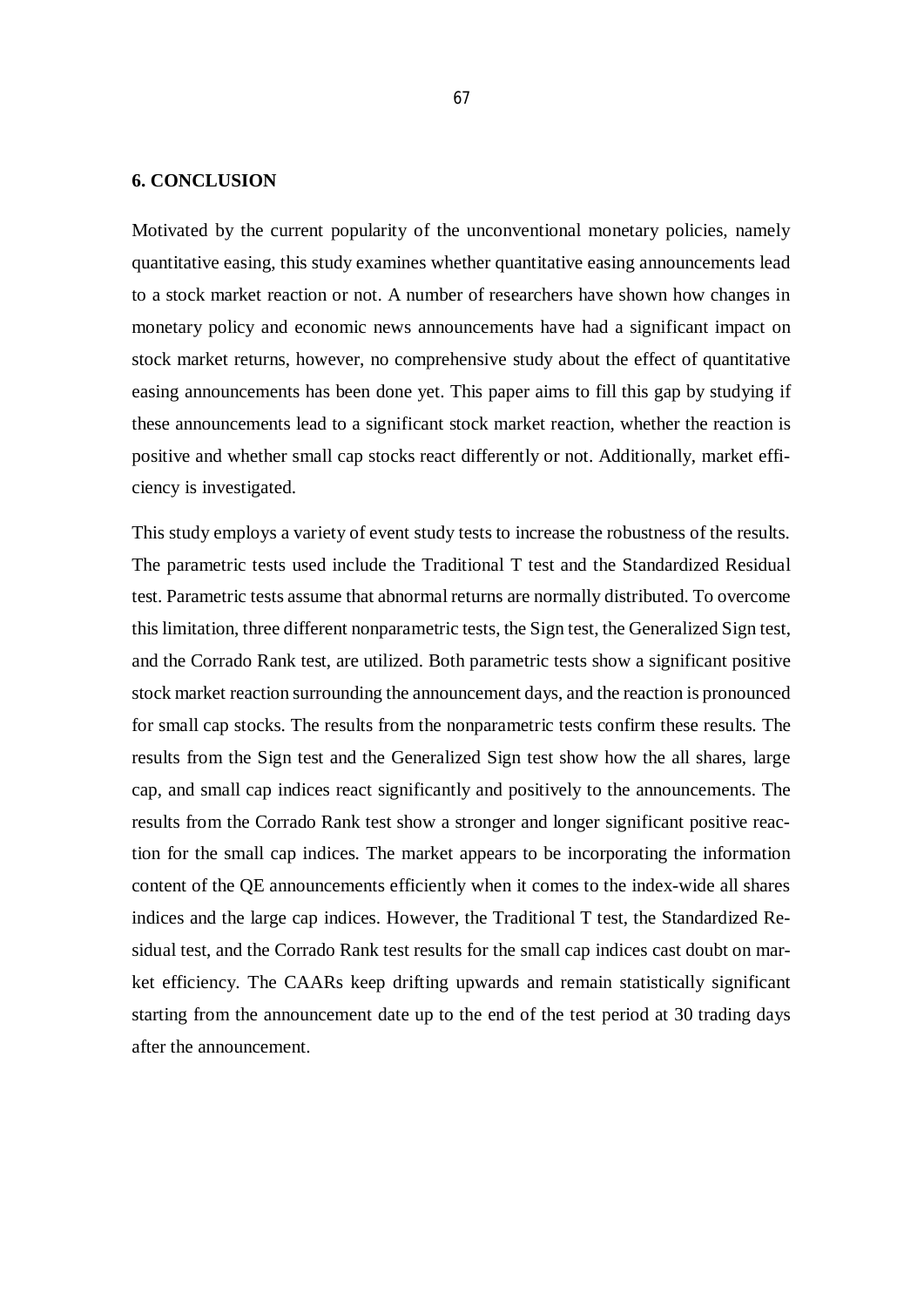Further research can be conducted on this topic by including announcements where the central bank announces that it is investigating the possibility of beginning or extending the time, size, or composition of the quantitative easing programme. This would include surprise announcements and deal with the problem that some of the announcements in this study may have already been expected by the public, and thus been already incorporated into the prices before the actual announcement was given. Moreover, this study examines the local stock market reaction to the announcements. The stock markets are integrated globally to some extent, and therefore the global stock market reaction could be examined instead of only focusing on the local stock markets. Furthermore, more event study tests could be employed, such as the Generalized Rank Test (Kolari and Pynnönen, 2010). Additionally, research could be done on whether different industries react to these announcements differently.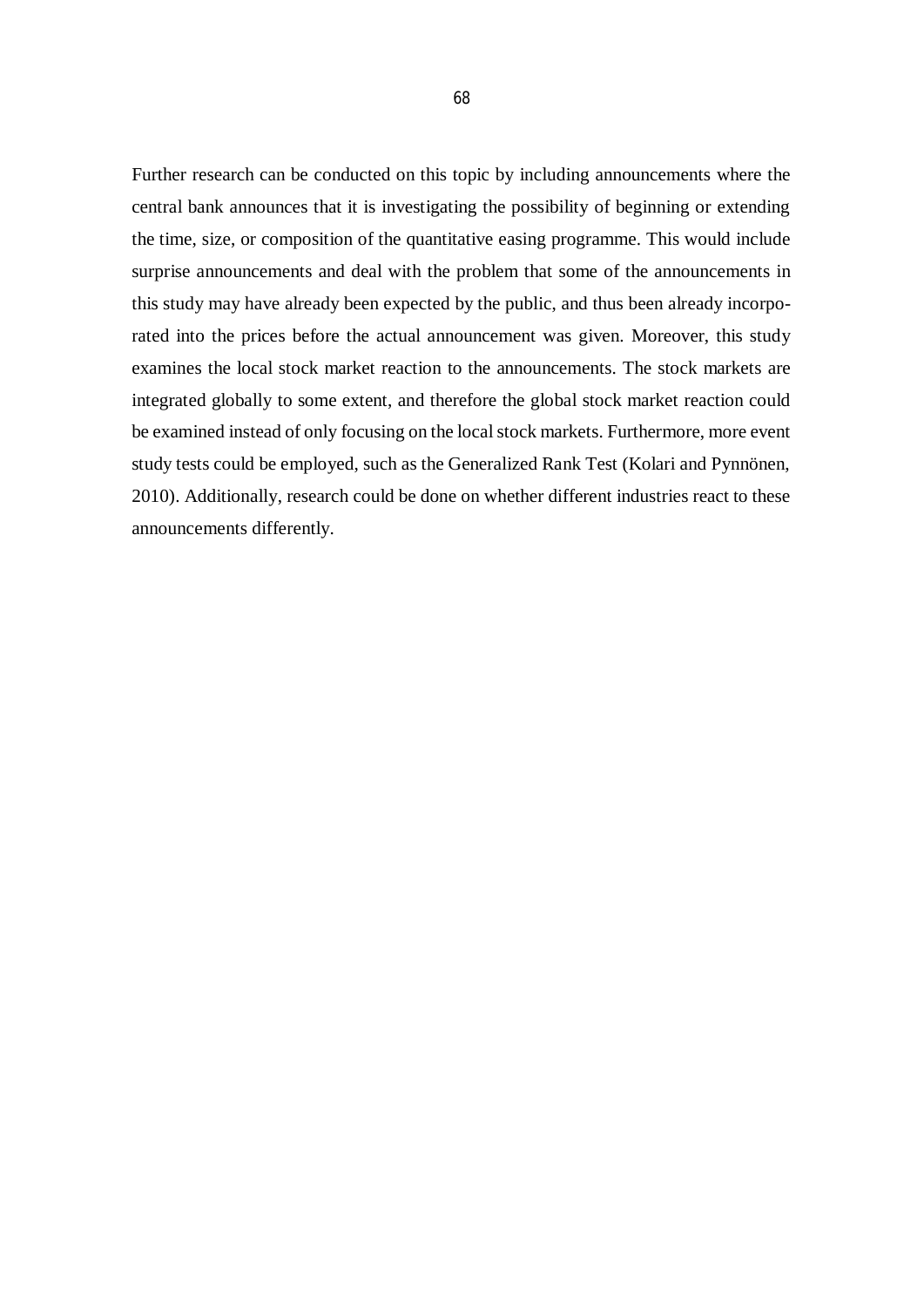## **REFERENCES**

Abel, A. & Bernanke, B. & Croushore, D. (2014). *Macroeconomics*. Pearson, 534,553.

- Ashley, J. (1962). Stock Prices and Changes in Earnings and Dividends: Some Empirical Results. *Journal of Political Economy*, 82-85.
- Baker, C. (1956). Effective Stock Splits. *Harvard Business Review* 34(1) January-Febru ary, 101-106.
- Baker, C. (1957). Stock Splits in a Bull Market. *Harvard Business Review* 35(3) May- June, 72-79.
- Baker, C. (1958). Evaluation of Stock Dividends. *Harvard Business Review* 36(4) July- August, 99-1 14.
- Ball, R. & Brown P. (1968). An Empirical Evaluation of Accounting Income Numbers. *Journal of Accounting Research*, 159-178.
- Bank of England (2012). The Distributional Effects of Asset Purchases. *Bank of England*, 12 July 2012, 1-22.
- Banz, R. (1981). The Relationship Between Return and Market Value of Common Stocks. *Journal of Financial Economics* 9(1), 3-18.
- Bartholdy, J. & Peare, P. (2007): Conducting Event Studies on a Small Stock Exchange. *The European Journal of Finance* vol. 13, no. 3, 227-252.
- Beaver, W.H. (1968). The Information Content of Annual Earnings Announcements. *Empirical Research in Accounting: Selected studies. Supplement to the Journal of Accounting Research*. 67-92
- Beneish, M. & Gardner, J. (1995). Information Costs and Liquidity Effects from Changes in the Dow Jones Industrial Average List. *The Journal of Financial and Quantitative Analysis* Vol. 30, No. 1, 135-157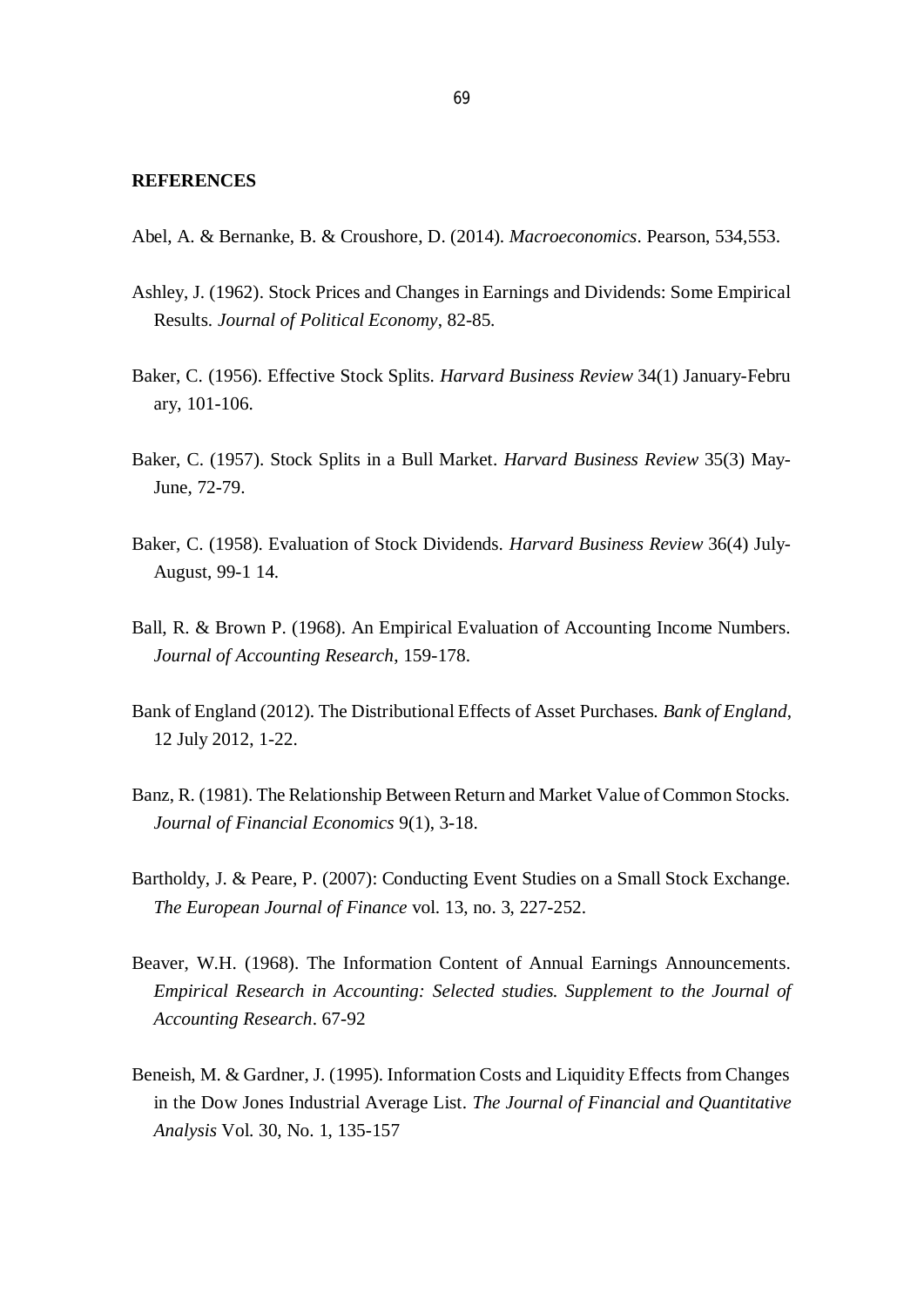- Berben, R. & Jansen, W. (2005). Comovement in International Equity Markets: A Sectoral View. *Journal of International Money and Finance* 24, 832-857.
- Berk, J. (1995). A Critique of Size-Related Anomalies. *The Review of Financial Studies* (1986-1998) 8(2), 275-286.
- Bernanke, B. & Kuttner, K. (2004). What Explains the Stock Market's Reaction to Federal Reserve Policy? *The Journal of Finance* 60, 1221–1257.
- Bernard, V. & Thomas, J. (1989). Post-Earnings-Announcement Drift: Delayed Price Response or Risk Premium? *Journal of Accounting Research*, Vol. 27, 1-36.
- Black, F. (1992). Beta and Return, *Berkeley Program in Finance*: Are Betas Irrelevant? Evidence and Implications for Asset Management.
- Blattberg, R. & Gonedes, N. (1974). A Comparison of the Stable and Student Distributions as Statistical Models for Stock Prices. *Journal of Business* 47, 244-280.
- Boehmer, E. & Musumeci, J. & Poulsen, A. (1991). Event-study methodology under conditions of event-induced variance. *Journal of Financial Economics* Volume 30, Issue 2, 253-272.
- Bredin, D. & Hyde, S. & Nitzsche, D. & O'Reilly, G. (2009). European Monetary Policy Surprises: The Aggregate and Sectoral Stock Market Response. *International Journal of Finance and Economics* 14, 156-171.
- Brock, W. & Lakonishok, J. & LeBaron, B. (1992). Simple technical trading rules and the stochastic properties of stock returns. *The Journal of Finance* 47(5), 1731–1764.
- Brown, S. & Warner, J. (1980). Measuring Security Price Performance. *Journal of Financial Economics* 8 (1980), 205-258.
- Brown, S. & Warner, J. (1985). Using Daily Stock Returns: The Case of Event Studies. *Journal of Financial Economics* 14(1), 3-31.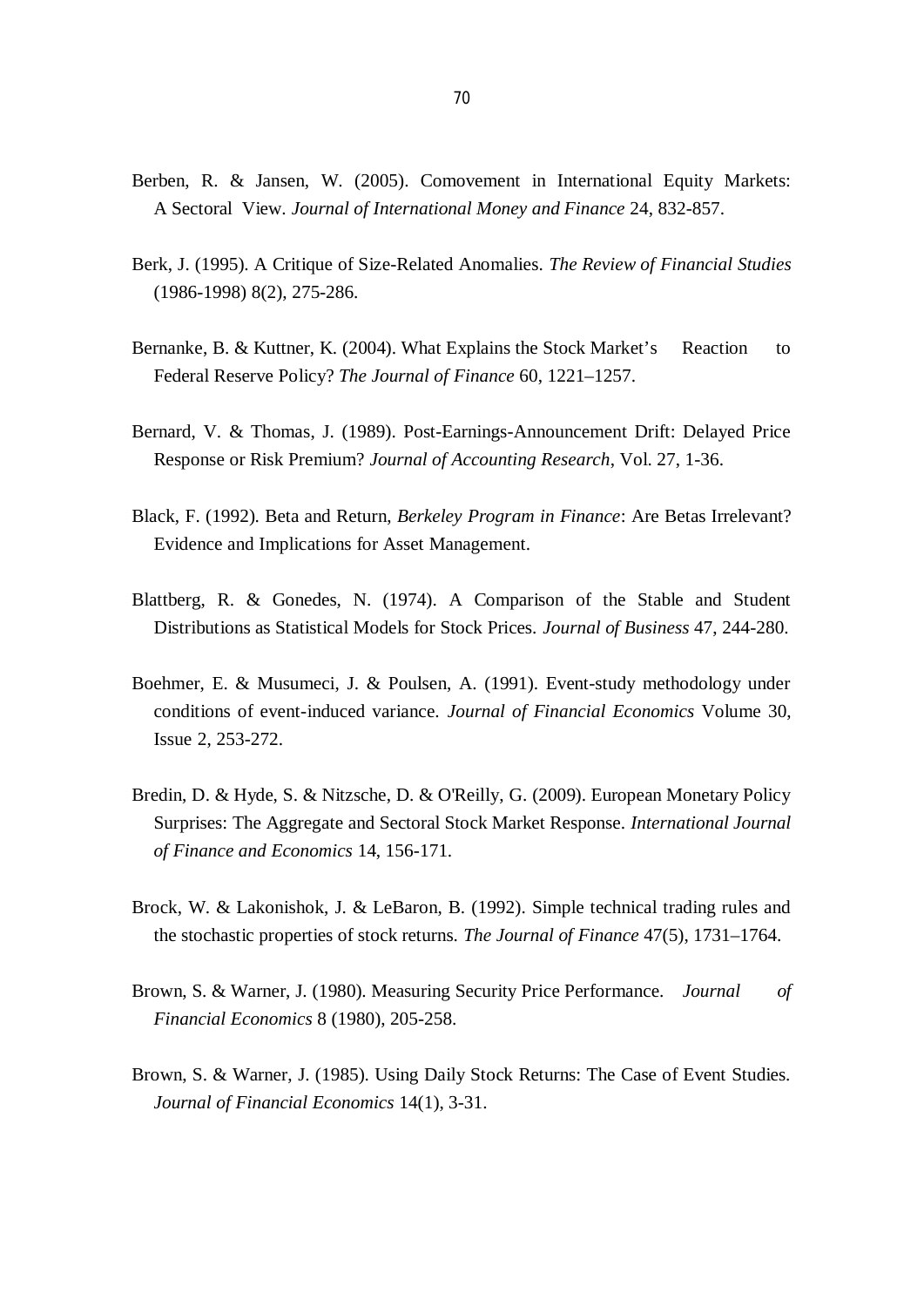- Campbell, C.J. & Wesley, C.E. (1993). Measuring Security Performance Using Daily NASDAQ Returns. *Journal of Financial Economics* 33-1, 73-92.
- Campbell, J. Y. & Lo, A. W. & MacKinlay, C. A. (1996). *The Econometrics of Financial Markets*. Princeton University Press, 149-150, 172.
- Corrado, C. (1989). A Nonparametric Test for Abnormal-Security Price Performance in Event Studies. *Journal of Financial Economics* 23, 385-395.
- Corrado, C. & Zivney, T. (1992). The Specification and Power of the Sign Test in Event Study Hypothesis Tests Using Daily Stock Returns. *The Journal of Financial and Quantitative Analysis* Vol. 27, No. 3, 465-478
- Cowan, A.R. (1992). Nonparametric Event Study Tests. *Review of Quantitative Finance and Accounting* 2, 343-358.
- Cowan, A.R. & Nayar, N. & Singh, A.K. (1990). Stock Returns before and after Calls of Convertible Bonds. *Journal of Financial and Quantitative Analysis* 25, 549–554
- Cowan, A.R. & Sergeant, A. (1996). Trading Frequency and Event Study Test Specification. *Journal of Banking and Finance* 20-10, 1731-1757.
- Dolley, J. (1933). Characteristics and Procedure of Common Stock Split-Ups. *Harvard Business Review*, 316-326.
- Edmans, Alex & Garcia, Diego & Norli, Øyvind (2007). Sports Sentiment and Stock Returns. *The Journal of Finance* Vol. LXII, No. 4, 1967–1998.
- Fama, E. (1965). The Behavior of Stock-Market Prices. *Journal of Business*, Vol. 38, No. 1, 34-105.
- Fama, E. (1970). Efficient Capital Markets: a Review of Theory and Empirical Work. *The Journal of Finance* 25:2, 383–417.
- Fama, E. (1976). *Foundations of Finance*. Basic Books, New York.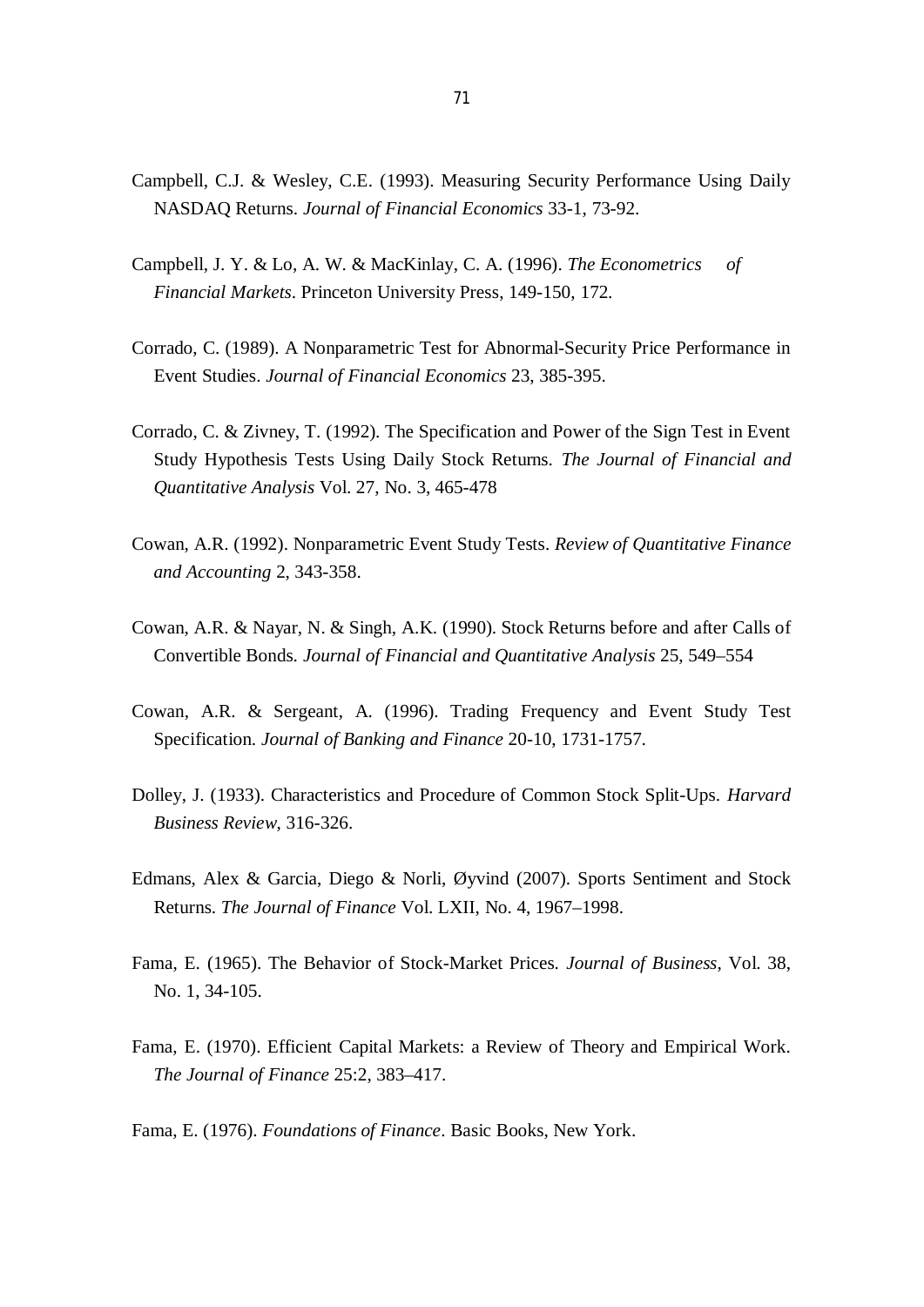- Fama, E. & Fisher, L. & Jensen, M. & Roll, R. (1969). The Adjustment of Stock Prices to New Information. *International Economic Review* 10, 1-21.
- Fama, E. & French, K. (1992). The Cross-Section of Expected Stock Returns. *The Journal of Finance* 47(2), 427-465.
- Filbien, J. & Fabien, L. (2009). Do Financial Markets Learn from ECB Monetary Policy? (Working Paper Series)
- Gagnon, J. & Raskin, M. & Remache, J. & Sack, B. (2011). Large-Scale Asset Purchases by the Federal Reserve: Did They Work? *Federal Reserve Bank of New York Economic Policy Review*, May 2011, 17(1), 41-59
- Gagnon, J. & Raskin, M. & Remache, J. & Sack, B. (2011). The Financial Market Effects of the Federal Reserve's Large-Scale Asset Purchases. *International Journal of Central Banking* 7(1), 3-43.
- Glick, R. & Leduc, S. (2012). Central Bank Announcements of Asset Purchases and the Impact on Global Financial and Commodity Markets. *Journal of International Money and Finance* 31 (2012), 2078-2101.
- Hagerman, R. (1978). More Evidence on the Distribution of Securit Returns. *Journal of Finance* 33, 1213-1221.
- Hamilton, J. & Wu, J. (2011). The Effectiveness of Alternative Monetary Policy Tools in a Zero Lower Bound Environment. *NBER Working Paper 16956*, National Bureau of Economic Research, April 2011.
- Hausman, J. & Wongswan, J. (2011). Global asset prices and FOMC announcements. *Journal of International Money and Finance* 30, 547-571
- Horowitz, J. & Loughran, T. & Savin, N. (2000). The Disappearing Size Effect. *Research in Economics* 54(1), 83-100.
- Jaffe, J. (1974). Special Information and Insider Trading. *Journal of Business*, Vol. 47, No. 3, 410-428.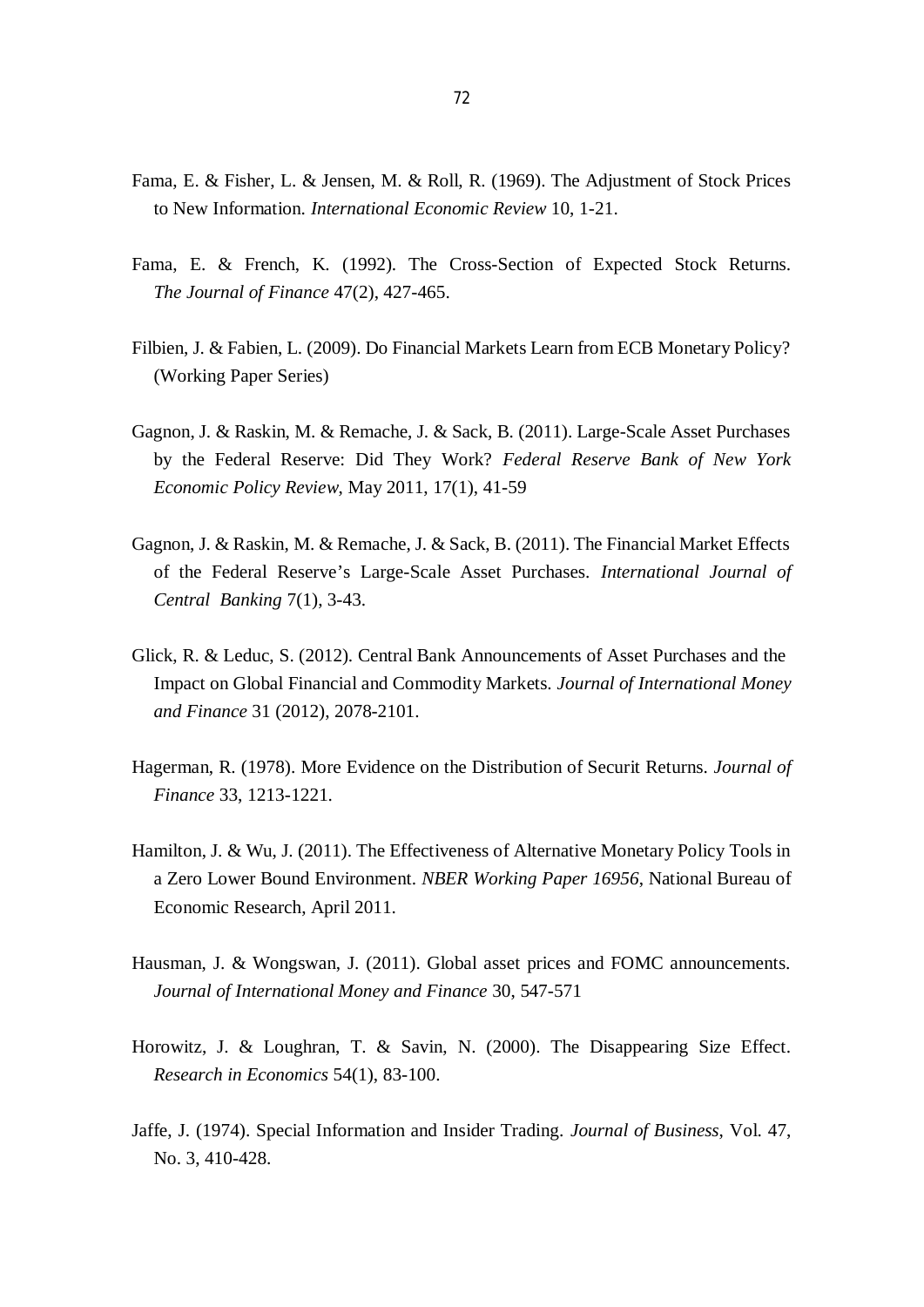- Jegadeesh, N. & Titman, S. (1993). Returns to Buying Winners and Selling Losers: Implications for Stock Market Efficiency. *The Journal of Finance* Vol. XLVIII, No. 1, 65-91.
- Jones, C. & Moore, E. (2015). *Draghi signals ECB ready to extend QE* [online]. London, England: Financial Times [cited 4.2.2016]. Available from World Wide Web: <URL: http://www.ft.com/intl/cms/s/0 /d62fcda0-78a9-11e5-a95a-27d368e1ddf7.html#axzz3zBXT1lHE>
- Jones, C. & Moore, E. & Wigglesworth, R. (2015). *ECB pledges to extend easing until March 2017 'or beyond'* [online]. London, England: Financial Times [cited 4.2.2016]. Available from World Wide Web: <URL: http://www.ft.com/intl/cms/s/0 /88d23588-99b6-11e5-987b-d6cdef1b205c.html#axzz3zBXT1lHE>
- Joyce, M. & Miles, D. & Scott, A. & Vayanos, D. (2012). Quantitative Easing and Unconventional Monetary Policy - An Introduction. *The Economic Journal*, 122 (November), 271-288.
- Joyce, M. & Lasaosa, A. & Stevens, I. & Tong, M. (2011). The Financial Market Impact of Quantitative Easing in the United Kingdom." *International Journal of Central Banking* 7(3), 113-61.
- Joyce, M. & Tong, M. & Woods, R. (2011). The United Kingdom's Quantitative Easing Policy: Design, Operation and Impact. *Quarterly Bulletin Q3/2011*. Bank of England.
- Keane, S. (1983). *Stock Market Efficiency: Theory, Evidence, and Implications.* Philip Allan.
- Kendall, M. (1953). The Analysis of Economic Time Series, Part I: Prices. *Journal of the Royal Statistical Society* 116:1, 11–34.
- Keynes, J. (1936). *The General Theory of Employment, Interest and Money*. London: Macmillan.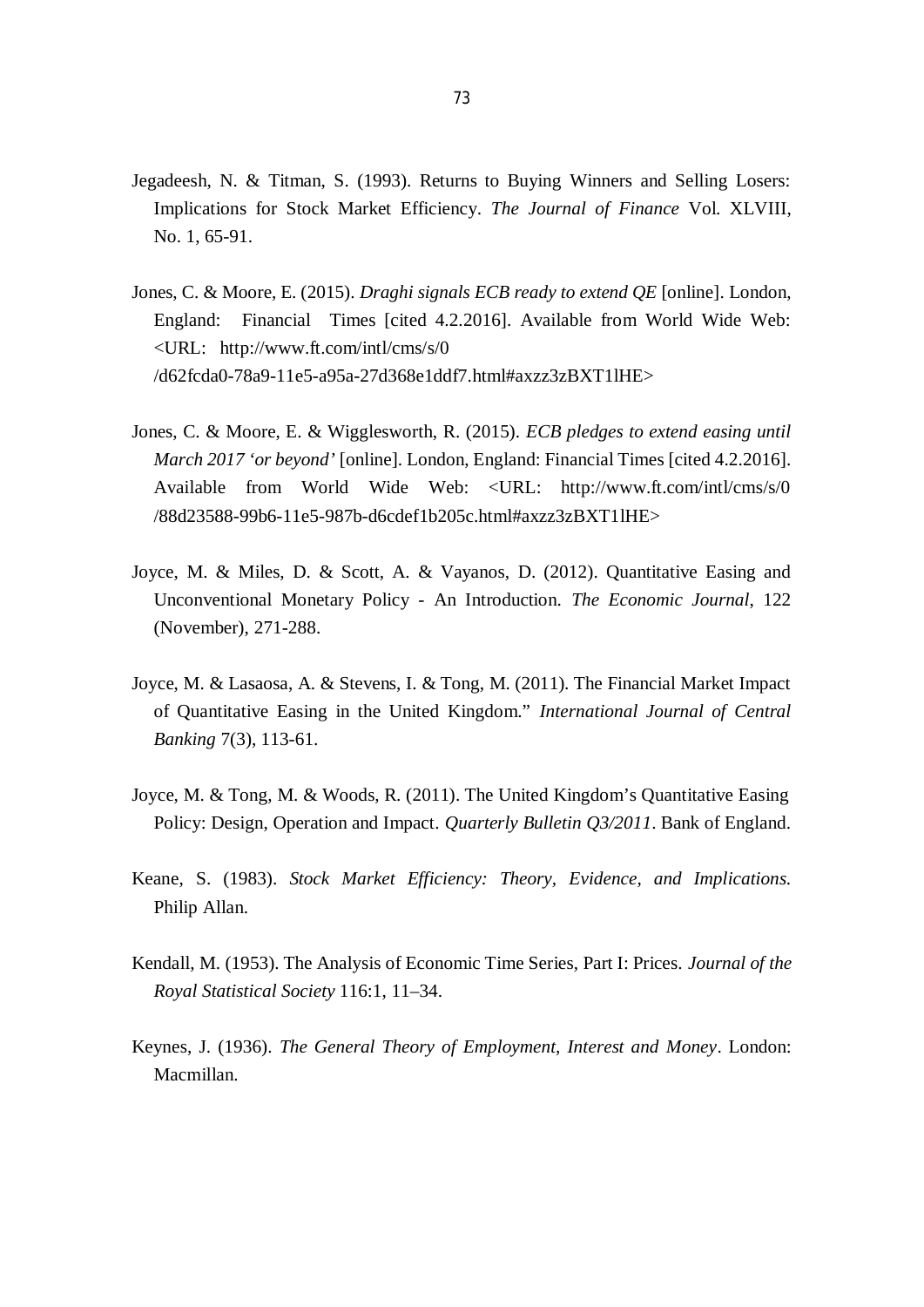- Kobayashi, T. & Spiegel, M. & Nobuyoshi, Y. (2006). Quantitative Easing and Japanese Bank Equity Values. *Journal of the Japanese and International Economies* 20, 699- 721.
- Kolari, J.W. & Pynnönen, S. (2010). Event Study Testing with Cross-Sectional Correlation of Abnormal Returns. *Review of Financial Studies* 23-11, 3996-4025.
- Kolari, J.W. & Pynnönen, S. (2010). Nonparametric Rank Tests for Event Studies. *21st Australasian Finance and Banking Conference 2008 Paper*
- Krishnamurthy, A. & Vissing-Jorgensen, A. (2011). The Effects of Quantitative Easing on Interest Rates. *Working Paper*, Northwestern University, (Kellogg School of Business).
- Lo, A. & MacKinlay, A. (1990). Data-Snooping Biases in Tests of Financial Asset Pricing Models. *The Review of Financial Studies* (1986-1998) 3(3), 431-467.
- MacKinlay, C. (1997). Event Studies in Economics and Finance. *Journal of Economic Literature* vol. 35., 13-39.
- Masulis, R. (1980). The Effects of Capital Structure Change on Security Prices: A Study of Exchange Offers. *Journal of Financial Economics* 8, 139-177.
- Maynes, E. & Rumsey, J. (1993). Conducting Event Studies with Thinly Traded Stocks. *Journal of Banking and Finance* 17-1, 145-157.
- MSCI (2015). MSCI World Index (USD). [online] [cited 2015-08-01] Available from Internet <URL:https://www.msci.com/resources/factsheets/index\_fact\_sheet/ msci-world-index.pdf>
- Myers, J. & Bakay, A. (1948). Influence of Stock Split-Ups on Market Price. *Harvard Business Review*, 251-265.
- Neely, C. (2012). The Large-Scale Asset Purchases Had Large International Effects. *Federal Reserve Bank of St. Louis, Working Paper No. 2010-018D*, July 2010, revised April 2012.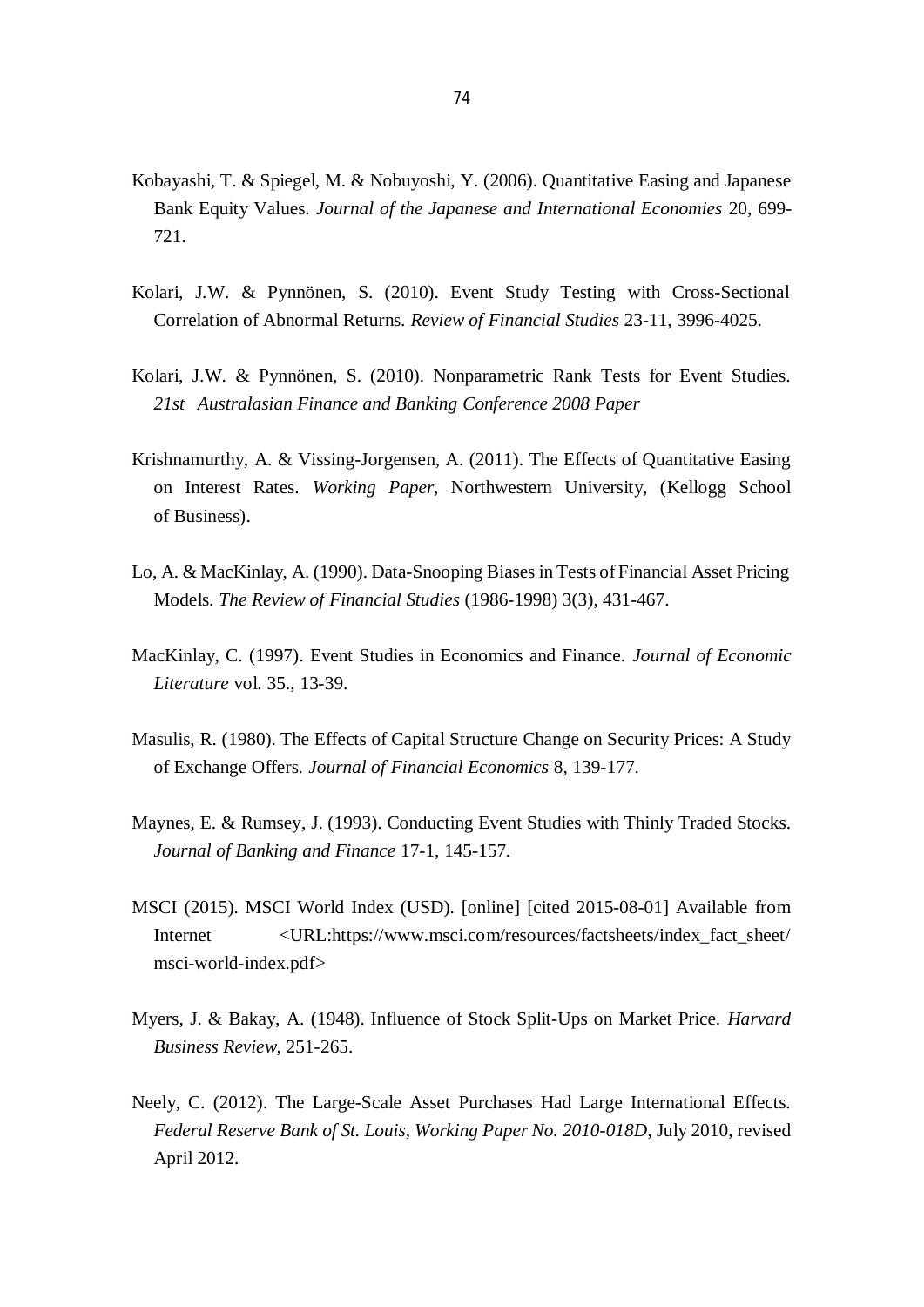- Newby, E. & Orjasniemi, S. (2015). Finland Benefits from Eurosystem's Securities Purchases. *Bank of Finland Bulletin* 3/2015.
- Nikkinen, J. & Omran, M. & Sahlström, P. & Äijö, J. (2006). Global Stock Market Reactions to Scheduled U.S. Macroeconomic News Announcements. *Global Finance Journal* 17, 92-104.
- Patell, J. (1976). Corporate Forecasts of Earnings per Share and Stock Price Behavior: Empirical Test. *Journal of Accounting Research* 14-2, 246-276.
- Patell, J. & Wolfson, M. (1979). Anticipated Information Releases Reflected in Call Option Prices. *Journal of Accounting and Economics* 1, 117-140.
- Ross, S. (1976). The Arbitrage Theory of Capital Asset Pricing. *Journal of Economic Theory* 13, 341-360.
- Rozeff, M. & Zaman, M. (1988). Market Efficiency and Insider Trading: New Evidence. *Journal of Business*, January, 25-44.
- Rua, A. & Nunes, L. (2009). International Comovement of Stock Market Returns: A Wavelet Analysis. *Journal of Empirical Finance* Volume 16, Issue 4, 632-639.
- Sanger, G.C. & Peterson, J.D. (1990). An Empirical Analysis of Common Stock Delistings. *Journal of Financial and Quantitative Analysis* 25(2), 261–272.
- theGlobalEconomy.com (2015). Sweden Stock Market Capitalization. [online] [cited 2016-02-23] Available from Internet <URL:http://www.theglobaleconomy.com/ Sweden/stock\_market\_capitalization\_dollars/>
- Thorbecke, W. (1997). On Stock Market Returns and Monetary Policy. *The Journal of Finance* Vol. LII, No. 2, 635-654.
- Wang, S. & Mayes, D.G. (2012). Monetary Policy Announcements and Stock Reactions: An International Comparison. *The North American Journal of Economics and Finance* 08/2012, 23(2), 145-164.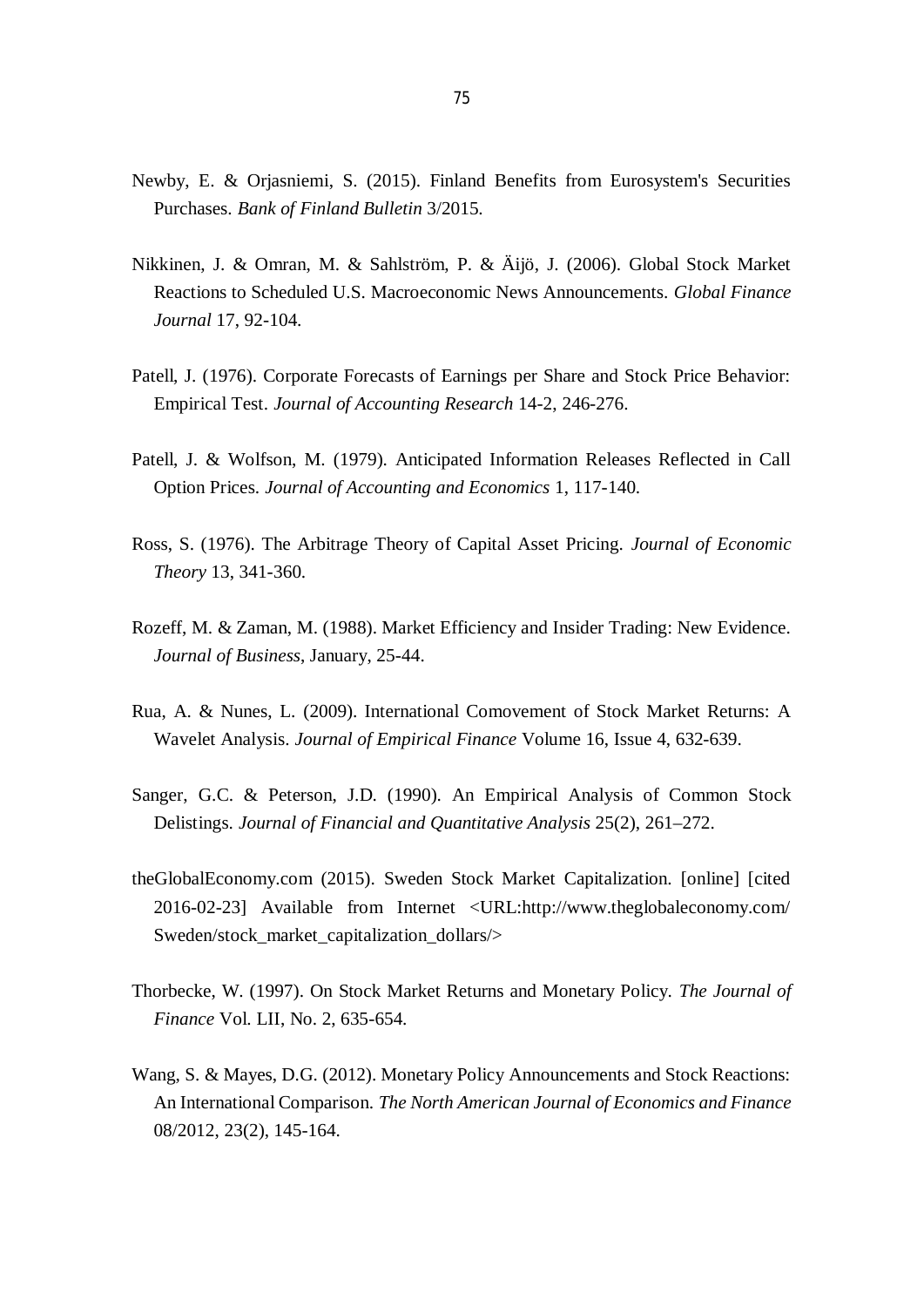- Witkowski, W. (2015). Global Stock Market Cap Has Doubled Since QE's Start. Market Watch. [online] [cited 2016-02-23] Available from Internet <URL:http://www.marketwatch.com/story/global-stock-market-cap-has-doubled since-qes-start-2015-02-12>
- Wongswan, J. (2009). The Response of Global Equity Indexes to U.S. Monetary Policy Announcements. *Journal of International Money and Finance* 28, 344-365.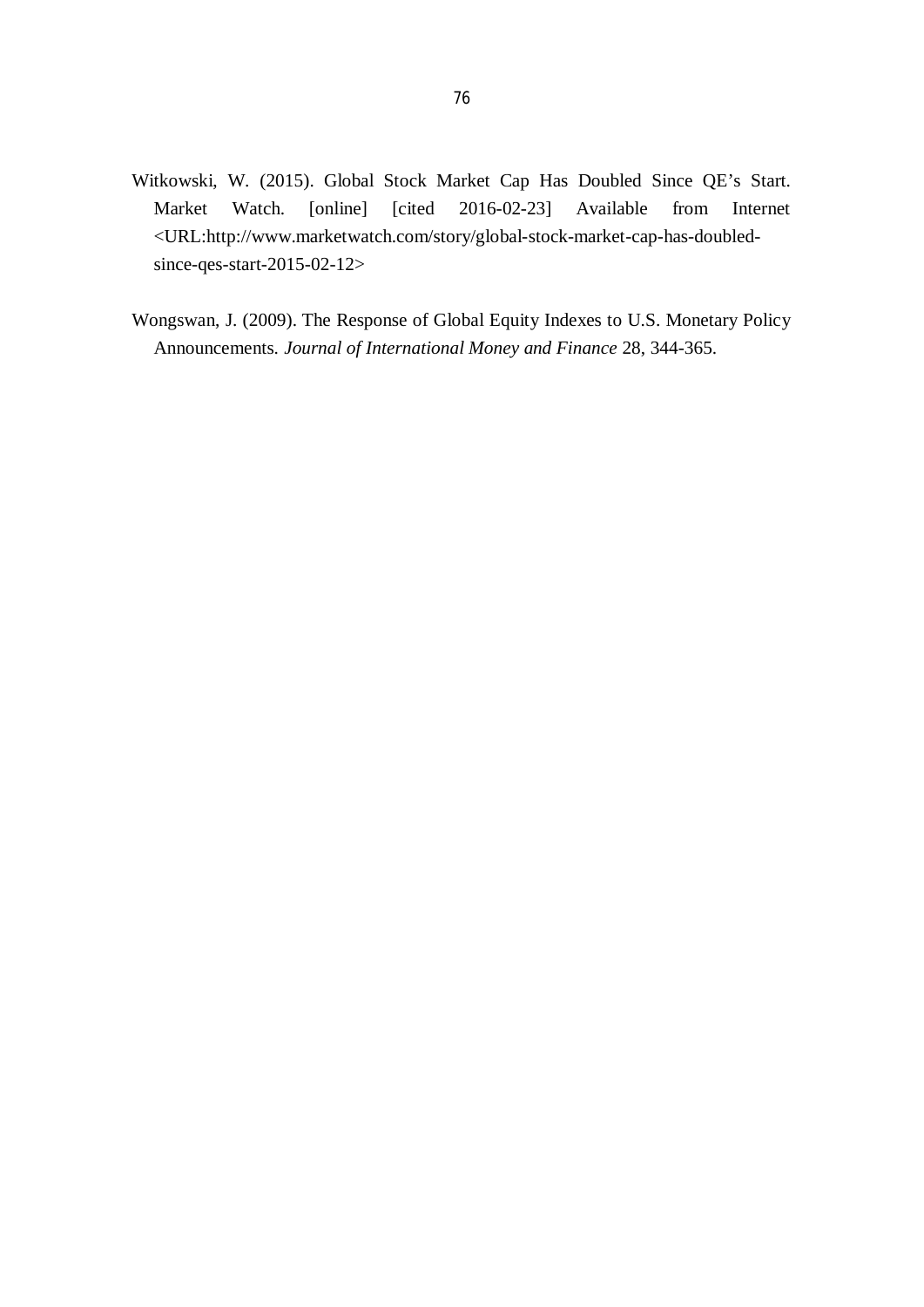# **APPENDICES**

## **APPENDIX 1. Excerpts from the Quantitative Easing announcements**

#### **Bank of Japan**

*March 19, 2001*

- 3. In light of this, the Bank has come to a conclusion that the economic conditions warrant monetary easing as drastic as is unlikely to be taken under ordinary circumstances. Accordingly, the Bank decided at its Monetary Policy Meeting of today to take the following policy actions.
	- a) Change in the operating target for money market operations The main operating target for money market operations be changed from the current uncollateralized overnight call rate to the outstanding balance of the current accounts at the Bank of Japan. Under the new procedures, the Bank provides ample liquidity, and the uncollateralized overnight call rate will be determined in the market at a certain level below the ceiling set by the Lombard-type lending facility.
	- b) CPI guideline for the duration of the new procedures The new procedures for money market operations continue to be in place until the consumer price index (excluding perishables, on a nationwide statistics) registers stably a zero percent or an increase year on year.
	- c) Increase in the current-account balance at the Bank of Japan and declines in interest rates

For the time being, the balance outstanding at the Bank's current accounts be increased to around 5 trillion yen, or 1 trillion yen increase from the average outstanding of 4 trillion yen in February 2001 (see Attachment). As a consequence, it is anticipated that the uncollateralized overnight call rate will significantly decline from the current target level of 0.15 percent and stay close to zero percent under normal circumstances.

d) Increase in outright purchase of long-term government bonds The Bank will increase the amount of its outright purchase of long-term government bonds from the current 400 billion yen per month, in case it considers that increase to be necessary for providing liquidity smoothly. The outright purchase is, on the other hand, subject to the limitation that the outstanding amount of long-term government bonds effectively held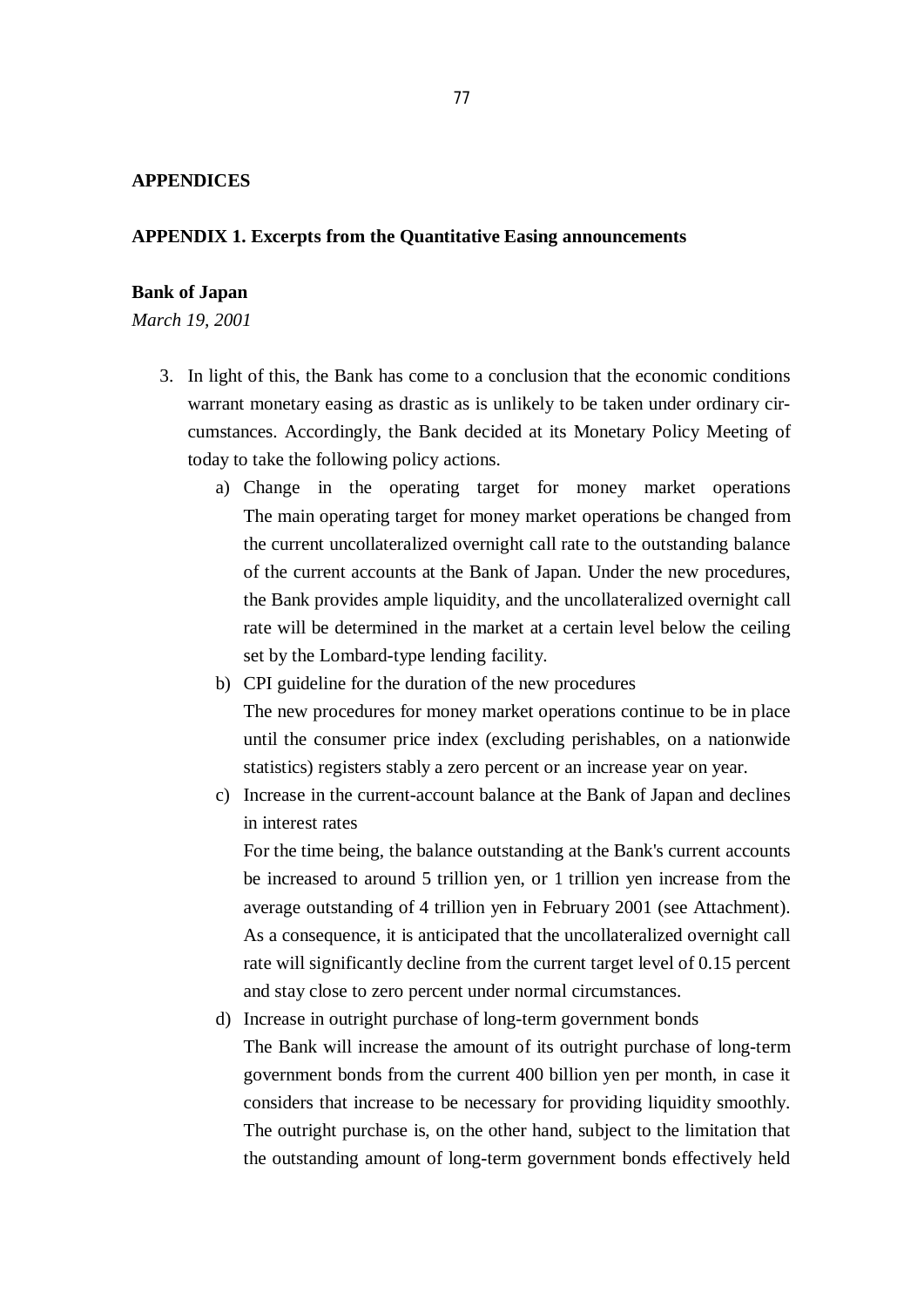by the Bank, i.e., after taking account of the government bond sales under gensaki repurchase agreements, be kept below the outstanding balance of banknotes issued.

# **Board of Governors of the Federal Reserve System**

*November 25, 2008*

The Federal Reserve announced on Tuesday that it will initiate a program to purchase the direct obligations of housing-related government-sponsored enterprises (GSEs)--Fannie Mae, Freddie Mac, and the Federal Home Loan Banks--and mortgage-backed securities (MBS) backed by Fannie Mae, Freddie Mac, and Ginnie Mae. Spreads of rates on GSE debt and on GSE-guaranteed mortgages have widened appreciably of late. This action is being taken to reduce the cost and increase the availability of credit for the purchase of houses, which in turn should support housing markets and foster improved conditions in financial markets more generally.

Purchases of up to \$100 billion in GSE direct obligations under the program will be conducted with the Federal Reserve's primary dealers through a series of competitive auctions and will begin next week. Purchases of up to \$500 billion in MBS will be conducted by asset managers selected via a competitive process with a goal of beginning these purchases before year-end. Purchases of both direct obligations and MBS are expected to take place over several quarters. Further information regarding the operational details of this program will be provided after consultation with market participants.

# **Bank of England**

*5 March 2009*

The Bank of England's Monetary Policy Committee today voted to reduce the official Bank Rate paid on commercial bank reserves by 0.5 percentage points to 0.5%, and to undertake a programme of asset purchases of £75 billion financed by the issuance of central bank reserves.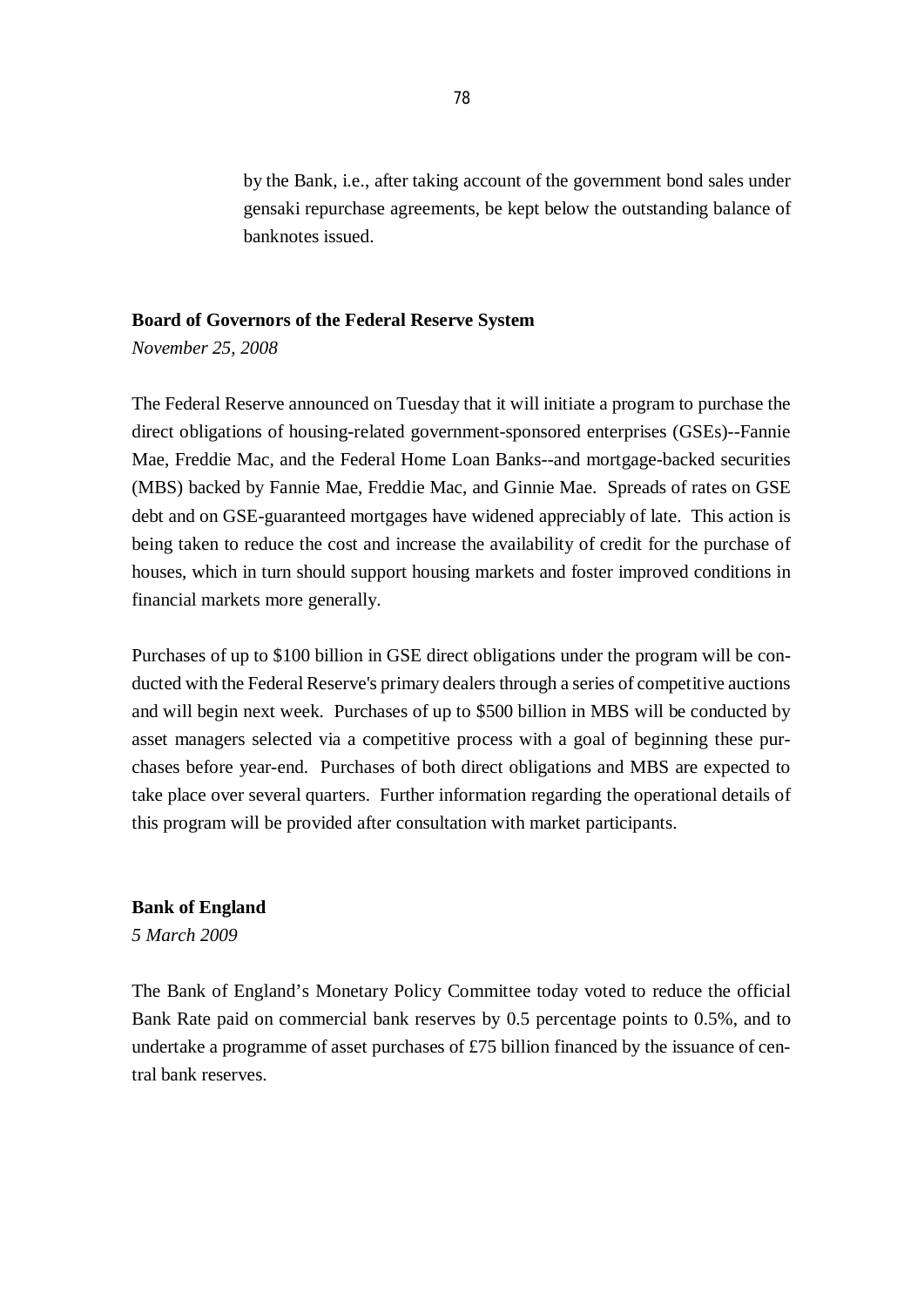# **Bank of England**

*7 May 2009*

The Bank of England's Monetary Policy Committee today voted to maintain the official Bank Rate paid on commercial bank reserves at 0.5%. The Committee also voted to continue with its programme of asset purchases financed by the issuance of central bank reserves and to increase its size by £50 billion to a total of £125 billion.

#### **Bank of England**

*6 August 2009*

The Bank of England's Monetary Policy Committee today voted to maintain the official Bank Rate paid on commercial bank reserves at 0.5%. The Committee also voted to continue with its programme of asset purchases financed by the issuance of central bank reserves and to increase its size by £50 billion to £175 billion.

### **Bank of England**

*5 November 2009*

The Bank of England's Monetary Policy Committee today voted to maintain the official Bank Rate paid on commercial bank reserves at 0.5%. The Committee also voted to continue with its programme of asset purchases financed by the issuance of central bank reserves and to increase its size by £25 billion to £200 billion.

# **Bank of Japan**

*October 5, 2010*

The Bank will examine establishing, as a temporary measure, a program on its balance sheet to purchase various financial assets, such as government securities, commercial paper (CP), corporate bonds, exchange-traded funds (ETFs), and Japan real estate investment trusts (J-REITs) and to conduct the fixed-rate funds-supplying operation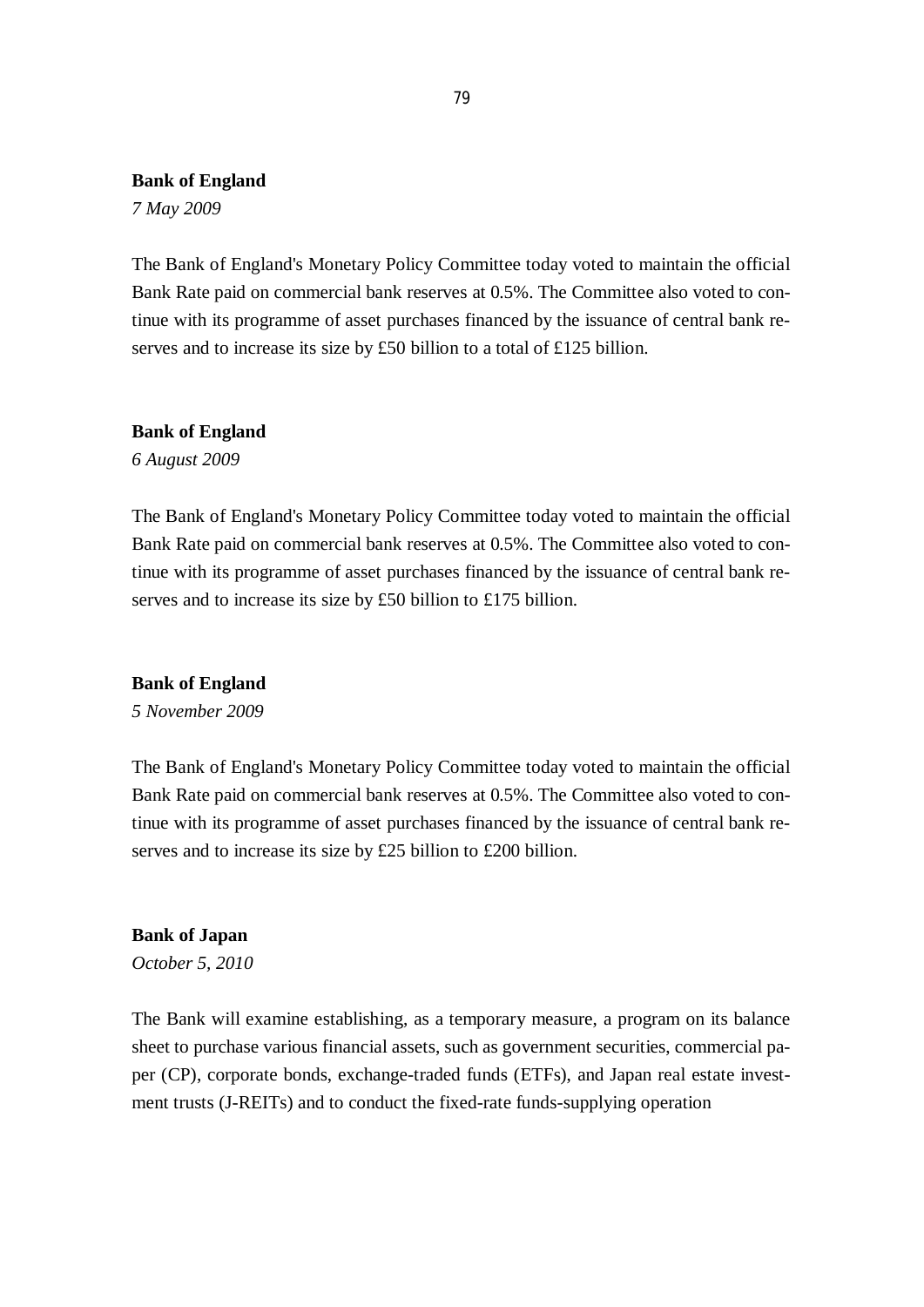# **Board of Governors of the Federal Reserve System**

*November 3, 2010*

To promote a stronger pace of economic recovery and to help ensure that inflation, over time, is at levels consistent with its mandate, the Committee decided today to expand its holdings of securities. The Committee will maintain its existing policy of reinvesting principal payments from its securities holdings. In addition, the Committee intends to purchase a further \$600 billion of longer-term Treasury securities by the end of the second quarter of 2011, a pace of about \$75 billion per month. The Committee will regularly review the pace of its securities purchases and the overall size of the asset-purchase program in light of incoming information and will adjust the program as needed to best foster maximum employment and price stability.

## **Bank of Japan**

*August 4, 2011*

At the Monetary Policy Meeting held today, the Policy Board of the Bank of Japan decided, by a unanimous vote to enhance monetary easing by increasing the total size of the Asset Purchase Program by about 10 trillion yen2 from about 40 trillion yen to about 50 trillion yen.

# **Board of Governors of the Federal Reserve System**

*September 13, 2012*

To support a stronger economic recovery and to help ensure that inflation, over time, is at the rate most consistent with its dual mandate, the Committee agreed today to increase policy accommodation by purchasing additional agency mortgage-backed securities at a pace of \$40 billion per month. The Committee also will continue through the end of the year its program to extend the average maturity of its holdings of securities as announced in June, and it is maintaining its existing policy of reinvesting principal payments from its holdings of agency debt and agency mortgage-backed securities in agency mortgagebacked securities. These actions, which together will increase the Committee's holdings of longer-term securities by about \$85 billion each month through the end of the year,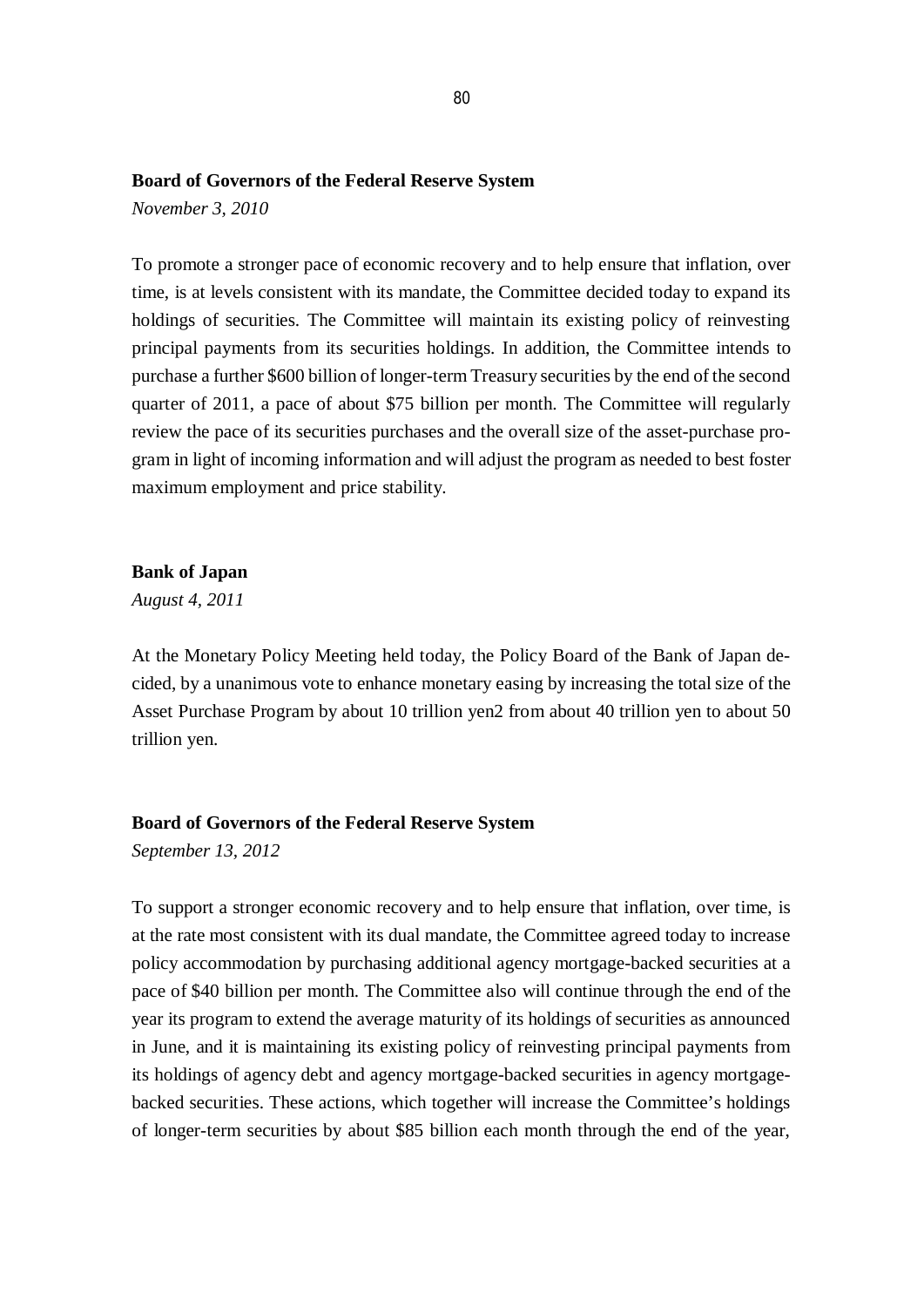should put downward pressure on longer-term interest rates, support mortgage markets, and help to make broader financial conditions more accommodative.

## **Bank of Japan**

*September 19, 2012*

The Bank decided to increase the total size of the Program by about 10 trillion yen, from about 70 trillion yen to about 80 trillion yen. The increase in the size of the Program corresponds with the size of additional purchases of treasury discount bills (T-Bills) by about 5 trillion yen and Japanese government bonds (JGBs) by about 5 trillion yen.

The increased purchases under the Program will be completed by around end-2013. Specifically, additional purchases of T-Bills and JGBs will be completed by around end-June 2013 and around end-2013, respectively. Through these measures, the amount outstanding of the Program will be about 65 trillion yen by around end-2012, about 75 trillion yen by around end-June 2013, and about 80 trillion yen by around end-2013.

# **Board of Governors of the Federal Reserve System**

*December 12, 2012*

To support a stronger economic recovery and to help ensure that inflation, over time, is at the rate most consistent with its dual mandate, the Committee will continue purchasing additional agency mortgage-backed securities at a pace of \$40 billion per month. The Committee also will purchase longer-term Treasury securities after its program to extend the average maturity of its holdings of Treasury securities is completed at the end of the year, initially at a pace of \$45 billion per month. The Committee is maintaining its existing policy of reinvesting principal payments from its holdings of agency debt and agency mortgage-backed securities in agency mortgage-backed securities and, in January, will resume rolling over maturing Treasury securities at auction. Taken together, these actions should maintain downward pressure on longer-term interest rates, support mortgage markets, and help to make broader financial conditions more accommodative.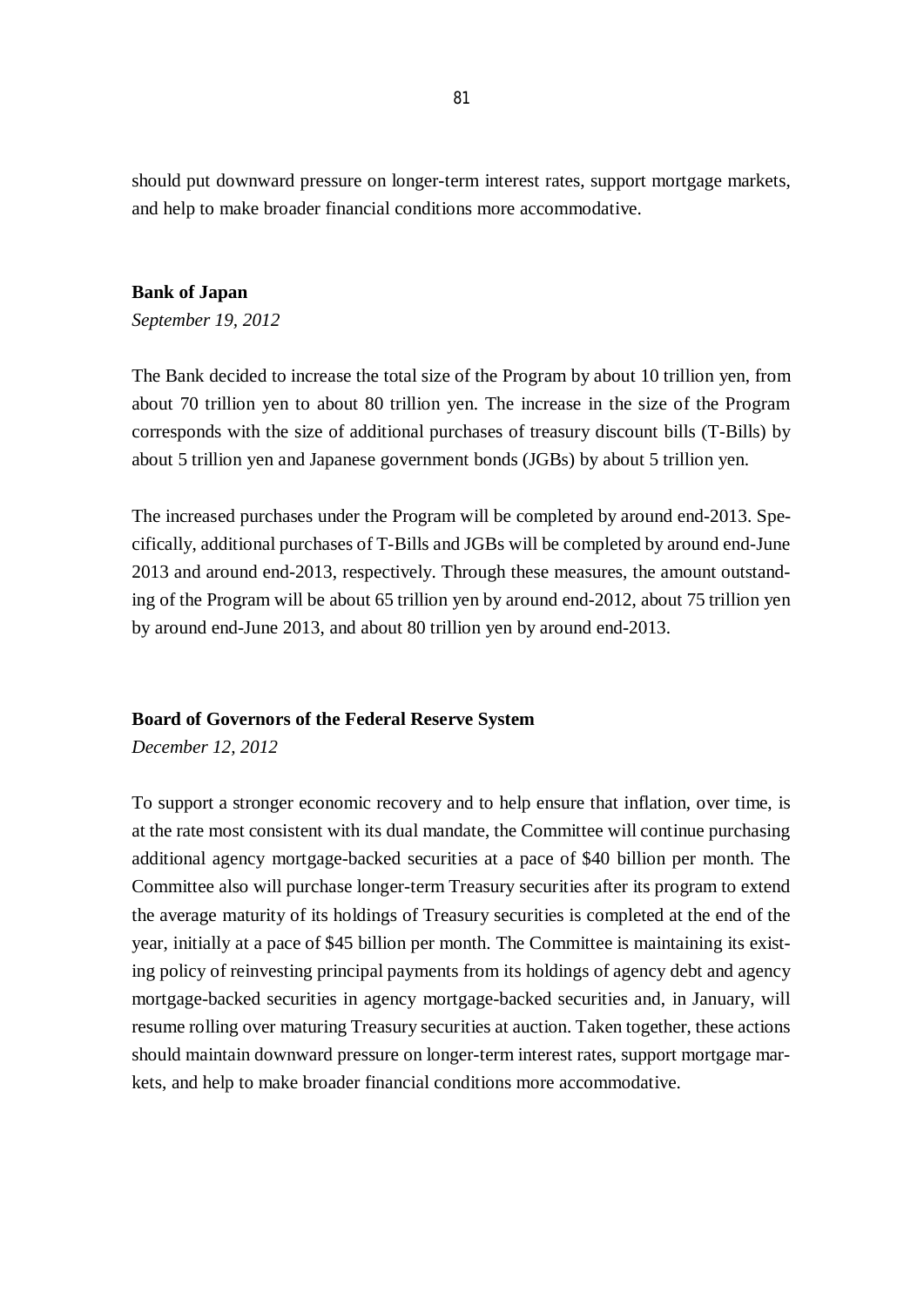# **Bank of Japan**

*April 4, 2013*

The introduction of the "quantitative and qualitative monetary easing". The Bank will achieve the price stability target of 2 percent in terms of the year-on-year rate of change in the consumer price index (CPI) at the earliest possible time, with a time horizon of about two years. In order to do so, it will enter a new phase of monetary easing both in terms of quantity and quality. It will double the monetary base and the amounts outstanding of Japanese government bonds (JGBs) as well as exchange-traded funds (ETFs) in two years, and more than double the average remaining maturity of JGB purchases.

#### **Bank of Japan**

*October 31, 2014*

At the Monetary Policy Meeting held today, the Policy Board of the Bank of Japan decided upon the following measures.

- (1) Accelerating the pace of increase in the monetary base by a 5-4 majority vote
- **(2)** Increasing asset purchases and extending the average remaining maturity of Japanese government bond (JGB) purchases by a 5-4 majority vote

## **European Central Bank**

*22 January 2015*

The Governing Council of the European Central Bank (ECB) today announced an expanded asset purchase programme. Aimed at fulfilling the ECB's price stability mandate, this programme will see the ECB add the purchase of sovereign bonds to its existing private sector asset purchase programmes in order to address the risks of a too prolonged period of low inflation.